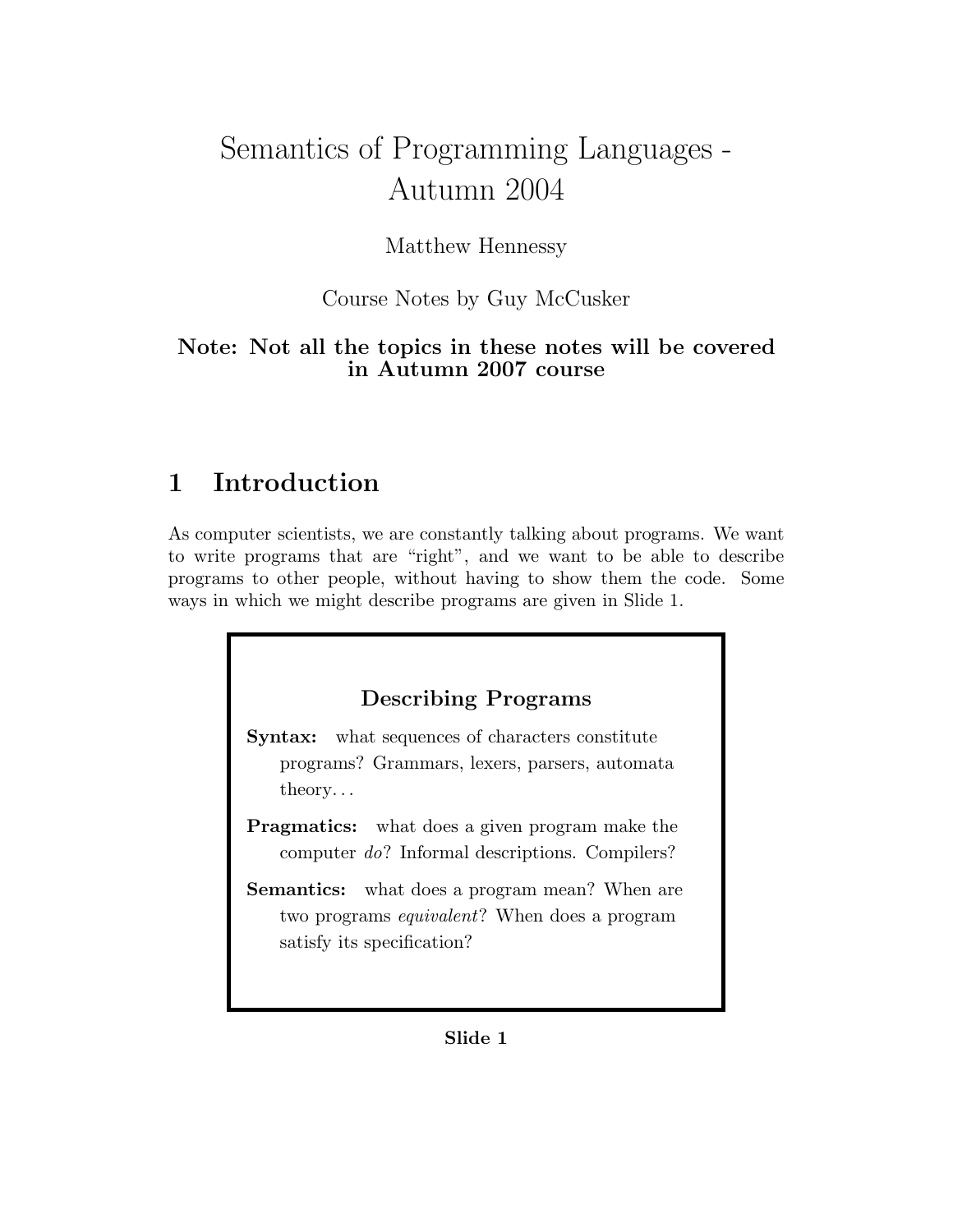This course is about a formal, mathematical approach to semantics. The idea is to assign to a program a precise description of its meaning. A very important notion is that of equivalence between programs: we can hardly claim to know what a program means if we are not sure when two programs mean the same! Related issues include correctness of programs with respect to specifications, and the intuitively obvious notion of one program being an improvement of another.

Slide 2 gives a pair of programs that might be considered equivalent. But are they? What does that mean anyway?



#### Slide 2

It turns out to be annoyingly hard to give a precise description of a program, or rather of the collection of programs in a given language, as we will see. However, it is a worthwhile activity: see Slide 3 for some reasons.

The disadvantages of reliance on informal descriptions should be obvious: descriptions in the English language are usually ambiguous and can be hard to understand. See Slide 4 for an example from the Algol 60 report [NBB<sup>+</sup>63].

That description is awful, for several reasons. Here are two.

- It is gobbledy gook.
- Despite its best efforts, it is imprecise: notice the word "suitable" towards the end. What is suitable is left to the reader's interpretation.

You can see people arguing about the definition of Algol 60 on comp.compilers to this day.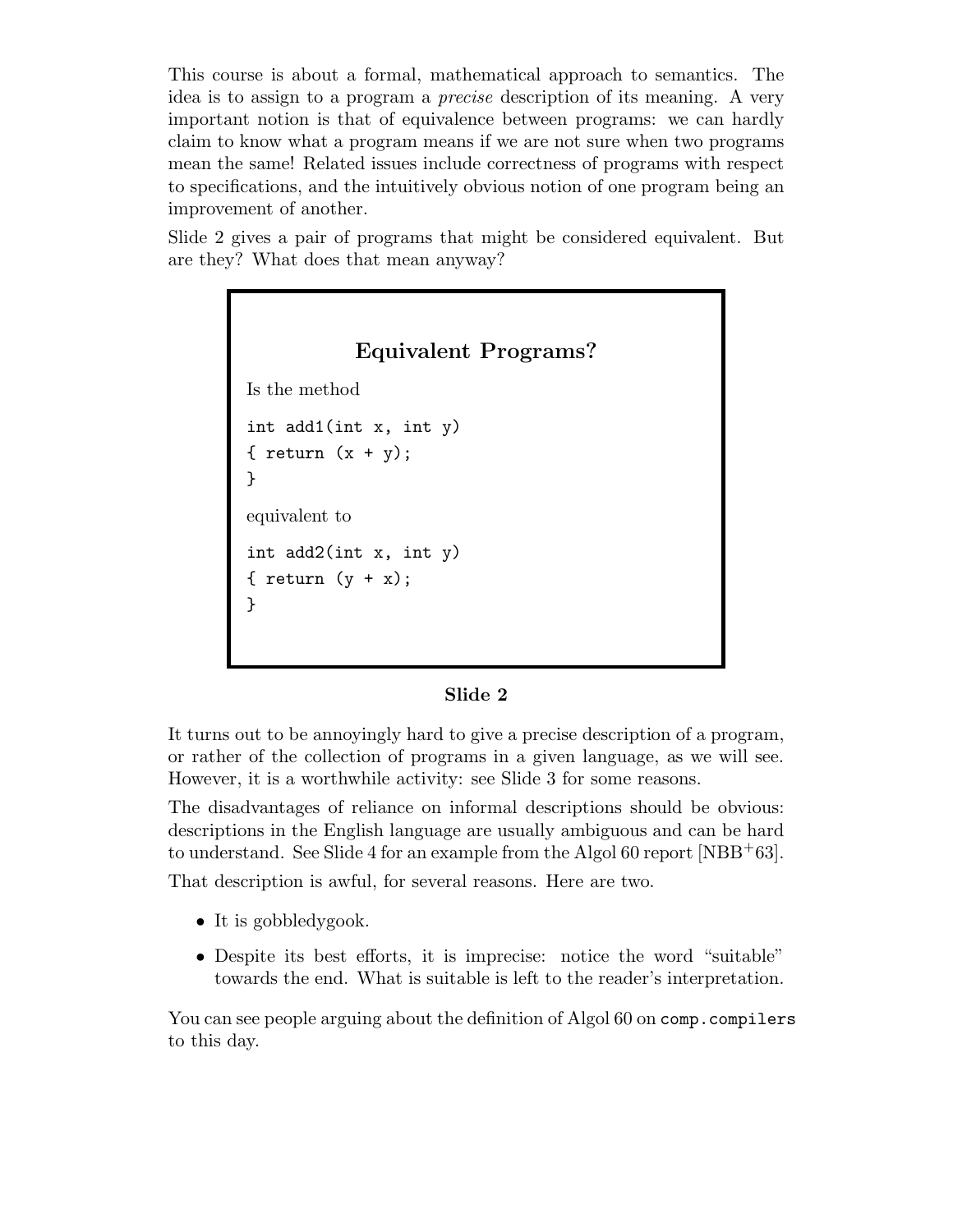## Benefits of Formal Semantics

Implementation: correctness of compilers, including optimisations, static analyses etc.

- Verification: semantics supports reasoning about programs, specifications and other properties, both mechanically and by hand.
- Language design: subtle ambiguities in existing languages often come to light, and cleaner, clearer ways of organising things can be discovered.

#### Slide 3

## Informal Descriptions

An extract from the Algol 60 report:

Finally the procedure body, modified as above, is inserted in place of the procedure statement and executed. If a procedure is called from a place outside the scope of any nonlocal quantity of the procedure body, the conflicts between the identifiers inserted through this process of body replacement and the identifiers whose declarations are valid at the place of the procedure statement or function designator will be avoided through suitable systematic changes of the latter identifiers.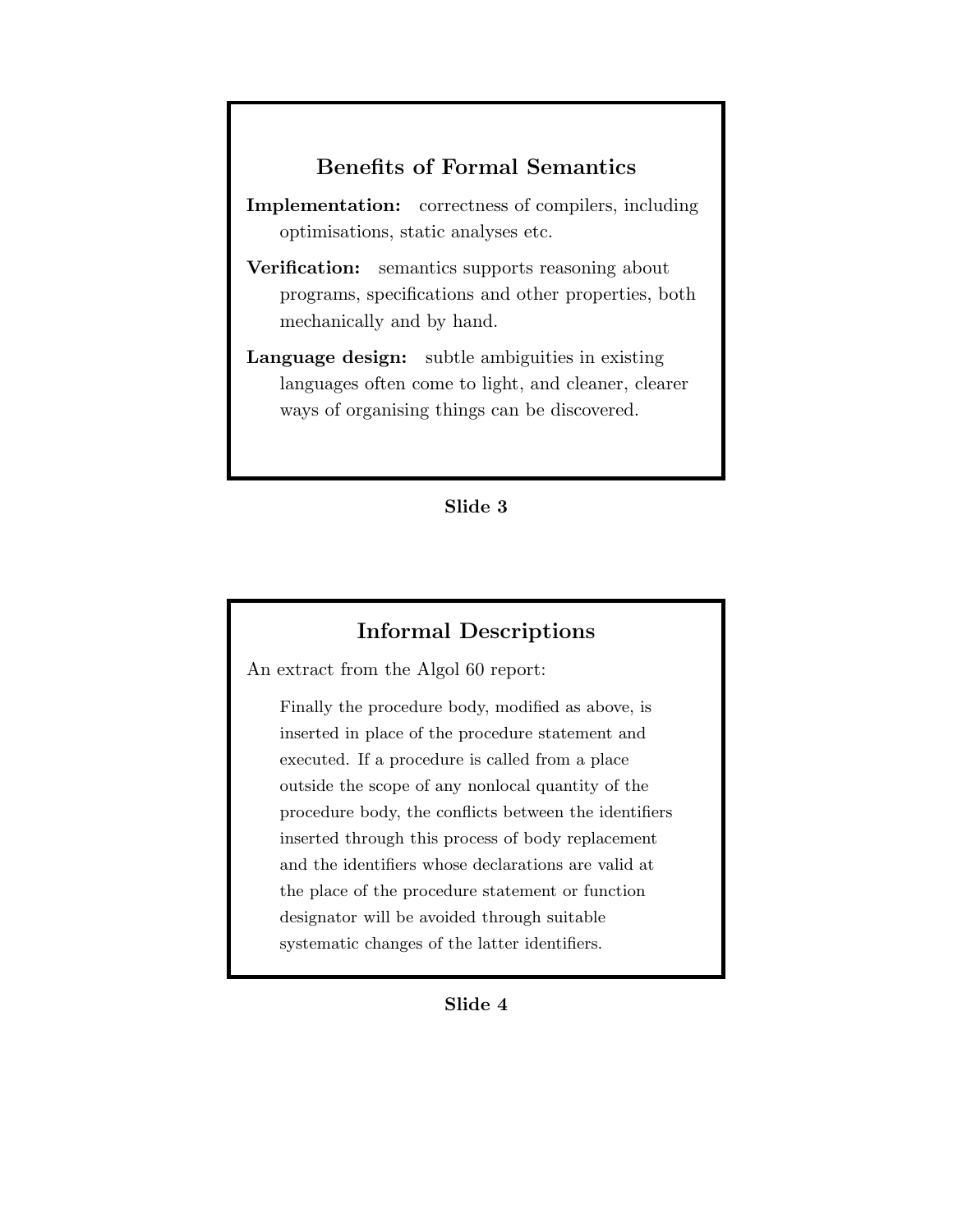# 1.1 Styles of Semantics

There are several different, complementary styles of formal semantics. Three of the most important are denotational, operational and axiomatic semantics. We shall have at least a quick look at each of these styles.



## Slide 5

The effort to make semantics precise has been underway since the late 1960s, and many deep and interesting discoveries have been made. However, we are a very long way from having a complete, usable theory of programming language semantics which accommodates the prevalent features of modern languages. So be warned: the languages we consider on this course will be very simplistic.

# 2 A Language of Expressions

Let us begin by considering a very simple language of arithmetic expressions. This example will serve to illustrate some of the ideas behind the various kinds of semantics, and will provide a simple setting in which to introduce inductive definitions and proofs slightly later on.

A grammar for a simple language Exp of expressions is given on Slide 9.

We all know what these things mean intuitively, and we expect that, for example,  $(3 + 7)$  and  $(5 \times 2)$  mean the same thing.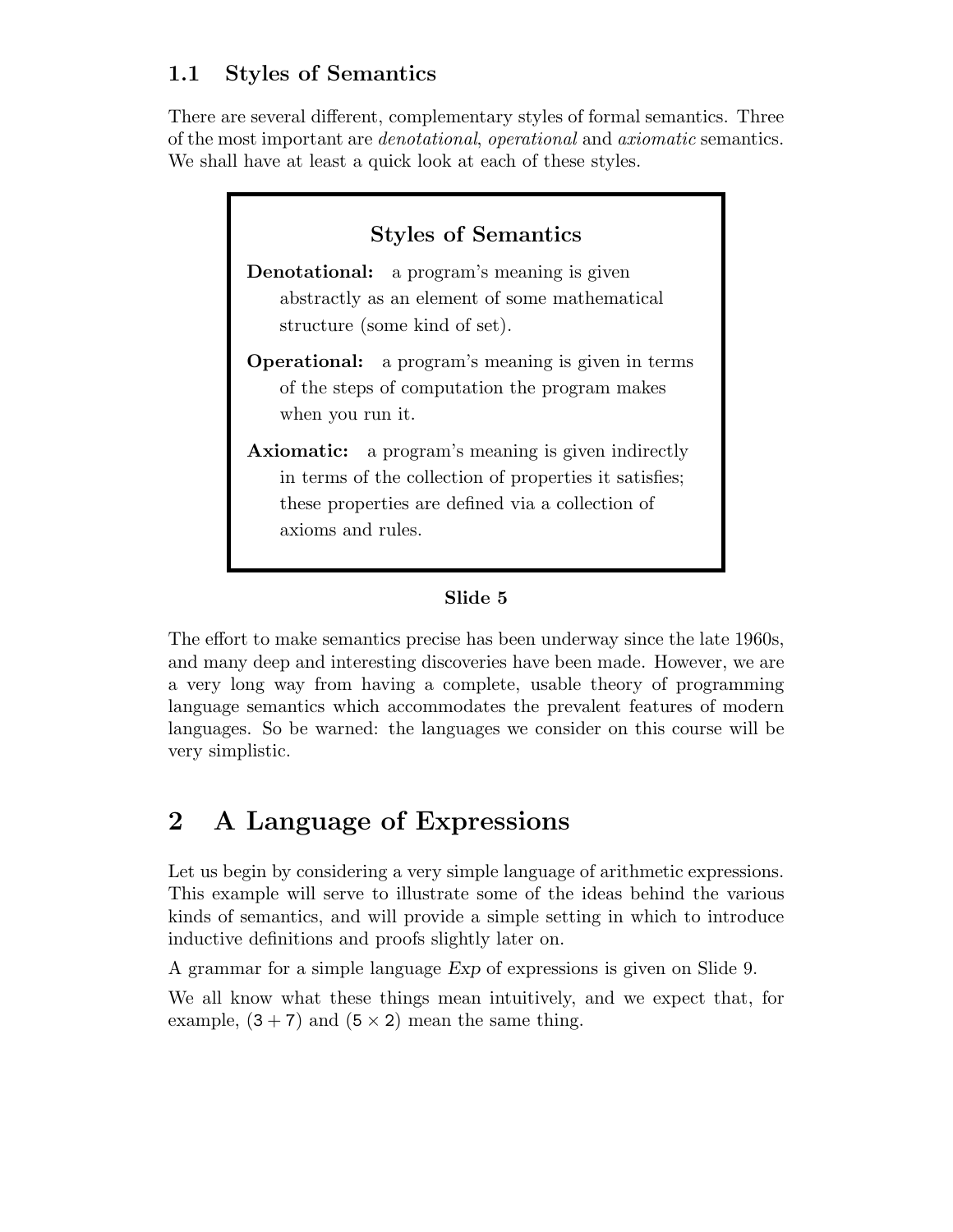# The state of the art

Denotational: successful research has focused on very simple imperative languages and vastly complex but seldom-used functional languages.

Operational: most sequential languages and some concurrent languages can be given operational semantics, but the theory tends to be hard to use.

Axiomatic: beyond simple imperative languages, little has been done.

#### Slide 6

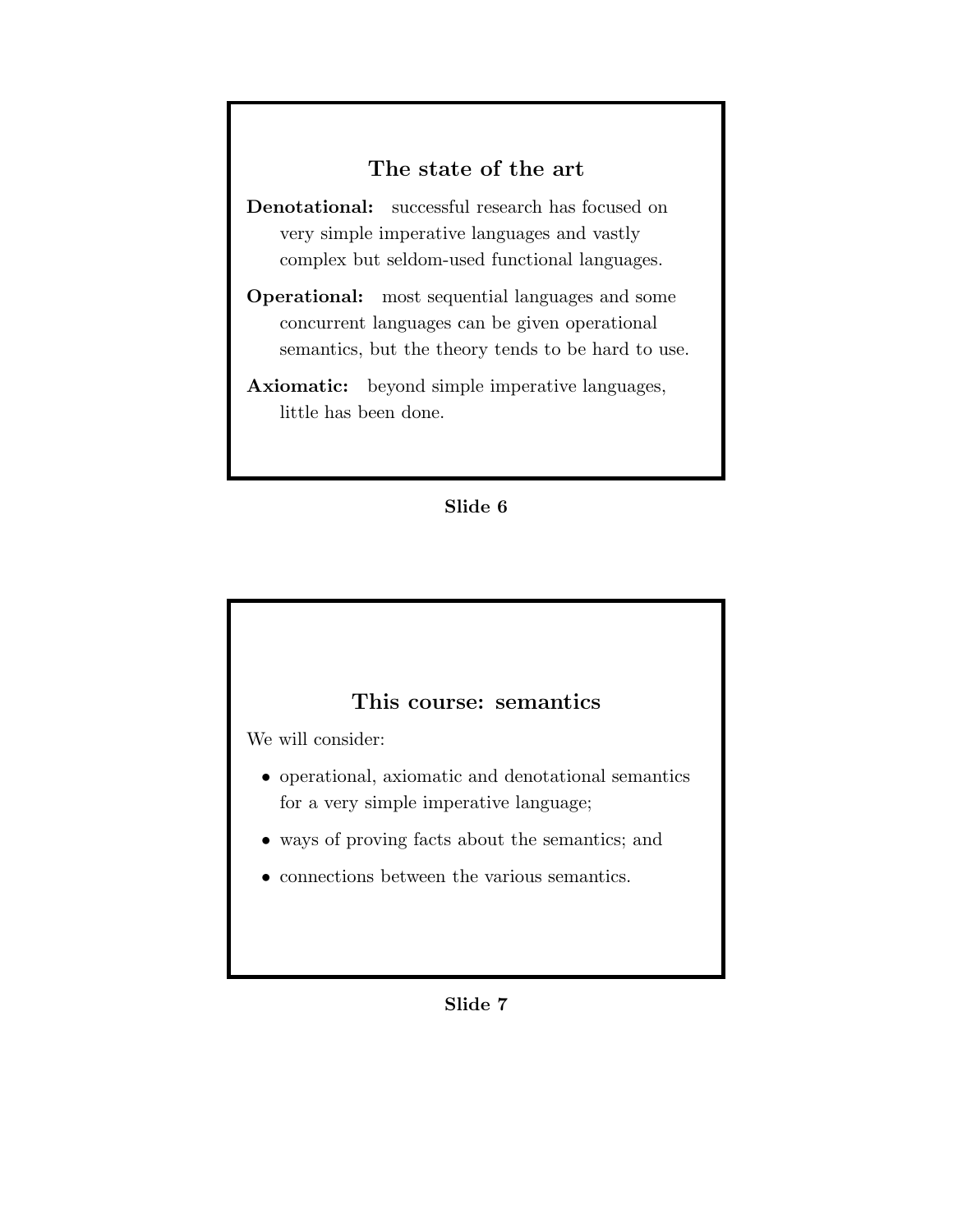# This course: maths

There will be some mathematics along the way:

- mathematical induction; and
- structural induction.

#### Slide 8

# Syntax of Exp

 $E \in \text{Exp} ::= \mathbf{n} \mid (E + E) \mid (E \times E) \mid \cdots$ 

where  $n$  ranges over the numerals  $0, 1, \ldots$ . We can add more operations if we need to.

We will always work with abstract syntax. That is, we assume all programs have already been parsed, so the grammar above defines syntax trees rather than concrete syntax.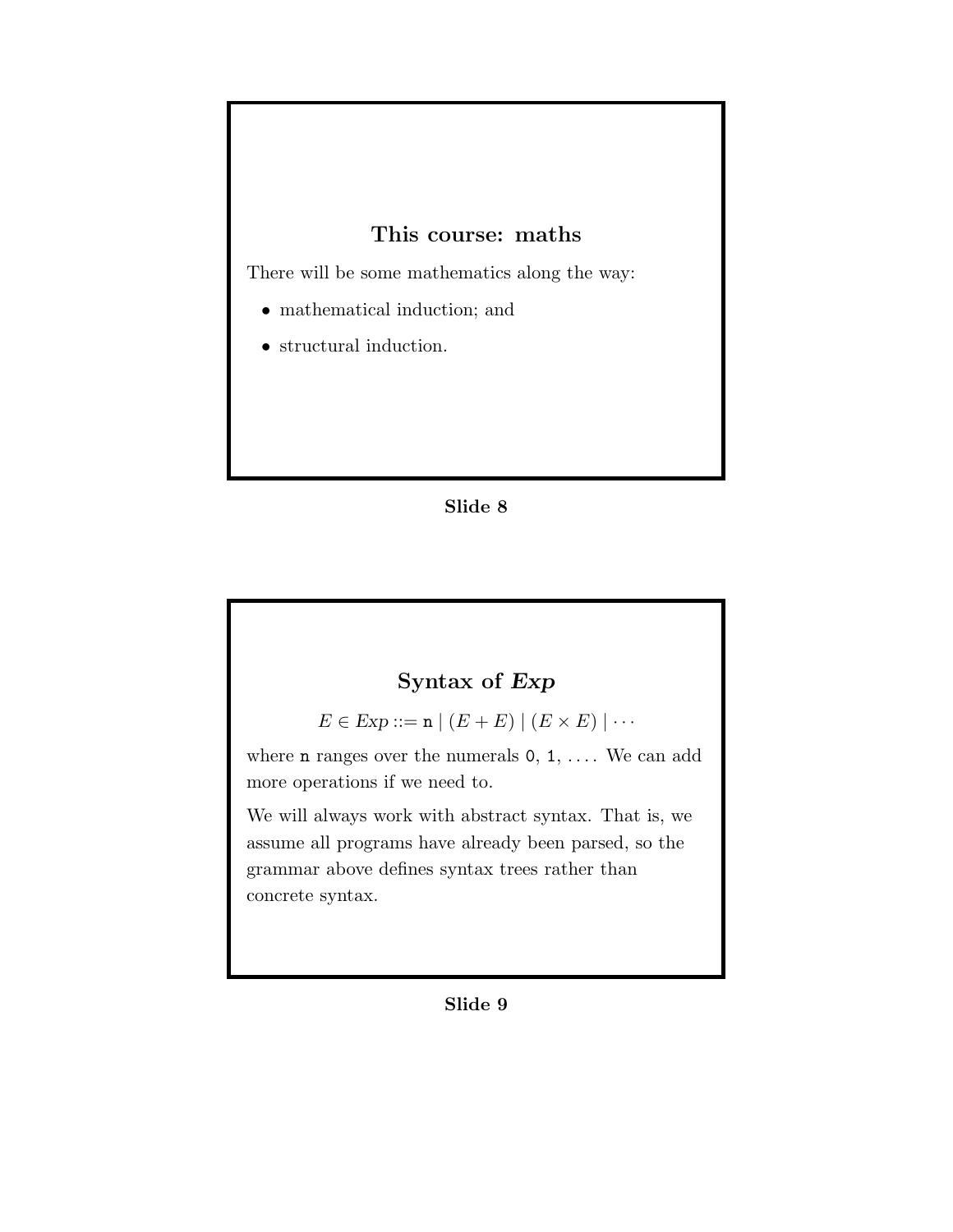Numbers vs Numerals Notice that we use typewriter font for the numerals, to distinguish them from the numbers 0, 1 and so on. The numbers are the mathematical entities which we use in everyday life, while the numerals are just syntax for describing these numbers. Thus, we can add numbers together, but not numerals; but we can write a program in Exp which computes the result of "adding a pair of numerals".

The distinction between numerals and numbers is subtle, but important, because it is one manifestation of the difference between syntax and semantics. The difference should become clearer once we have studied the various semantics which follow.

Abstract vs Concrete Syntax Saying that we are using *abstract syntax* means that all our programs are parsed before we start to worry about them. In this course, we will *never* be worried about where the brackets are in an expression like

```
3 + 4 \times 5
```
because we will never deal with such unparsed expressions.

Using abstract syntax in fact means we're dealing with trees such as



although we use linear syntax like  $((3 + 4) \times 5)$  for them.

In this course, *brackets don't matter* because we're always using the linear syntax as a shorthand for the abstract, tree-based syntax. But of course, when there's ambiguity about what abstract syntax tree is meant by a particular piece of linear "shorthand", insert brackets if you think it will help.

Note that taking an abstract, tree-view of syntax makes it clear that  $+$ ,  $\times$ and so on are program-forming operations: they take two programs and give you a new one. One of the points of semantics, particularly denotational semantics, is to show that these operations on programs have corresponding operations on meanings.

## 2.1 Operational Semantics for Exp

An operational semantics for Exp will tell us how to evaluate an expression to get a natural number. This can be done in two ways:

• small-step, or structural, operational semantics gives a method for evaluating an expression step-by-step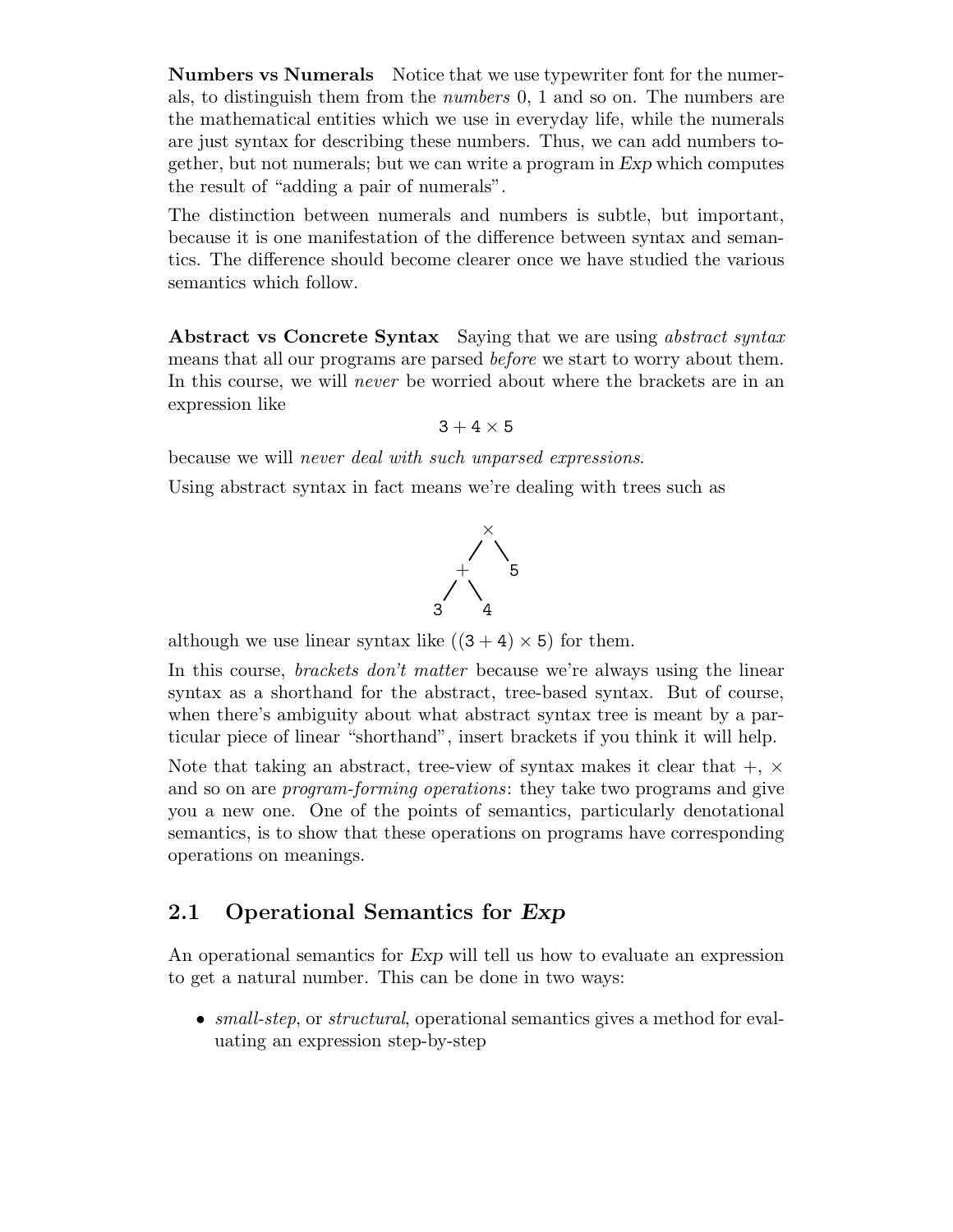• big-step, or natural, operational semantics ignores the intermediate steps and gives the result immediately.

Let us consider big-step semantics first. The big-step semantics for Exp takes the form of a relation  $\downarrow$  between expressions and *values*, which are those expressions we deem to be a "final answer". In this case, it seems obvious that final answers should be numerals, so we will define a relation of the form

#### $E \Downarrow n$

where  $E$  is an expression and  $\bf{n}$  is a numeral.

Should I have set this up as a relation between expressions and numbers? Perhaps, but for more sophisticated languages, it will be necessary to have pieces of syntax on the right hand side of the relation, so this is a more consistent approach.



#### Slide 10

Notice that the side-condition for the rule for addition,  $(\beta$ -ADD), talks about the addition operation on numbers in order to define the semantics of addition of numerals. Note also that we are assuming that the correspondence between numerals and numbers is understood. If we wanted to give a semantics in which the numeral 3 denoted the number 918, we would have to say so somewhere! Strictly speaking we ought to say that 3 denotes 3, and so on. What does this definition mean? Intuitively, a *rule* such as

$$
\frac{E_1 \Downarrow V_1 \quad E_2 \Downarrow V_2}{E_3 \Downarrow V_3}
$$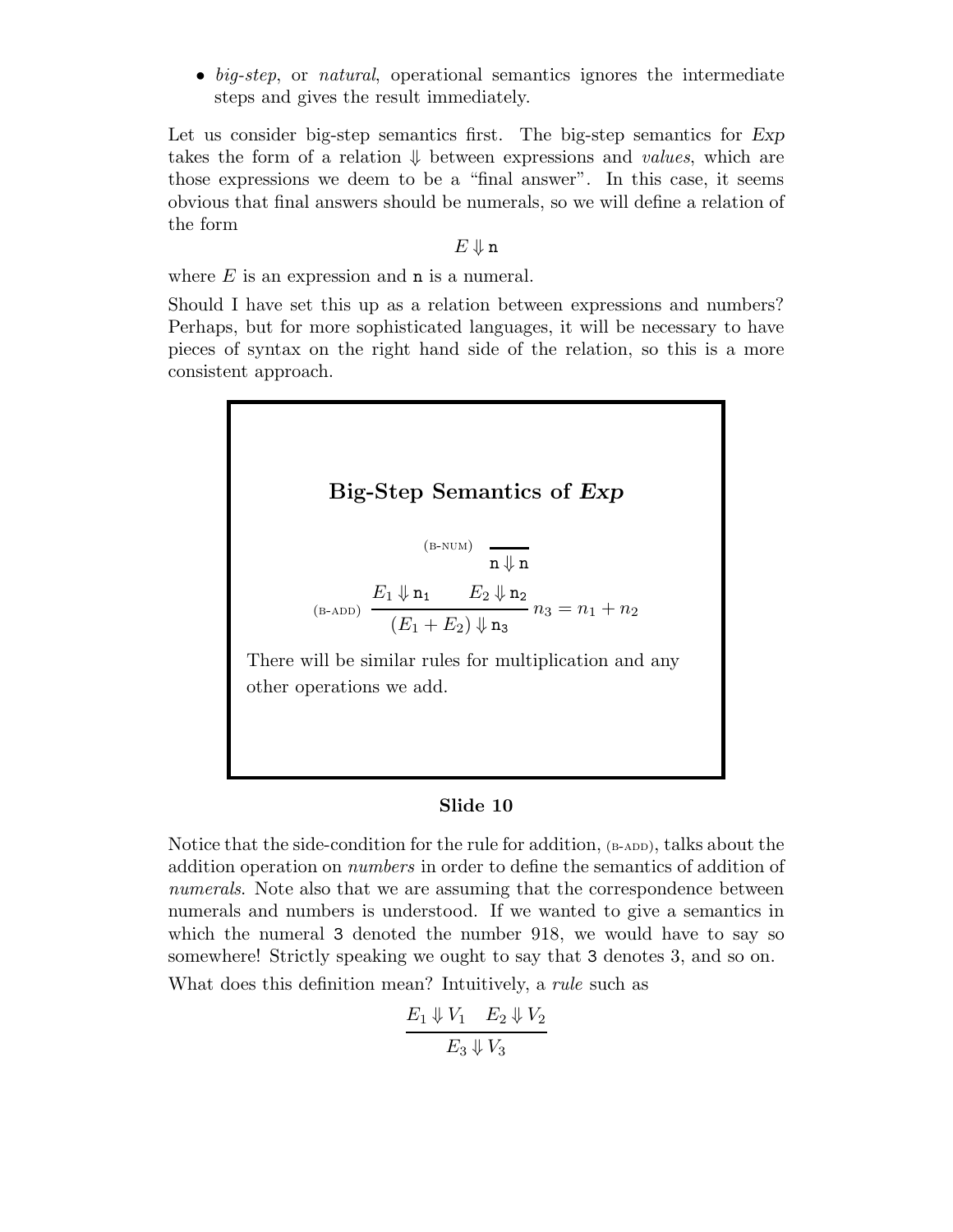means that if it is the case that  $E_1 \Downarrow V_1$  and also  $E_2 \Downarrow V_2$ , then it is the case that  $E_3 \downarrow V_3$ . When there are no entries above the line, the rule is an *axiom*, which is to say, it always holds.



Slide 11

The rules define a relation  $\Downarrow$  which says when an expression evaluates to a final answer.  $E \downarrow \mathbf{n}$  is in this relation, or *holds, only* if it can be established from the axioms and rules. So, if we want to assert that, for example,  $(3 + (2 + 1)) \Downarrow 6$ , we need to show this to be the case by applying the axioms and rules given in the definition of  $\downarrow$ . A proof is given on Slide 15; note that each step in the proof is justified by a reference to a rule in the big-step semantics, from Slide 10

## 2.2 Small-step Semantics

The big-step semantics given above tells us what the final value of an expression is straight away. The rules give us a clue as to how to compute the answer, but sometimes it is desirable to be more explicit about exactly how programs are evaluated. A small-step semantics lets us do just this.

We shall define a relation

 $E \rightarrow E'$ 

saying what you get when performing one step of evaluation of  $E$ . The definition is given on Slide 16.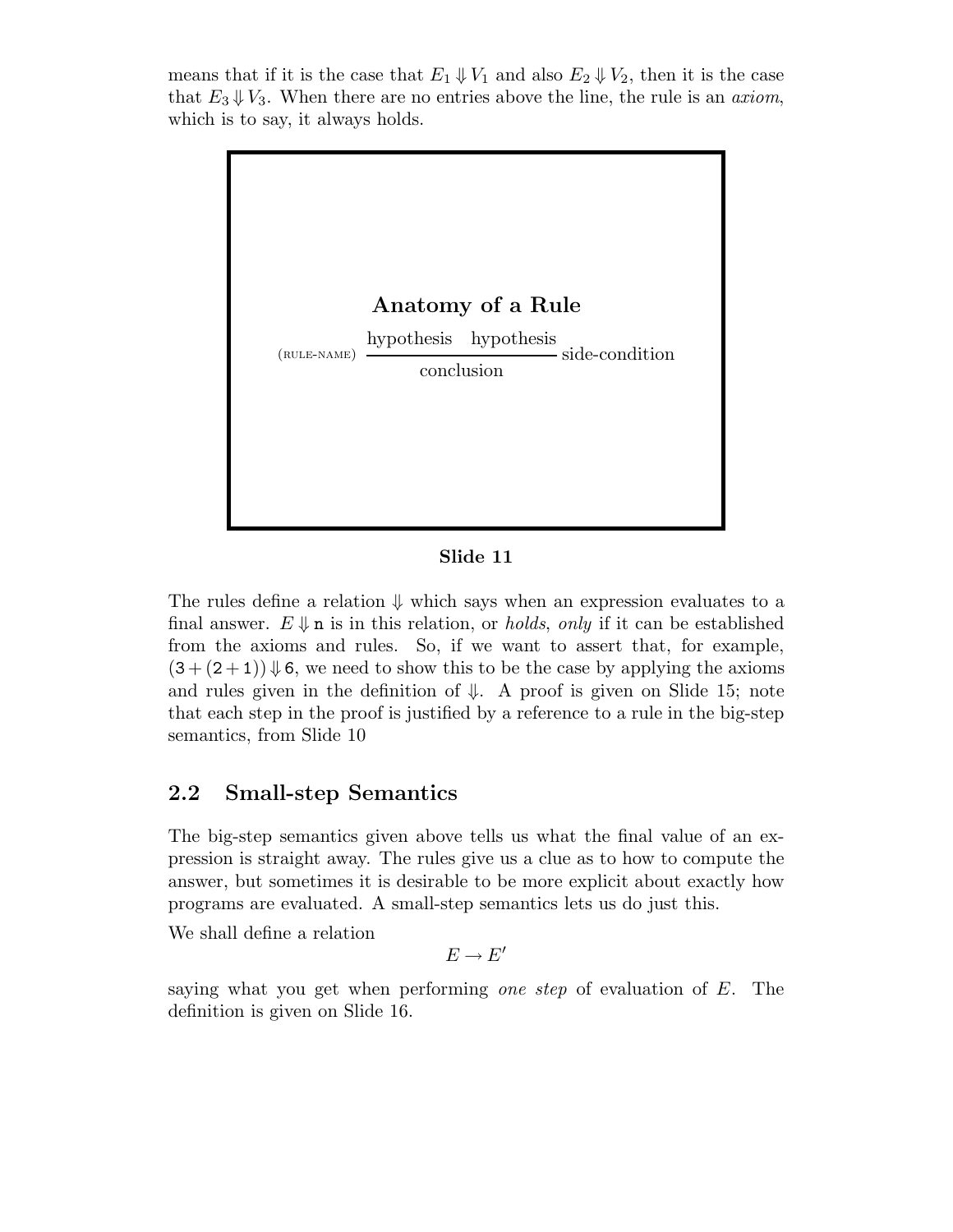# How to Read Axioms

The axiom

 $(B-NUM)$  $n \Downarrow n$ 

says:

for every numeral **n**, it is the case that  $n \Downarrow n$ .

Notice that n is a kind of variable: you can put any numeral you like in its place. These are called metavariables.

#### Slide 12

## How to Read Rules

The rule

$$
\begin{array}{c}\nE_1\Downarrow \mathbf{n_1} \qquad E_2\Downarrow \mathbf{n_2} \\
(E_1+E_2)\Downarrow \mathbf{n_3}\n\end{array} n_3=n_1+n_2
$$

says

for any expressions  $E_1$  and  $E_2$ , if it is the case that  $E_1 \Downarrow \mathbf{n}_1$ and if it is the case that  $E_2 \Downarrow \mathbf{n}_2$ then it is the case that  $(E_1 + E_2) \Downarrow n_3$ where  $n_3$  is the numeral such that  $n_3 = n_1 + n_2$ .

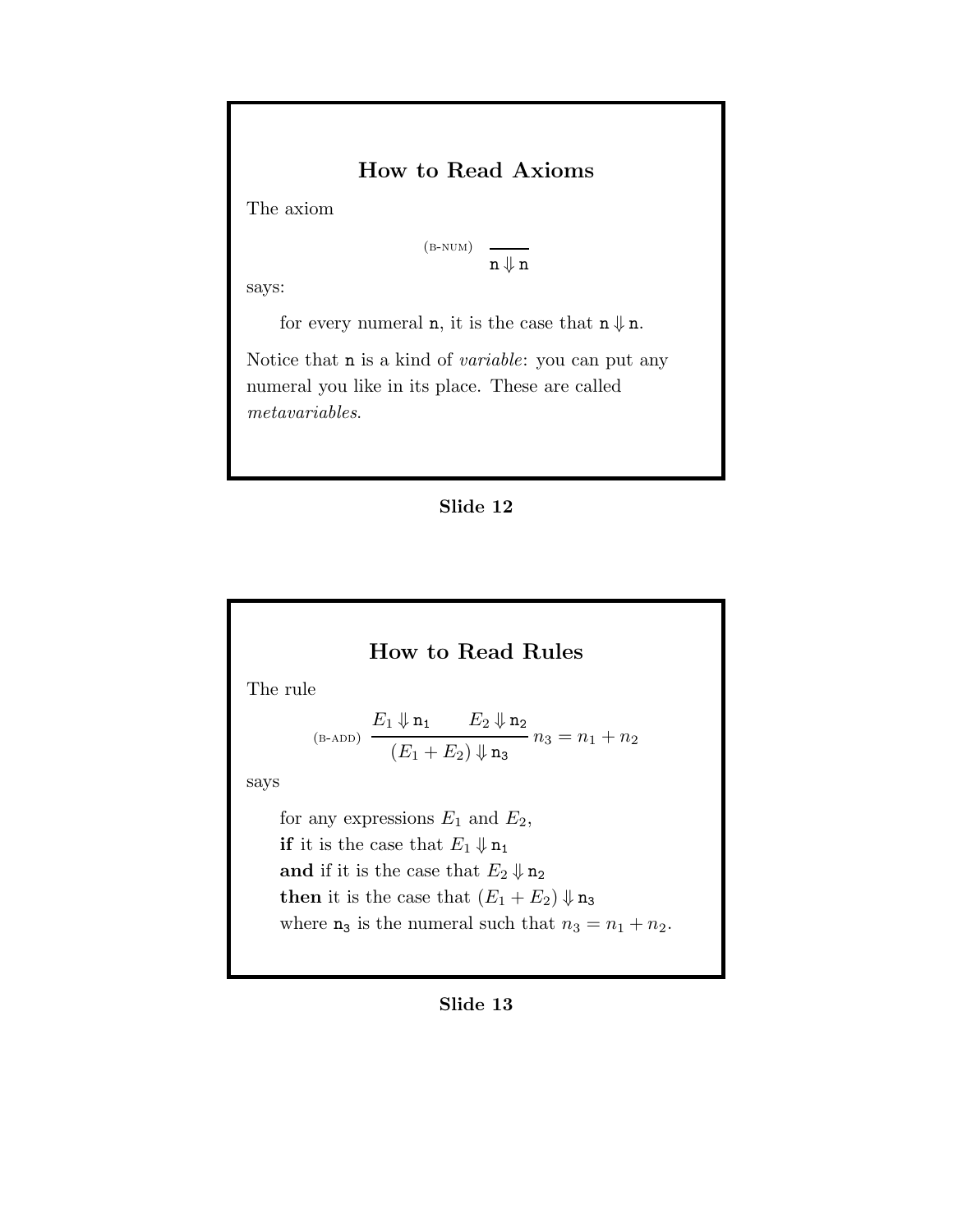# Rules are Schemas

Because the Es and ns in these rules are metavariables, each rule is really a schema (pattern) for an infinite collection of rules. Some of these instances are a bit silly, for example:

$$
\frac{3 \Downarrow 4 \qquad 4 \Downarrow 5}{(3+4) \Downarrow 9}
$$

This rule is valid, but is useless, because it is not the case that  $3 \downarrow 4$ . That is to say, the hypotheses of the rule are not satisfied.





Slide 15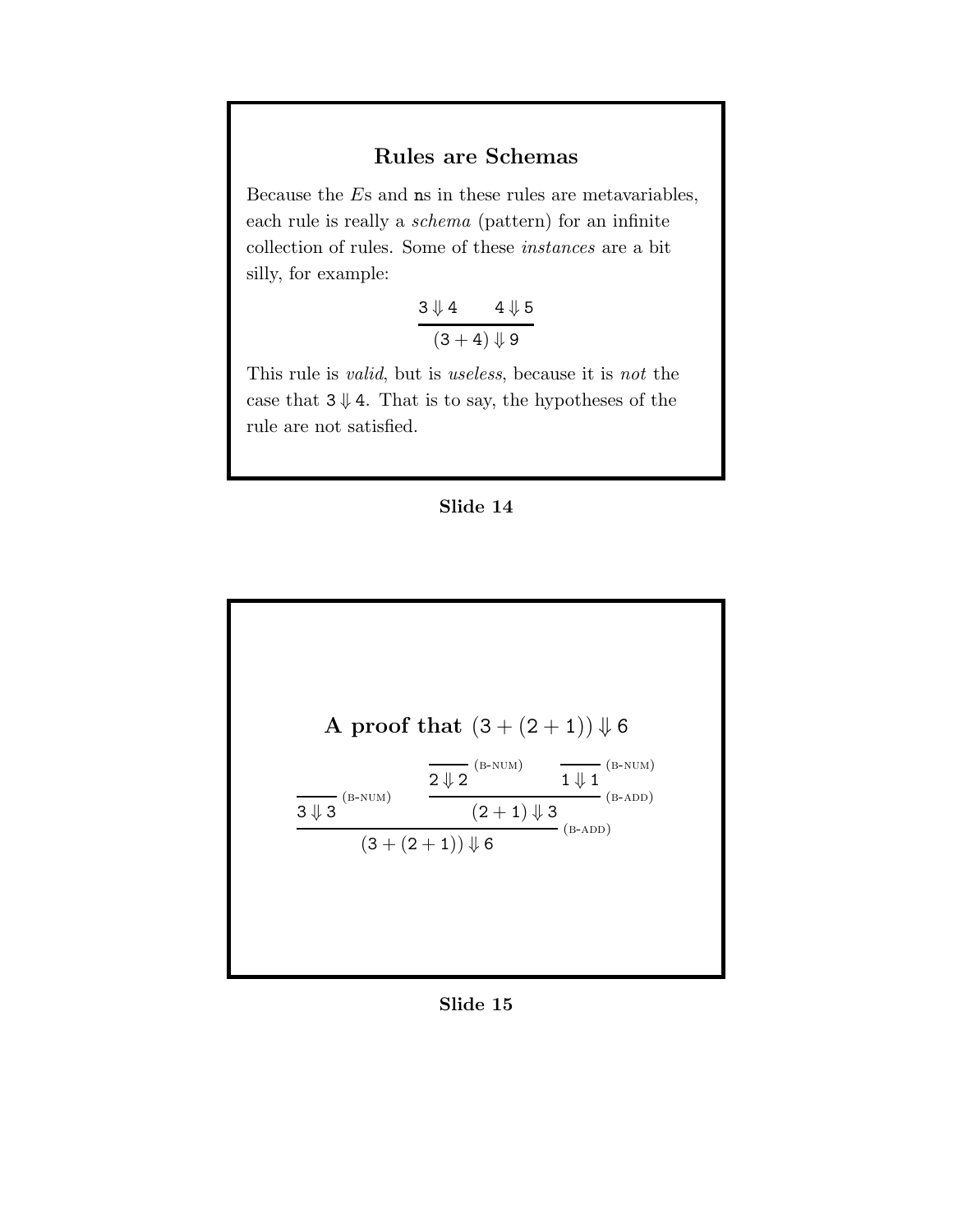

#### Slide 16

These rules say: to evaluate an addition, first evaluate the left hand argument; when you get to a numeral, evaluate the right hand argument; when you get to a numeral there too, add the two together to get a numeral. Note that there are no rules to evaluate numerals, because they have already been fully evaluated.

Consider the expression  $(3+(2+1))$ . By the axiom, the rule (s-ADD), we have  $2+1\rightarrow 3$ , so by the second rule, (s-RIGHT),  $(3+(2+1))\rightarrow (3+3)$ . The axiom (s-add) also says that  $(3 + 3) \rightarrow 6$ , so we have

$$
(3 + (2 + 1)) \rightarrow (3 + 3) \rightarrow 6.
$$

It is important to realise that the order of evaluation is fixed by this semantics, so that

$$
((1+2)+(3+4)) \rightarrow (3+(3+4))
$$

and not to  $((1 + 2) + 7)$ . The big-step semantics did not, and could not, make such a stipulation.

**Exercise** Write down all the expressions  $E$  in the language  $Exp$  (with addition as the only operator) such that  $E \rightarrow ((1+2)+7)$ . (There are not too many of them!)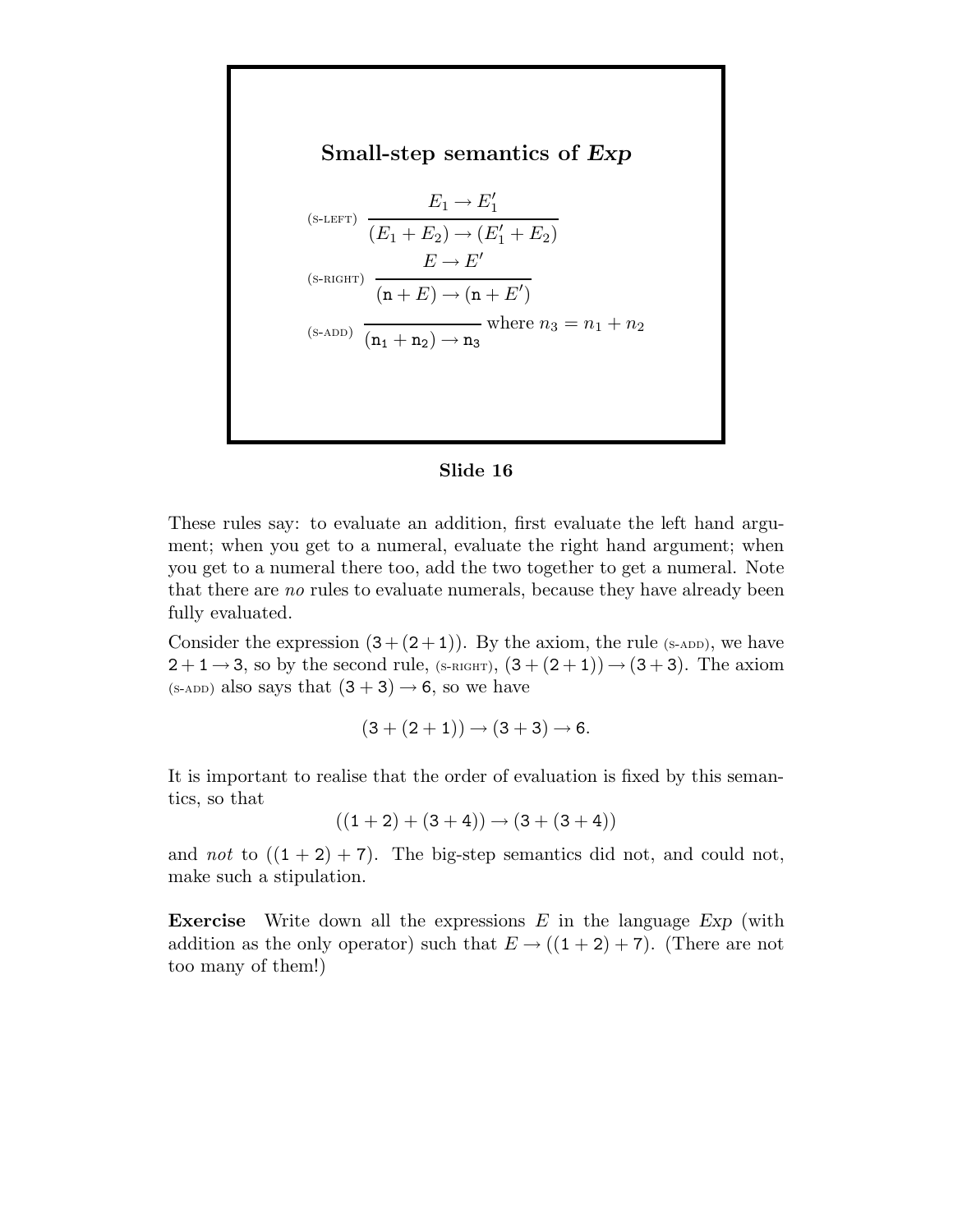#### 2.2.1 Getting the final answer

While the intermediate expressions of a computation are interesting, we are ultimately concerned with the final answer yielded by evaluating an expression. To capture this mathematically, we need to consider the relation which expresses multiple-step evaluations. See Slide 17.

## Many steps of evaluation

**Definition** Given a relation  $\rightarrow$  we define a new relation  $\rightarrow^*$  as follows.  $E \rightarrow^* E'$  holds if and only if either  $E = E'$  (so no steps of evaluation are needed to get from  $E$  to  $E'$ ) or there is a finite sequence

$$
E \to E_1 \to E_2 \cdots \to E_k \to E'.
$$

This is called the *reflexive transitive closure* of  $\rightarrow$ .

For our expressions, we say that n is the final answer of E if  $E \rightarrow^* n$ .

#### Slide 17

#### 2.3 Denotational Semantics

As we have seen, operational semantics talks about how an expression is evaluated to an answer. Denotational semantics, on the other hand, has grander aspirations. A denotational model attempts to say what a piece of program text "really means".

In the case of expressions, a piece of program text "is really" a number, so we will define a function  $[-\ ]$ , such that for any expression E,  $[E]$  is a number, giving the meaning of E. Therefore,  $\llbracket - \rrbracket$  will be a function from expressions to numbers, and we write

$$
[\![ - ]\!] : \mathit{Exp} \to \mathbb{N}
$$

where  $\mathbb N$  is the set of natural numbers.

Given a model like this,  $\mathbb N$  is called the *semantic domain* of Exp, which just means it is the place where the meanings live. As we come to study more complex languages, we will find that we need more complex semantic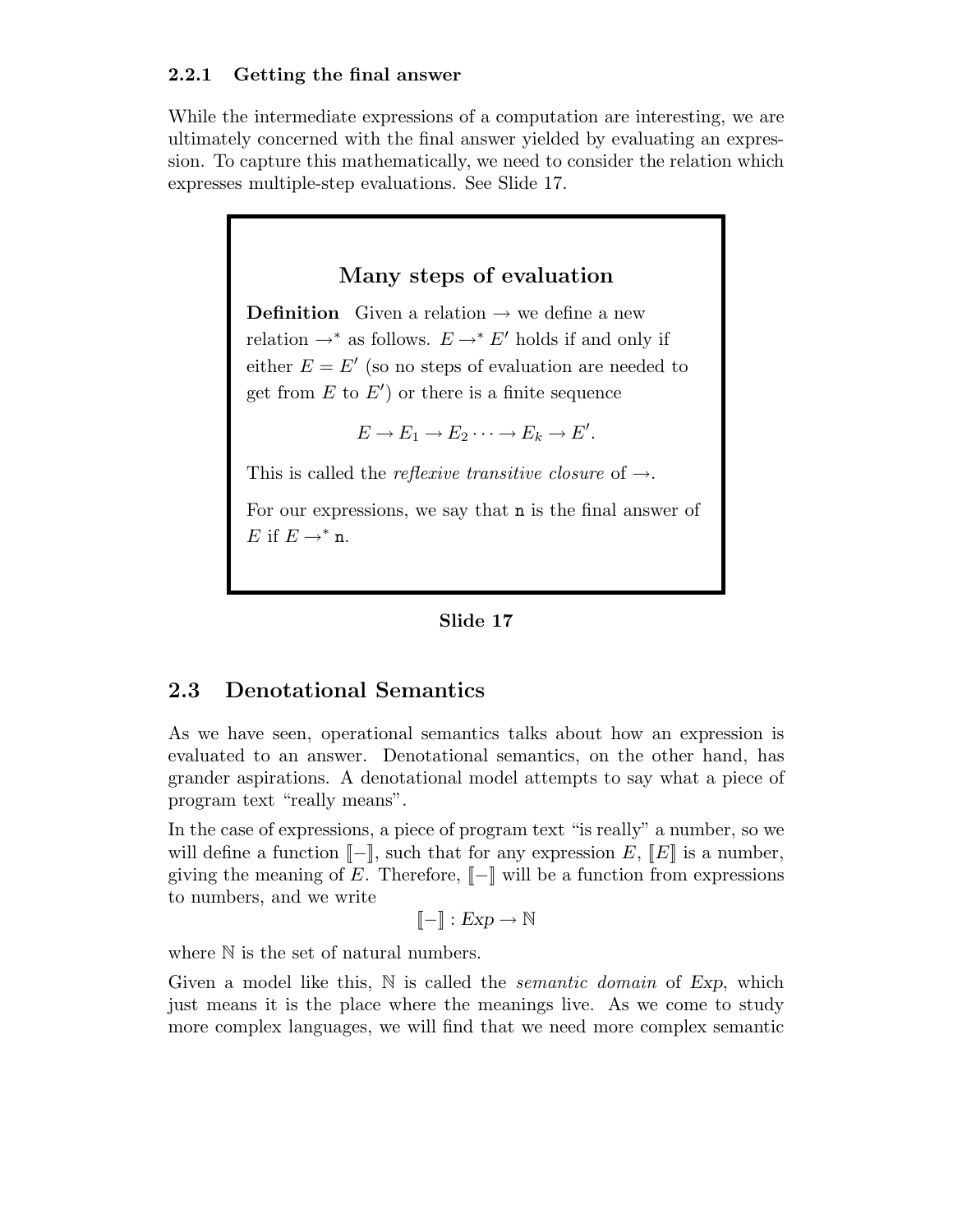## Denotational semantics

We will define the denotational semantics of expressions via a function

 $\llbracket - \rrbracket : Exp \to \mathbb{N}.$ 

#### Slide 18

domains. The construction and study of such domains is the subject of domain theory, an elegant mathematical theory which provides a foundation for denotational semantics; unfortunately domain theory is beyond the scope of this course.

For now, notice that our choice of semantic domain has certain consequences for the semantics of our language: it implies that every expression will "mean" exactly one number, so without even seeing the definition of  $\llbracket - \rrbracket$ , someone looking at our semantics already knows that the language is (expected to be) normalising (every expression has an answer) and deterministic (each expression has at most one answer).

It is easy to give a meaning to numerals:

 $[\![\mathbf{n}]\!] = n.$ 

Note again the difference between numerals and numbers, or syntax and semantics.

For addition expressions  $(E_1 + E_2)$ , the meaning will of course be the sum of the meanings of  $E_1$  and  $E_2$ :

$$
[[ (E_1 + E_2)]] = [[E_1]] + [[E_2]].
$$

We could make similar definitions for multiplication and so on.

We have defined  $\llbracket - \rrbracket$  by induction on the structure of expressions: see Section 3.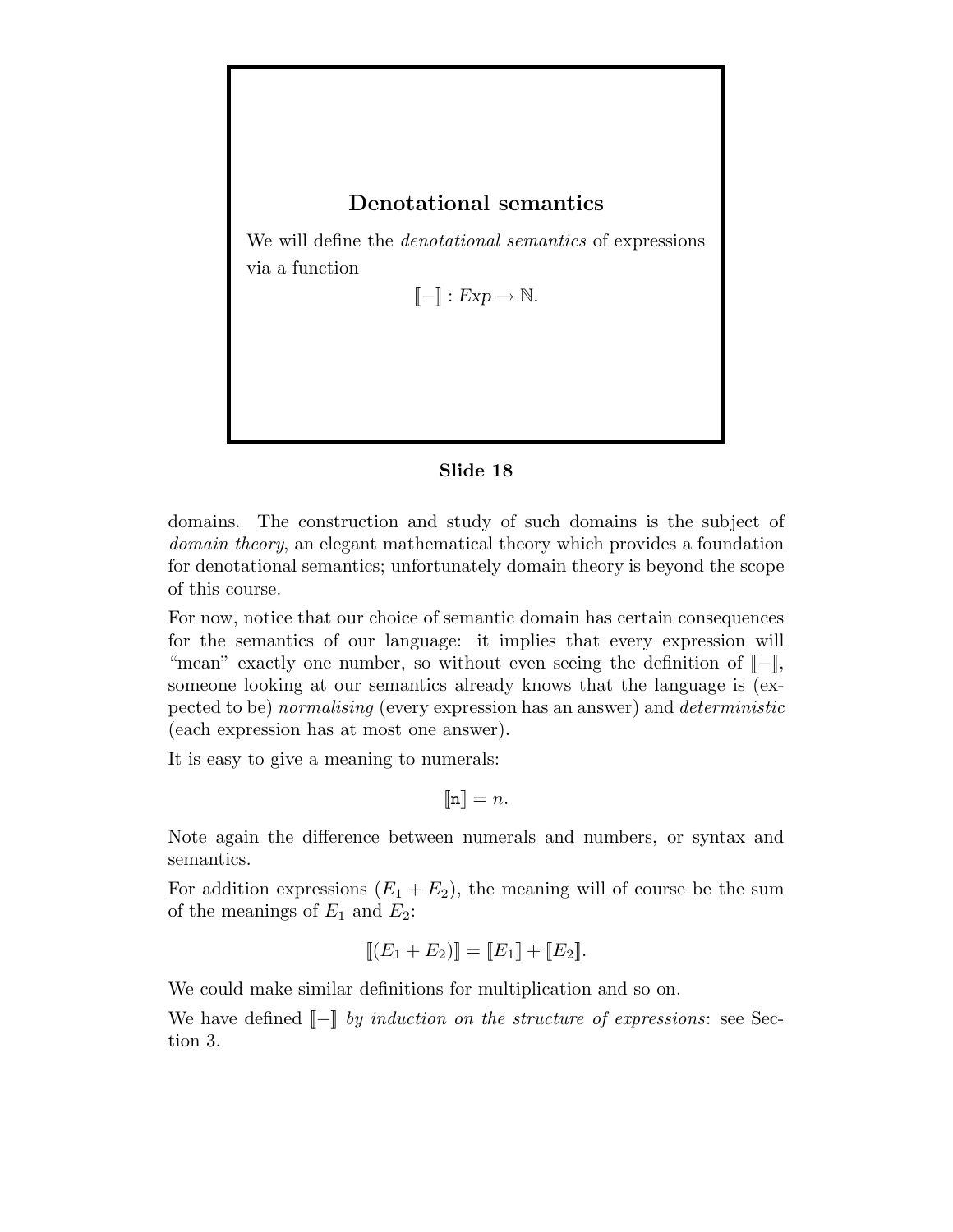## Denotation of expressions

Here is the definition of our semantic function. We will see later on that this is an example of definition by structural induction.

$$
\begin{aligned}\n[\![\mathbf{n}]\!] &= n. \\
[\![(E_1 + E_2)]\!] &= [\![E_1]\!] + [\![E_2]\!].\n\end{aligned}
$$



#### 2.3.1 Remarks

- 1. The semantic domain is entirely separate from the syntax: the set of natural numbers is a mathematical entity in its own right.
- 2. The meaning of a compound term like  $(E_1 + E_2)$  is given in terms of the meanings of its subterms. Hence we have really given a meaning to the term forming operation  $(\ldots + \ldots)$ . In this case the meaning of the syntactic  $+$  is the usual addition function. We call a semantics compositional when it has this property, which lets us calculate meanings bit by bit, starting from the numerals and working up. Slide 20 shows an example of a calculation.

The denotational semantics for expressions is particularly easy to work with, and much less cumbersome than the operational semantics. For example, it is easy to prove simple facts such as the following.

**Theorem 1** For all  $E_1$ ,  $E_2$  and  $E_3$ ,

$$
[[ (E_1 + (E_2 + E_3))]] = [[((E_1 + E_2) + E_3)]]
$$

Proof See Slide 21.

Exercise Show a similar fact using the operational semantics.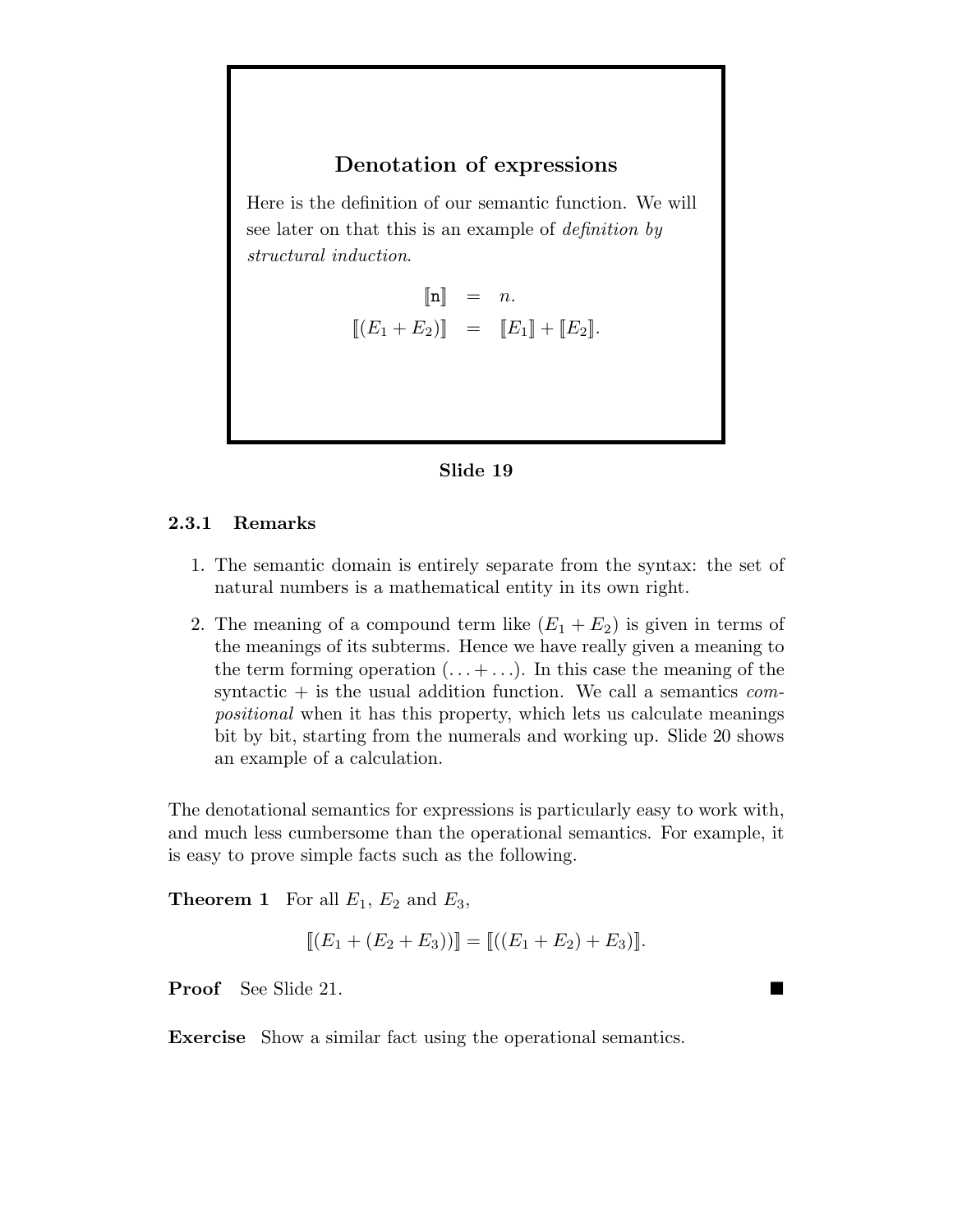# Calculating Semantics

$$
\begin{aligned}\n\left[ (1 + (2 + 3)) \right] &= \quad \left[ 1 \right] + \left[ (2 + 3) \right] \\
&= \quad 1 + \left[ (2 + 3) \right] \\
&= \quad 1 + (2 + 3) \\
&= \quad 6.\n\end{aligned}
$$





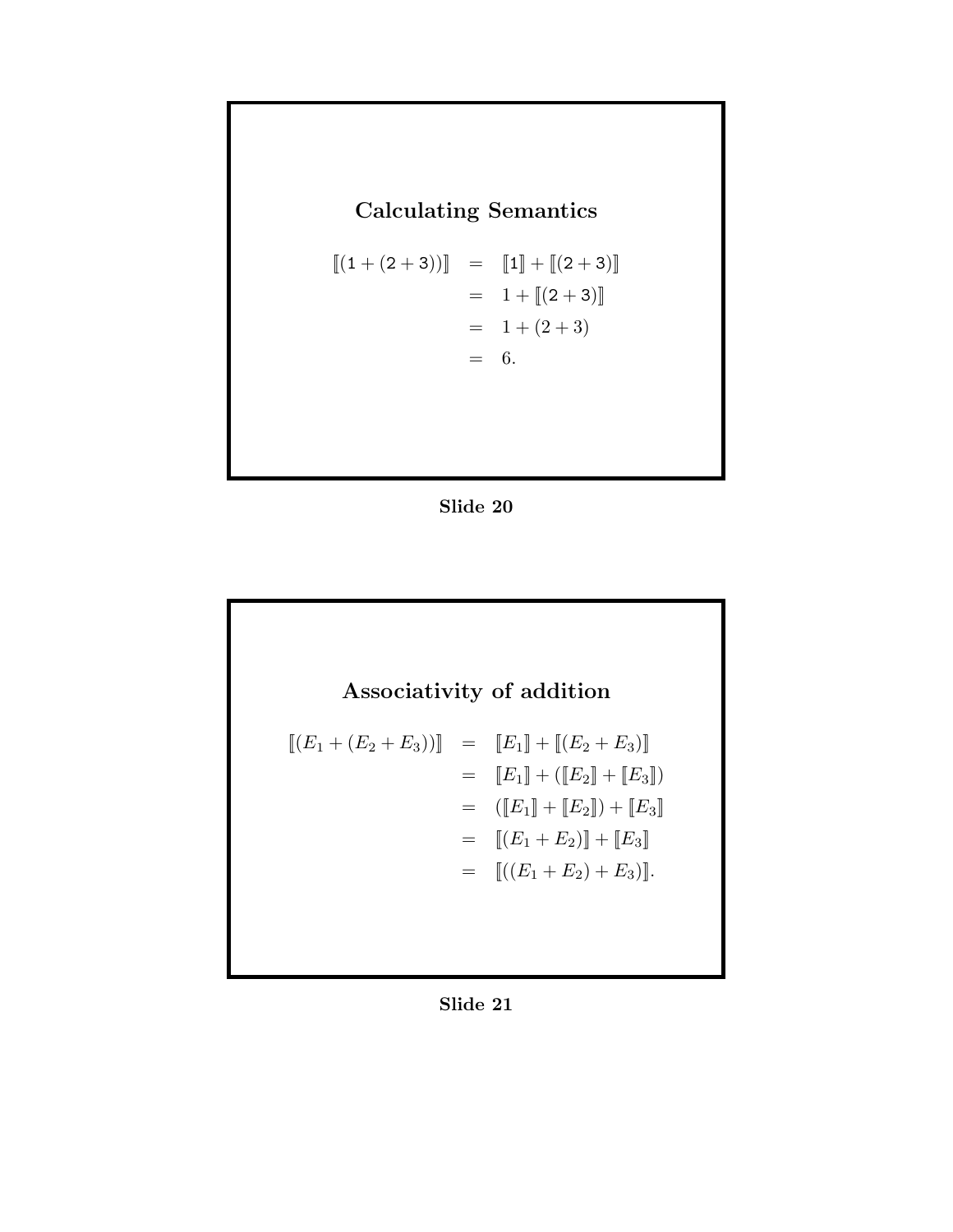# 2.4 Contextual Equivalence

We shall now introduce a very important idea in semantics, that of *contextual* equivalence.

One thing we might expect of equivalent programs is that they can be used interchangeably. That is, if  $P_1 \cong P_2$  and  $P_1$  is used in some *context*,  $C[P_1]$ , then we should get the same effect if we replace  $P_1$  with  $P_2$ : we expect  $C[P_1] \cong C[P_2].$ 

To make this more precise, we say that a *context*  $C[-]$  is a program with a hole where you would ordinarily expect to see a sub-program. Some contexts for Exp are given on Slide 22.



#### Slide 22

Notice that the hole can appear more than once. Given any expression  $E$ we can fill the hole with  $E$  simply by writing  $E$  wherever the hole appears, yielding a new expression. The results of filling the holes with the expression  $(3 + 4)$  are given on Slide 23.

Contextual equivalence is usually defined in terms of an operational semantics. The definition in terms of big-step semantics is given on Slide 24.

For a simple language like Exp, contextual equivalence doesn't mean very much—it turns out that two expressions are contextually equivalent if and only if they have the same final answer. In general, though, it is a very important notion. To see this, think about the following two pieces of code which compute factorials: see Slides 25 and 26.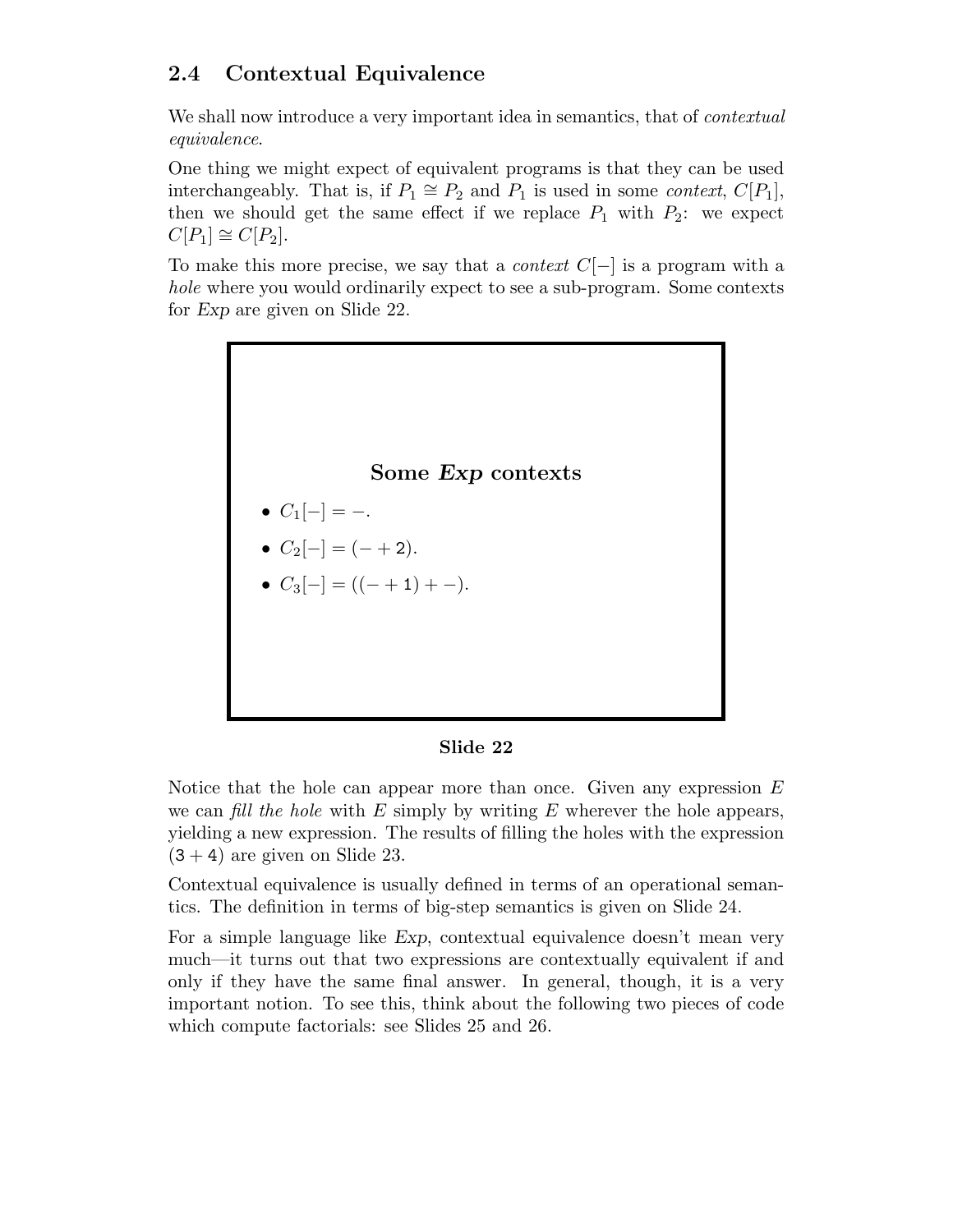

- $C_1[(3+4)] = (3+4)$ .
- $C_2[(3+4)] = ((3+4)+2)$ .
- $C_3[(3+4)] = (((3+4)+1) + (3+4)).$





Expressions  $E_1$  and  $E_2$  are *contextually equivalent* with respect to the big-step semantics if for all contexts  $C[-]$ and all numerals n,

$$
C[E_1]\Downarrow \textbf{n} \iff C[E_2]\Downarrow \textbf{n}.
$$

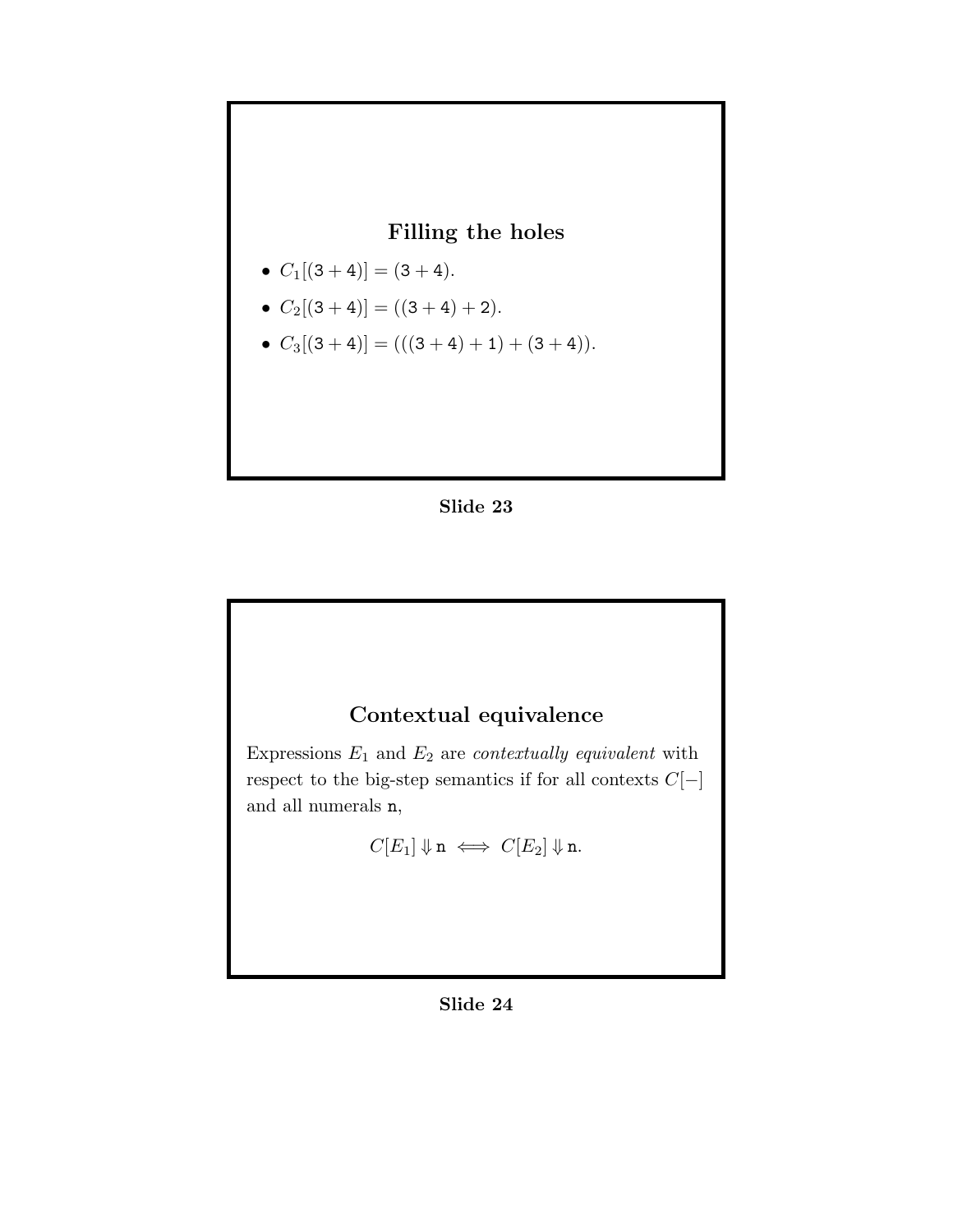Factorial 1

int fact(int x) { int  $i = 1$ ; int  $j = x;$ while  $(j > 0)$  {  $i = i * j;$  $j = j - 1;$ } return i; }

Slide 25



Slide 26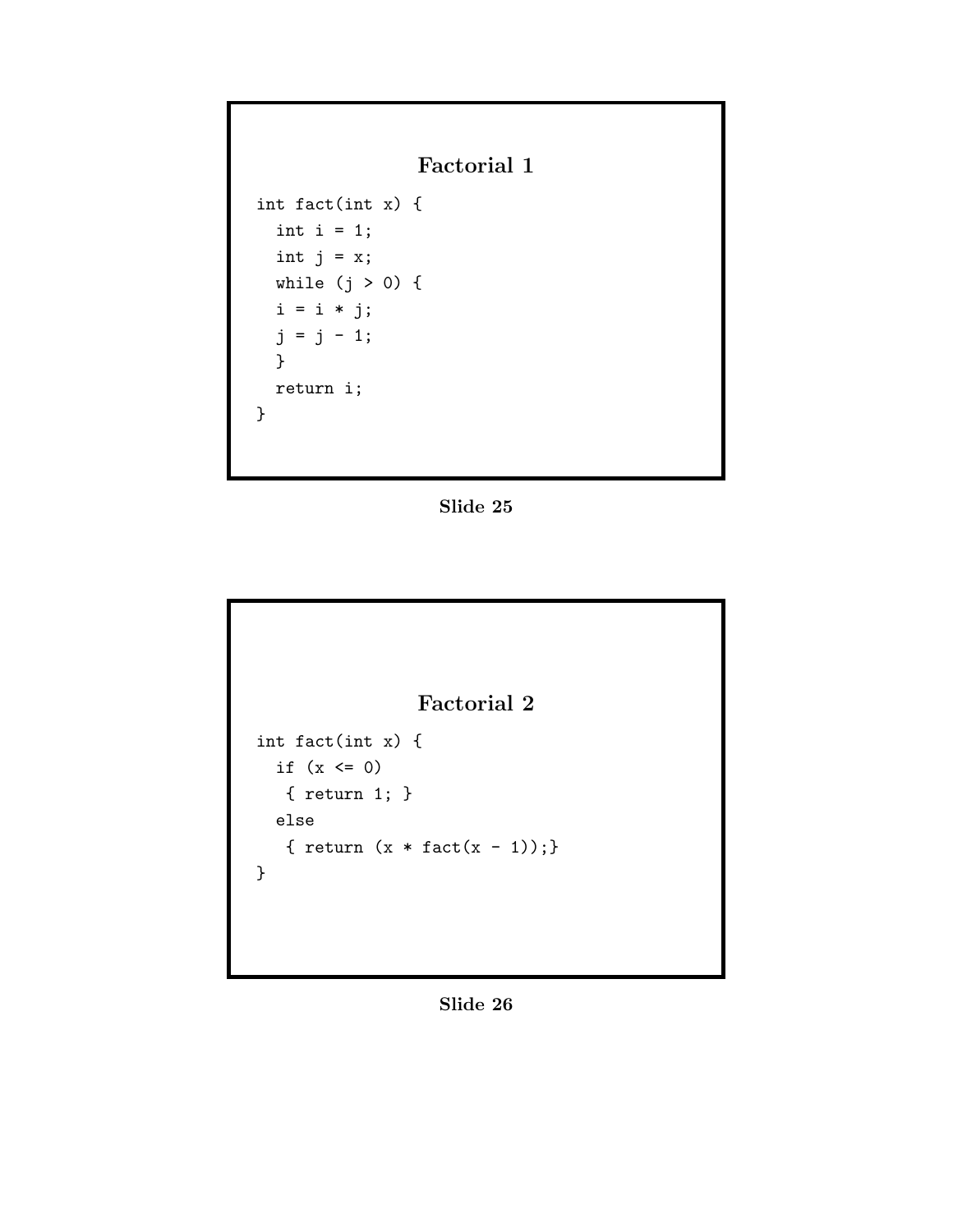These two pieces of code apparently do the same thing: they each take an integer argument and return its factorial. Whether these pieces of code are contextually equivalent or not depends on what contexts are available, which of course depends on the programming language.

If these two pieces of code, with syntax suitably altered, were in ML, they would indeed be equivalent. In Java, on the other hand, they are not.

Exercise Give a Java context which distinguishes these two pieces of code. (Hint: think about overriding the fact() method.)

#### 2.4.1 Compositionality and Contextual Equivalence

Recall that the denotational semantics is compositional, that is, the meaning of a large phrase is built out of the meanings of its subphrases. It follows that each context determines a "function between meanings" i.e. for each  $C[-]$  there is a function  $f : \mathbb{N} \to \mathbb{N}$  such that

$$
\llbracket C[E] \rrbracket = f(\llbracket E \rrbracket)
$$

for any expression E.

For us, the most important consequence of this is that

if 
$$
[E_1] = [E_2]
$$
 then  $[C[E_1]] = [C[E_2]]$  for all  $C[-]$ .

Therefore, if we can show something like

 $\llbracket E \rrbracket = n \iff E \Downarrow$ n

we can use our semantics to reason about contextual equivalence; that is, we will know that denotationally equivalent phrases are in fact contextually equivalent. For Exp, this is indeed the case.

**Theorem 2** For all expressions  $E$ ,  $\llbracket E \rrbracket = n$  if and only if  $E \Downarrow n$ .

For more interesting languages, the relationship between operational and denotational semantics can be more subtle, but the principle of compositionality allows the denotational model to be used to reason about contextual equivalence in just the same way.

# 3 Induction

In the definition of the denotational semantics above, we used the principle of structural induction for abstract syntax trees. We are going to use a lot of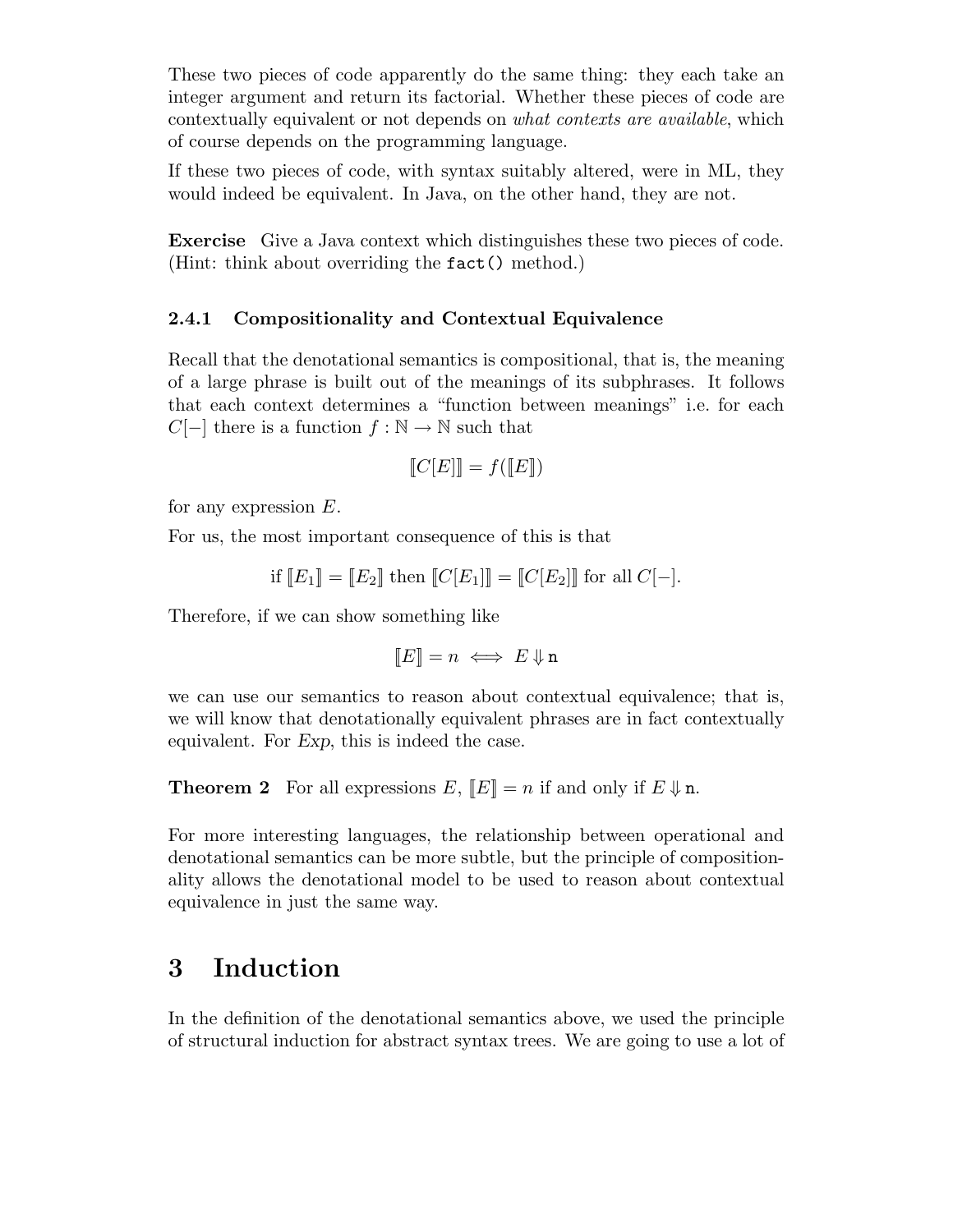## Our first correspondence theorem

For all expressions  $E, \llbracket E \rrbracket = n$  if and only if  $E \Downarrow n$ .

#### Slide 27

inductive techniques in this course, both to give definitions and to prove facts about our semantics. So, it's worth taking a little while to set out exactly what a proof by induction is, what a definition by induction is, and so on.

Very often in computer science, and (less often) in life in general, we come up against the problem of reasoning about unknown entities. For example, when designing an algorithm to solve a problem, we want to know that the result produced by the algorithm is correct, regardless of the input:

The quicksort algorithm takes a list of numbers and puts them into ascending order.

In this example, we know that the algorithm operates on a list of numbers, but we do not know how long that list is or exactly what numbers it contains. Similarly one may raise questions about depth-first search of a tree: how do we know it always visits all the nodes of a tree if we do not know the exact size and shape of the tree?

In examples such as these, there are two important facts about the input data which allow us to reason about arbitrary inputs:

- the input is *structured* in a known way; for example, a non-empty list has a first element and a "tail", which is the rest of the list, and a binary tree has a root node and two subtrees.
- $\bullet$  the input is *finite*.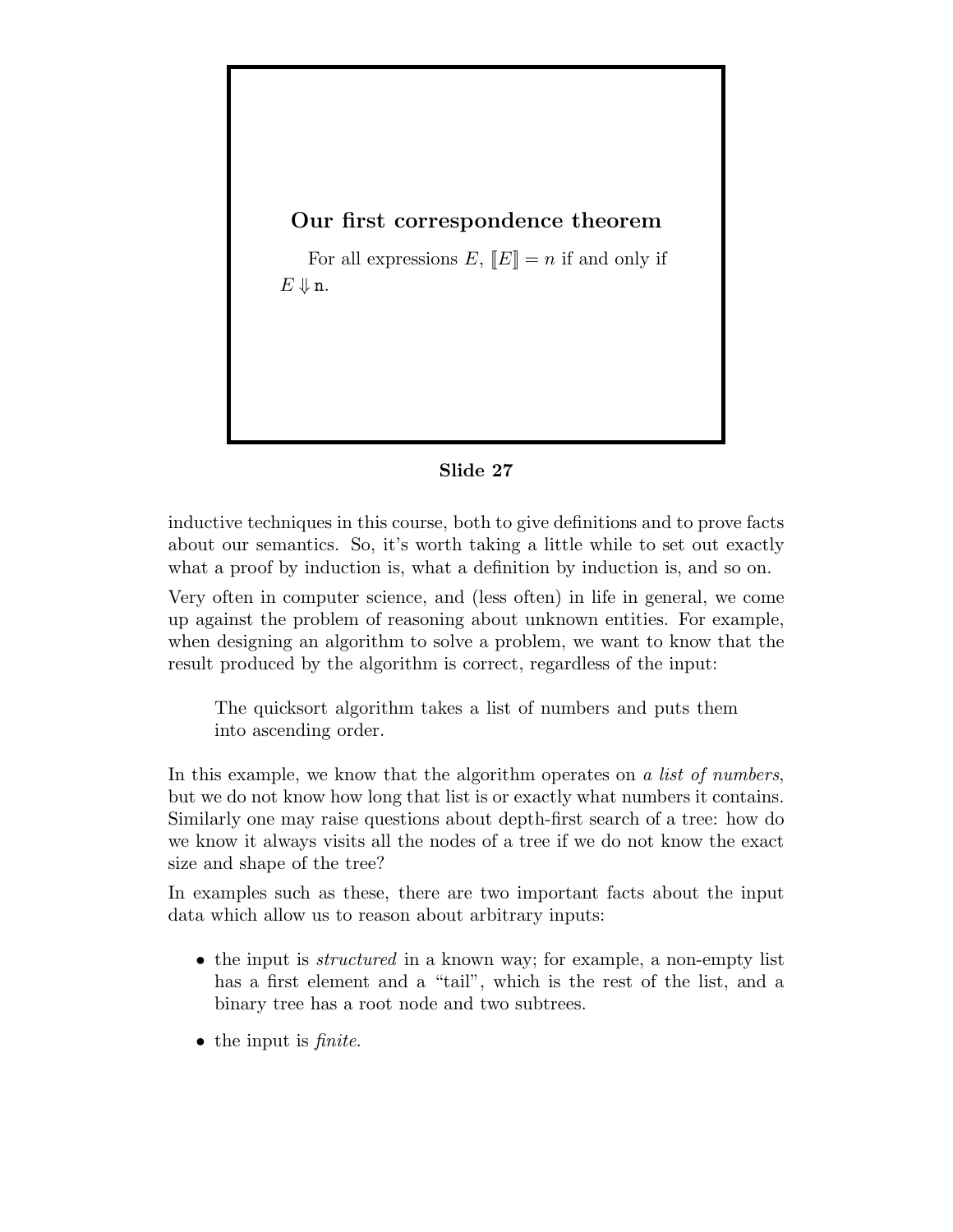In this situation, the technique of structural induction provides a principle by which we may formally reason about arbitrary lists, trees and so on.

# What's induction for? Induction is a technique for reasoning about and working with collections of objects (things!) which are • *structured* in some well-defined way, • finite but arbitrarily large and complex. Induction exploits the finite, structured nature of these objects to overcome the arbitrary complexity.

#### Slide 28

These kinds of structured, finite objects arise in many areas of computer science. Data structures as above are a common example, but in fact programs themselves can be seen as structured finite objects. This means that induction can be used to prove facts about all programs in a certain language. In semantics, we use this very frequently. We will also make use of induction to reason about purely semantic notions, such as derivations of assertions in the operational semantics of a language.

# 3.1 Mathematical Induction

The simplest form of induction is mathematical induction, that is to say, induction over the natural numbers. The principle can be described as follows. Given a property  $P(-)$  of natural numbers, to prove that  $P(n)$  holds for all natural numbers  $n$ , it is enough to

- prove that  $P(0)$  holds, and
- prove that if  $P(k)$  holds for an arbitrary natural number k, then  $P(k+1)$  holds too.

It should be clear why this principle is valid: if we can prove the two things above, then we know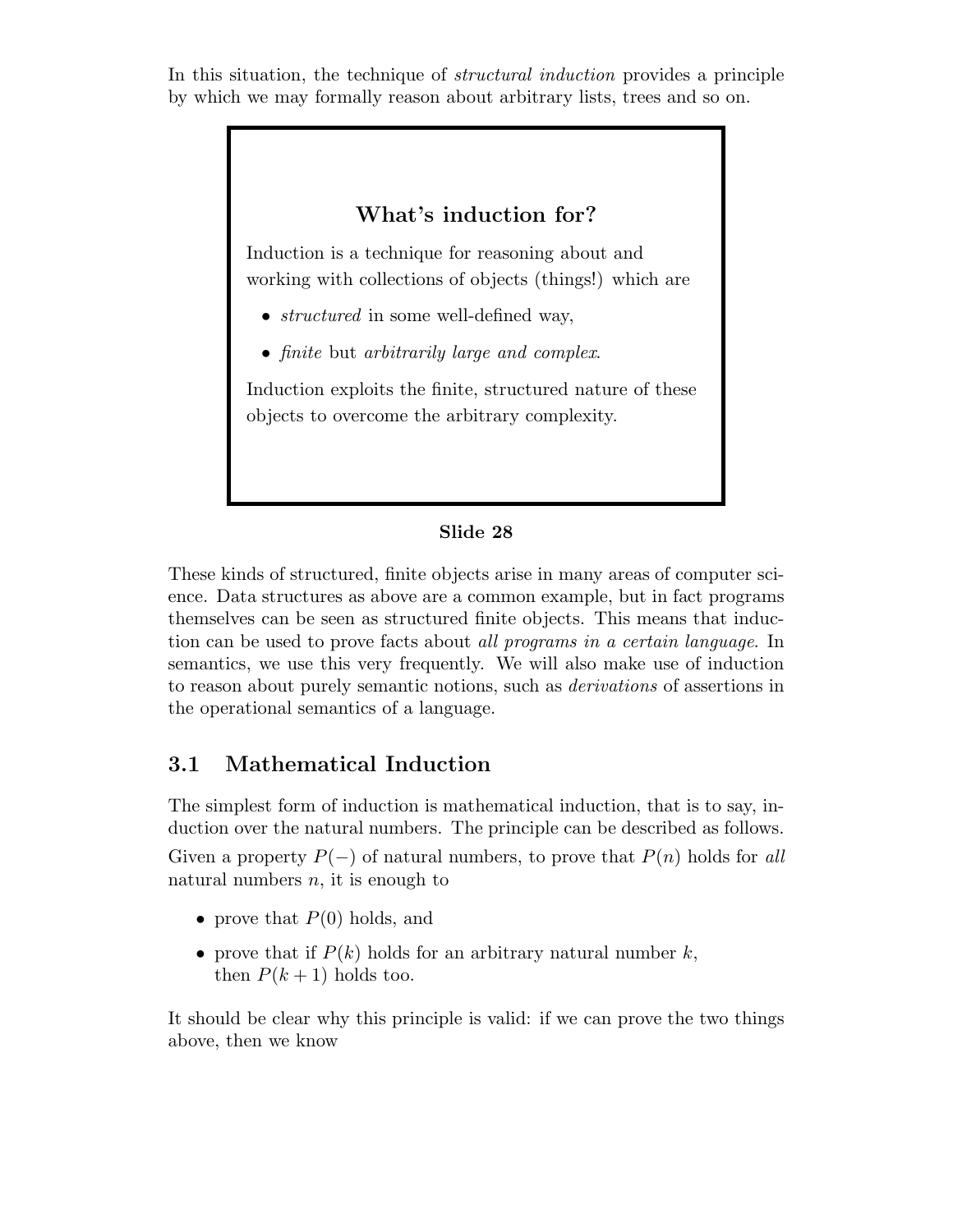### You can use induction...

. . . to reason about things like

- *natural numbers*: each one is finite, but natural numbers could be arbitrarily big
- *data structures* such as trees, lists and so on
- *programs* in a programming language: again, you can write arbitrarily large programs, but they are always finite
- derivations of semantic assertions like  $E \Downarrow 4$ : these derivations are finite trees of axioms and rules.



# Proof by Mathematical Induction

Let  $P(-)$  be a property of natural numbers. The principle of mathematical induction states that if

 $P(0) \wedge [\forall k.P(k) \implies P(k+1)]$ 

holds then

 $\forall n.P(n)$ 

holds.

 $k$  is the **induction parameter**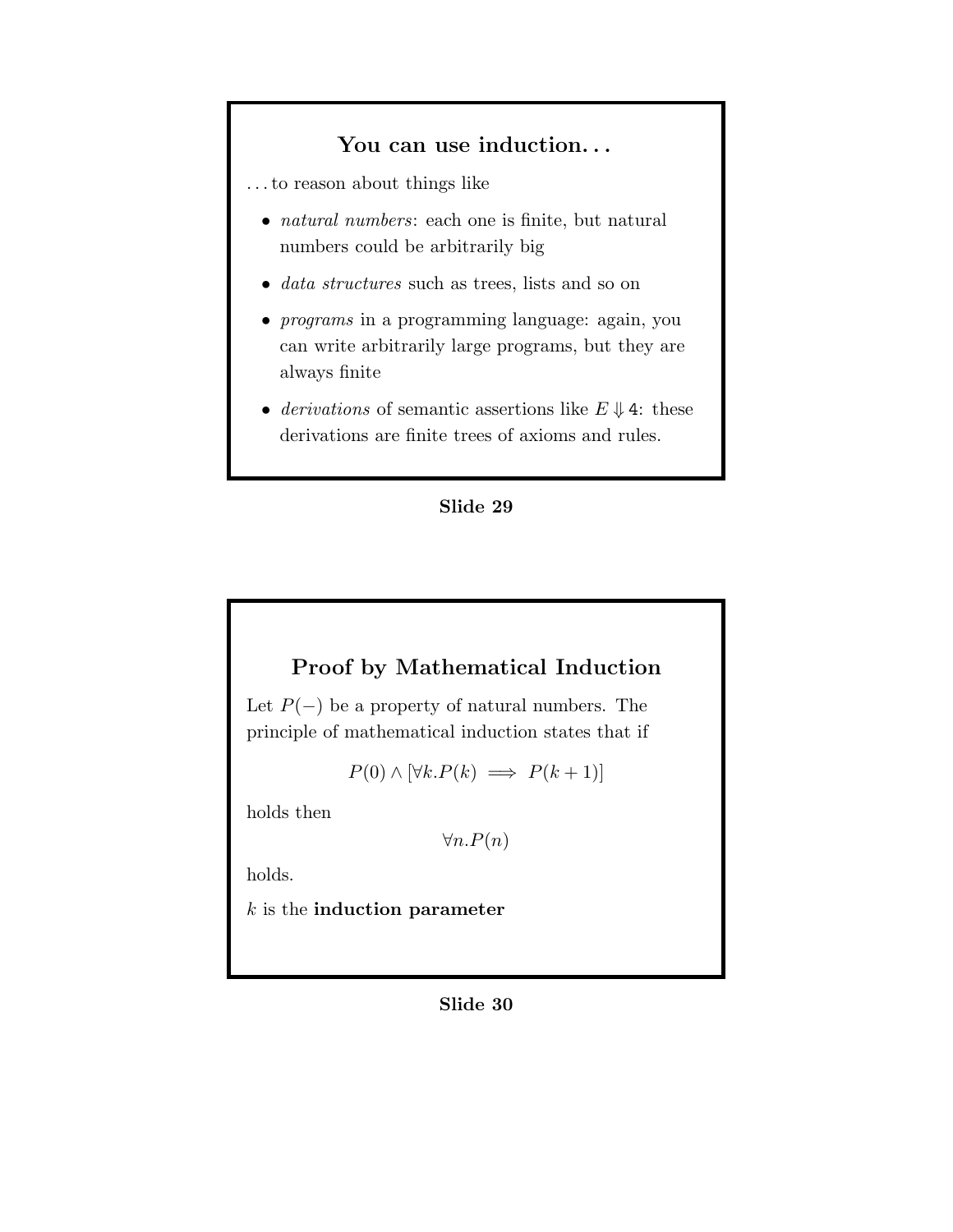## Writing an inductive proof

To prove that  $P(n)$  holds for all natural numbers n, we must do two things.

**Base Case:** prove that  $P(0)$  holds, any way you like

**Inductive Step:** let  $k$  be an arbitrary number, and assume that  $P(k)$  holds. This assumption is called the *inductive hypothesis* or IH, with parameter  $k$ . Using this assumption, prove that  $P(k+1)$  holds.

#### Slide 31

- $P(0)$  holds.
- Since  $P(0)$  holds,  $P(1)$  holds.
- Since  $P(1)$  holds,  $P(2)$  holds.
- Since  $P(2)$  holds,  $P(3)$  holds.
- $\bullet$  And so on...

Therefore,  $P(n)$  holds for any n, regardless of how big n is.

This conclusion can *only* be drawn because every natural number can be reached by starting at zero and adding one repeatedly. The two elements of the induction can be read as saying

- Prove that  $P$  is true at the place where you start, i.e. zero.
- Prove that the operation of adding one preserves  $P$ , that is, if  $P(k)$  is true then  $P(k + 1)$  is true.

Since every natural number can be "built" by starting at zero and adding one repeatedly, every natural number has the property  $P$ : as you build the number,  $P$  is true of everything you build along the way, and it's still true when you've built the number you're really interested in.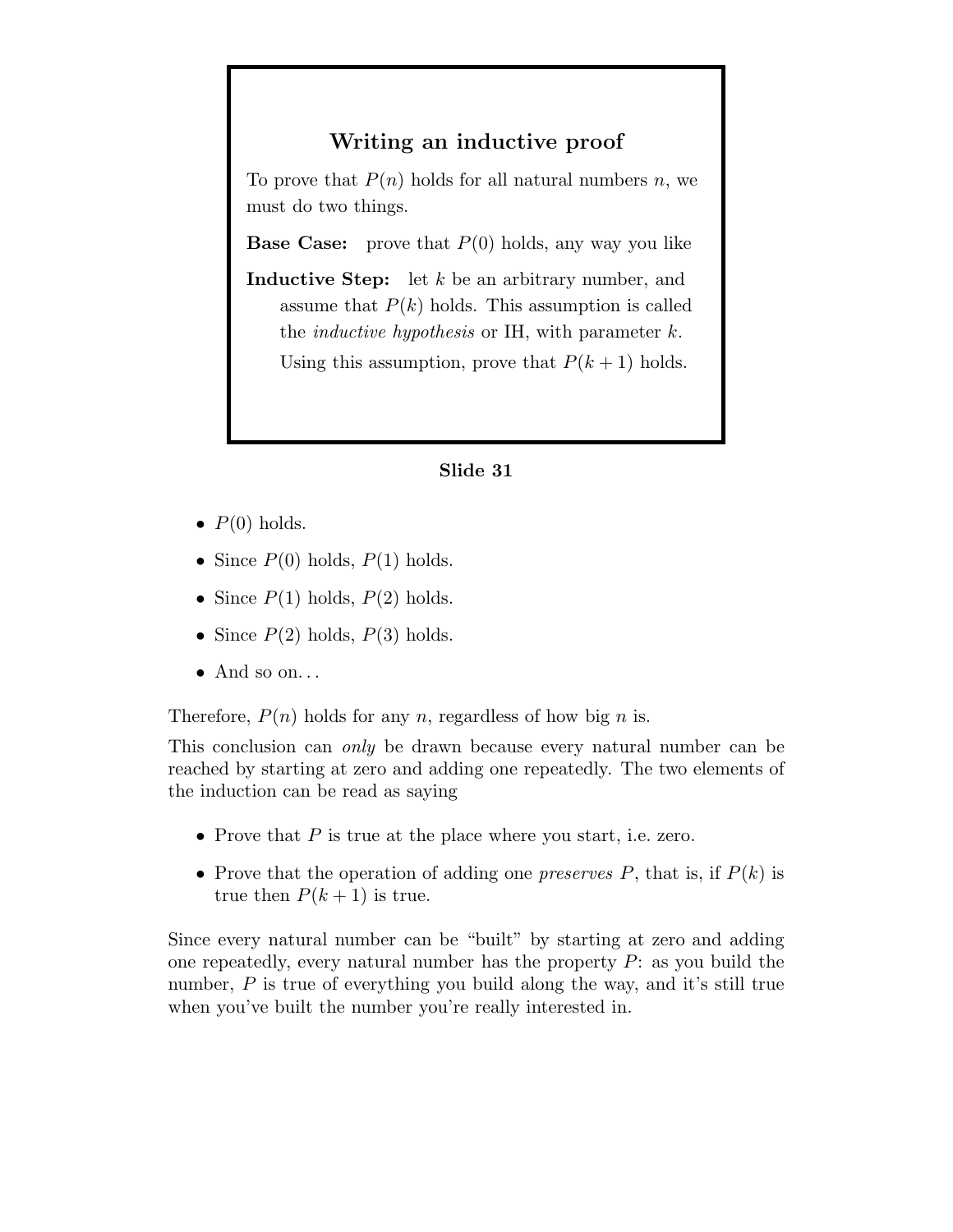#### 3.1.1 Induction in Practice

So, how do we write down a proof by induction? If we need to prove  $P(n)$ for all natural numbers  $n$ , we do the following:

**Base case:** Prove directly that  $P(0)$  holds. This can be done any way you like!

**Inductive Step:** Prove that  $P(k + 1)$  holds, using the assumption that  $P(k)$  holds. That is to say

assume  $P(k)$ , and use this assumption to prove  $P(k+1)$ .

In the second step above, the assumption,  $P(k)$ , is called the *inductive hy*pothesis or IH. The idea is that  $k$  is some natural number about which we know nothing except that  $P(k)$  holds. Our task is to use only this information to show that  $P(k+1)$  also holds.

Another way to think of this is

try to reduce the problem of showing that  $P(k+1)$  holds to the problem of showing that  $P(k)$  holds.

#### 3.1.2 Example

Here is perhaps the simplest example of a proof by mathematical induction. We shall show that

$$
\sum_{i=0}^{n} i = \frac{n^2 + n}{2}.
$$

So here our property  $P(n)$  is

the sum of numbers from 0 to *n* inclusive is equal to  $\frac{n^2 + n}{2}$  $\frac{1}{2}$ .

**Base case:** The base case,  $P(0)$ , is

the sum of numbers from 0 to 0 inclusive is equal to  $\frac{0^2 + 0}{2}$  $\frac{1}{2}$ , which is 0.

This is obviously true, so the base case holds.

**Inductive Step:** Here the inductive hypothesis, IH for parameter  $k$ , is the statement  $P(k)$ :

> the sum of numbers from 0 to k inclusive is equal to  $\frac{k^2 + k}{2}$  $\frac{1}{2}$ .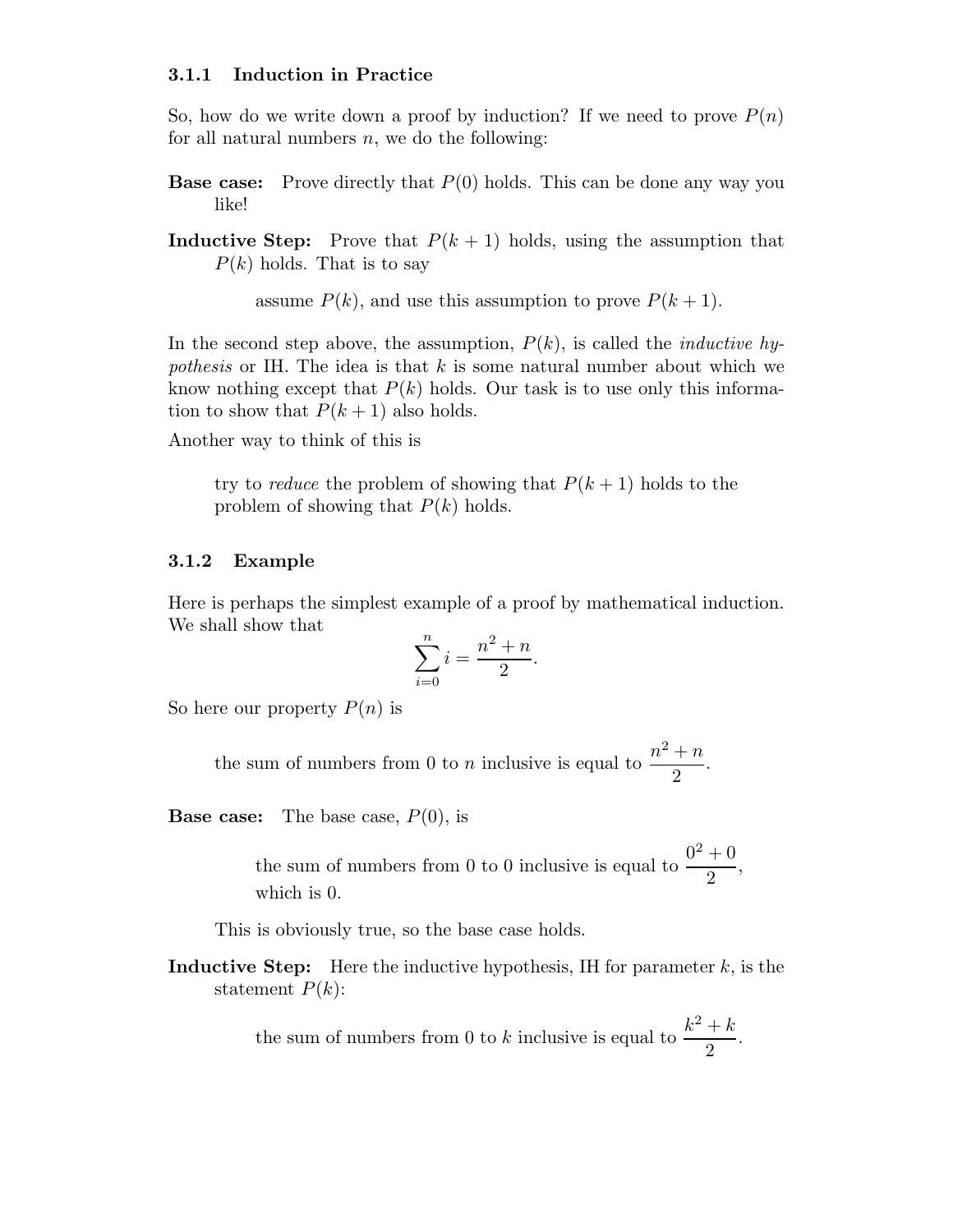From this inductive hypothesis, with parameter  $k$ , we must prove that

the sum of numbers from 0 to  $k + 1$  inclusive is equal to  $(k+1)^2 + (k+1)$  $\frac{1}{2}$ .

The proof is a simple calculation.

$$
\sum_{i=0}^{k+1} i = \left(\sum_{i=0}^{k} i\right) + (k+1)
$$
  
= 
$$
\frac{k^2 + k}{2} + (k+1)
$$
 using IH for k  
= 
$$
\frac{k^2 + k + 2k + 2}{2}
$$
  
= 
$$
\frac{(k^2 + 2k + 1) + (k+1)}{2}
$$
  
= 
$$
\frac{(k+1)^2 + (k+1)}{2}
$$

which is what we had to prove.

#### 3.1.3 Defining Functions and Relations

As well as using induction to prove properties of natural numbers, we can use it to define functions which operate on natural numbers.

Just as proof by induction proves a property  $P(n)$  by considering the case of zero and the case of adding one to a number known to satisfy  $P$ , so definition of a function f by induction works by giving the definition of  $f(0)$  directly, and building the value of  $f(k + 1)$  out of  $f(k)$ .

All this is saying is that if you define the value of a function at zero, by giving some a, and you show how to calculate the value at  $k + 1$  from that at k, then this does indeed define a function. This function is "unique", meaning that it is completely defined by the information you have given—there is no choice about what  $f$  can be.

Roughly, the fact that we use  $f(k)$  to define  $f(k+1)$  in this definition corresponds to the fact that we assume  $P(k)$  to prove  $P(k+1)$  in a proof by induction.

For example, Slide 33 gives an inductive definition of the factorial function over the natural numbers.

Slide 34 contains another definitional use of induction. We have already seen, in Slide 16, the effect of one computation step on expressions  $E$  from Exp. This is represented as a relation  $E \to E'$  over expressions. Suppose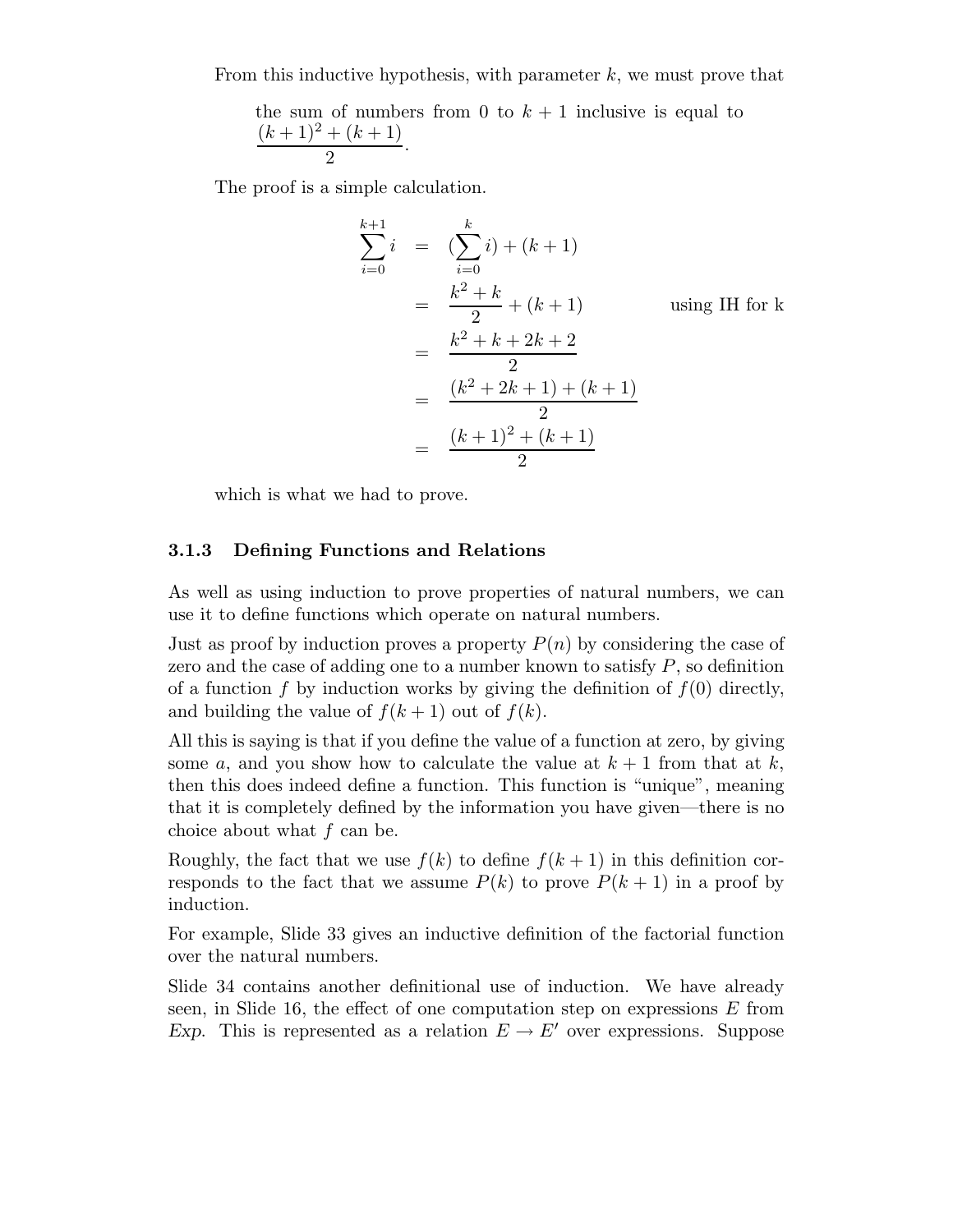# Definition by induction

You can define a function  $f$  on natural numbers by

**Base Case:** giving a value for  $f(0)$  directly

**Inductive Step:** giving a value for  $f(k + 1)$  in terms of  $f(k)$ .





- fact $(0) = 1$ .
- fact $(k + 1) = (k + 1) \times$  fact $(k)$ .

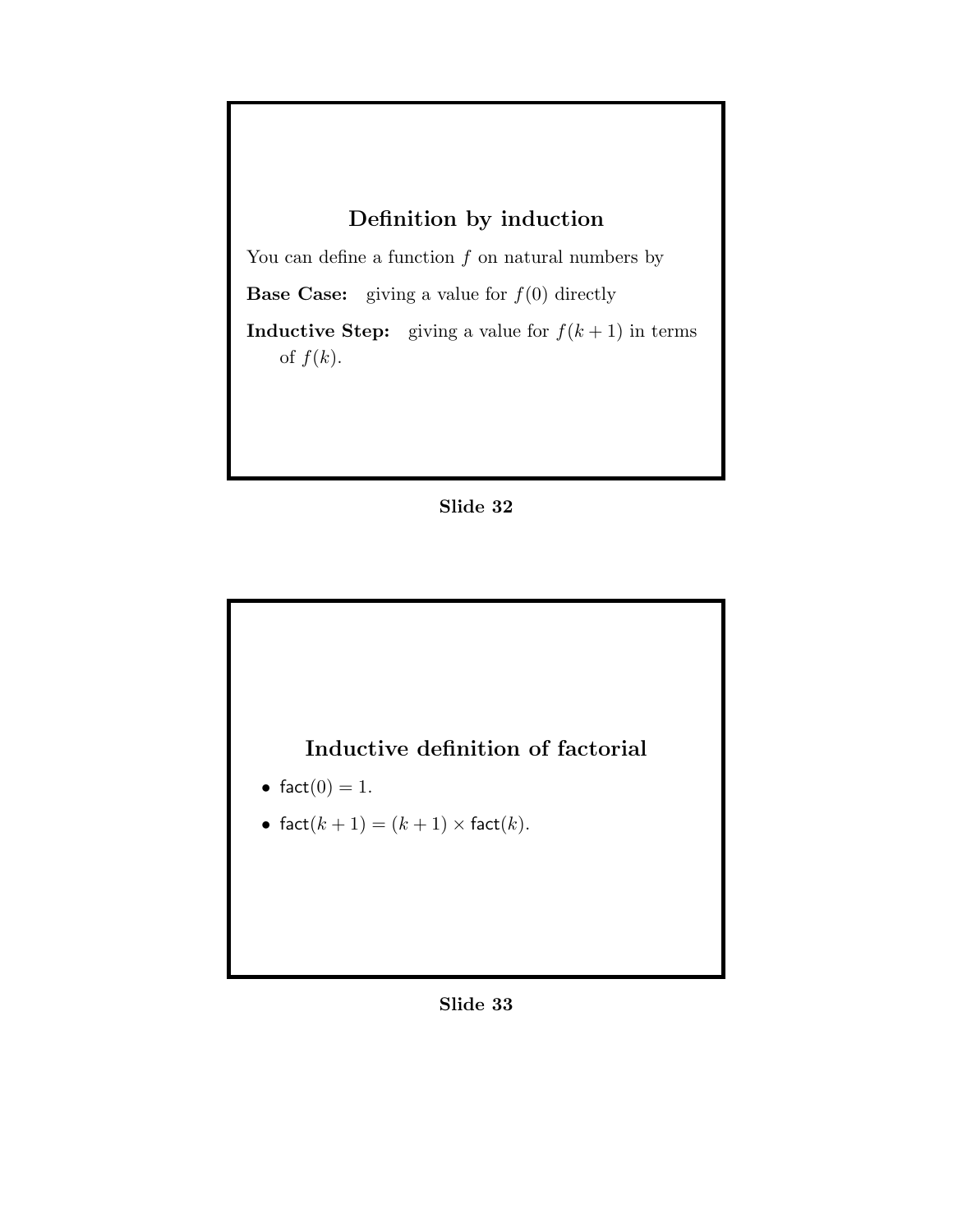we wanted to define what is the effect of  $k$  reduction steps, for any natural number k. This would mean defining a family of relations  $\rightarrow^{k}$ , one for each natural number k. Intuitively  $E \rightarrow^k E'$  is supposed to mean that by applying exactly k computation rules to E we obtain  $E'$ .

A formal definition of these relations can be given by induction on  $k$ . In Slide 34 we see a definition with two clauses. The first defines the relation  $\rightarrow$ <sup>0</sup> outright. In zero steps an expression remains untouched, so  $E \rightarrow$ <sup>0</sup> E, for every expression E. In the second clause the relation  $\rightarrow^{(k+1)}$  is defined in terms of  $\rightarrow^k$  It says that E reduces to E' in  $(k+1)$  steps if

- there is some intermediary expression  $E''$  to which E reduces to in k steps
- this intermediary expression  $E''$  reduces to  $E'$  in one step.

The principle of induction now says that each of the infinite collection of relations  $\rightarrow^k$  are well-defined.



- $E \rightarrow^0 E$  for every expression E in Exp
- $E \rightarrow (k+1) E'$  if there is some  $E''$  such that
	- $E \rightarrow^k E''$
	- and  $E'' \to E'$ .

Slide 34

## 3.2 A Structural View of Mathematical Induction

We said in the last section that mathematical induction is a valid principle because every natural number can be "built" using zero as a starting point and the operation of adding one as a method of building new numbers from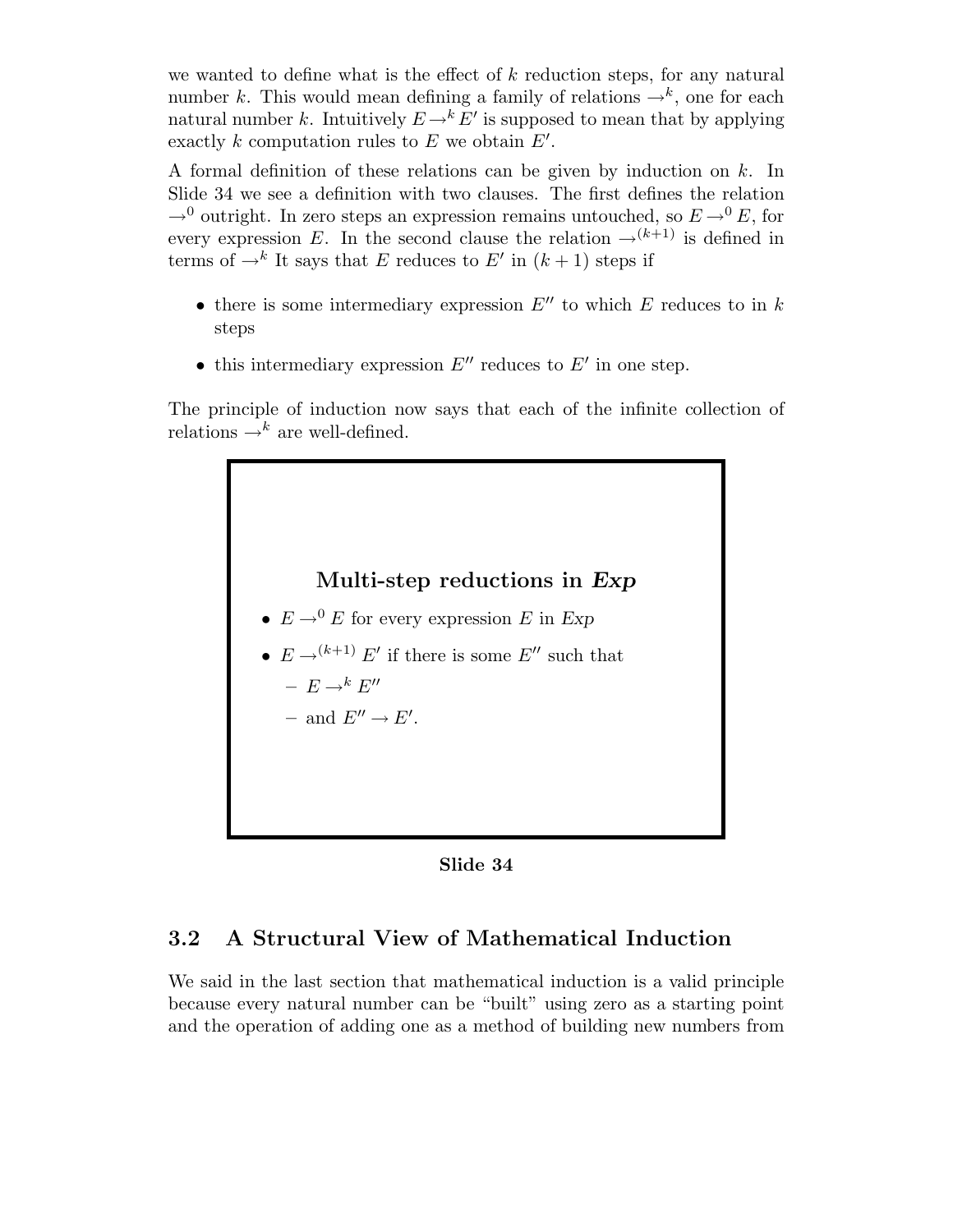old. We can turn mathematical induction into a form of structural induction by viewing numbers as elements of the following grammar:

 $N ::=$  zero | succ $(N)$ .

Here succ, short for *successor*, should be thought of as the operation of adding one. Therefore zero represents 0, and 3 is represented by

succ(succ(succ(zero))).

With this view, it really is the case that a number is built by starting from zero and repeatedly applying succ. Numbers, when thought of like this, are finite, structured objects. The structure can be described as follows.

A number is either zero, which is indecomposable, or has the form  $succ(N)$ , where N is another number.

(We might refer to this  $N$  as a *sub-number*, since it is a substructure of the bigger number; but in this case that nomenclature is very unusual and clumsy.)

The principle of induction now says that to prove  $P(N)$  for all numbers N, it suffices to do two things.

**Base case:** Prove that  $P$ (zero) holds.

**Inductive Step:** The IH (inductive hypothesis) is that  $P(K)$  holds for some number K. From this IH prove that  $P(\mathsf{succ}(K))$  also holds.

This is summarised in Slideslide:structural-mathematical-induction

#### 3.2.1 In Practice. . .

Again, in practice an inductive proof looks like this:

**Base case:** Prove that  $P$ (zero) holds.

**Inductive Step:** Assume  $P(K)$  holds for some K; this is the inductive hypothesis for K. From this assumption prove that  $P(\mathsf{succ}(K))$  also holds.

Note that when trying to prove  $P(\mathsf{succ}(K))$ , the inductive hypothesis tells us that we may assume P holds of the *substructure* of  $succ(K)$ , that is, we may assume  $P(K)$  holds.

This principle is *identical* to the one above, but written in a structural way. The reason it is valid is the same as before: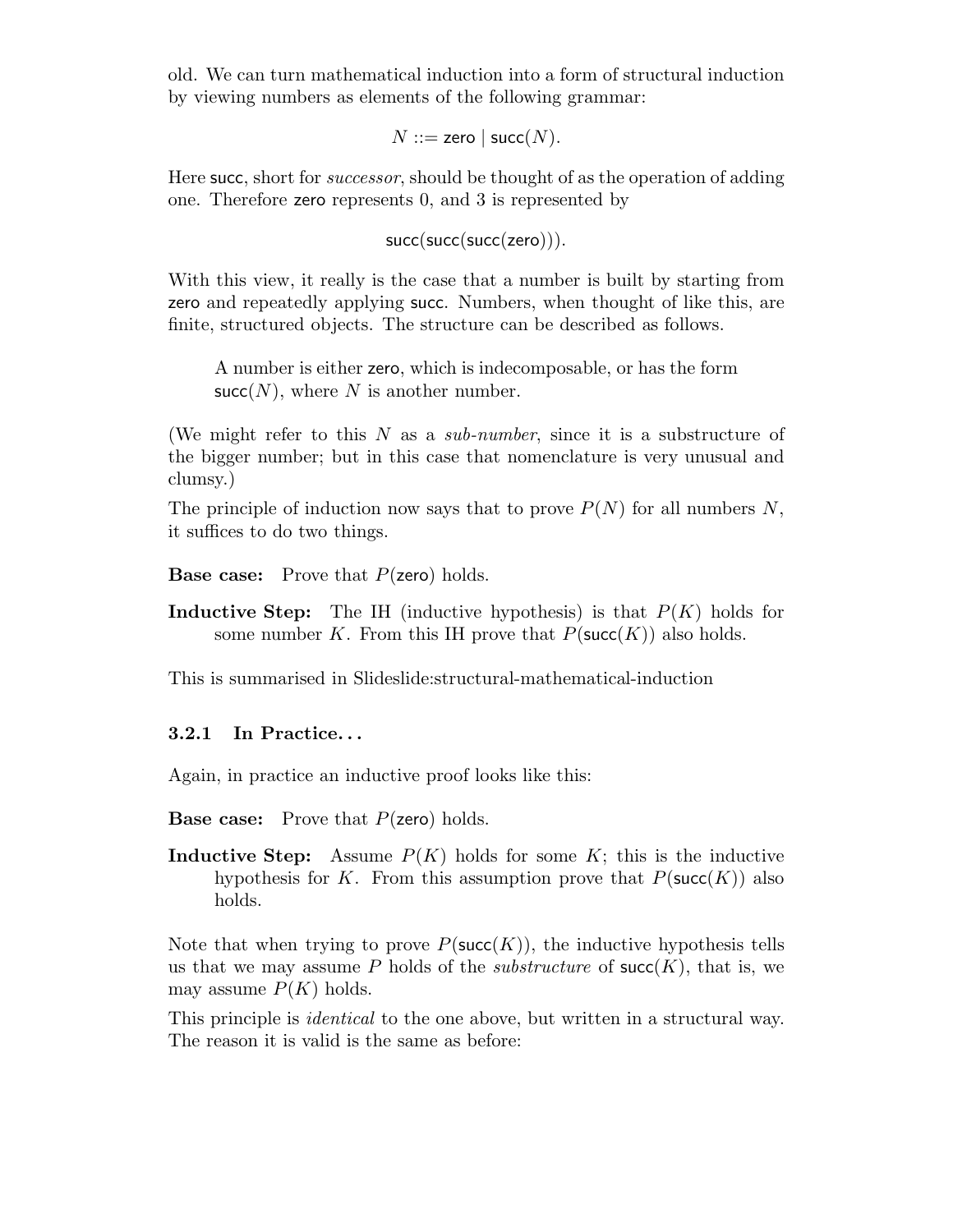# Structural view Mathematical Induction

A grammar for natural numbers

 $N ::=$  zero | succ $(N)$ .

**Base case:** Prove  $P$ (zero) holds.

**Inductive Step:** IH is that  $P(K)$  holds for some K. Assuming IH, prove that  $P(\mathsf{succ}(K))$  follows.

**Conclusion:**  $P(N)$  is true for every number N

#### Slide 35

- $P(\text{zero})$  holds,
- so  $P(\text{succ}(zero))$  holds,
- so  $P(\text{succ}(\text{succ}(\text{zero})))$  holds,
- so  $P(\text{succ}(\text{succ}(\text{succ}(\text{zero}))))$  holds,
- $\bullet$  and so on...

That is to say, we have shown that every way of building a number preserves the property  $P$ , and that  $P$  is true of the basic building block zero, so  $P$  is true of every number.

#### 3.2.2 Defining Functions

The principle of defining functions by induction works for this representation of the natural numbers in exactly the same way as before. To define a function  $f$  which operates on these numbers, we must

- Define  $f$ (zero) directly
- Define  $f(\text{succ}(K))$  in terms of  $f(K)$ .

In this presentation, the definition of  $f(\text{succ}(K))$  looks very much like a recursive definition in ML, with the proviso that the recursive call must be to  $f(K)$ .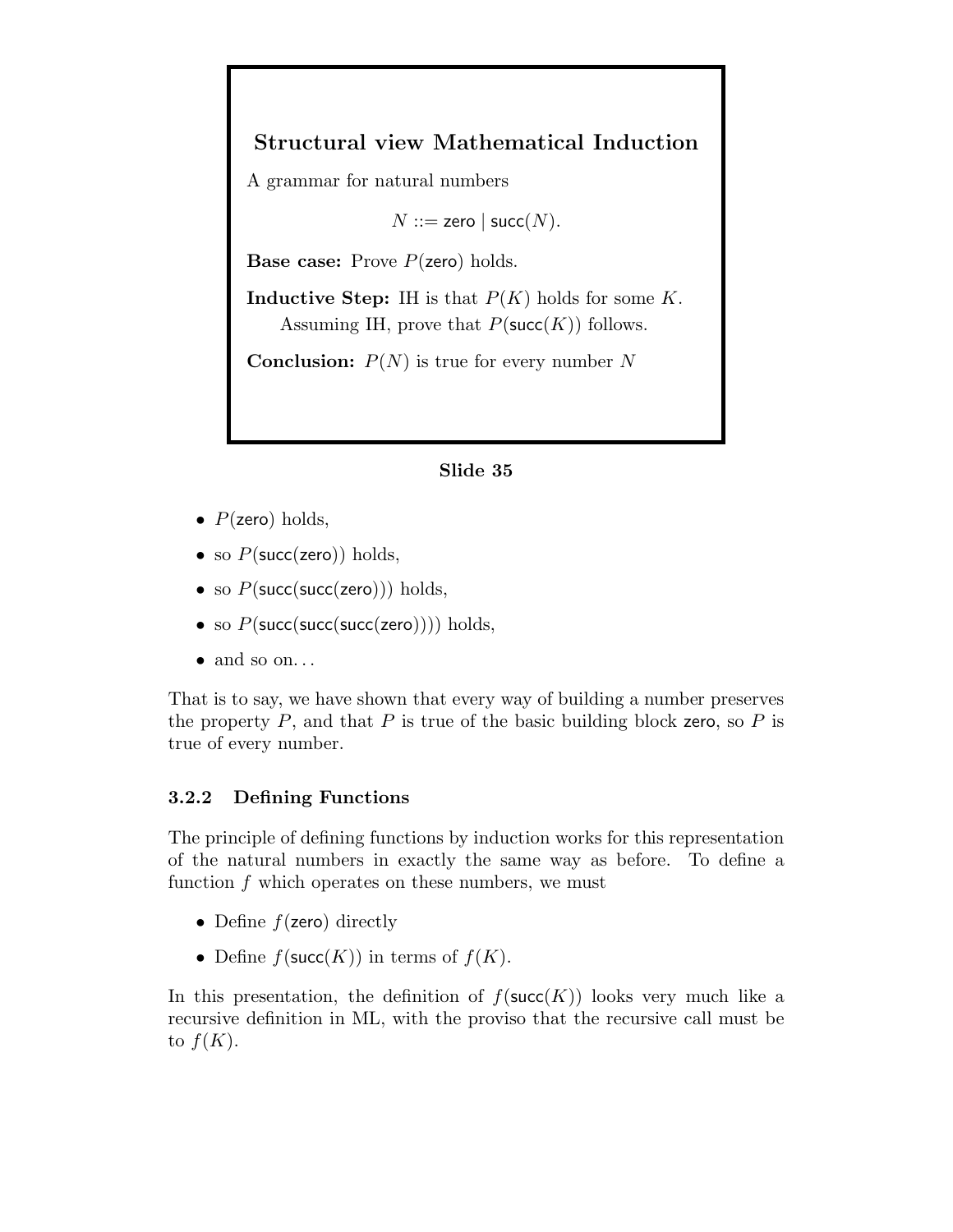## 3.3 Structural Induction for Binary Trees

Binary trees are a commonly used data structure. Roughly, a binary tree is either a single leaf node, or a branch node which has two subtrees. That is, trees take the form

or



Here  $T_1$  and  $T_2$  are the two subtrees of the bigger tree. For example,



is one such composite tree, in which both of the subtrees are leaf nodes. Another example is



Here the left subtree is a single leaf node, while the right subtree is the simple composite tree from above.

To make it easier to talk about trees like this, let us introduce a BNF-like syntax for them, similar to that for arithmetic expressions. See Slide 36.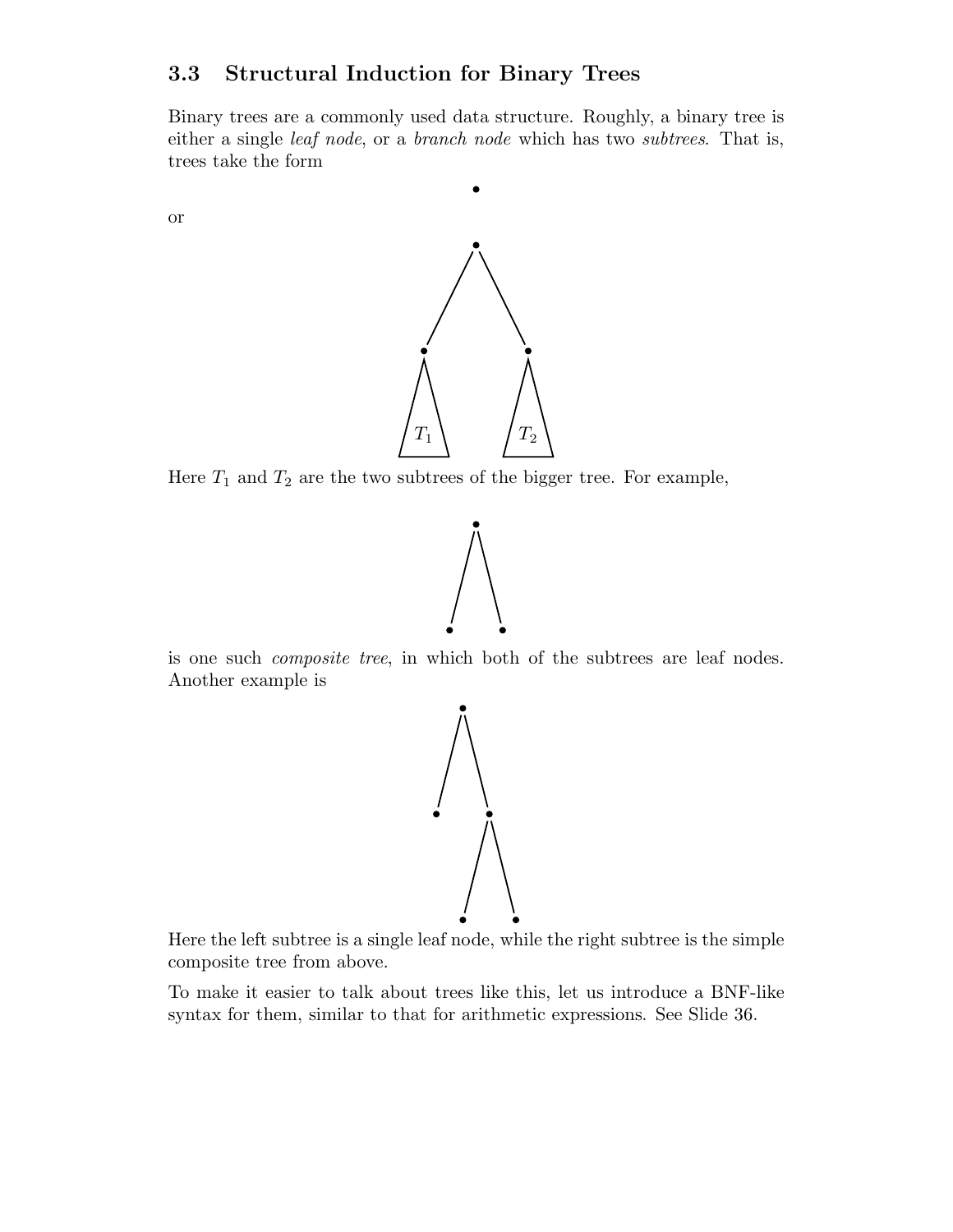## A syntax for binary trees

bTree ::= Node | Branch(bTree, bTree)

Note similarity with arithmetic expressions

### Slide 36

In this syntax, the four trees above are written as

Node,

Branch $(T_1, T_2)$ ,

Branch(Node, Node),

and

Branch(Node, Branch(Node, Node))

respectively.

The principle of *structural induction over binary trees* states that to prove a property  $P(T)$  for all trees T, it is sufficient to do the following two things:

**Base case:** Prove that  $P(\text{Node})$  holds.

**Inductive Step:** The inductive hypothesis IH is that  $P(T_1)$  and  $P(T_2)$ hold for some arbitrary trees  $T_1$  and  $T_2$ . Then from this assumption prove that  $P(\text{Branch}(T_1, T_2))$  also holds.

Again, in the inductive step, we *assume* that the property holds of  $T_1$  and  $T_2$  and use this assumption to prove that it holds of Branch $(T_1, T_2)$ . The conclusion is that  $P(T)$  is true for every tree T.

To put this another way: to do a proof by induction on the structure of trees, consider all possible cases of what a tree can look like. The grammar above tells us that there are two cases.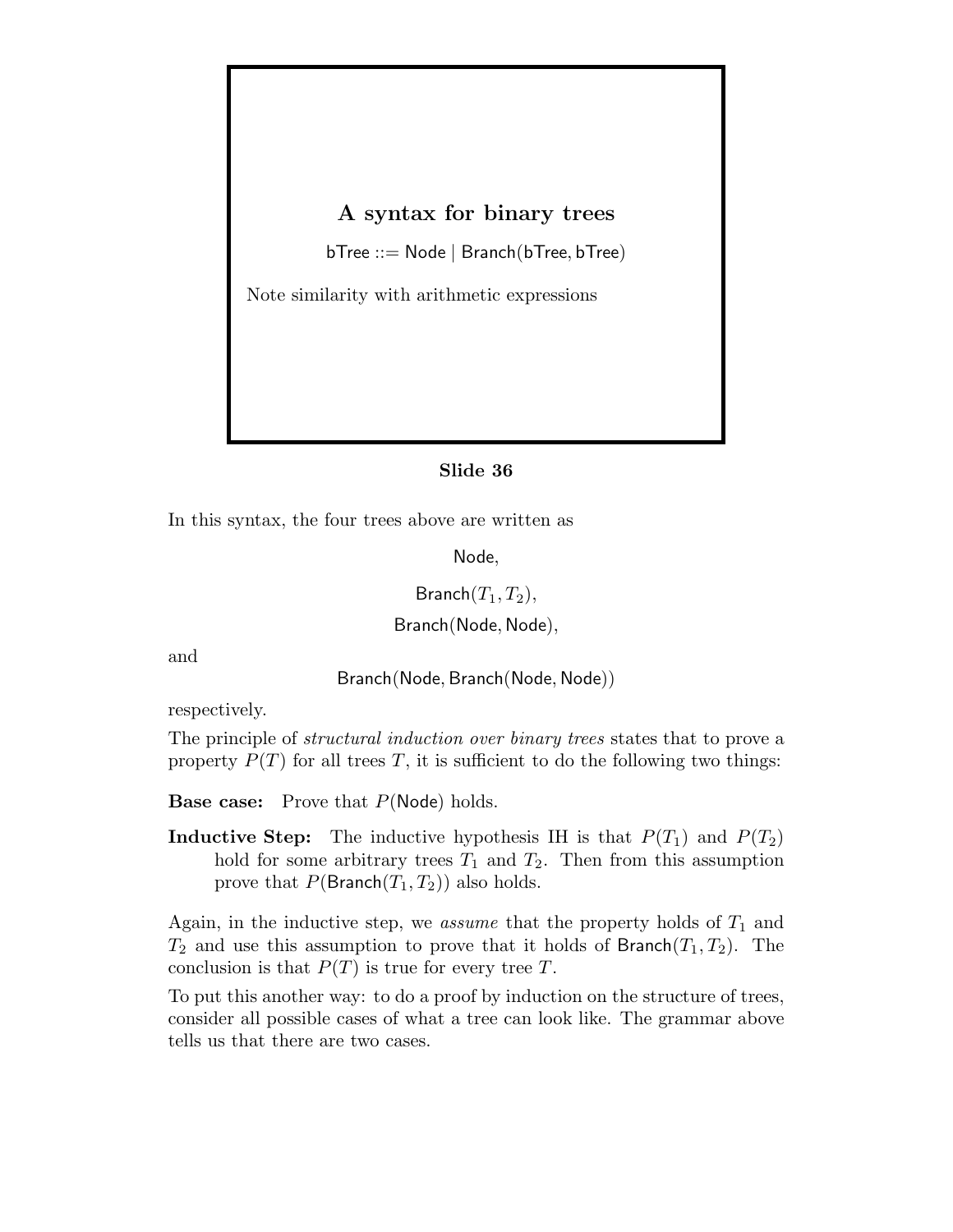# Structural Induction on Binary Trees

To prove a property  $P(-)$  of all binary trees, we must do two things.

**Base case:** Prove that  $P(\text{Node})$  holds.

Inductive Step: The inductive hypothesis IH is that  $P(T_1)$  and  $P(T_2)$  hold for some arbitrary trees  $T_1$ and  $T_2$ . Assuming IH prove that  $P(\text{Branch}(T_1, T_2))$ follows.

The conclusion is that  $P(T)$  is true of all trees T.

#### Slide 37

- The case of Node. Prove that  $P(\text{Node})$  holds directly.
- The case of Branch $(T_1, T_2)$ . In this case, the inductive hypothesis says that we may assume that  $P(T_1)$  and  $P(T_2)$  hold while we are trying to prove  $P(\text{Branch}(T_1, T_2))$ . We do not know anything else about  $T_1$  and  $T_2$ : they could be any size or shape, as long as they are binary trees which satisfy P.

#### 3.3.1 Defining Functions

Using exactly the same principle as before, we may give definitions of functions which take binary trees as their arguments, by induction on the structure of the trees.

As you can probably guess by now, to define a function  $f$  which takes an arbitrary binary tree, we must

- Define  $f(Node)$  directly.
- Define  $f(\text{Branch}(T_1, T_2))$  in terms of  $f(T_1)$  and  $f(T_2)$ .

This is summarised in Slide 38

Again this definition looks like a recursive function definition in ML, with the proviso that we may make recursive calls only to  $f(T_1)$  and  $f(T_2)$ . That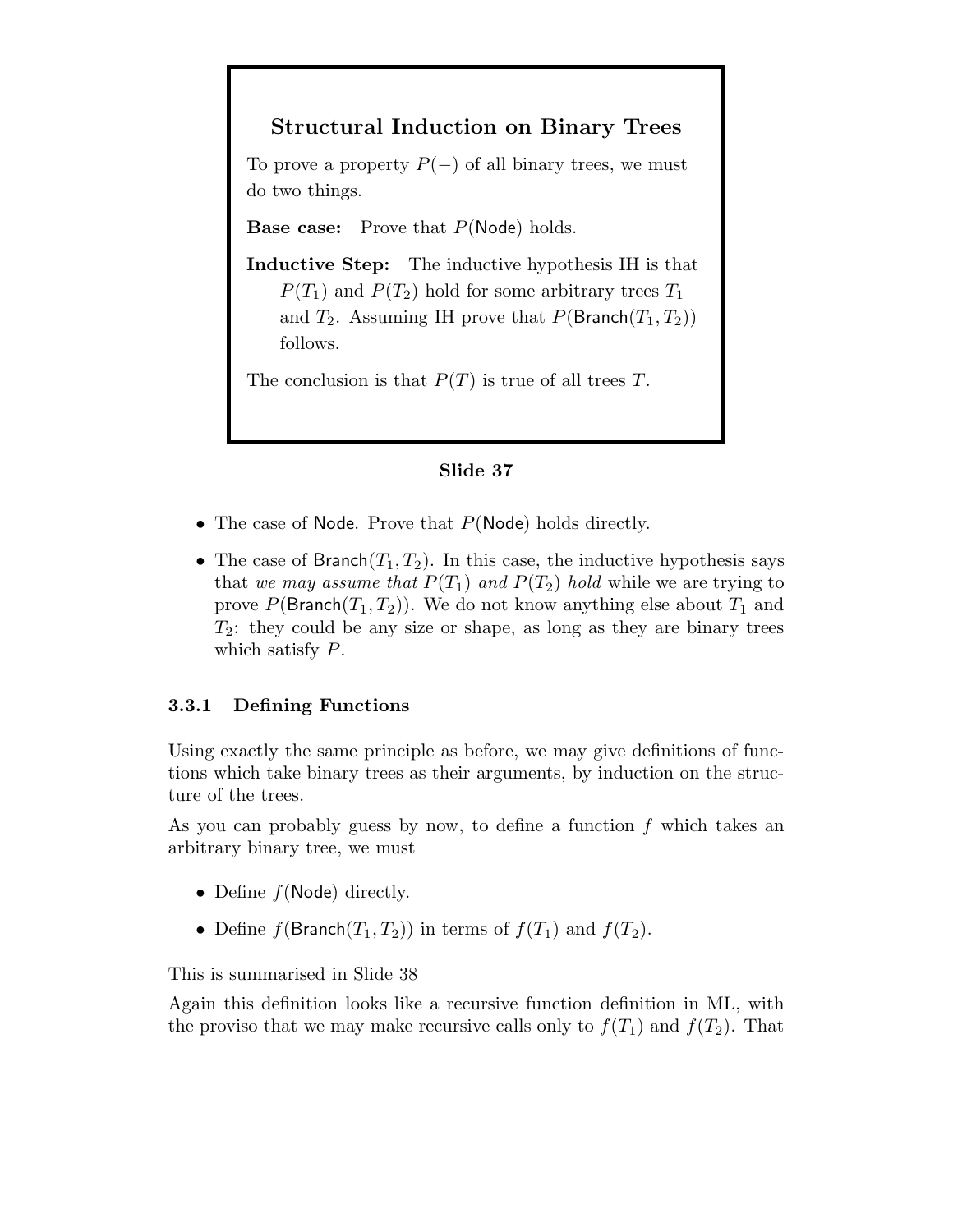Defining functions over binary trees

To define a function  $f$  on binary trees we must **Base Case:** give a value for  $f(Node)$  directly **Inductive Step:** define  $f(\text{Branch}(T_1, T_2))$ , using (if necessary)  $f(T_1)$  and  $f(T_2)$ .  $f(T)$  is then defined for every tree T.

#### Slide 38

is to say, the recursive calls must be with the immediate subtrees of the tree we are interested in.

Another way to think of such a function definition is that it says how to build up the value of  $f(T)$  for any tree, in the same way that the tree is built up. Since any tree can be built starting with some Nodes and putting things together using  $Branch(-, -)$ , a definition like this lets us calculate  $f(T)$  bit-by-bit.

#### 3.3.2 Example

Here is an example of a pair of inductive definitions over trees, and a proof of a relationship between them.

We first define the function leaves which returns the number of leaf Nodes in a tree.

**Base case:** leaves( $Node$ ) = 1.

**Inductive Step:** leaves(Branch $(T_1, T_2)$ ) = leaves( $T_1$ ) + leaves( $T_2$ ).

We now define another function, branches, which counts the number of Branch $(-, -)$  nodes in a tree.

**Base case:** branches( $Node$ ) = 0.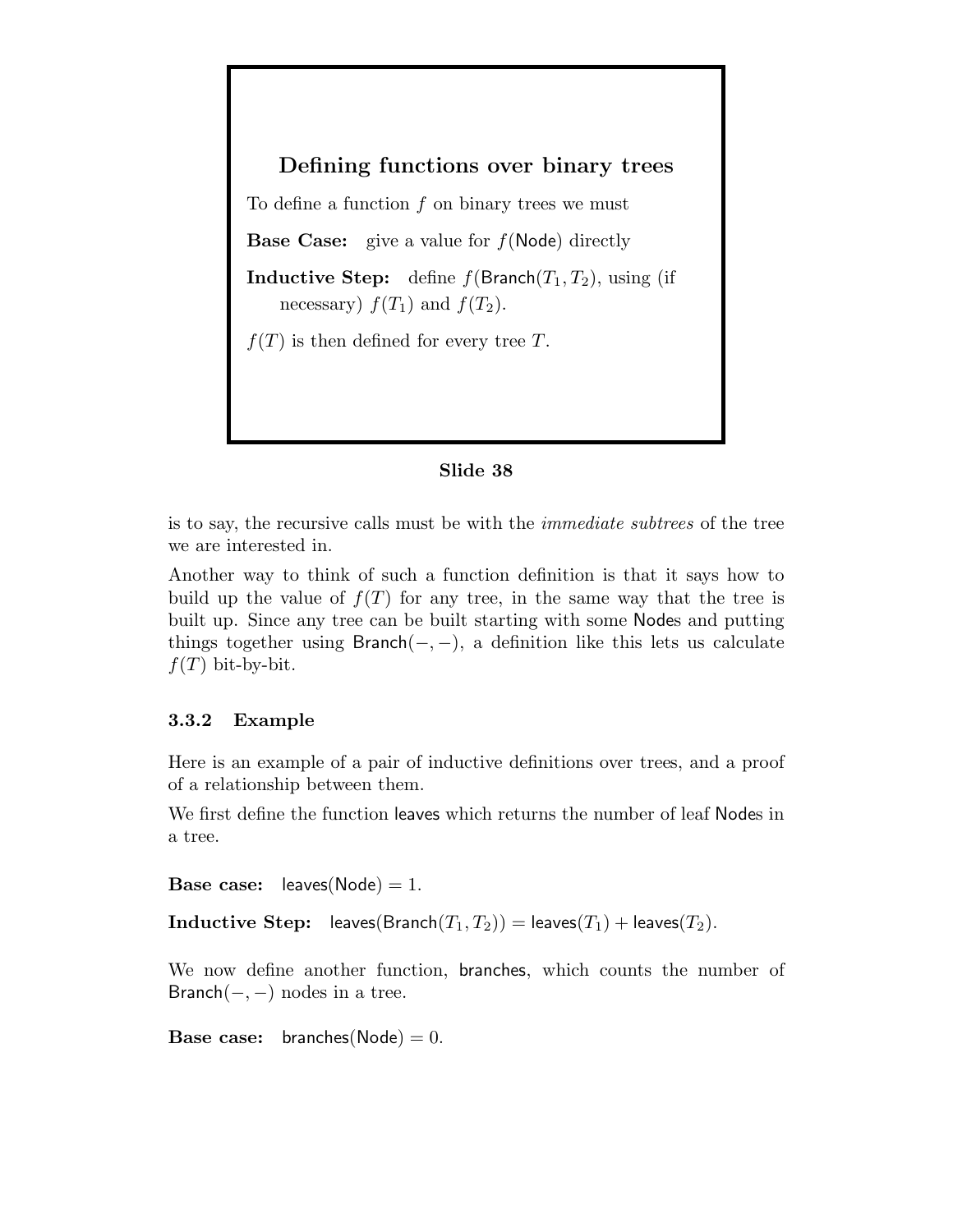**Inductive Step:** branches(Branch $(T_1, T_2)$ ) = branches( $T_1$ )+branches( $T_2$ )+ 1.

Let us illustrate how branches works. Consider the tree

Branch(Branch(Node, Node), Node)

which looks like



This clearly has two branch nodes. Let us see how the function branches calculates this by building this tree up from the bottom.

First, the left sub-tree is built by taking two Nodes and putting them together with a Branch. The definition of branches says that the value on a Node is zero, while the value of a Branch is obtained by adding together the values for the things you're putting together, and adding one. Therefore, the value of branches on the left subtree is  $0 + 0 + 1 = 1$ .

The value of branches on the right subtree is 0, since this tree is just a Node.

The whole tree is built by putting the left and right subtrees together with a Branch. The definition of branches again tells us to add together the values for each subtree, and add one. Therefore, the overall value is  $1 + 0 + 1 = 2$ , as we expected.

The purpose of this discussion is of course just to show you how the value of an inductively defined function on a tree is built from the bottom up, in the same way the tree is built. You can also see it as going from the top down, in the usual way of thinking about recursively defined functions: to calculate  $f(\text{Branch}(T_1, T_2))$ , we break the tree down into its two subtrees, calculate  $f(T_1)$  and  $f(T_2)$  with a recursive call, and combine the values of those in some way to get the final value.

Let us now prove, by induction on the structure of trees, that for any tree  $T,$ 

$$
leaves(T) = branches(T) + 1.
$$

Let us refer to this property as  $P(T)$ . To show that  $P(T)$  is true of all binary trees T the principle of induction says that we must do two things.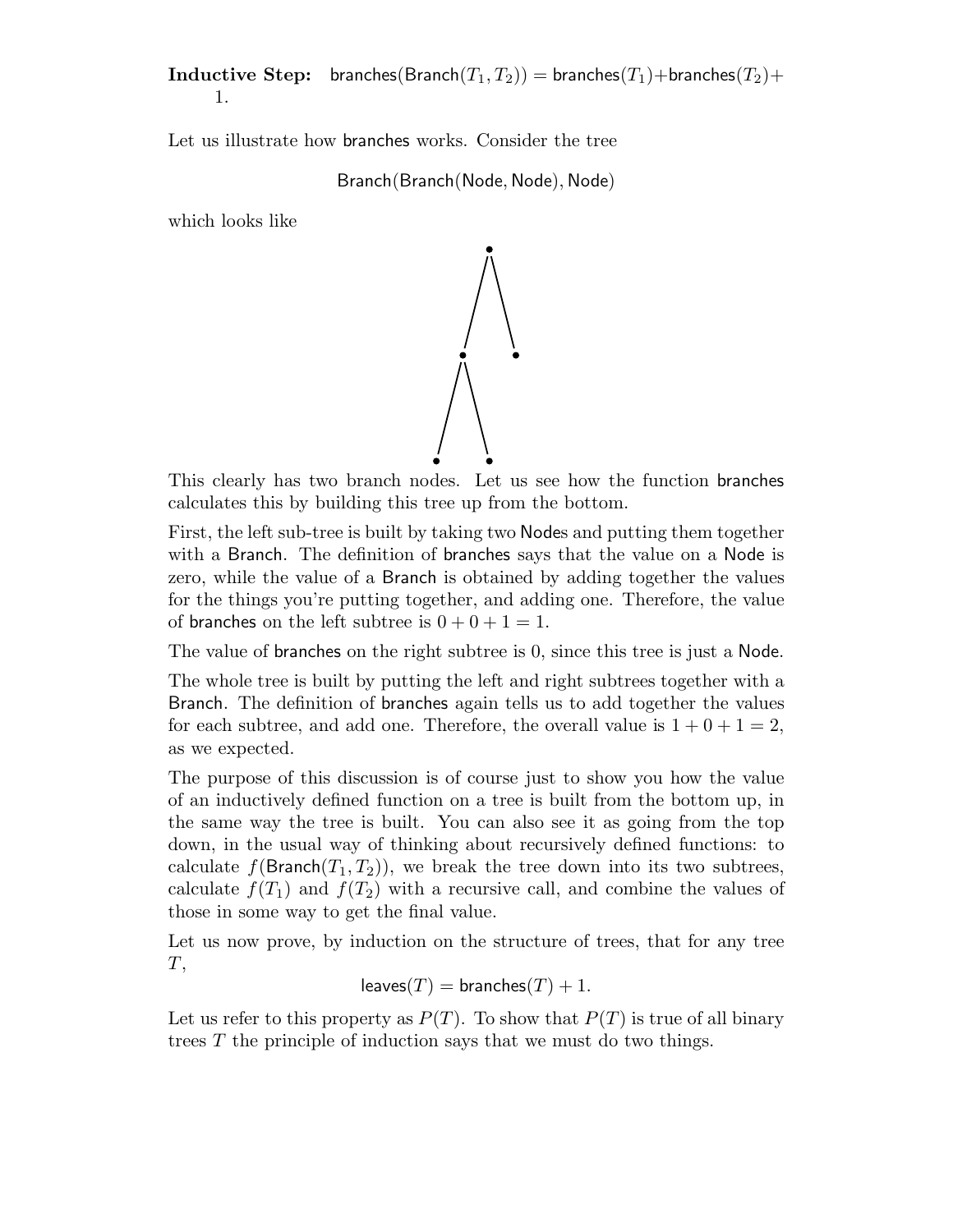**Base case:** Prove that  $P(\text{Node})$  is true; that is that leaves(Node) = branches(Node)+ 1.

**Inductive Step:** The inductive hypothesis IH is that  $P(T_1)$  and  $P(T_2)$  are both true, for some  $T_1$  and  $T_2$ . So we can assume IH, namely that

$$
\mathsf{leaves}(T_1) = \mathsf{branches}(T_1) + 1
$$

and

$$
\mathsf{leaves}(T_2) = \mathsf{branches}(T_2) + 1
$$

From this assumption we have to derive  $P(\text{Branch}(T_1, T_2))$ , namely that

leaves( $\text{Branch}(T_1, T_2)$ ) = branches( $\text{Branch}(T_1, T_2)$ ) + 1.

#### Proof

Base case: By definition,

$$
leaves(\text{Node}) = 1 = 1 + \text{branches}(\text{Node})
$$

as required.

Inductive Step: By definition,

leaves(Branch $(T_1, T_2)$ ) = leaves $(T_1)$  + leaves( $T_2$ ).

By the inductive hypothesis IH,

$$
\mathsf{leaves}(T_1) = \mathsf{branches}(T_1) + 1
$$

and

$$
\mathsf{leaves}(T_2) = \mathsf{branches}(T_2) + 1.
$$

We therefore have

leaves(Branch $(T_1, T_2)$ ) = branches $(T_1) + 1 +$  branches $(T_2) + 1$ .

By definition of branches,

$$
\text{branches}(\text{Branch}(T_1, T_2)) = \text{branches}(T_1) + \text{branches}(T_2) + 1.
$$

It is therefore the case that

leaves(Branch $(T_1, T_2)$ ) = branches(Branch $(T_1, T_2)$ ) + 1.

**.**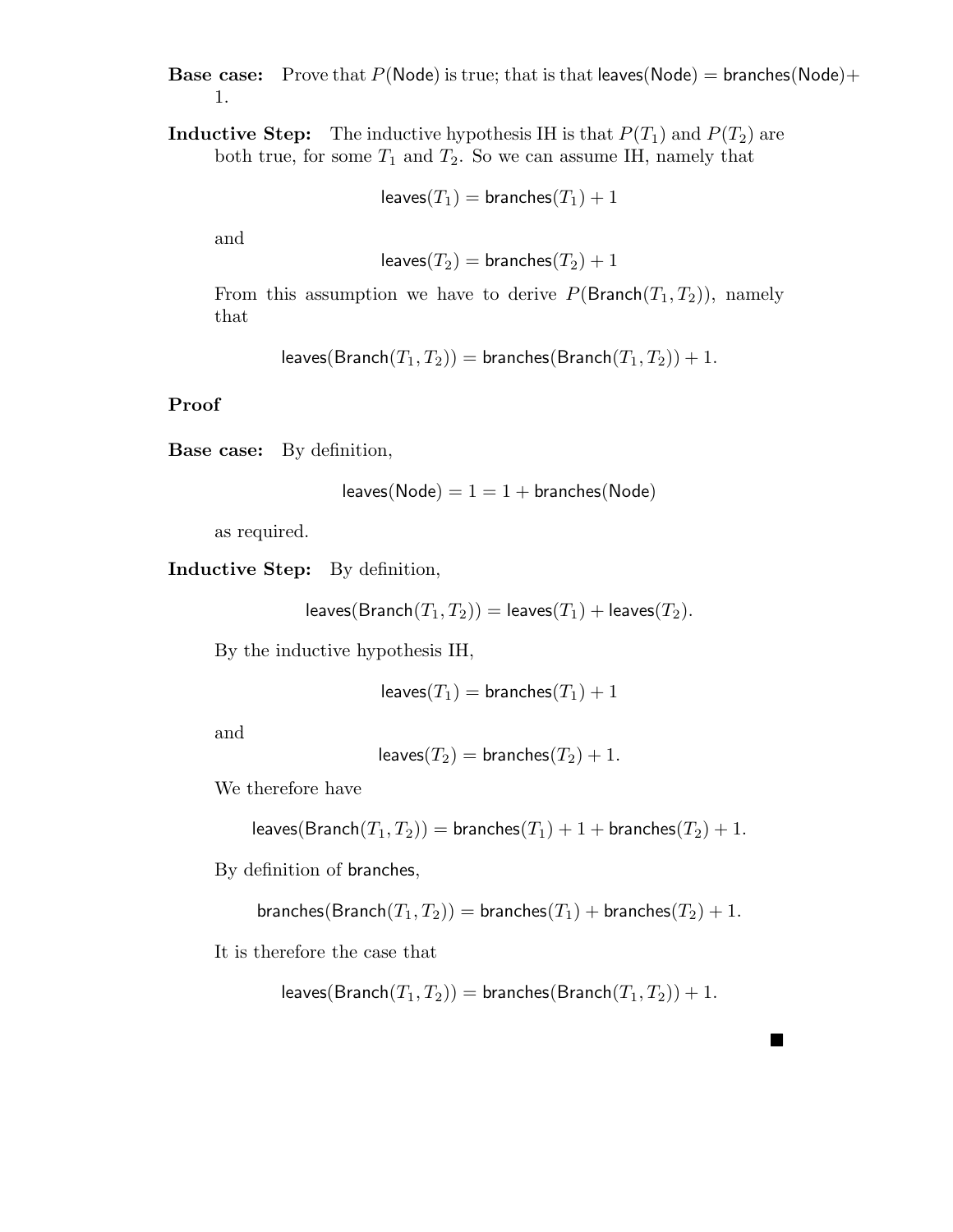## 3.4 Structural Induction over the Language of Expressions

The syntax of our illustrative language Exp of expressions also gives a collection of structured, finite, but arbitrarily large objects over which induction may be used.

The syntax is given below.

$$
E \in \text{Exp} ::= \mathbf{n} \mid (E + E) \mid (E \times E).
$$

Recall that n ranges over the numerals 0, 1, 2 and so on. This means that in this language there are in fact an infinite number of indecomposable expressions; contrast this with the cases above, where 0 is the only "indecomposable natural number", and Node is the only indecomposable binary tree.

In the previous examples, there was only one way of building new things from old: in the case of natural numbers, we built a new one from old by adding one (applying succ); and in the case of binary trees, we built a new tree from two old ones using Branch(−, −).

Here, on the other hand, we can build new expressions from old in two ways: using  $+$  and using  $\times$ .

The principle of induction for expressions reflects these differences as follows. If P is a property of expressions, then to prove that  $P(E)$  holds for any E, it suffices to do the following.

**Base cases:** Prove that  $P(n)$  holds for every numeral **n**.

**Inductive Step:** Here the inductive hypothesis IH is that  $P(E_1)$  and  $P(E_2)$ hold for some  $E_1$  and  $E_2$ . Assuming IH we must show that both  $P((E_1 + E_2))$  and  $P((E_1 \times E_2))$  follow.

The conclusion will then be that  $P(E)$  is true of *every* expression E.

Again, this induction principle can be seen as a case-analysis: expressions come in two forms:

- numerals, which cannot be decomposed, so we have to prove  $P(n)$ directly for each of them; and
- composite expressions  $(E_1 + E_2)$  and  $(E_1 \times E_2)$ , which can be decomposed into subexpressions  $E_1$  and  $E_2$ . In this case, induction says that we may assume  $P(E_1)$  and  $P(E_2)$  when trying to prove  $P((E_1 + E_2))$ and  $P((E_1 \times E_2))$ .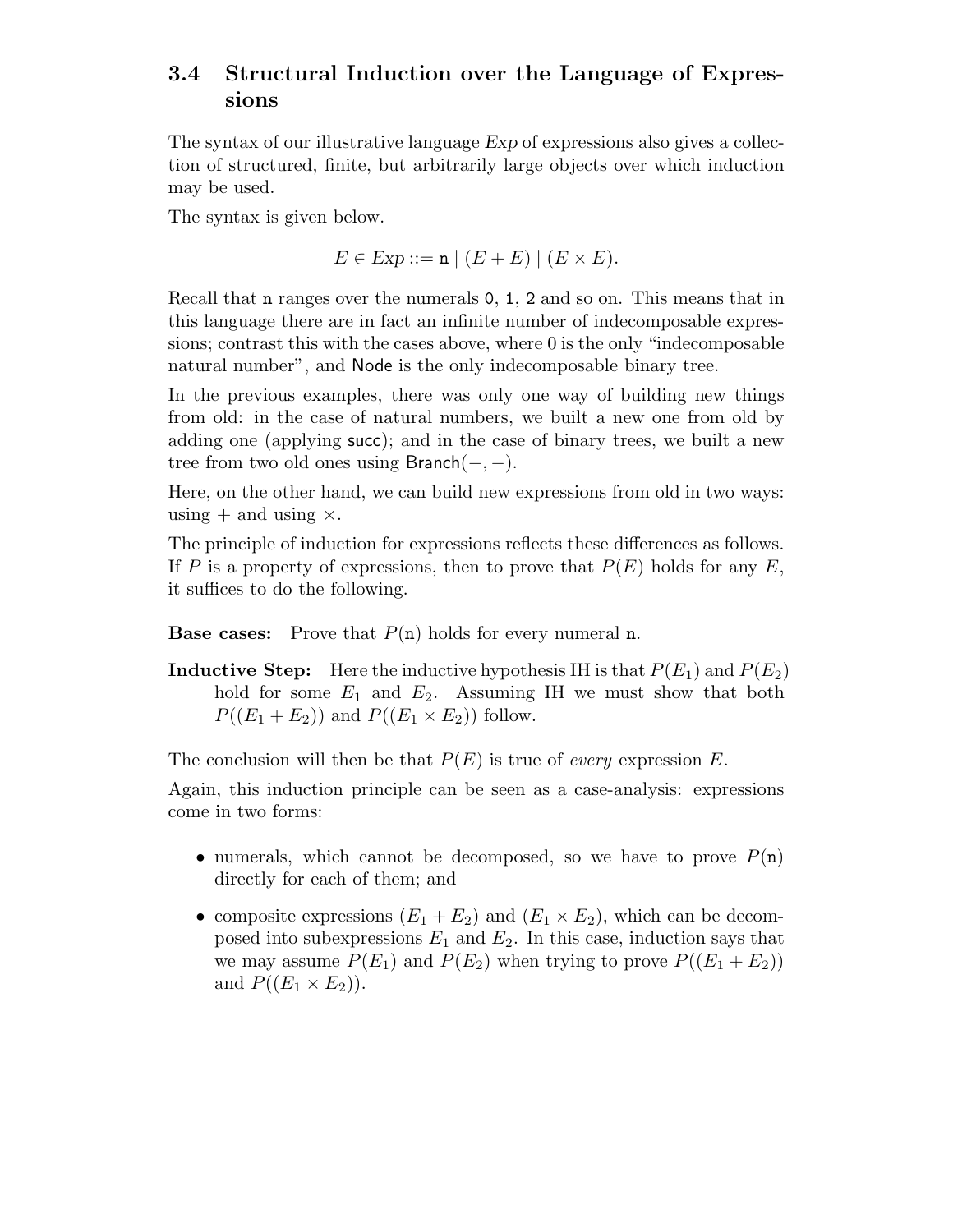## Structural Induction for Terms of Exp

To prove that property  $P(-)$  holds for all terms of Exp, it suffices to prove

**base cases:**  $P(n)$  holds for all n, and

inductive step: The inductive hypothesis IH is that  $P(E_1)$  and  $P(E_2)$  both hold for some arbitrary expressions  $E_1$  and  $E_2$ . From IH we must prove that  $P(E_1 + E_2)$  and  $P(E_1 \times E_2)$  follow.

### Slide 39

#### 3.4.1 Example

We shall prove by induction on the structure of expressions that for any expression E, there is some numeral **n** for which  $E \downarrow \mathbf{n}$ . This property is called normalisation: it says that all programs in our language have a final answer or so-called "normal form". It goes hand in hand with another property, called determinacy, which we shall prove later.

**Proposition 3 (Normalisation)** For every expression E, there is some n such that  $E \Downarrow n$ .

**Proof** By structural induction on E. The property  $P(E)$  of expressions we wish to prove is

 $P(E)$  - there is some numeral **n** such that  $E \Downarrow \mathbf{n}$ .

The principle of structural induction says that to prove  $P(E)$  holds for every expression  $E$  we are required to establish two facts:

**Base cases:**  $P(n)$  holds for every numeral **n**.

For any numeral  $n$ , the axiom of the big-step semantics,  $(B-NUM)$ , gives us that  $n \downarrow n$ , so the property is true of every n, as required.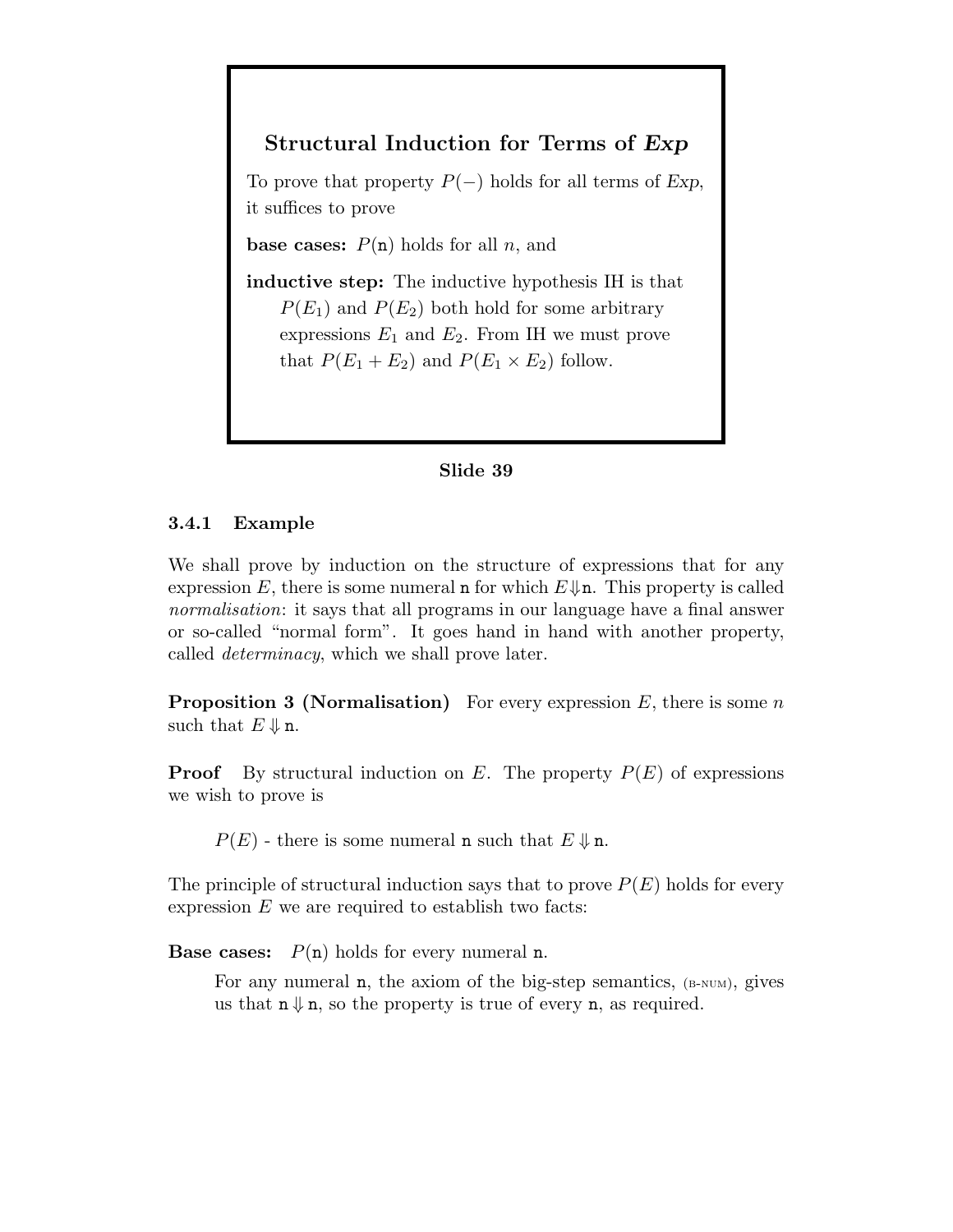## Determinacy and Normalisation

Determinacy says that an expression cannot evaluate to more than one answer:

For any expression E, if  $E \Downarrow$  n and  $E \Downarrow$  n' then  $n = n'.$ 

Normalisation says that an expression evaluates to at least one answer:

For every expression  $E$ , there is some  $n$  such that  $E \Downarrow n$ .

#### Slide 40

**Inductive Step:** The inductive hypothesis IH is that  $P(E_1)$  and  $P(E_2)$ hold for some arbitrary  $E_1$  and  $E_2$ . From IH we are required to prove both  $P(E_1 + E_2)$  and  $P(E_1 \times E_2)$  follow. We shall consider the case of  $(E_1 + E_2)$  in detail; the case of  $(E_1 \times E_2)$  is similar.

We must show  $P(E_1 + E_2)$ , namely that for some n, it is the case that  $(E_1 + E_2) \Downarrow$  n.

By the inductive hypothesis IH , we may assume that there are numerals  $n_1$  and  $n_2$  for which  $E_1 \Downarrow n_1$  and  $E_2 \Downarrow n_2$ . We can then apply the rule  $(B-ADD)$  to obtain

$$
\frac{E_1 \Downarrow \mathbf{n}_1 \quad E_2 \Downarrow \mathbf{n}_2}{(E_1 + E_2) \Downarrow \mathbf{n}_3}
$$

where  $n_3 = n_1 + n_2$ . So  $n_3$  is the required numeral which makes  $P(E_1 + E_2)$  true.

**.** 

#### 3.4.2 Defining Functions over Expressions

We may also use the principle of induction to define functions which operate on expressions. To define a function  $f$  which can take an arbitrary expression as an argument, we must

• define  $f(n)$  directly, for each numeral n,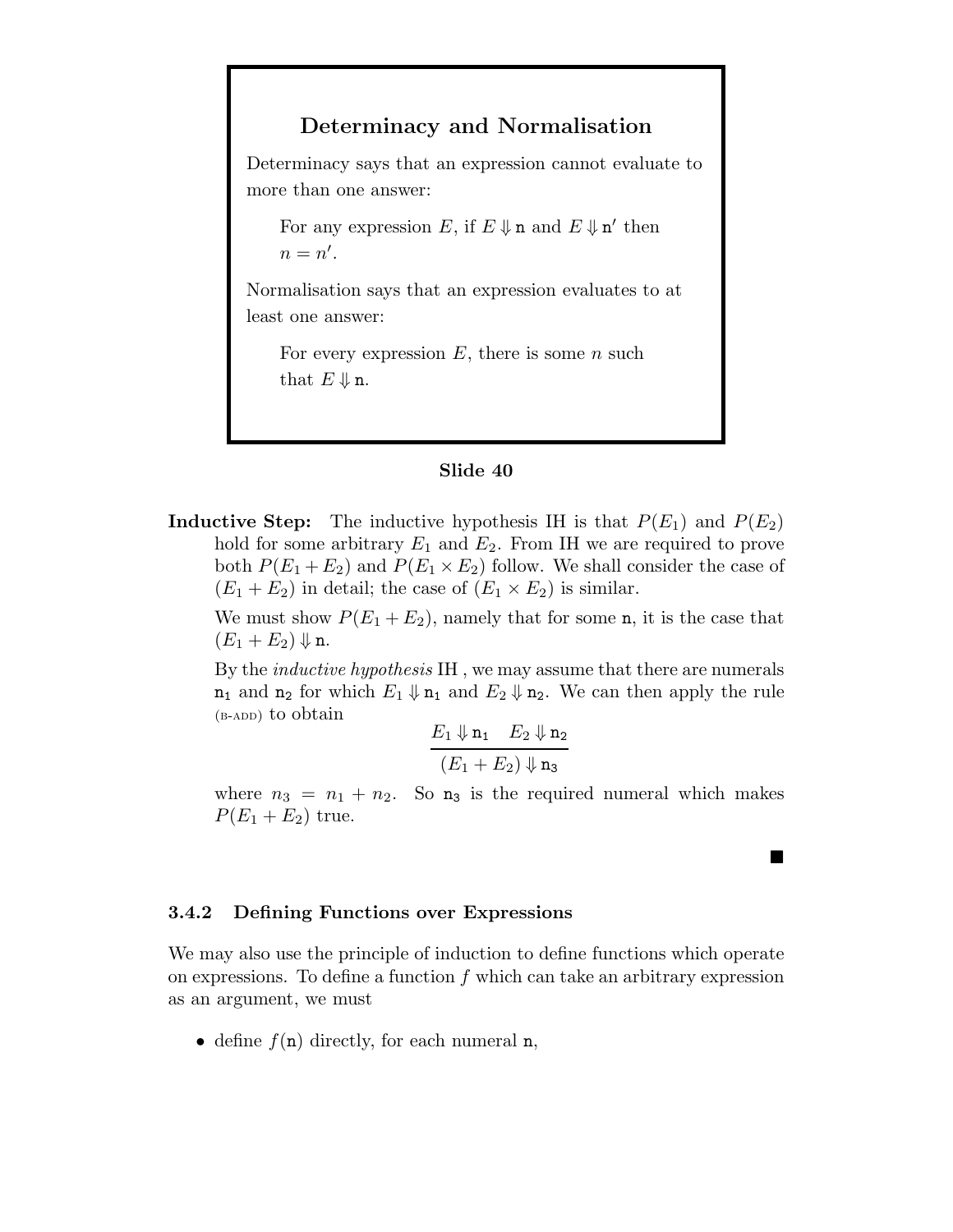- define  $f((E_1 + E_2))$  in terms of  $f(E_1)$  and  $f(E_2)$ , and
- define  $f((E_1 \times E_2))$  in terms of  $f(E_1)$  and  $f(E_2)$ .

### Definition by Induction for Exp

To define a function on all terms of Exp, it suffices to do the following.

- define  $f(n)$  directly, for each numeral n,
- define  $f((E_1 + E_2))$  in terms of  $f(E_1)$  and  $f(E_2)$ , and
- define  $f((E_1 \times E_2))$  in terms of  $f(E_1)$  and  $f(E_2)$ .

#### Slide 41

The *denotational semantics* of Exp is an example of such an inductive definition. In the notes, the denotational semantic function is written as  $\llbracket - \rrbracket$ , but here we will write it as den to make the definition look more like the ones we have seen before.

The idea is to define, for each expression E, a number  $den(E)$  which is the "meaning" or in this case the "final answer" of  $E$ . The definition is a straightforward inductive one.

- den(n) = n for each numeral n. That is to say, den(0) = 0, den(7) = 7 and so on.
- den $((E_1 + E_2)) =$  den $(E_1) +$  den $(E_2)$ .
- den $((E_1 \times E_2))$  = den $(E_1) \times$  den $(E_2)$ .

Again, this definition should be thought of as showing how to build up the "meaning" of a complex term as the term itself is built up from numerals and uses of  $+$  and  $\times$ .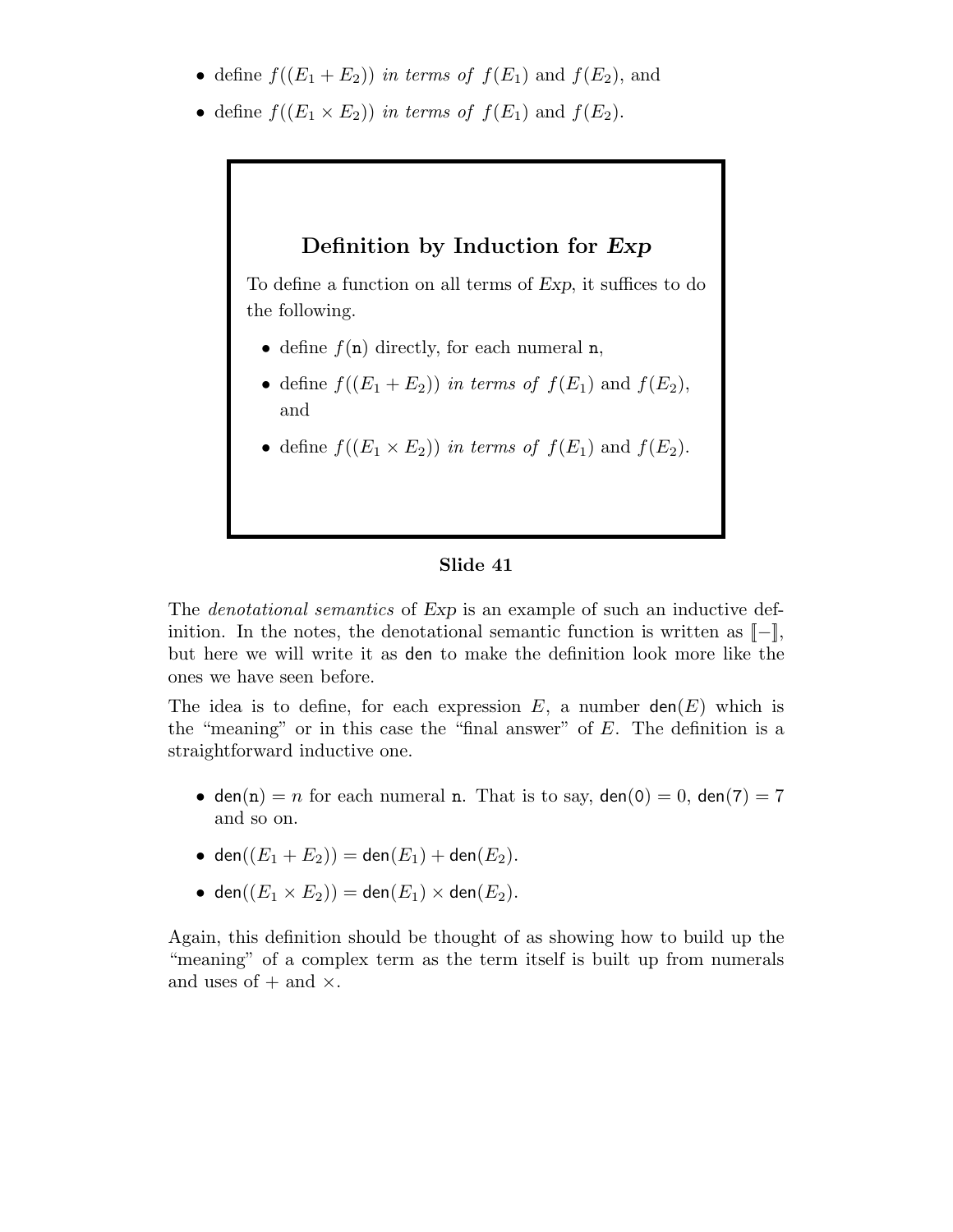### 3.5 Structural Induction over Derivations

The final example of a collection of finite, structured objects which we have seen is the collection of *proofs* of statements  $E \Downarrow$  n in the big-step semantics of Exp. In general, an operational semantics given by axioms and proof rules defines a collection of proofs of this kind, and induction is available to us in reasoning about them.

To clarify the presentation, let us refer to such proofs as derivations in this section.

Here is the derivation of  $(3 + (2 + 1)) \Downarrow 6$ .

|                  | $2 \downarrow 2$        | $1 \Downarrow 1$ |
|------------------|-------------------------|------------------|
| $3 \downarrow 3$ | $(2+1)\Downarrow 3$     |                  |
|                  | $(3+(2+1))\Downarrow 6$ |                  |

This derivation has three key elements: the *conclusion*  $(3 + (2 + 1)) \Downarrow 6$ , and the two subderivations, which are

 $3 \downarrow 3$ 

and

$$
\begin{array}{c|c}\n\overline{2 \Downarrow 2} & \overline{1 \Downarrow 1} \\
\hline\n(2+1) \Downarrow 3\n\end{array}
$$

We can think of a complex derivation like this as a structured object:



Here we see a derivation whose last rule is

$$
\frac{h_1 \quad h_2}{c}
$$

where  $h_1$  and  $h_2$  are the *hypotheses* of the rule and c is the *conclusion* of the rule;  $c$  is also the conclusion of the whole derivation. Since the hypotheses themselves must be derived, there are *subderivations*  $D_1$  and  $D_2$  with conclusions  $h_1$  and  $h_2$ .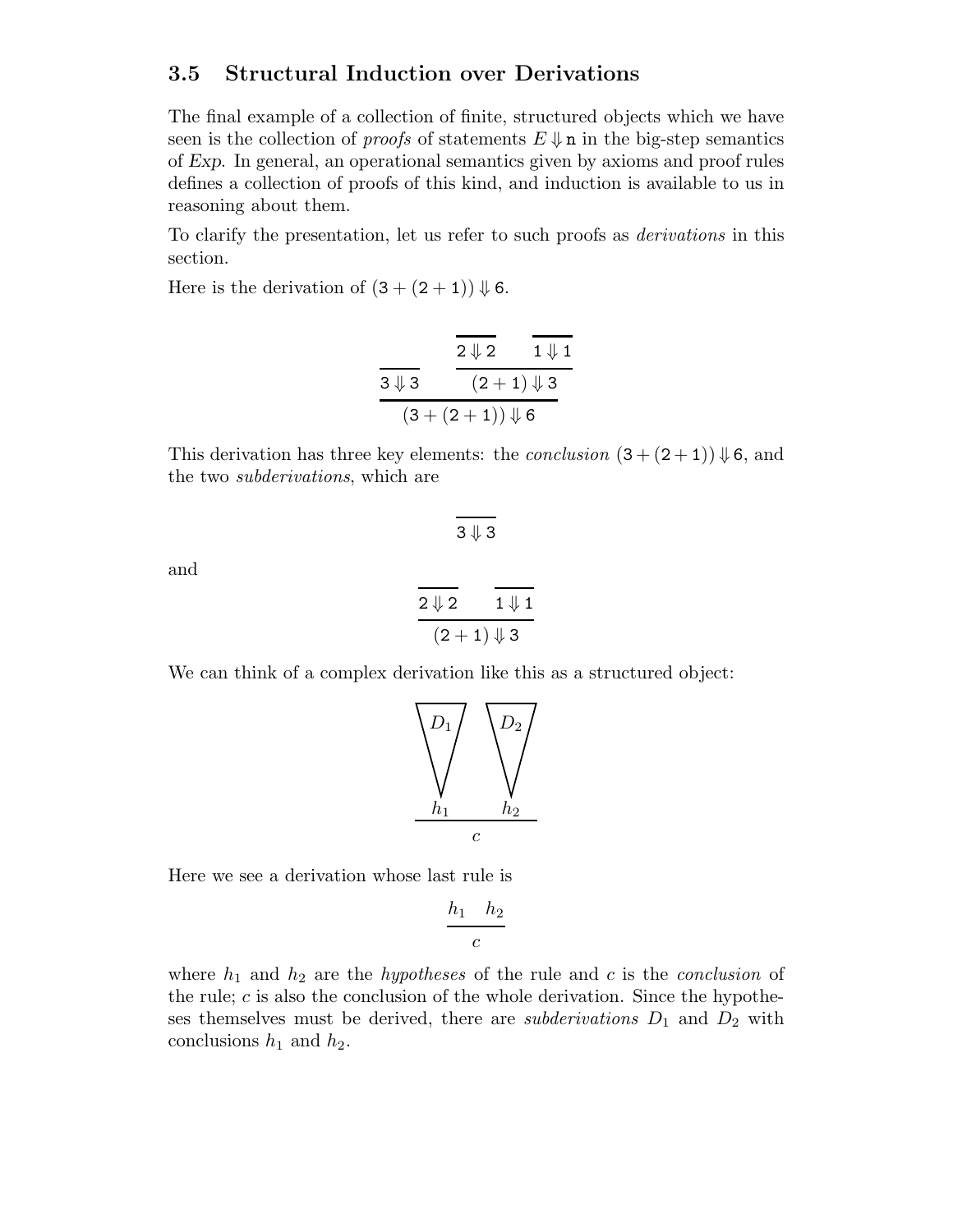The only derivations which do not decompose into a last rule and a collection of subderivations are those which are simply axioms. Our principle of induction will therefore treat the axioms as the base cases, and the more complex proofs as the inductive step.

The principle of structural induction for derivations says that to prove a property  $P(D)$  for every derivation D, it is enough to do the following.

**Base cases:** Prove that  $P(A)$  holds for every axiom A. In the case of the big-step semantics, we must prove that every derivation

$$
\overline{n\Downarrow n}
$$

satisfies property P.

Inductive Step: For each rule of the form

$$
\frac{h_1\cdots h_n}{c}
$$

prove that any derivation ending with a use of this rule satisfies the property. Such a derivation has *subderivations* with conclusions  $h_1$ ,  $\ldots, h_n$ , and we may assume that property P holds for each of these subderivations. These assumptions form the *inductive hypothesis*.

### 3.5.1 Example

Let us now treat a simple example. Consider the language of expressions, restricted so that the only arithmetic operation is +.

Given a derivation in the big-step semantics, there are obvious notions of

- the number of  $+$  symbols in the conclusion of the derivation, and
- the number of rules used in the derivation.

We shall now prove that these two numbers are equal. (This is rather a pointless thing to prove, but it is mildly more straightforward than the more useful example which follows.)

### Proof

Base cases: Consider a derivation consisting just of an axiom

 $n \downarrow n$ 

This derivation contains no rules, since it is just an axiom; and the conclusion contains no  $+$  symbols, so the two numbers in question are indeed equal.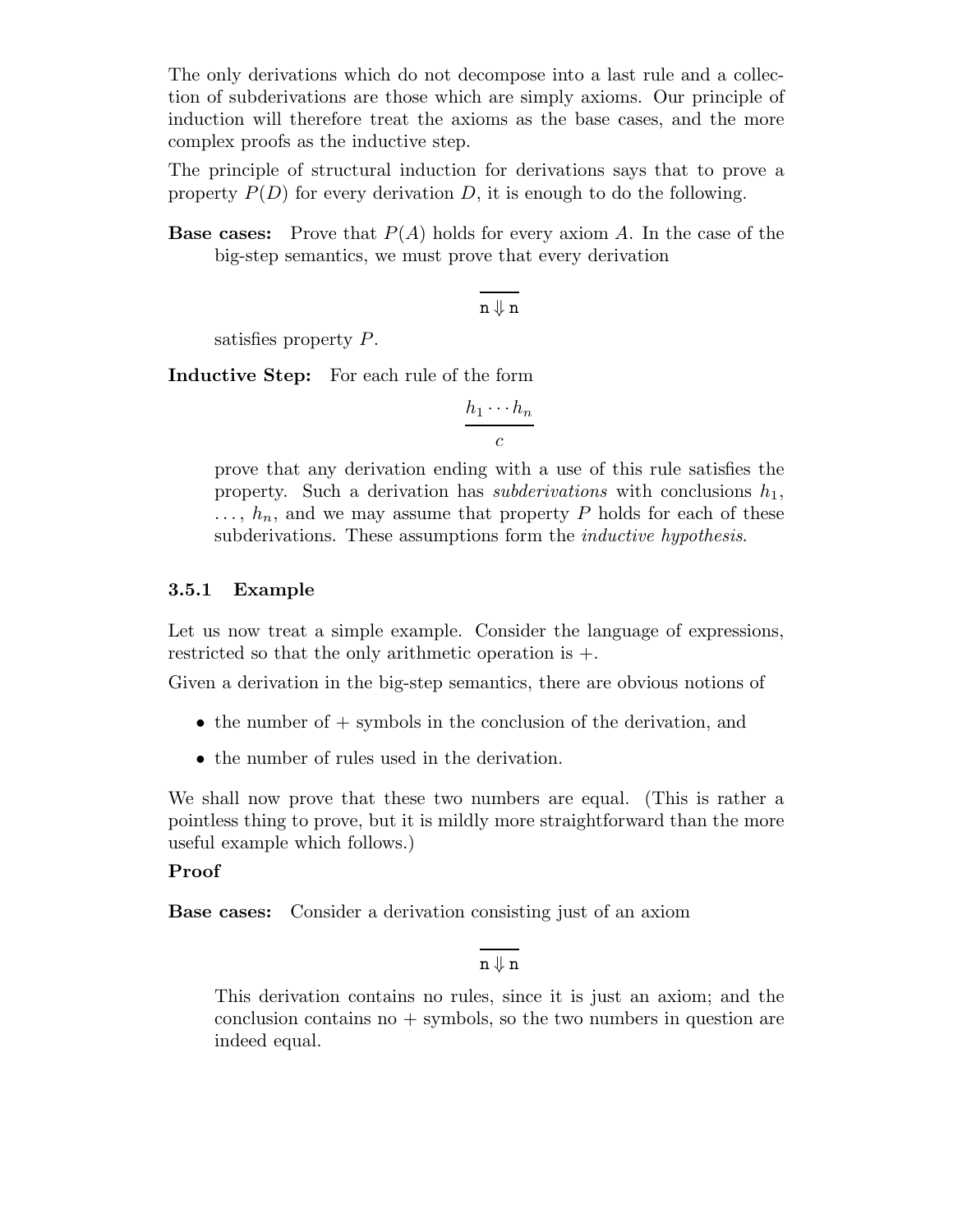Inductive Step: Consider a derivation which ends in a use of the rule for +. This derivation must have the form



The inductive hypothesis tells us that the number of rules used in  $D_1$ is the same as the number of + symbols in  $E_1$ ; and  $D_2$  and  $E_2$  are similarly related.

The number of  $+$  symbols in the conclusion of this derivation is clearly equal to the number in  $E_1$ , plus the number in  $E_2$ , plus 1. Similarly, the number of rules used in this derivation is the number in  $D_1$  plus the number in  $D_2$  plus 1. Therefore, these two numbers are identical, as required.

!

#### 3.5.2 A Harder Example

As a second example, consider the property of *determinacy* of the big-step semantics of Exp.

**Proposition 4 (Determinacy)** For any expression E, if  $E \psi$  n and  $E \psi$  n' then  $n = n'$ .

**Proof** We prove this by induction on the structure of the *proof* that  $E \Downarrow n$ . This in itself requires a little thought. The property we wish to prove is:

For any derivation D, if the conclusion of D is  $E \Downarrow n$ , and it is also the case that  $E \Downarrow n'$ is derivable, then  $n = n'$ .

So, during this proof, we will consider

- a derivation D of a statement  $E \Downarrow n$ , and
- another statement  $E \Downarrow n'$  which is *derivable*

and try to show that  $n = n'$ . We will apply induction to the derivation D, and *not* to the derivation of  $E \Downarrow n'$ .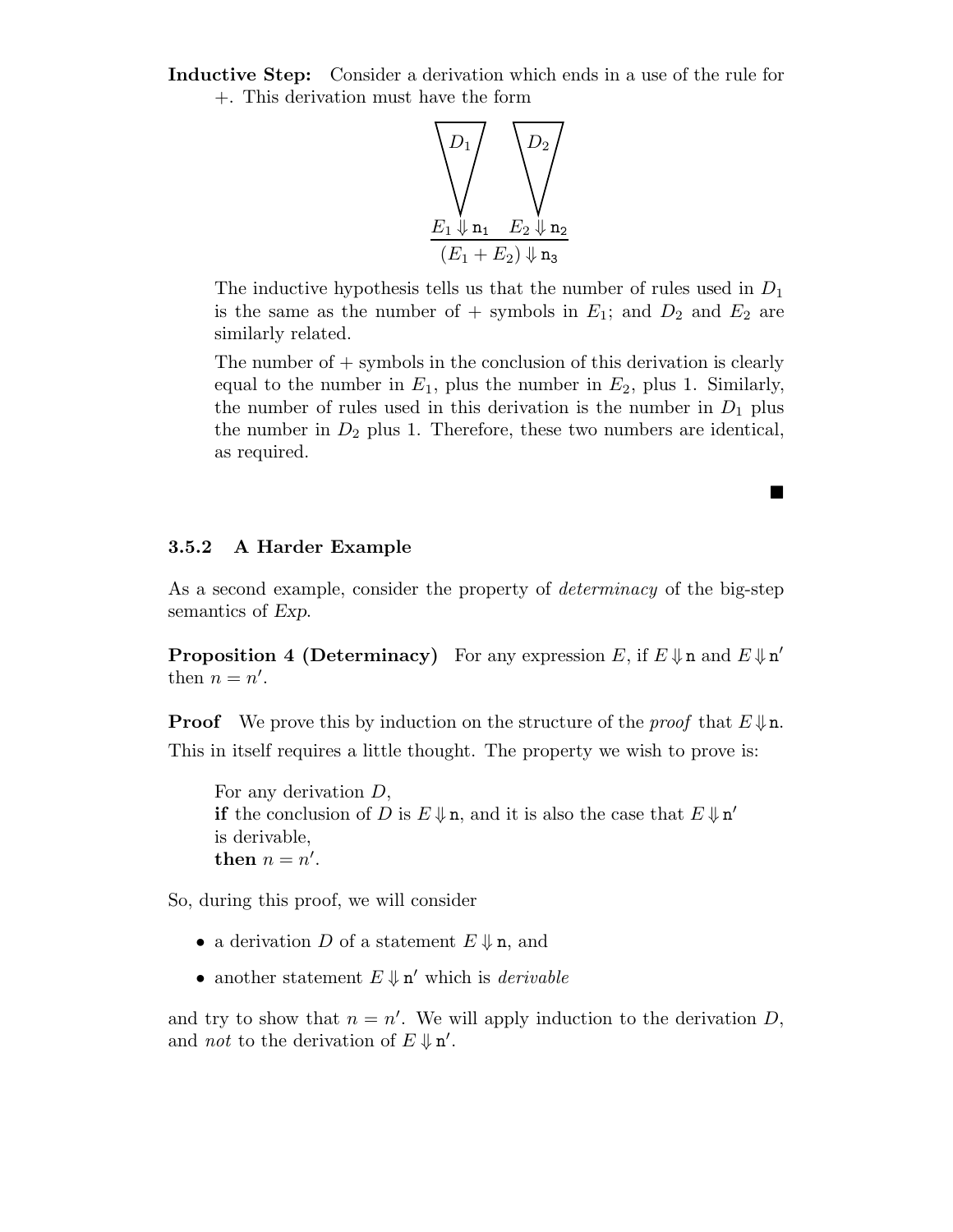**Base case:**  $E \Downarrow n$  is an axiom. In this case,  $E = n$ . We also have  $E \Downarrow n'$ , that is,  $n \Downarrow n'$ . By examining the rules of the big-step semantics, it is clear that this can only be the case if  $\mathbf{n} \Downarrow \mathbf{n}'$  is an axiom. It follows that  $n = n'$ .

Inductive step: If the proof is not an axiom, it must have the form



where  $E = (E_1 + E_2)$  and  $n = n_1 + n_2$ . Call this whole derivation D. The inductive hypothesis applies to the subderivations  $D_1$  and  $D_2$ . In the

Since  $D_1$  has conclusion  $E_1 \psi_{n_1}$ , if a statement  $E_1 \psi_{n'}$  is derivable, then we may assume that  $n_1 = n''$ .

We will use this in a moment.

We must show that if  $E \Downarrow n'$  then  $n = n'$ . So suppose that  $E \Downarrow n'$ , i.e.  $(E_1 + E_2) \Downarrow n'$  is derivable. This could not be derived using an axiom, so it must be the case that it was derived using a rule

$$
\frac{E_1 \Downarrow \mathbf{n}_3 \quad E_2 \Downarrow \mathbf{n}_4}{(E_1 + E_2) \Downarrow \mathbf{n}'}
$$

where  $n' = n_3 + n_4$ .

case of  $D_1$ , it says

This means that  $E_1 \Downarrow \mathbf{n}_3$  is derivable, and  $E_2 \Downarrow \mathbf{n}_4$  is derivable.

Using the inductive hypothesis as spelled out above, we may assume that  $n_1 = n_3$ , and by applying IH to  $D_2$ , we may assume that  $n_2 = n_4$ . Since we have the equations

$$
n = n_1 + n_2
$$
 and  $n' = n_3 + n_4$ 

it follows that  $n = n'$  as required.

This is a tricky proof, because we do induction on the derivation of  $E\psi_n$ , but we must perform some analysis on the derivation of  $E \downarrow n'$  too. Make sure you understand all the previous examples before getting too worried about this one; but do attempt to understand this technique, because it crops up all the time in semantics.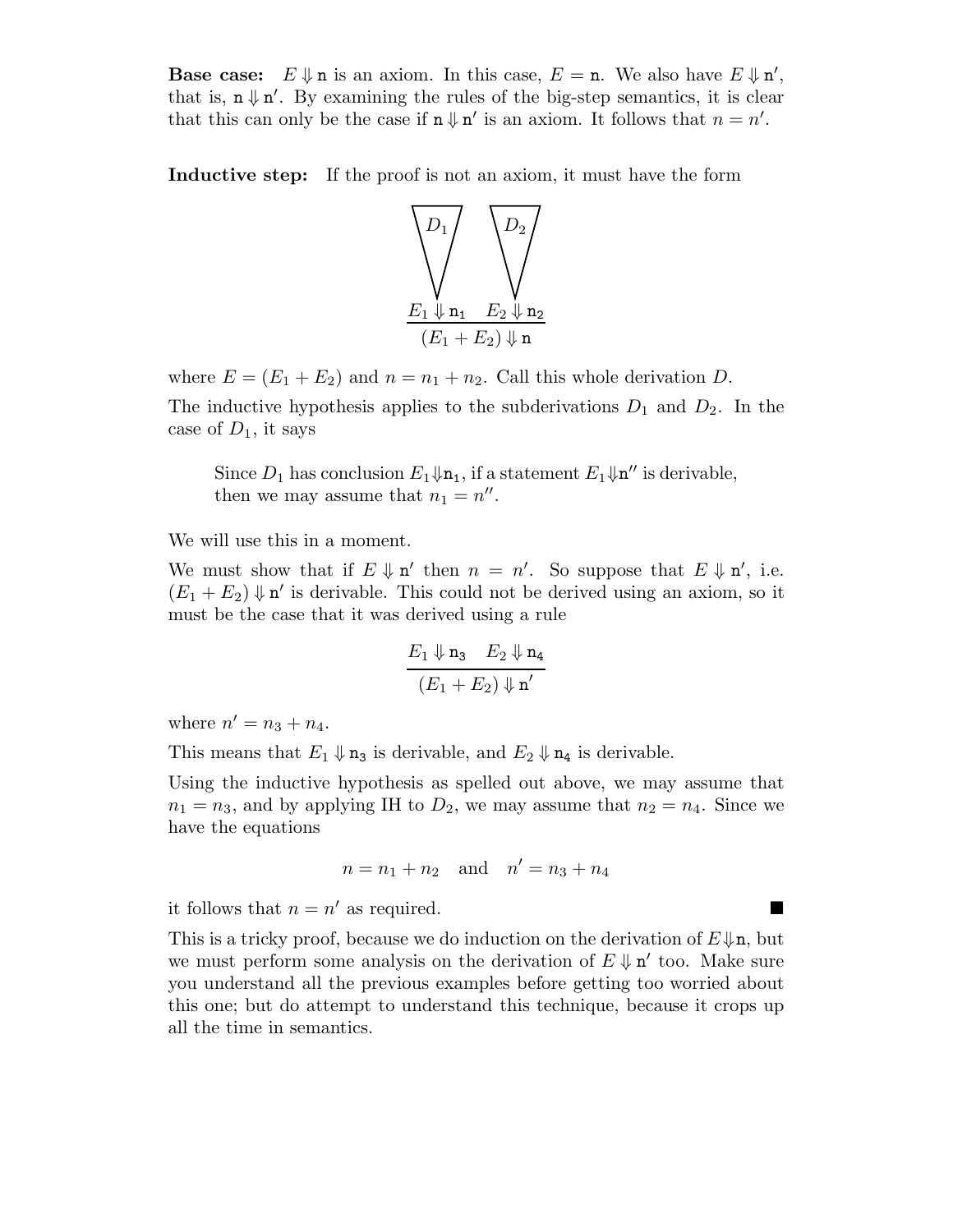## 3.6 Some proofs about the small-step semantics

We have seen how to use induction to prove simple facts about the big-step semantics of Exp. In this section we will see how to carry out similar proofs for the small-step semantics, both to reassure ourselves that we're on the right course and to make some intuitively obvious facts about our language into formal theorems.

An important property of the small-step semantics is that it is *deterministic* in a very strong sense: not only does each expression have at most one final answer, as in the big-step semantics, but also each expression can be evaluated to its final answer in exactly one way. Slide 42 shows three properties that we will prove. We will in fact give two different proofs for the first of these properties.



Slide 42

**Lemma 5** If  $E \to E_1$  and  $E \to E_2$  then  $E_1 = E_2$ .

**Proof** In this particular proof we use structural induction on the *derivation* that  $E \to E_1$ .

**Base case** The axiom for this semantics is the case where E is  $(n_1 + n_2)$ and  $E_1$  is  $\mathbf{n}_3$ , where  $n_3 = n_1 + n_2$ . Consider the derivation that  $E \to E_2$ , that is  $(n_1 + n_2) \rightarrow E_2$ . If this derivation is just an axiom, then  $E_2$  must be  $n_3$  as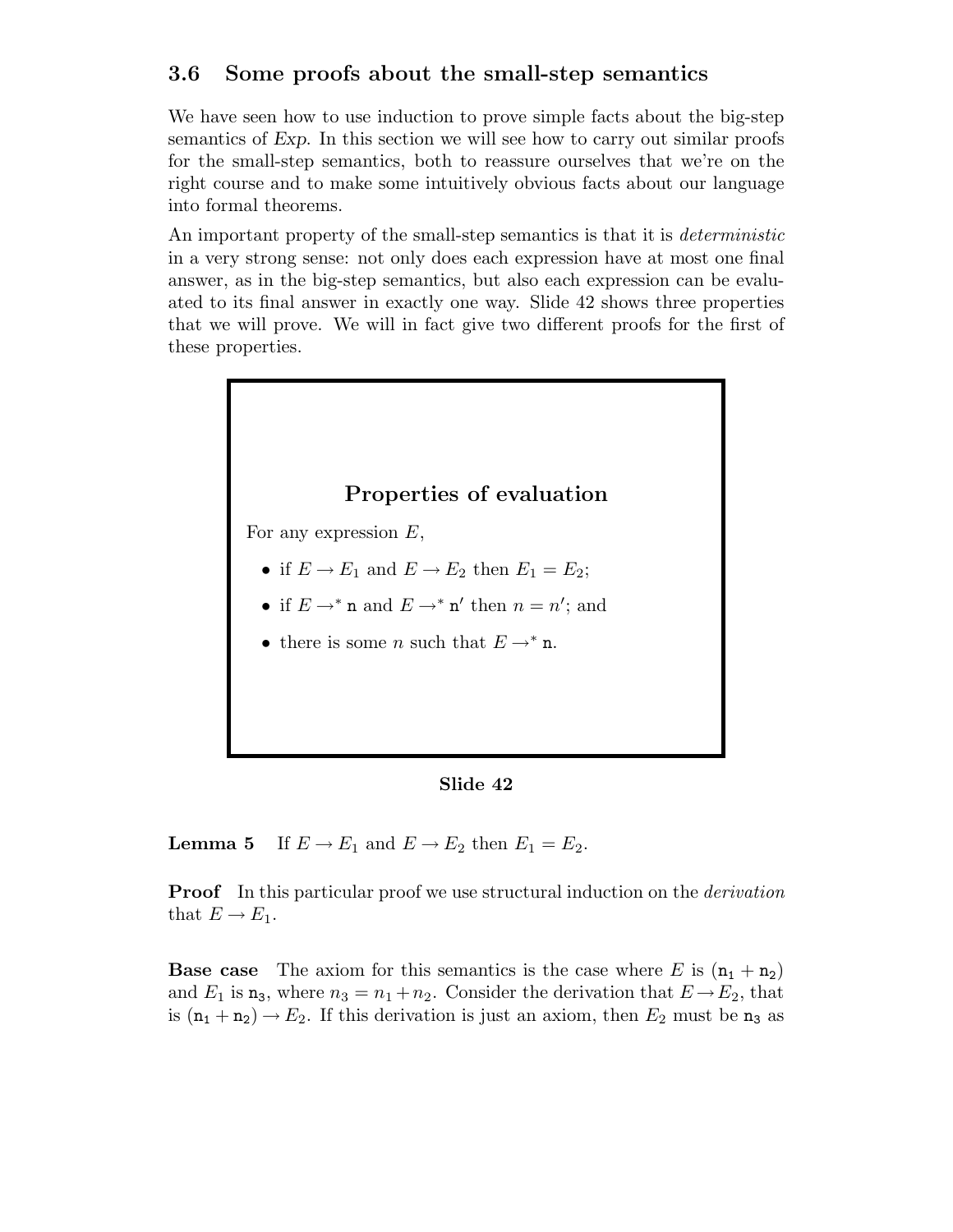required. Otherwise, the last rule of this derivation is either

$$
n_1 \rightarrow E'
$$
  
\n
$$
(n_1 + n_2) \rightarrow (E' + n_2)
$$
  
\n
$$
n_2 \rightarrow E'
$$
  
\n
$$
(n_1 + n_2) \rightarrow (n_1 + E').
$$

or

This implies that there is a derivation of  $n_1 \to E'$  or  $n_2 \to E'$ , but it is easy to see that no such derivation exists. Therefore this case can't happen!

**Inductive Step** If  $E \to E_1$  was established by a more complex derivation, we must consider two possible cases, one for each rule that may have been used last in the derivation.

1. For some  $E_3$ ,  $E_4$  and  $E'_3$ , it is the case that  $E = (E_3 + E_4)$  and the last line of the derivation is

$$
E_3 \to E'_3
$$
  

$$
(E_3 + E_4) \to (E'_3 + E_4).
$$

We also know that  $E \to E_2$ , i.e.  $(E_3 + E_4) \to E_2$ . Since  $E_3 \to E'_3$ ,  $E_3$ cannot be a numeral, so the last line in the derivation of this reduction must have the form

$$
E_3 \to E_3''
$$
  

$$
(E_3 + E_4) \to (E_3'' + E_4).
$$

But the derivation of  $E_3 \to E'_3$  is a subtree of that of  $E \to E_1$ , so our inductive hypothesis allows us to assume that  $E'_3 = E''_3$ . It therefore follows that  $E_1 = E_2$ .

2. In the second case,  $E = (\mathbf{n} + E_3)$  and the derivation of  $E \to E_1$  has

$$
\frac{E_3 \to E_3'}{(n + E_3) \to (n + E_3')}
$$

as its last line. Again we know that  $E_3$  is not a numeral, so the derivation that  $E \to E_2$  must also end with a rule of the form

$$
E_3 \to E_3''
$$
  
\n
$$
(n + E_3) \to (n + E_3'').
$$

Again we may apply the inductive hypothesis to deduce that  $E'_3 = E''_3$ , from which it follows that  $E_1 = E_2$ .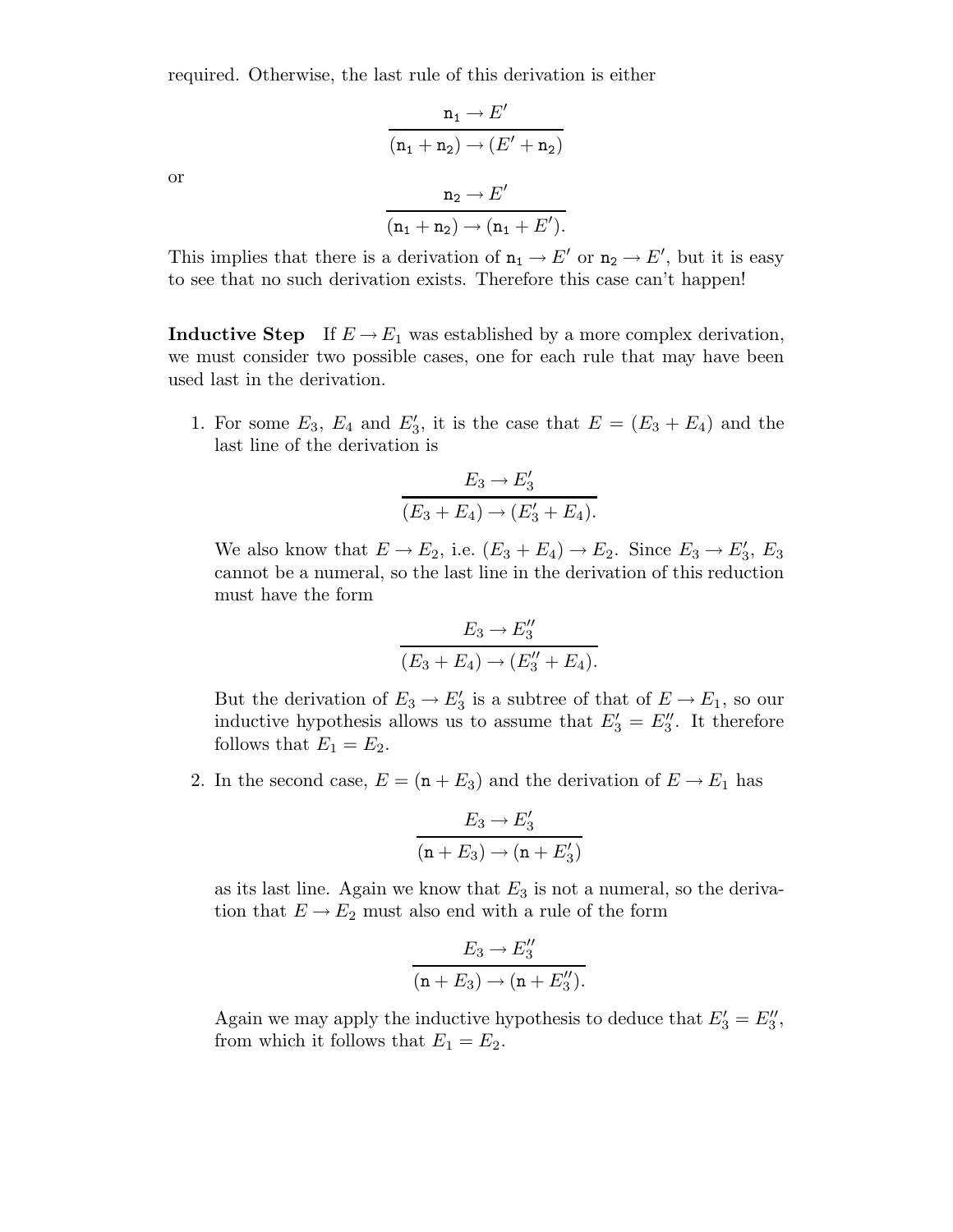**Lemma 5 (Revisited)** If  $E \to E_1$  and  $E \to E_2$  then  $E_1 = E_2$ .

**Proof** Here we will prove the result using structural induction on the structure of E.

**.** 

Let  $P(E)$  be the property:

For any  $F_1, F_2$ , if  $E \to F_1$  and  $E \to F_2$ , then  $F_1 = F_2$ 

We prove  $P(E)$  holds for every expression E by structural induction on E. There are two cases.

**Base case** We have to show  $P(n)$  is true for every numeral n.

But this is vacuously true because according to the rules of the small-step semantics of Exp, on Slide 16, there are no possible  $F_1$  or  $F_2$  such that  $n \rightarrow F_1$ or  $n \rightarrow F_2$ .

Inductive case Here we assume the inductive hypothesis IH, namely that for some (unknown)  $E_1$  and  $E_2$  both  $P(E_1)$  and  $P(E_2)$  are true. Using IH we have to show that  $P(E_1 + E_2)$  is true.

So suppose  $E_1 + E_2 \rightarrow F_1$  and  $E_1 + E_2 \rightarrow F_2$ ; we have to show  $F_1 = F_2$ . There are two possibilities.

- $E_1$  is a numeral, say  $\mathbf{n}_1$ . In this case how can  $\mathbf{n}_1 + E_2 \rightarrow F_1$  be derived? Examining the rules in Slide 16 we see that there are two possibilities.
	- Suppose the rule which was applied was (s-right), giving a derivation of the form

$$
\frac{E_2 \to G_1}{(\mathbf{n}_1 + E_2) \to (\mathbf{n}_1 + G_1)} \text{ (s-rij) (s-rij) (s-rij)}
$$

In other words  $F_1$  must take the form  $n_1 + G_1$ , for some  $G_1$  such that  $E_2 \rightarrow G_1$ .

Since there is a derivation  $E_2 \to G_1$  it means that  $E_2$  is not a numeral. This is turn means any derivation from  $E_2$  must also use (s-right). So a similar analysis can be made of the derivation  $E_1 + E_2 \rightarrow F_2$ ; this must take the form

$$
\frac{E_2 \to G_2}{(\mathbf{n}_1 + E_2) \to (\mathbf{n}_1 + G_2)} \text{ (s-right) }
$$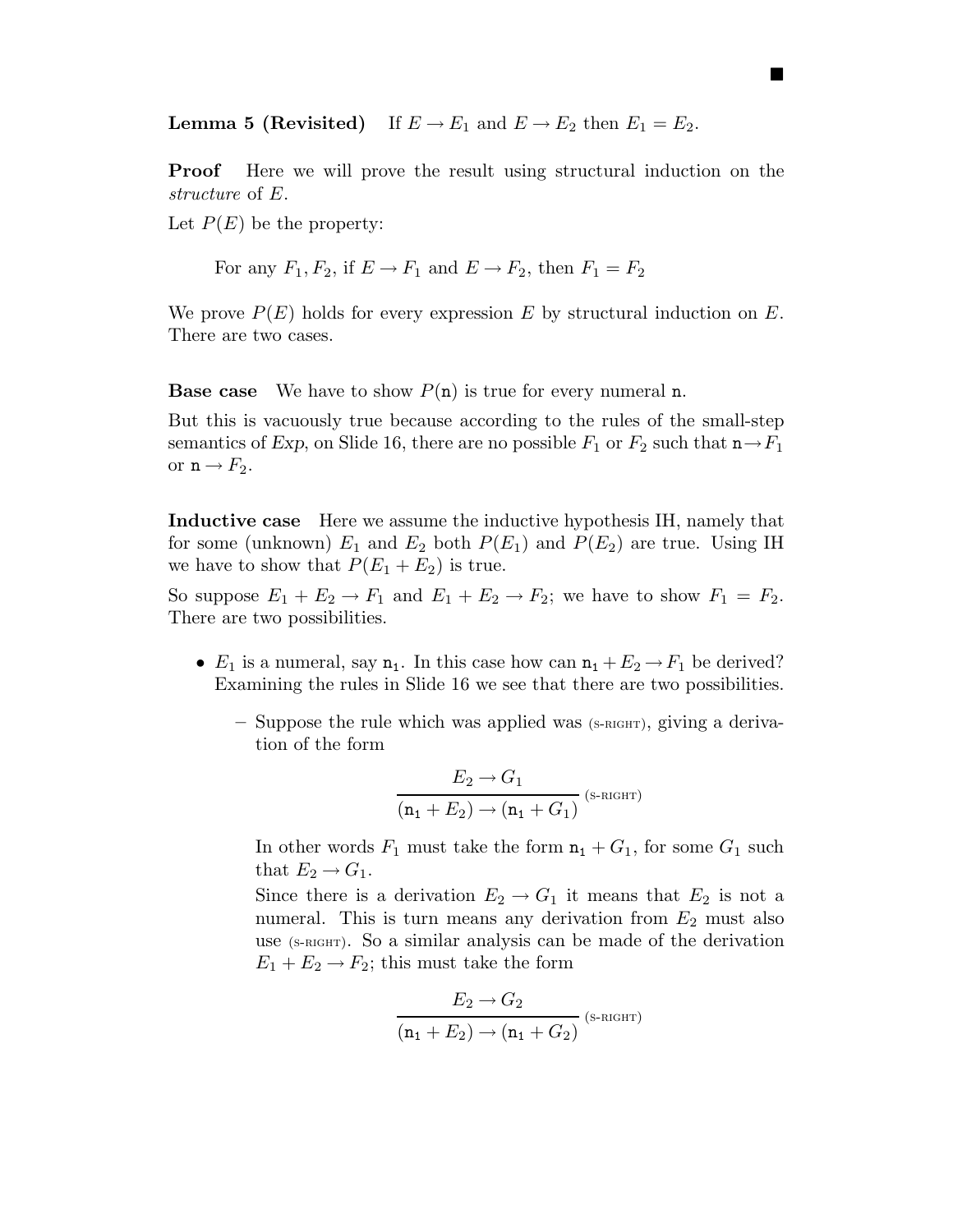where  $F_2$  is  $n_1 + G_2$ .

But now we can use part of the inductive hypothesis, namely  $P(E_2)$ ; this tells us that  $G_1 = G_2$ . From this it follows that  $F_1 = F_2.$ 

– The second possibility is that  $n_1 + E_2 \rightarrow F_1$  is derived by an application of the rule (s-ADD). So  $E_2$  must be a numeral, say  $n_2$  and so  $F_1$  is also a numeral,  $n_3$ , where  $n_1 + n_2 = n_3$ .

Now looking at the second derivation  $n_1+E_2\to F_2$ , since  $E_2$  is the numeral  $n_2$ , again the only possible rule which can be applied is (s-add), with the result that  $F_2$  is also  $\mathbf{n}_3$ ; in other words,  $F_1 = F_2$ .

• So let us suppose that  $E_1$  is not a numeral. Here, what rules from Slide 16 can be used to infer  $E_1 + E_2 \rightarrow F_1$ ? The rules (s-RIGHT) and  $(s-ADD)$  require that  $E_1$  be a numeral. So the only possibility is  $(s-LEFT)$ , giving a derivation of the form the form

$$
\frac{E_1 \rightarrow G_1}{(E_1 + E_2) \rightarrow (G_1 + E_2)}
$$
 (s- $ri$ ch

So  $F_1$  must be of the form  $G_1 + E_2$  for some  $G_1$  such that  $E_1 \rightarrow G_1$ . A similar analysis gives that  $F_2$  must also be of the form  $G_2 + E_2$  for some  $G_2$  such that  $E_1 \rightarrow G_2$ .

Now we can apply  $P(E_1)$ , which is part of the inductive hypothesis, to obtain that  $G_1 = G_2$ . It follows that  $F_1 = F_2$ .

**.** 

This result says that the one-step relation is deterministic. Let us now see how from this we can prove that there can be at most one final answer. First we show that the k-step reduction relation, defined in Slide 34, is also deterministic.

**Corollary 6** For every natural number k and every expression E, if  $E \rightarrow k$  $E_1$  and  $E \rightarrow^k E_2$  then  $E_1 = E_2$ .

**Proof** We prove this by *mathematical induction* on the natural number  $k$ . So let  $P(k)$  be the statement

$$
E \to^k E_1
$$
 and  $E \to^k E_2$  implies  $E_1 = E_2$ 

By mathematical induction to prove  $P(n)$  holds for every n we need to establish two facts.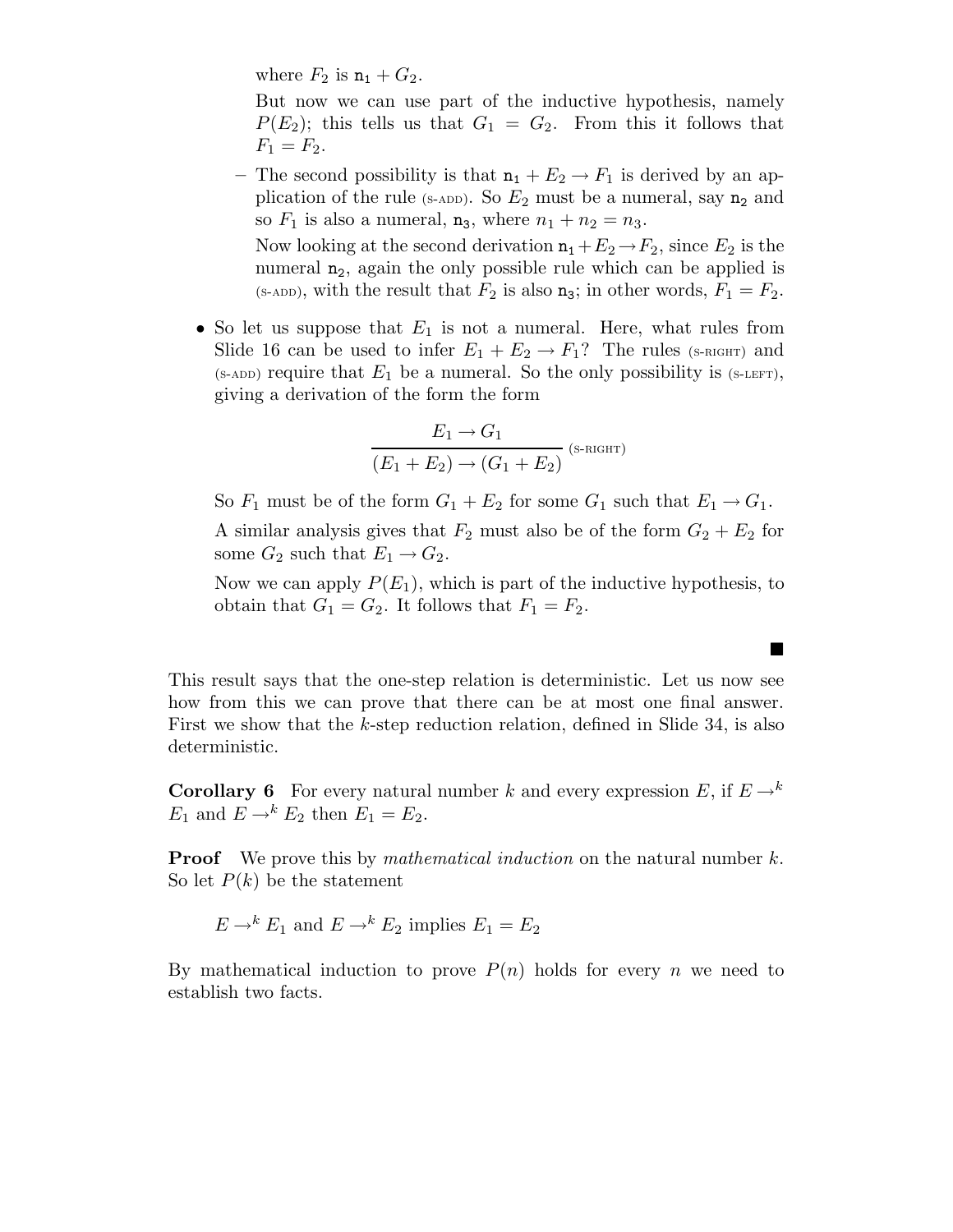**Base case** Here we establish  $P(0)$ , namely that if  $E \rightarrow 0^0 E_1$  and  $E \rightarrow 0^0 E_2$ then  $E_1 = E_2$ .

But this is trivial. Looking at the definition of  $\rightarrow^k$  in Slide 34 we see that the only possibility for  $E_1$  and  $E_2$  is that they are E itself, and therefore must be equal.

**Inductive case** Here we assume the inductive hypothesis, namely  $P(k)$ . From this we must prove  $P(k+1)$ , namely that if  $E\rightarrow (k+1)E_1$  and  $E\rightarrow (k+1)E_2$ then  $E_1 = E_2$ .

Again looking at the definition of  $\rightarrow^{(k+1)}$  in Slide 34 we know that there must exist some expressions  $E'_1$  and  $E'_2$  such that

$$
E \to^k E'_1 \to E_1
$$
  

$$
E \to^k E'_2 \to E_2
$$

But the inductive hypothesis gives that  $E'_1 = E'_2$ , and the determinism of the one-step relation, proved in the previous Lemma, gives the required  $E_1 = E_2$ . **.** 

This corollary leads directly to the determinacy of the final result.

**Lemma 7** If  $E \to^* \mathbf{n}$  and  $E \to^* \mathbf{n}'$  then  $\mathbf{n} = \mathbf{n}'$ .

**Proof** The statement  $E \rightarrow^* n$  means that E reduces to n in some finite number of steps. So there is some natural number  $k_1$  such that  $E \rightarrow^{k_1} \mathbf{n}_1$ . Similarly we have some  $k_2$  such that  $E \to^{k_2} \mathbf{n}_2$ . Now either  $k_1 \leq k_2$  or  $k_2 \leq k_1$ . Let us assume the former; the proof in the latter case is completely symmetric. Then these derivations take the form

$$
E \to^{k_1} \mathfrak{n}_1
$$
  

$$
E \to^{k_1} E' \to^{(k_2 - k_1)} \mathfrak{n}_2
$$

for some intermediary expression  $E'$ .

But by the previous Corollary  $E'$  must be the same as n. According to the rules in Slide 16 no reductions can be made from numerals. So the reduction  $E' \rightarrow^{(k_2-k_1)}$  n<sub>2</sub> must be the trivial one  $n_1 \rightarrow^0 n_2$ . In other words  $n_1 = n_2$ .

We now know that every term reaches at most one final answer; of course for this simple language we can show that normalisation also holds, i.e. there is a final answer for every expression.

**Lemma 8** For all E there is some n such that  $E \rightarrow^* n$ .

**Proof** By induction  $(!!!)$  on the structure of  $E$ .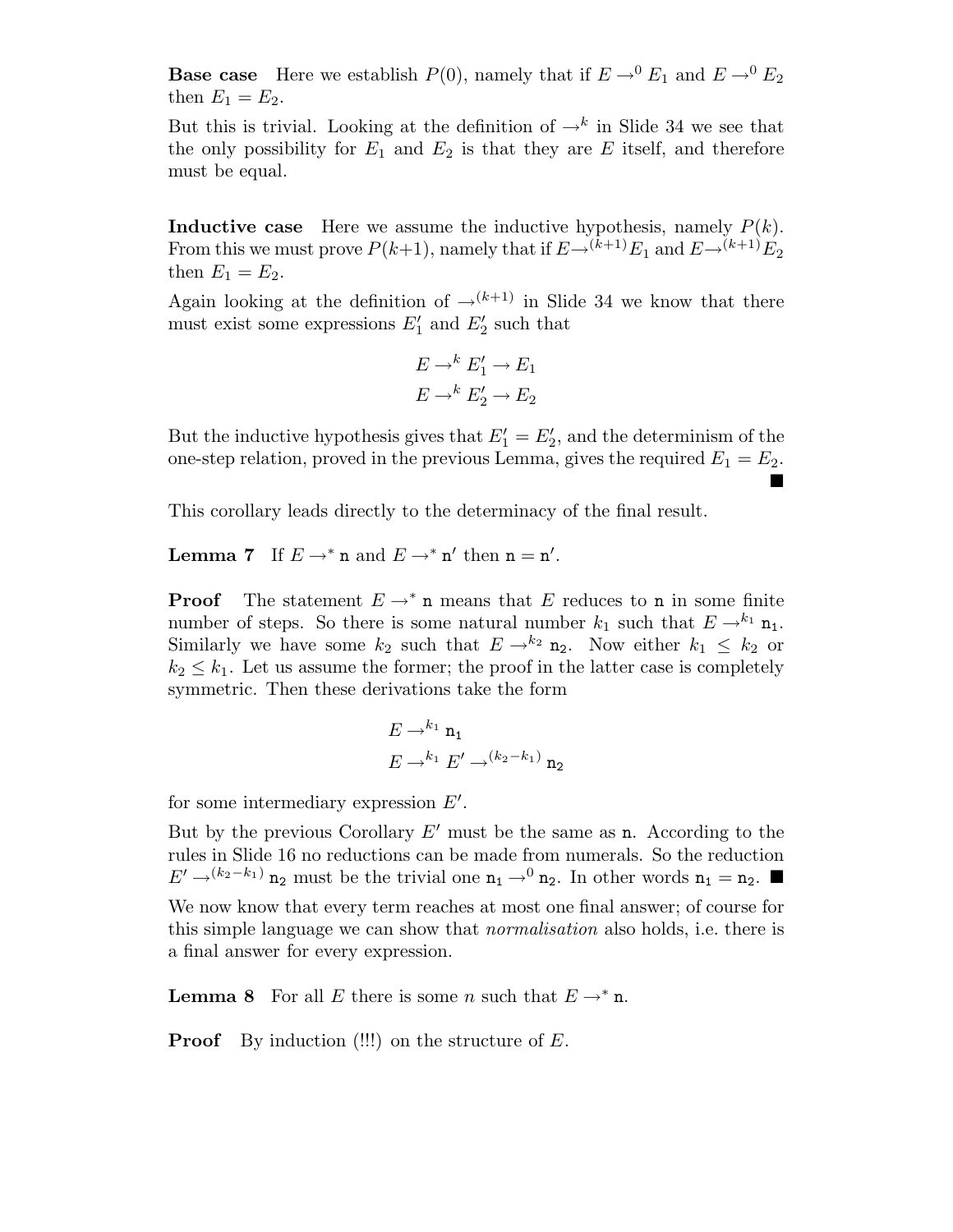**Base Case** E is a numeral **n**. Then  $\mathbf{n} \to^* \mathbf{n}$  as required.

**Inductive Step** E is  $(E_1 + E_2)$ . By the inductive hypothesis, we have numbers  $n_1$  and  $n_2$  such that  $E_1 \rightarrow^* n_1$  and  $E_2 \rightarrow^* n_2$ . For each step in the reduction

$$
E_1 \to E_1' \to E_1'' \cdots \to n_1
$$

applying the rule for reducing the left argument of an addition gives

$$
(E_1 + E_2) \to (E'_1 + E_2) \to (E''_1 + E_2) \cdots \to (n_1 + E_2).
$$

Applying the other rule to the sequence for  $E_2 \rightarrow^* n_2$  allows us to deduce that

$$
(\mathtt{n_1} + E_2) \rightarrow^* (\mathtt{n_1} + \mathtt{n_2}) \rightarrow \mathtt{n_3}
$$

where  $n_3 = n_1 + n_2$ . Hence  $(E_1 + E_2) \to^* n_3$ .

**Corollary 9** For every expression E there is exactly one n such that  $E \rightarrow^* n$ .

We now know that our small-step semantics computes exactly one final answer for any given expression. We expect that the final answers given by the small-step and big-step semantics should agree, and indeed they do.

**Theorem 10** For any expression  $E$ ,

 $E \Downarrow$ **n** if and only if  $E \rightarrow^* \mathbf{n}$ 

Exercise Prove this theorem by induction on the structure of expressions.

### 3.7 The correspondence theorem

We previously stated the following theorem which relates the denotational semantics of Exp to the big-step semantics. Let us now prove this result.

**Theorem 11** For all expressions E,  $\llbracket E \rrbracket = n$  if and only if  $E \Downarrow n$ .

**Proof** By induction on the structure of E. If E is a numeral n, clearly  $\Vert E \Vert = n$  and  $E \Downarrow n$ , so the base case is trivial.

So suppose E is of the form  $(E_1 + E_2)$ . We have to prove  $(E_1 + E_2) \Downarrow n$  if and only if  $\llbracket E \rrbracket = n$ .

First suppose  $(E_1 + E_2) \Downarrow$  n. This can only be proved using the rule (b-ADD) from Slide 10. In other words there is an application of the rule of the form

$$
\frac{E_1 \Downarrow \mathbf{n}_1 \quad E_2 \Downarrow \mathbf{n}_2}{(E_1 + E_2) \Downarrow \mathbf{n}_3}
$$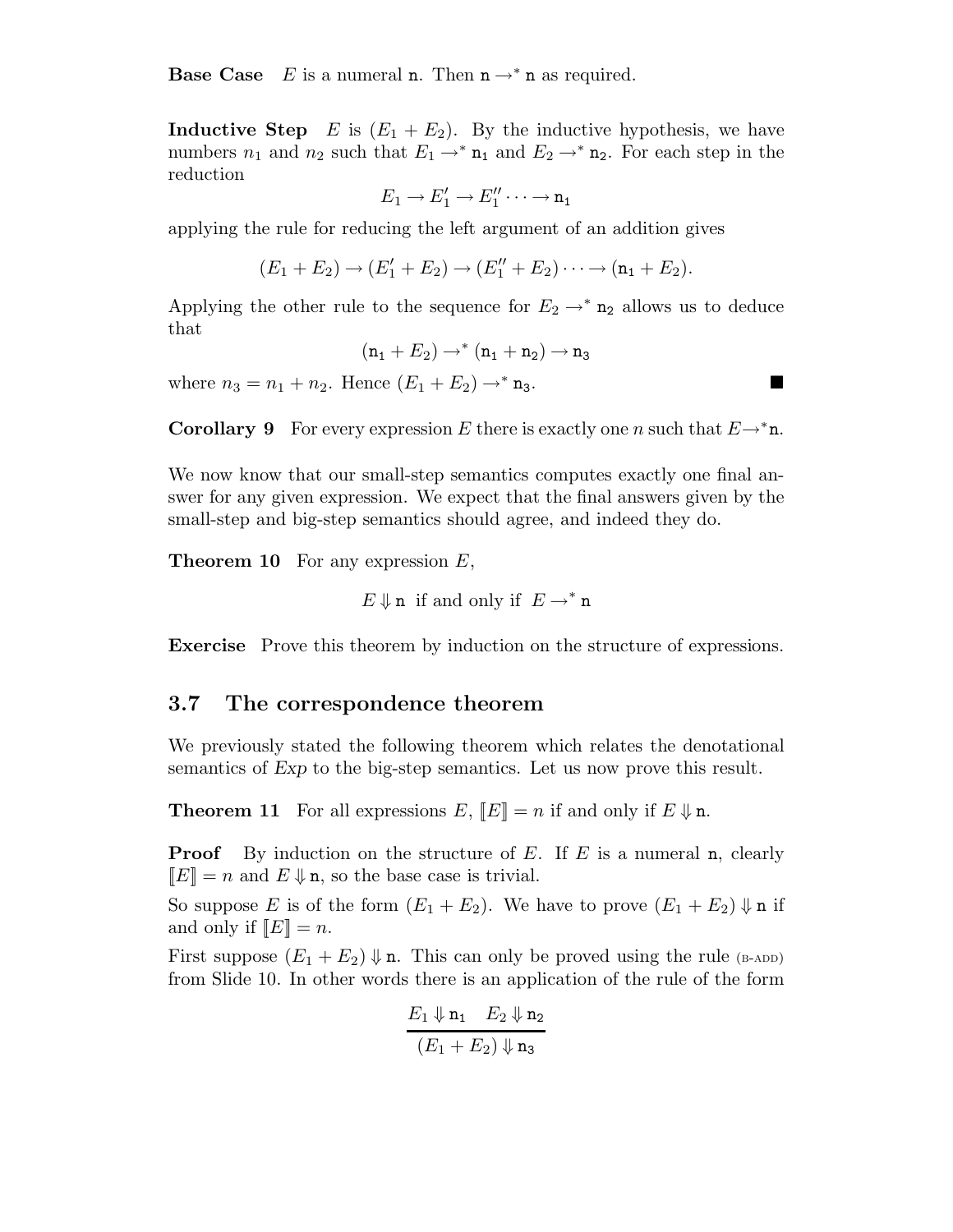for some numbers  $n_1, n_2$  such that  $n_3 = n_1+n_2$ . By the inductive hypothesis,  $\llbracket E_i \rrbracket = n_i$  for  $i = 1, 2$ , and therefore

$$
[[E_1] + [[E_2] = n_1 + n_2 = n_3].
$$

Conversely suppose  $[[E_1] + [[E_2]] = n$  for some number n. Looking up the definition of the denotational semantics of Exp in Slide 19 we see that there must be two numbers  $n_1$  and  $n_2$ , namely  $[[E_1]]$  and  $[[E_2]]$  respectively, such that  $n = n_1+n_2$ . Since  $[[E_i]] = n_i$  we can apply structural induction to obtain  $E_i \Downarrow \mathbf{n_i}$  and an application of the rule (B-ADD) gives the required  $(E_1 + E_2) \Downarrow \mathbf{n}$ .

To sum up the results of this chapter, we have seen three different semantics for the language Exp, a denotational one, given in Slide 19, and two operational ones, in Slide 10 and Slide 16. We now know that these three different views actually coincide. For every expression E

**.** 

 $\llbracket E \rrbracket = n$  if and only if  $E \Downarrow n$  if and only if  $E \rightarrow^* n$ 

## 4 A Simple Programming Language

Let us now consider a "proper" programming language. The language While of while-programs has a grammar consisting of three syntax-categories: ex*pressions* as before, which we now denote with  $N$  to indicate that they are numeric expressions; booleans, which are very similar to expressions but represent truth-values rather than numbers; and commands, which are imperative statements which affect the store of the computer. The grammar is given on Slide 43.

The collection of expressions now includes a class  $x$  of mutable variables; here x ranges over some fixed, infinite set of identifiers. The expression x is intended to mean "the value currently stored in  $x$ ". The intended meaning of the commands should be obvious to anyone familiar with imperative programming; we use the syntax  $x := E$  for the assignment statement, which evaluates  $E$  and stores the result in  $x$ .

Abstract Syntax A reminder: we always deal with *abstract syntax*, even though the grammar above looks a bit like the kind of concrete syntax you might type in to a computer. So, we're really dealing with *trees* built up out of the term-forming operators given above. The operators we have for commands are:

• assignment, which takes a variable and an expression and gives a command, written  $x := E$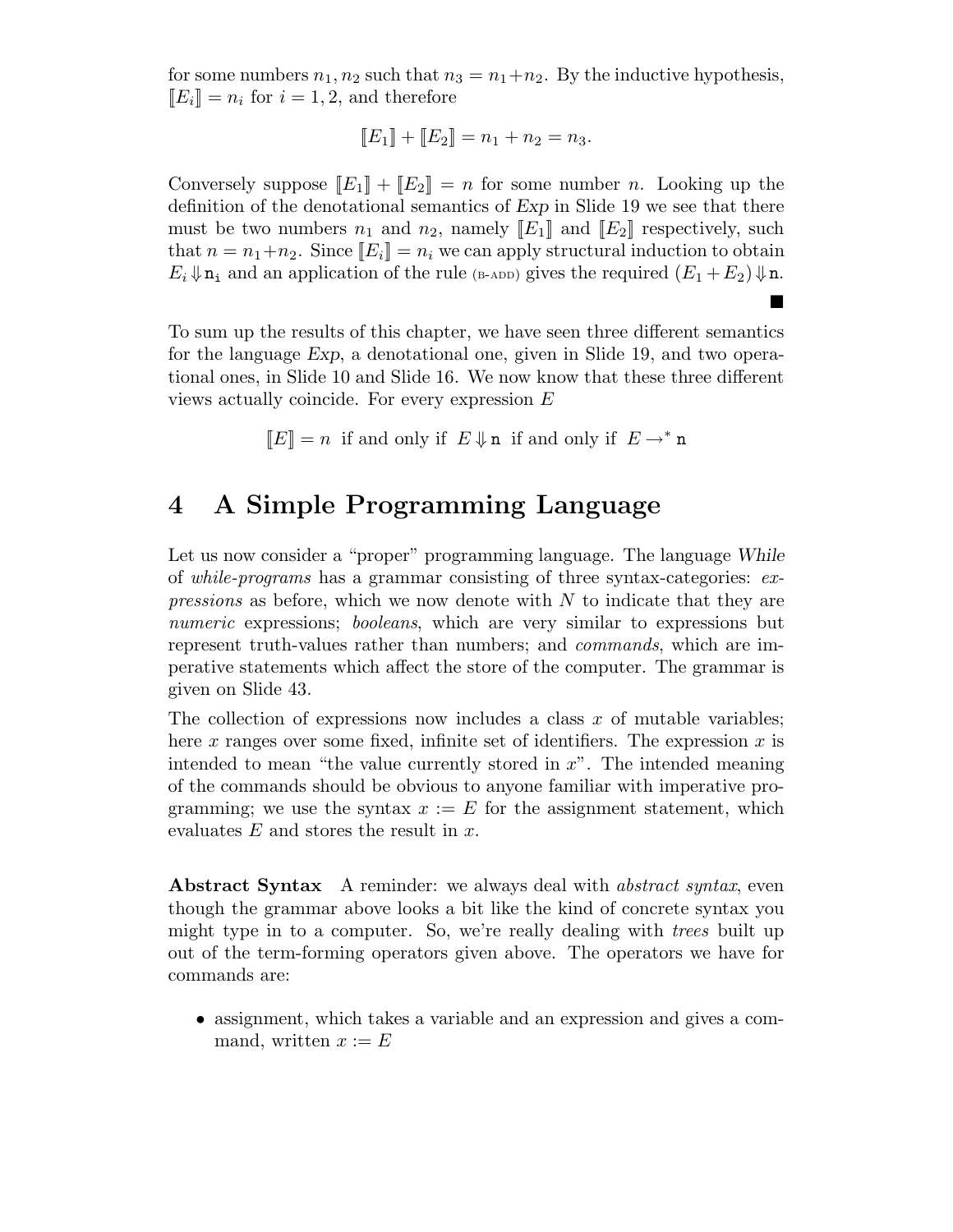# Syntax of While

```
B \in Bool ::= true | false |E = E | E < E | \cdots\mid B\&B\mid \neg B\mid \cdotsE \in \text{Exp} ::= x | n | (E + E) | \cdotsC \in \mathit{Com} \ ::=\ x := E \mid \text{if } B \text{ then } C \text{ else } C| C ; C | skip | while B do C
```




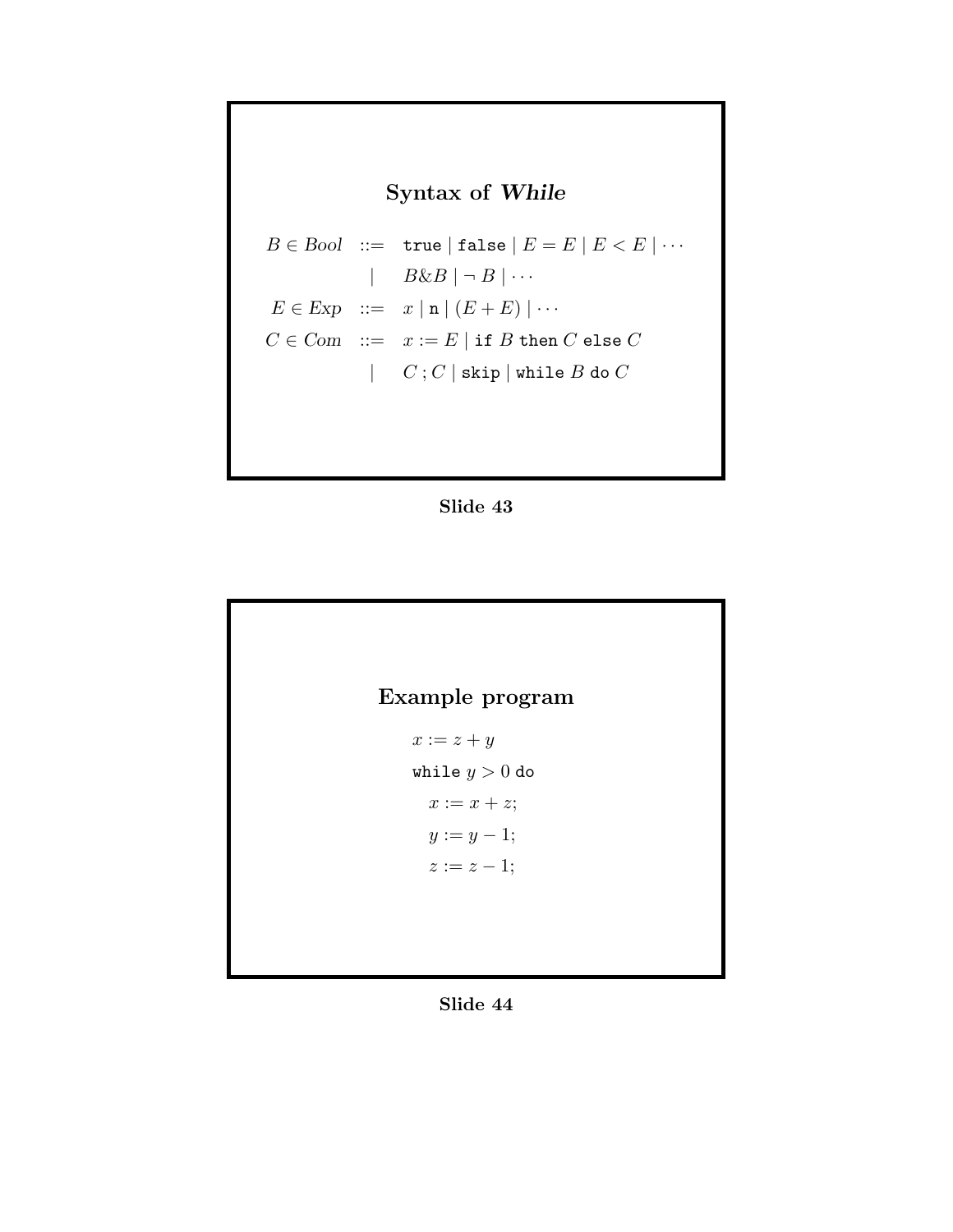- the conditional, taking a boolean and two commands and yielding a command, written if  $B$  then  $C_1$  else  $C_2$
- sequential composition, which takes two commands and yields a command, written  $C_1$ ;  $C_2$  (note that the semicolon here is an operator joining two commands into one, and not just a piece of punctuation at the end of a command)
- the "do nothing" constant skip
- the loop constructor, which takes a boolean and a command and yields a command, written while  $B$  do  $C$ .

### 4.1 Small-step Semantics

How should we give a small-step semantics to While? In particular, how do we evaluate a variable:

 $x \rightarrow ?$ 

or an assignment

 $x := n \rightarrow ?$ 

Obviously, we need some more information, about the state of the machine's memory. Slide 45 gives the definition of a *state* suitable for modelling While. Intuitively, a state s tells us what, if anything, is stored in the memory location corresponding to each identifier of the language, and  $s[x \mapsto n]$  is the state s updated so that the location corresponding to x contains **n**.

Our small-step semantics will therefore be concerned with programs together with their store, so we define a relation of the form

$$
\langle P, s \rangle \to \langle P', s' \rangle.
$$

Expressions and Booleans Expressions and booleans do not present any difficulty. The only really new kind of expression is the variable. Its semantics involves fetching the appropriate value from the store. The corresponding rule, and some of the old rules updated for the new language, are shown in Slide 46.

Exercise Write down the other rules for expressions, and all the rules for booleans.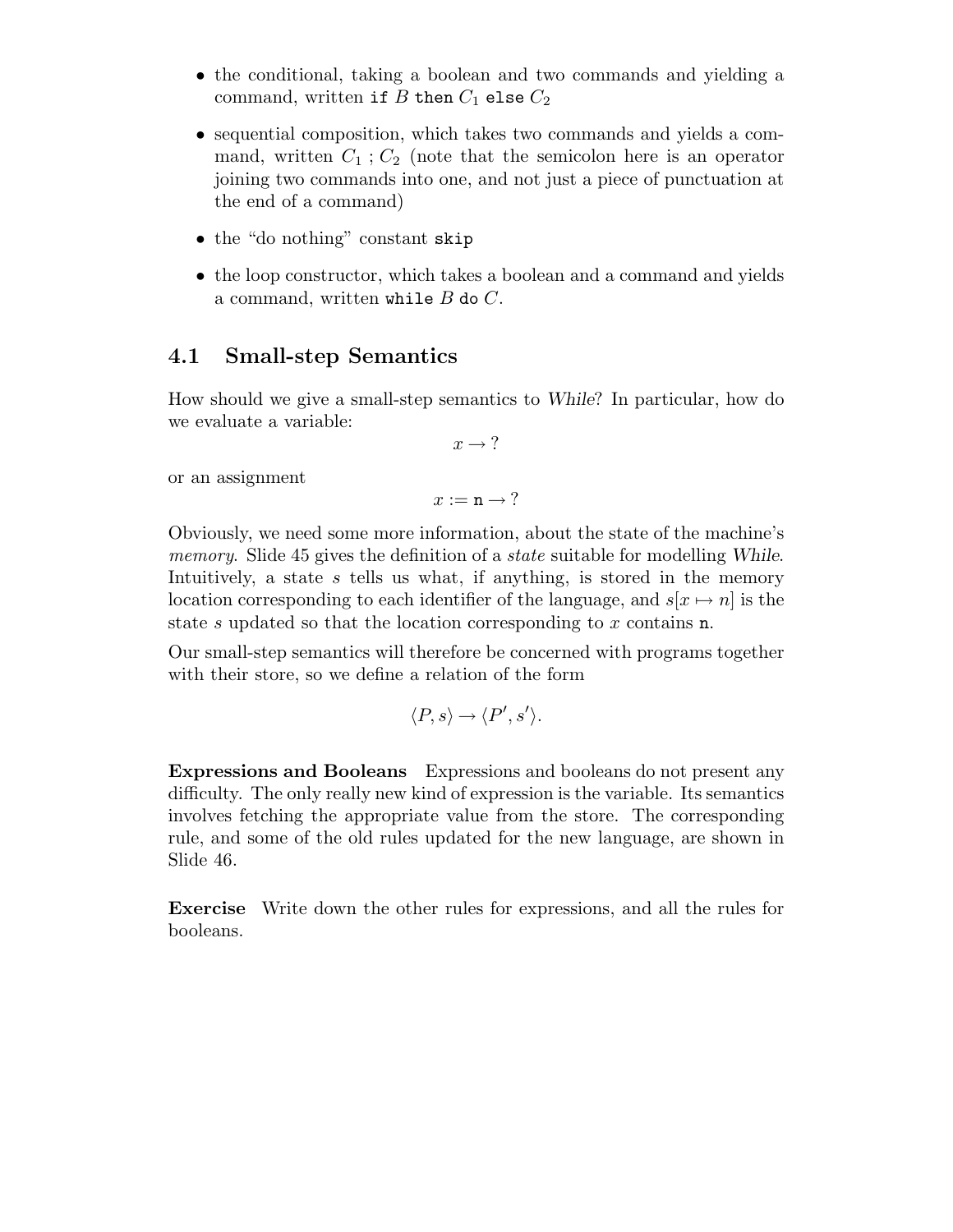## States

- A state is a partial function from identifiers to numerals such that  $s(x)$  is defined only for finitely many x.
- The state  $s[x \mapsto n]$  is defined by

$$
s[x \mapsto n](y) = \begin{cases} \begin{array}{c} \texttt{n} & \text{if } y = x \\ s(y) & \text{otherwise} \end{array} \end{cases}
$$





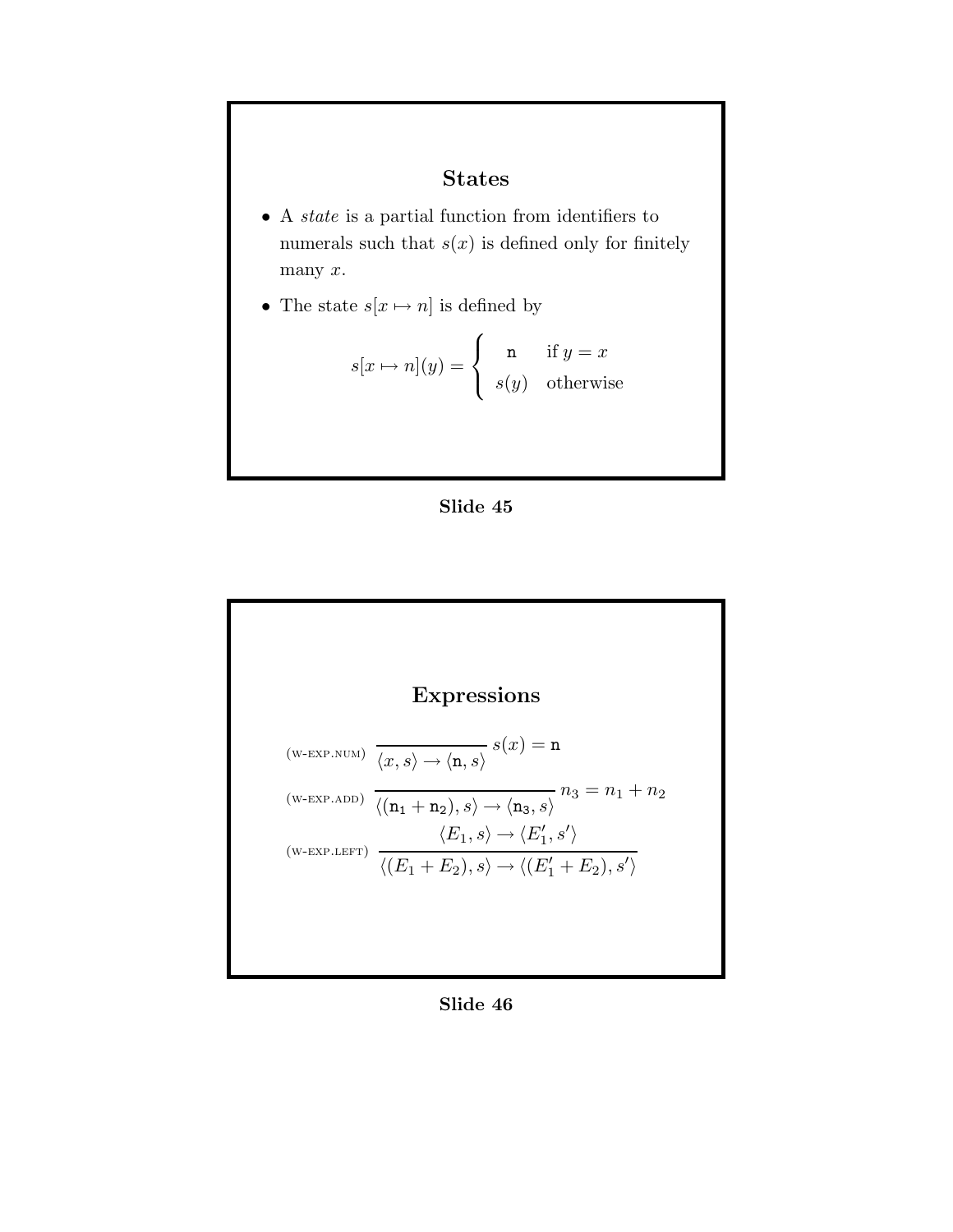Commands The rules defining the semantics for commands are different: they will alter the store in interesting ways. Intuitively, we want our rules to show how commands update the store, and we will know that a command has finished its work when it reduces to skip. We shall now consider each kind of command in turn and write down the appropriate rules.

For assignment,  $x := E$ , we first want to evaluate E to some numeral n, and then update the store so that x contains **n**. See Slide 47.





For sequential composition,  $C_1$ ;  $C_2$ , we first allow  $C_1$  to run to completion, changing the store as it does so, and then compute  $C_2$ . See Slide 48.

For conditionals, we first evaluate the boolean guard; if this returns true we take the first branch; if it returns false we take the second branch. One rule for this is given on Slide 49.

Exercise Write down the other rules for the conditional.

What about while? Obviously, we want to evaluate the boolean guard, and, if true, run the command and then go back to the beginning and start again. Perhaps something like Slide 50 would do the trick?

What's the problem here? The problem is that the only rule we've got which is capable of entering the loop body is the one for while true do  $C$ , which ought to be an infinite loop. By evaluating the boolean guard "in place" with the rule

$$
\langle B,s \rangle \to \langle B',s \rangle
$$
  

$$
\langle \text{while } B \text{ do } C,s \rangle \to \langle \text{while } B' \text{ do } C,s' \rangle
$$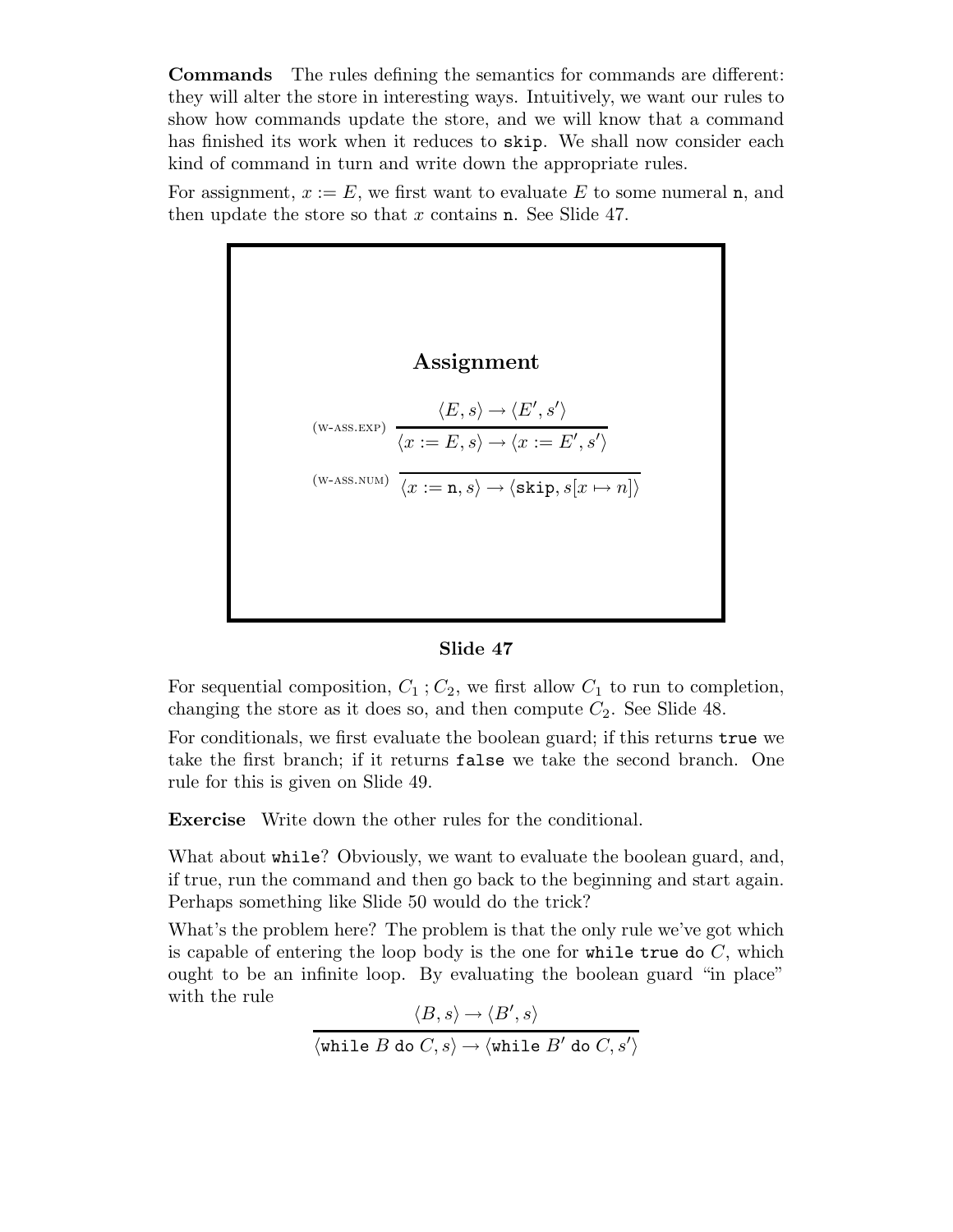

Slide 48



Slide 49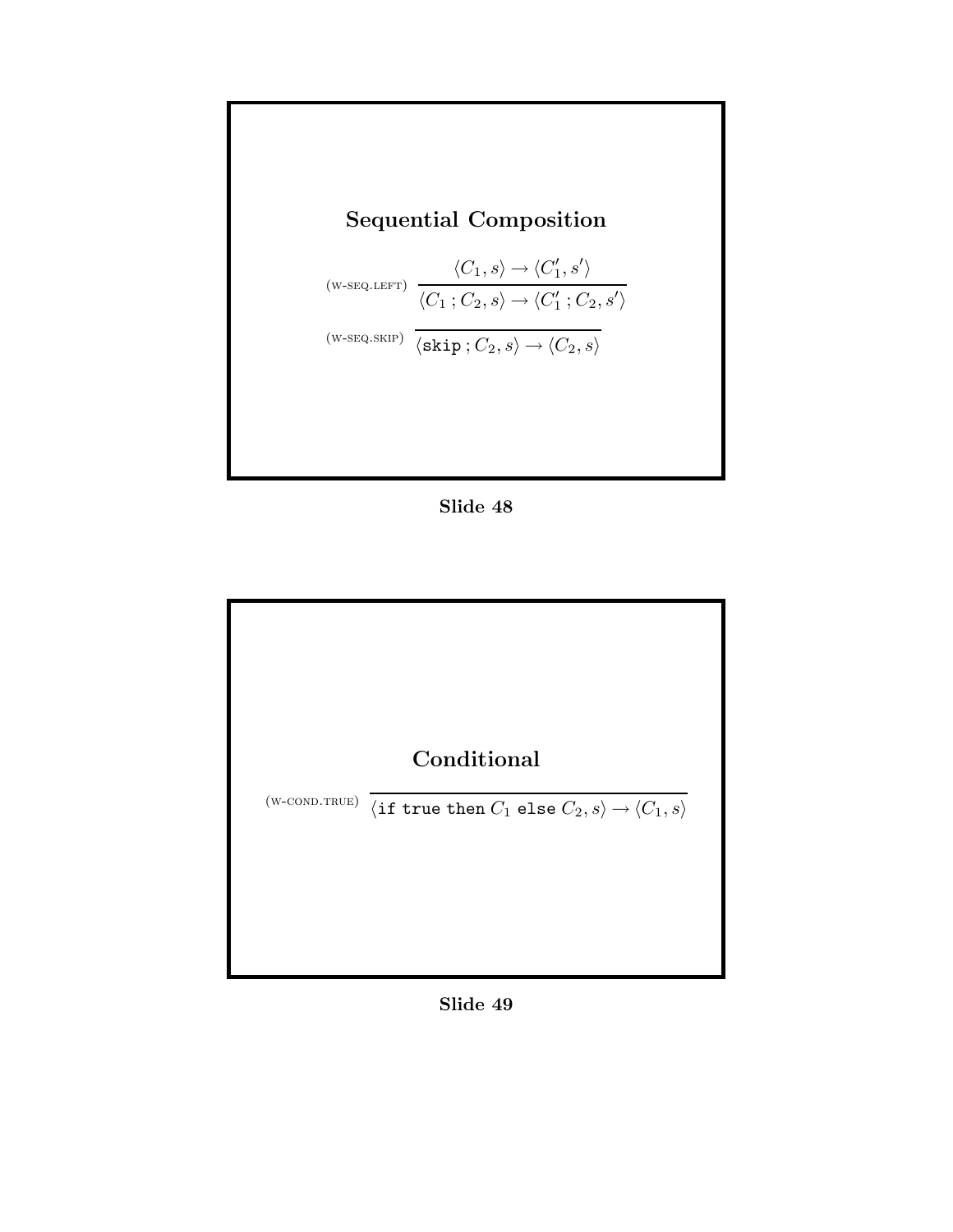Incorrect Semantics for while  $\langle B, s \rangle \rightarrow \langle B', s \rangle$  $\langle \texttt{while } B \texttt{ do } C, s \rangle \rightarrow \langle \texttt{while } B' \texttt{ do } C, s' \rangle$  $\langle$ while false do  $C, s \rangle \rightarrow \langle$ skip, s $\rangle$  $\langle$ while true do  $C, s \rangle \rightarrow ?$ 

### Slide 50

we have made a serious error; the point is that we do not want to evaluate this boolean once and use that value for ever more, but rather to evaluate the boolean every time we go through the loop. So, when we evaluate it the first time, it is vital that we don't throw away the "old"  $B$ , which this rule does.

The solution is to make a *copy* of  $B$  to evaluate each time, and luckily for us, our syntax allows us to express this in a rather sneaky way. The single rule that we need for while is given on Slide 51.

#### 4.1.1 An example

Slide 52 shows a program for computing the factorial of  $x$  and storing the answer in variable a.

Let s be the state  $(x \mapsto 3, y \mapsto 2, a \mapsto 9)$ , using an obvious notation for states. It should be the case that

$$
\langle P, s \rangle \rightarrow^* \langle \text{skip}, s' \rangle
$$

where  $s'(a) = 6$ . (Can you predict the final values of x and y?)

Let's check that. First, some abbreviations: we write  $P'$  for the sub-program

$$
\begin{array}{c} \mathtt{while}\; y>0\; \mathtt{do}\\ a:=a\times y;\\ y:=y-1 \end{array}
$$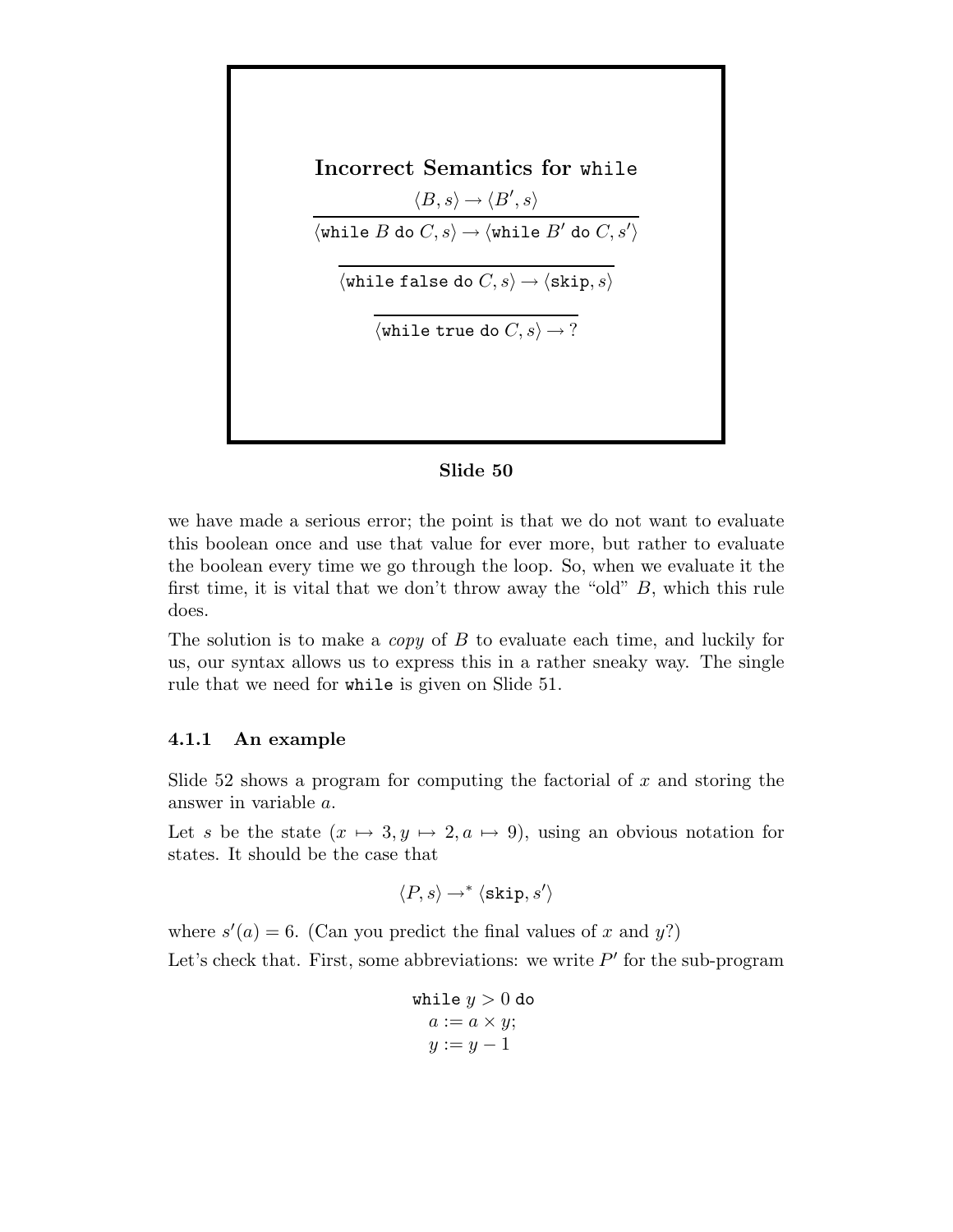## Correct semantics for while

 $\langle \text{while } B \text{ do } C, s \rangle \rightarrow$ 

 $\langle$  if  $B$  then  $(C$ ; while  $B$  do  $C$ ) else skip,  $s$ .

All that this rule does is to "unfold" the while loop once. If we could write down the infinite unfolding, there would be no need for the while syntax.





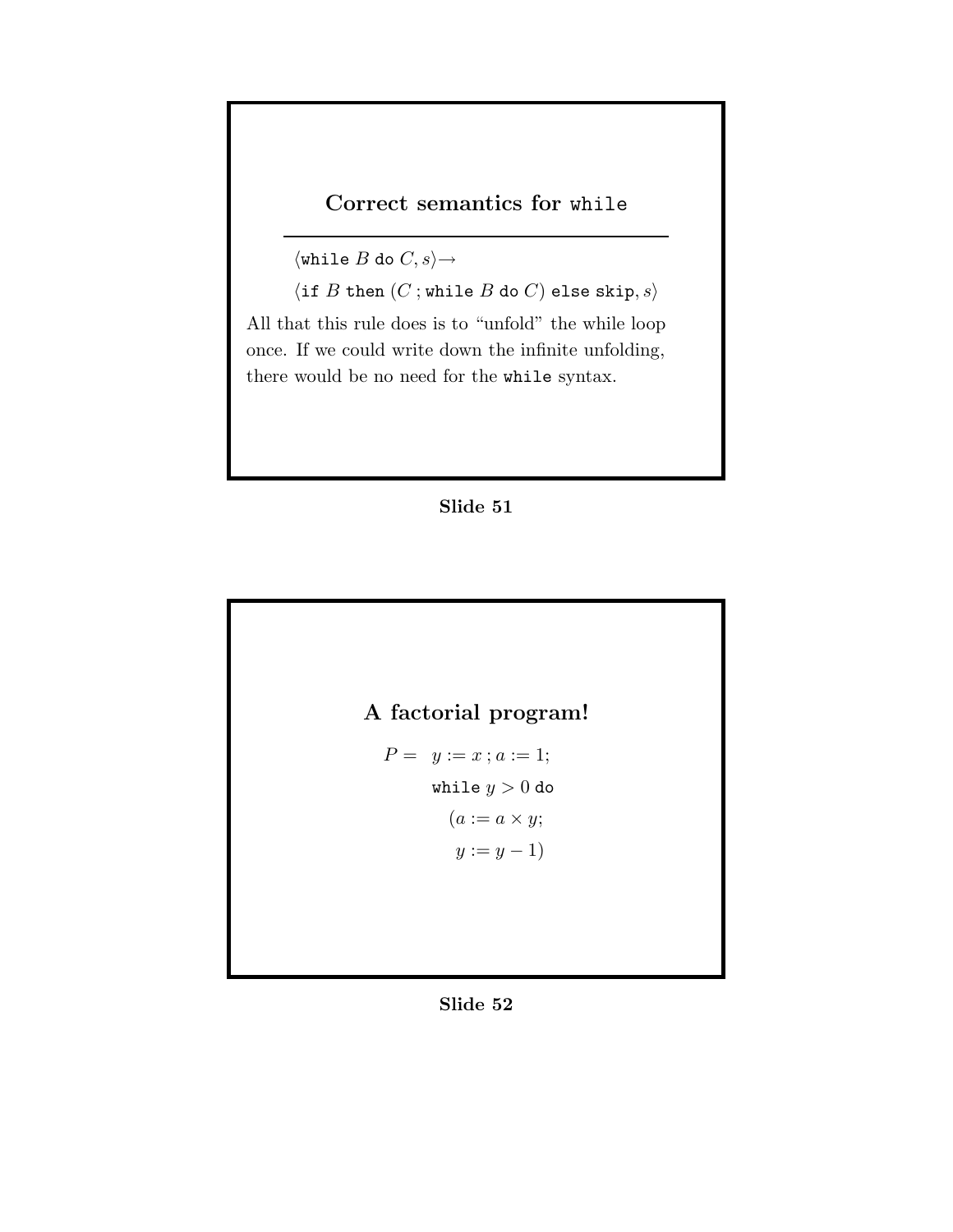and  $s_{i,j,k}$  for the state mapping x to i, y to j and a to k. Thus  $s = s_{3,2,9}$ . Okay, let's dive in to the evaluation. Each line should really be justified by reference to one of the rules of the operational semantics.

$$
⟨y := x ; a := 1 ; P', s⟩
$$
  
\n→ 
$$
⟨y := 3 ; a := 1 ; P', s⟩
$$
  
\n→ 
$$
⟨\text{skip}; a := 1 ; P', s_{3,3,9}⟩
$$
  
\n→ 
$$
⟨a := 1 ; P', s_{3,3,9}⟩
$$
  
\n→ 
$$
⟨P', s_{3,3,1}⟩
$$
  
\n→ 
$$
⟨P', s_{3,3,1}⟩
$$
  
\n→ 
$$
⟨f', s_{3,3,1}⟩
$$
  
\n→ 
$$
⟨f', s_{3,3,1}⟩
$$
  
\n→ 
$$
⟨f', s_{3,3,1}⟩
$$
  
\n→ 
$$
⟨f', s_{3,3,1}⟩
$$
  
\n→ 
$$
⟨f', s_{3,3,1}⟩
$$
  
\n→ 
$$
⟨f', s_{3,3,1}⟩
$$
  
\n→ 
$$
⟨f', s_{3,3,1}⟩
$$
  
\n→ 
$$
⟨f', s_{3,3,1}⟩
$$
  
\n→ 
$$
⟨f', s_{3,3,1}⟩
$$
  
\n→ 
$$
⟨a := a × y ; y := y - 1 ; P', s_{3,3,1}⟩
$$
  
\n→ 
$$
⟨a := 1 × 3 ; y := y - 1 ; P', s_{3,3,1}⟩
$$
  
\n→ 
$$
⟨a := 3 ; y := y - 1 ; P', s_{3,3,1}⟩
$$
  
\n→ 
$$
⟨g': = y - 1 ; P', s_{3,3,3}⟩
$$
  
\n→ 
$$
⟨g': = 3 - 1 ; P', s_{3,3,3}⟩
$$
  
\n→ 
$$
⟨g': = 2 ; P', s_{3,3,3}⟩
$$
  
\n→ 
$$
⟨g': = 2 ; P', s_{3,3,3}⟩
$$
  
\n→ 
$$
⟨g': = 2 ; P', s_{3,3,3}⟩
$$
  
\n→ 
$$
⟨f': s_{3,2,3}⟩
$$
  
\n→ 
$$
⟨f': s_{3,2,3}⟩
$$
  
\n→ 
$$
⟨f': s_{3,2,3}⟩
$$
  
\n→ 
$$
⟨f': s_{3,2,3}⟩
$$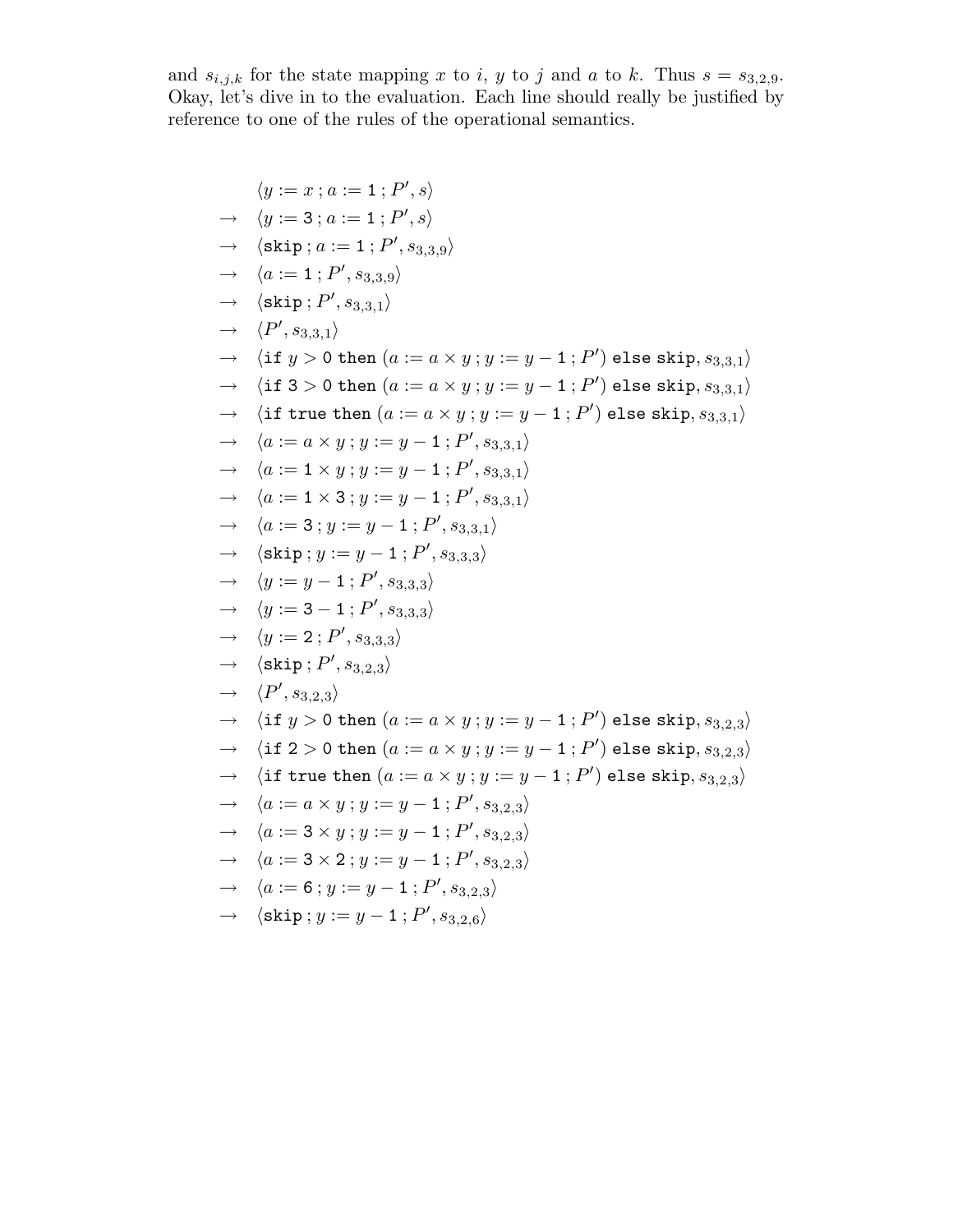$$
\langle y := y - 1; P', s_{3,2,6} \rangle
$$
  
\n
$$
\rightarrow \langle y := 2 - 1; P', s_{3,2,6} \rangle
$$
  
\n
$$
\rightarrow \langle y := 1; P', s_{3,2,6} \rangle
$$
  
\n
$$
\rightarrow \langle \text{skip}; P', s_{3,1,6} \rangle
$$
  
\n
$$
\rightarrow \langle P', s_{3,1,6} \rangle
$$
  
\n
$$
\rightarrow \langle \text{if } y > 0 \text{ then } (a := a \times y; y := y - 1; P') \text{ else skip}, s_{3,1,6} \rangle
$$
  
\n
$$
\rightarrow \langle \text{if true then } (a := a \times y; y := y - 1; P') \text{ else skip}, s_{3,1,6} \rangle
$$
  
\n
$$
\rightarrow \langle \text{if true then } (a := a \times y; y := y - 1; P') \text{ else skip}, s_{3,1,6} \rangle
$$
  
\n
$$
\rightarrow \langle a := a \times y; y := y - 1; P', s_{3,1,6} \rangle
$$
  
\n
$$
\rightarrow \langle a := 6 \times y; y := y - 1; P', s_{3,1,6} \rangle
$$
  
\n
$$
\rightarrow \langle a := 6 \times 1; y := y - 1; P', s_{3,1,6} \rangle
$$
  
\n
$$
\rightarrow \langle \text{skip}; y := y - 1; P', s_{3,1,6} \rangle
$$
  
\n
$$
\rightarrow \langle y := y - 1; P', s_{3,1,6} \rangle
$$
  
\n
$$
\rightarrow \langle y := 1 - 1; P', s_{3,1,6} \rangle
$$
  
\n
$$
\rightarrow \langle y := 0; P', s_{3,1,6} \rangle
$$
  
\n
$$
\rightarrow \langle \text{skip}; P', s_{3,0,6} \rangle
$$
  
\n
$$
\rightarrow \langle \text{if } y > 0 \text{ then } (a := a \times y; y := y - 1; P') \text{ else skip}, s_{3,0,6} \rangle
$$
  
\n
$$
\rightarrow \langle \text{if } 0 > 0 \text{ then } (a := a \times y; y := y - 1; P') \text{ else skip}, s_{3,0,6} \rangle
$$
  
\n
$$
\rightarrow \langle \text{
$$

As you can see, this kind of calculation is agonising. But,

- it can be automated to give a simple interpreter for the language, based directly on the semantics.
- it is formal and precise, and there can be no argument about what should happen at a given time.
- it did compute the right answer, thank goodness!

### 4.1.2 The operational semantic function

To compute a final answer in this language, we're really interested in the state that is left when a program is evaluated to completion. That is to say, we want to know about  $s'$ , where

$$
\langle P, s \rangle \rightarrow^* \langle \text{skip}, s' \rangle.
$$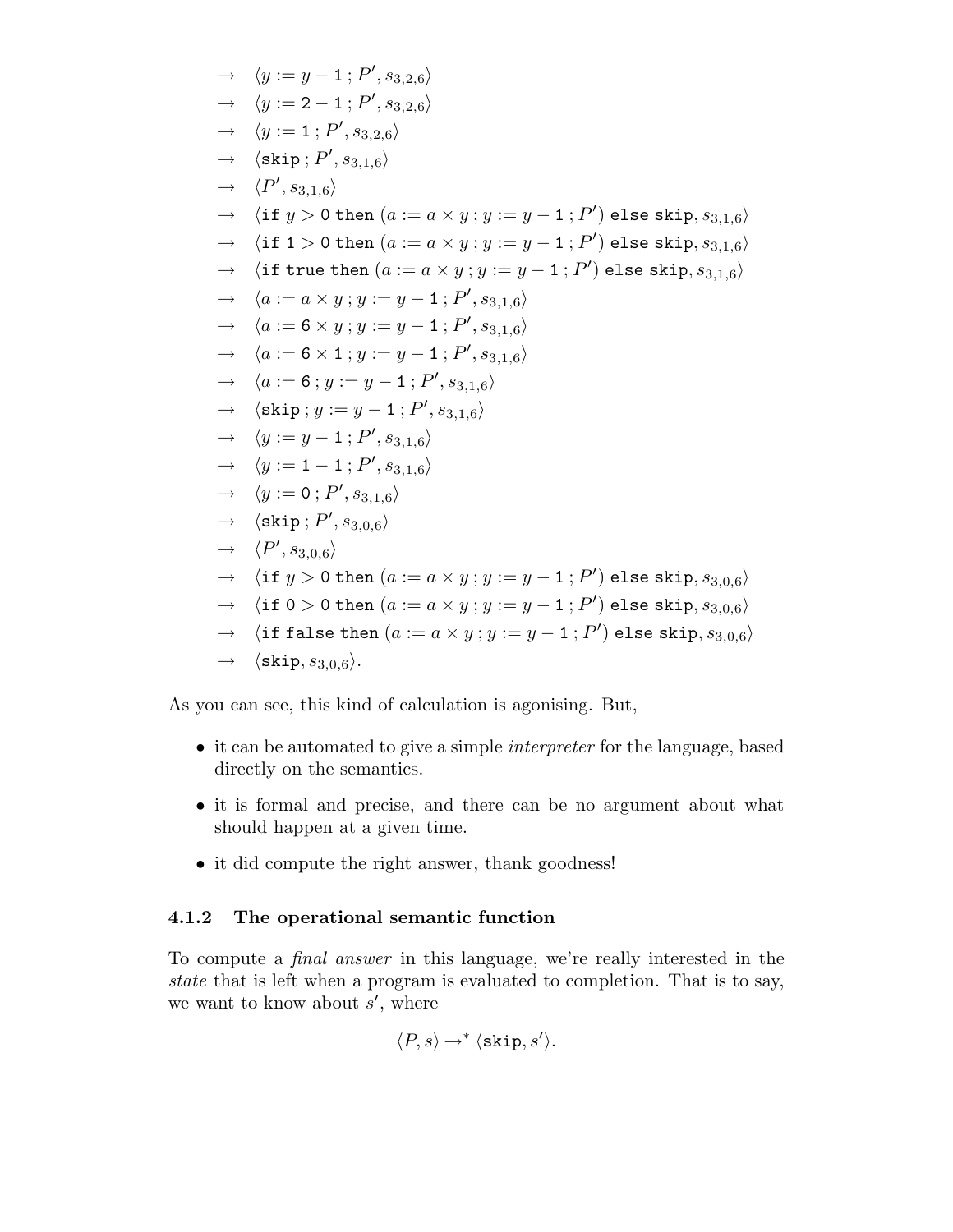But what should the initial state s be? We could fix a particular s which we think of as the state in which all programs start. For example, we could decide that the starting state leaves every identifier undefined. This would be a perfectly reasonable approach, but it is probably more useful to define an operational semantic function: for each program, this function will take an initial state and return the final state left after running the program. The definition is given on Slide 53.



#### Slide 53

One problem with this definition is that in certain states, some programs become "stuck", which is to say that they are not fully evaluated but have nowhere to go. An example is shown on Slide 54.

This problem is not particularly severe. It seems likely that a type system could be imposed, for example, to prevent programs from attempting to read from variables that have not been initialised. A much more serious obstruction to the definition of  $\mathcal{O}_S[-]$  is the possibility of a nonterminating computation, that is, an infinite loop; see Slide 55.

Let us prove the claim we made, that while true do skip never reaches a result. Before we do so, let us record a familiar fact about this semantics: determinacy.

Lemma 12 The small-step semantics is deterministic, that is to say, for any configuration  $\langle P, s \rangle$ , there is at most one  $\langle P', s' \rangle$  such that  $\langle P, s \rangle \rightarrow \langle P', s' \rangle$ .

Exercise Prove this claim. You should concentrate on the cases of commands, and just give an indication of any interesting nuances for the cases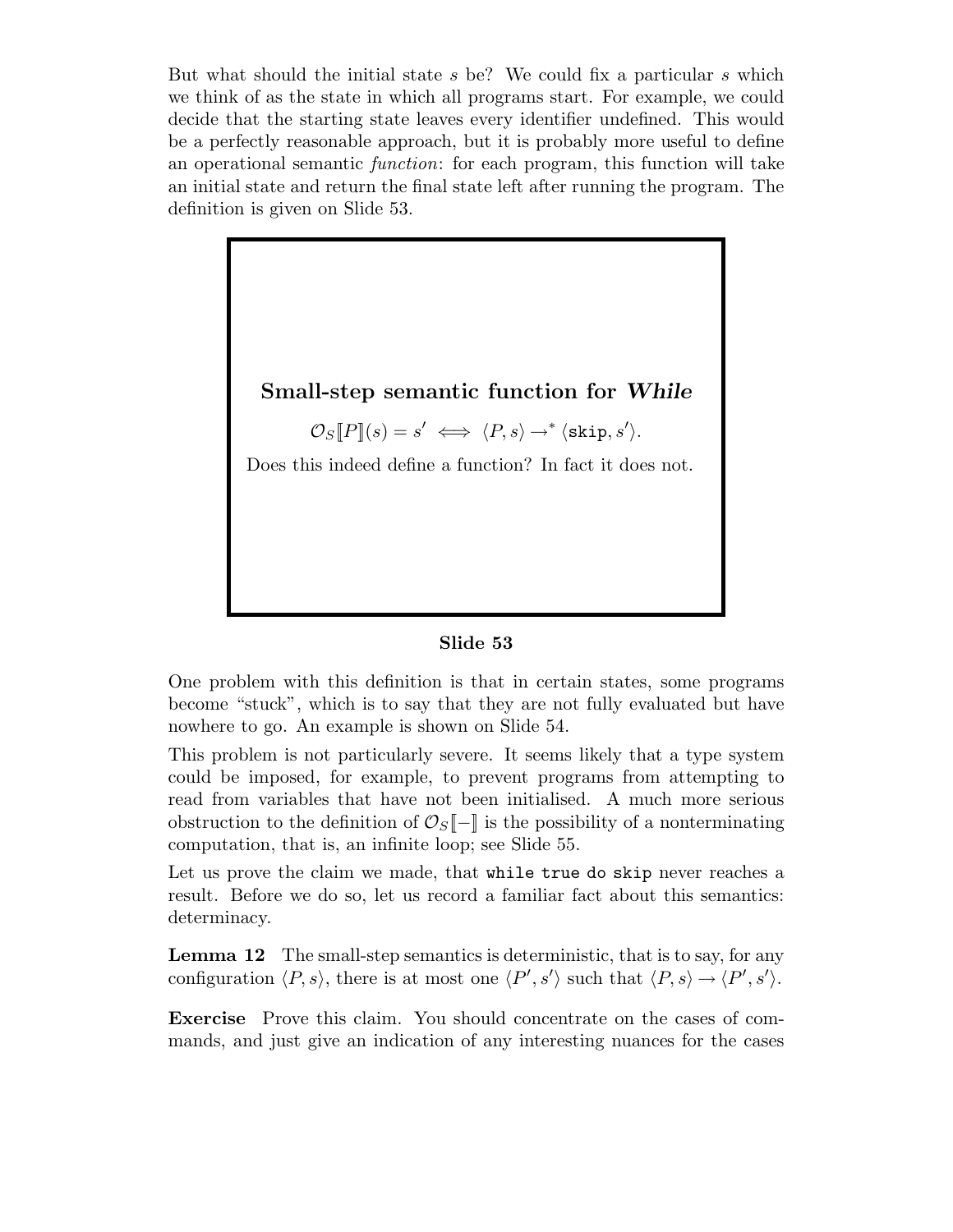## A stuck configuration

Let  $s$  be the state mapping  $x$  to 3 and undefined on every other identifier. Then what is  $\mathcal{O}_S[\![y := y + 1]\!](s)$ ?

 $\langle s, y := y + 1 \rangle \rightarrow ?$ 

We need to evaluate the expression  $y + 1$ , but there is no rule which can be applied.

### Slide 54

## Infinite loops

The program while true do skip loops forever.

Therefore, we expect that there are no states  $s$  and  $s'$ such that

 $\langle$  while true do skip,  $s\rangle \rightarrow^* \langle$ skip,  $s'\rangle$ 

so  $\mathcal{O}_S[-]$  as we have defined it does not give a function in this case.

#### Slide 55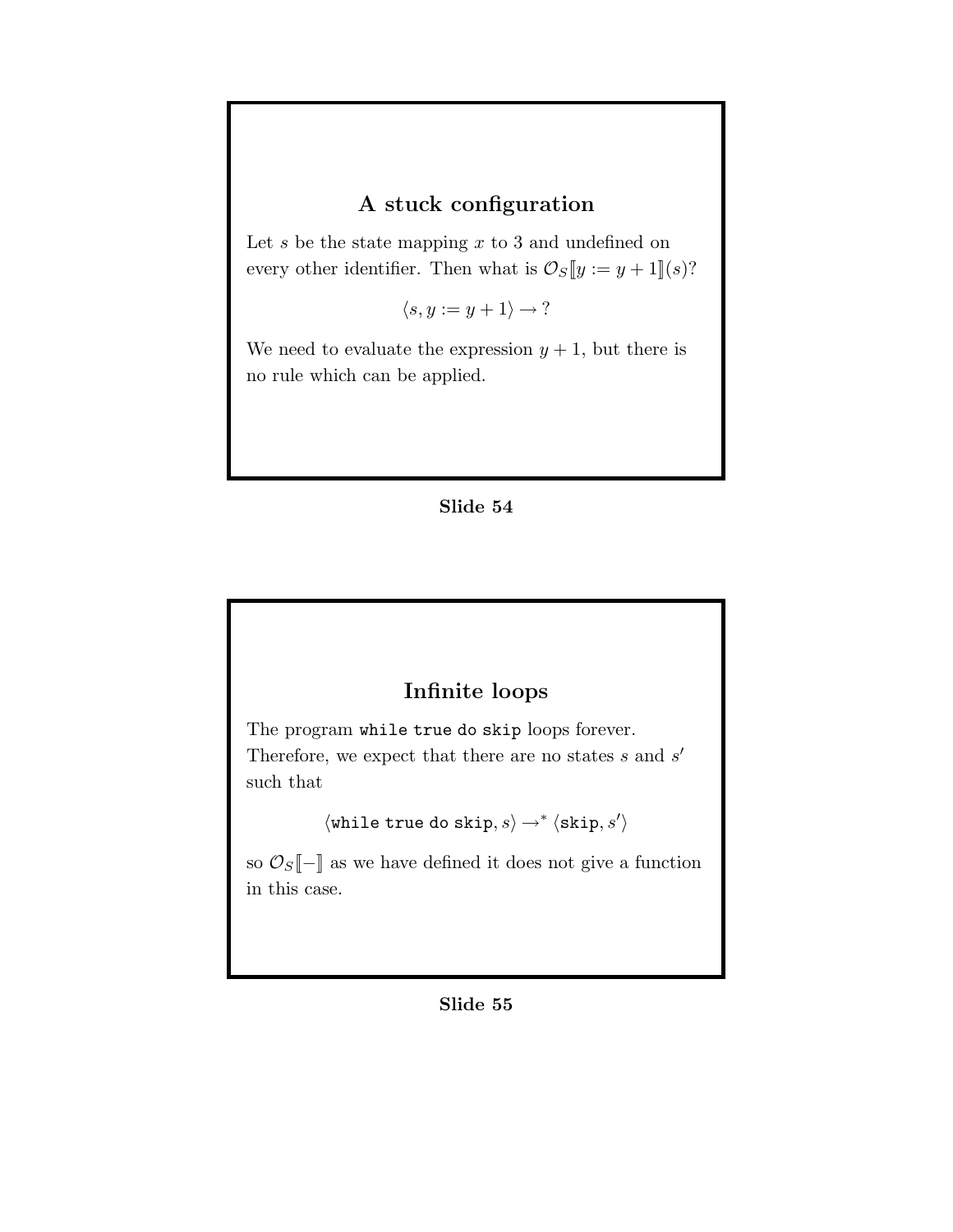of expressions and booleans.

**Theorem 13** For any state  $s$ , there is no  $s'$  such that

 $\langle$ while true do skip, s $\rangle \rightarrow^* \langle$ skip, s $'\rangle$ .

Proof Let us first calculate a few steps of the evaluation of this program.

 $\langle$ while true do skip, s $\rangle$ 

- $\rightarrow$   $\langle$  if true then (skip; while true do skip) else skip,  $s\rangle$
- $\rightarrow$   $\langle$  skip; while true do skip, s.
- $\rightarrow$   $\langle$  while true do skip, s)

As you can see, it seems unlikely that this will ever get anywhere! But we need to prove this rigorously.

Suppose on the contrary that it is possible for

 $\langle$ while true do skip,  $s\rangle \rightarrow^* \langle$ skip,  $s'\rangle$ ,

and let  $n$  be the number of steps taken for this evaluation. Note that since the semantics is deterministic, this number  $n$  is well-defined.

Again, determinacy tells us that the first three steps of the evaluation must be the steps we calculated above, and then the remaining  $n-3$  steps of the evaluation show that

 $\langle$ while true do skip,  $s\rangle \rightarrow^* \langle$ skip,  $s'\rangle$ ,

which is not possible, since this takes  $n$  steps! This is a contradiction, so we deduce that no such evaluation can exist.

Therefore, inherent in our language is the fact that some computations do not yield final answers. However, the definition we have given for our semantic function is reasonable; so we just accept it and live with the fact that it is partial.

### 4.1.3 Discussion: Side-effects and Evaluation Order

Something worth noticing about our language is that the only phrases which affect the store directly are the assignment statements, and these statements are always contained inside commands. Furthermore, commands are strictly sequenced by the ; operator. This means that there is never any confusion about what should be in the store at a given time, and none of the decisions we have made about order of evaluation affect the overall semantic function.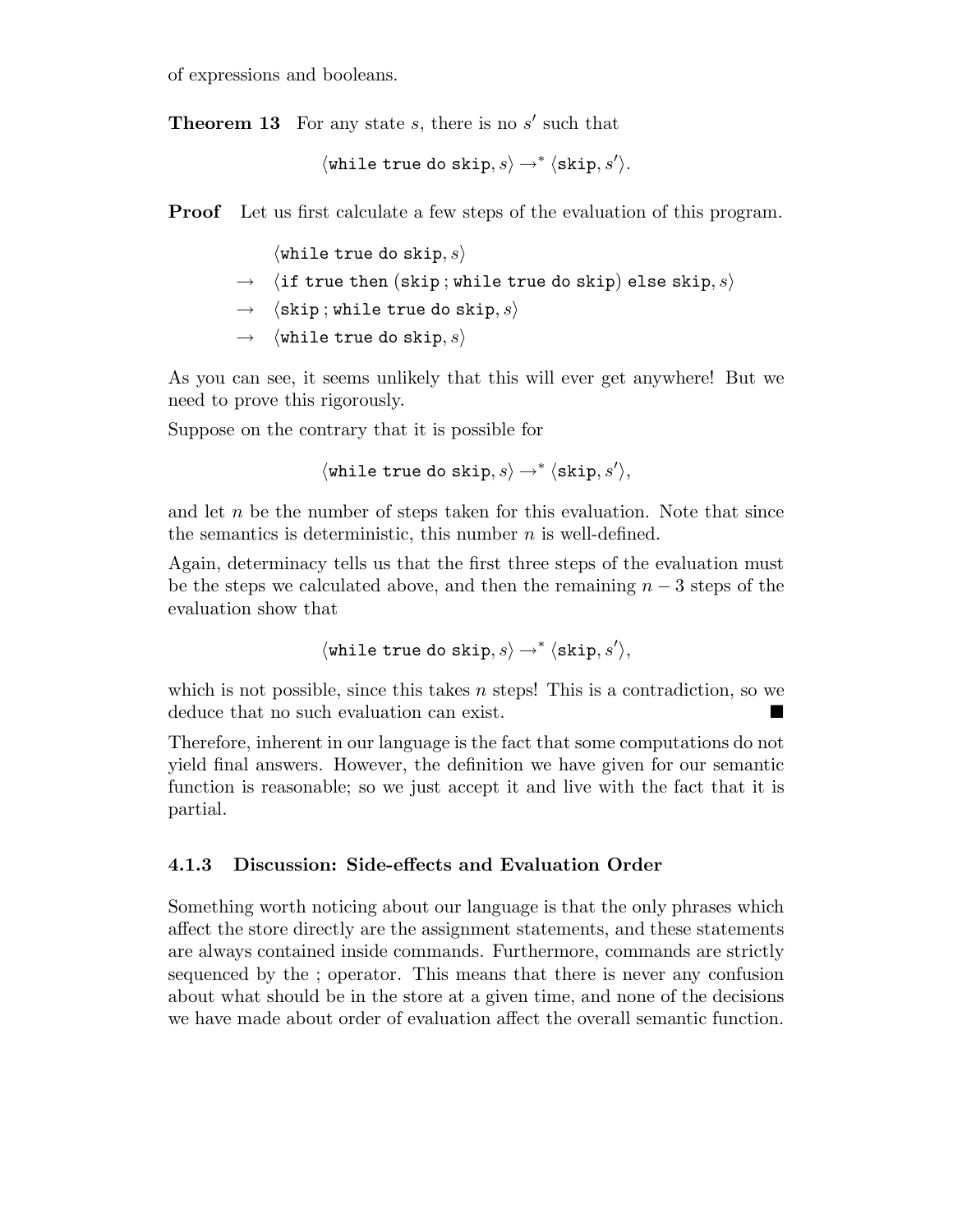### Small-step semantic function for While

For each program P, we define a partial function  $\mathcal{O}_S[P]$ from states to states as follows.

$$
\mathcal{O}_S[\![P]\!](s) = s' \iff \langle P, s \rangle \to^* \langle \text{skip}, s' \rangle.
$$

### Slide 56

In more sophisticated languages, this happy situation can be compromised. For example, commands can often creep into the language of expressions via constructs like Java's return. For example, the code

$$
x := x + 1
$$
; return $(x)$ 

which we think of as an expression, because it returns a numerical result, has a side-effect on the store.

We can now write a composite expression like

$$
(x := x + 1; \texttt{return}(x)) + (x := x \times 2; \texttt{return}(x)).
$$

It is now vital that we pay close attention to the semantics of addition. Does + evaluate its argument left-to-right or right-to-left?

Exercise Write down the sets of rules corresponding to each evaluation strategy for +, and evaluate the above in the state  $(x \mapsto 0)$  under each set of rules.

Strictness In the case of addition, the only reasonable choices for evaluation are left-to-right and right-to-left, although other choices do exist, such as evaluating both arguments twice! In any case, it is clear that both arguments must be evaluated at least once before the result of the addition can be calculated. For some kinds of expression, this is not the case.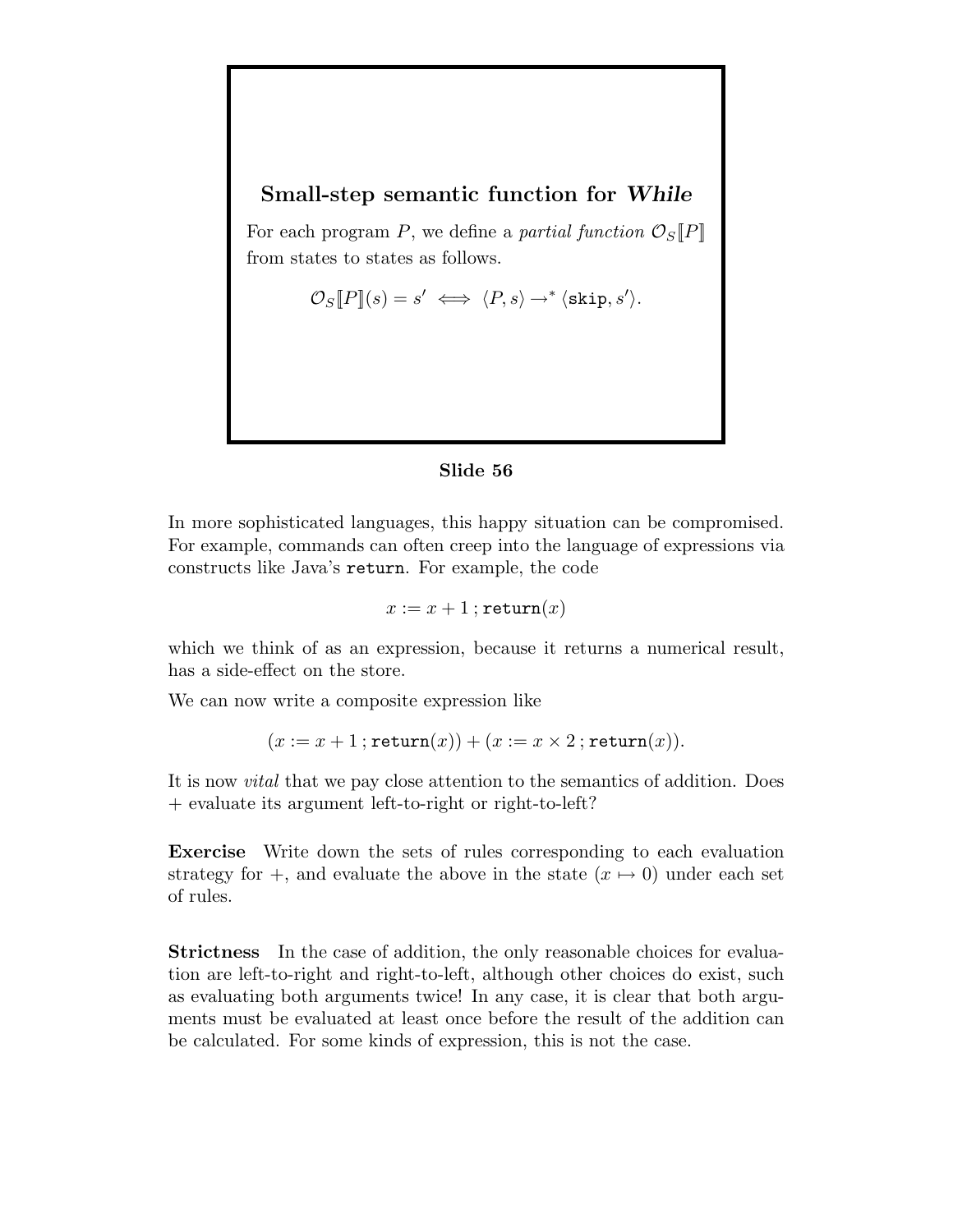## Side-effecting expressions

If we allow expressions like

 $x := x + 1$ ; return $(x)$ 

then

$$
(x := x + 1; \texttt{return}(x)) + (x := x \times 2; \texttt{return}(x))
$$

depends on evaluation order.

### Slide 57

For example, the logical "and" operator, written & in our syntax, when applied to false and any other boolean, must return false. It is therefore possible to write a semantics for & as on Slide 58.

The programmer needs to know what the semantics is! We no longer have the equivalence

$$
(B_1 \& B_2) \cong (B_2 \& B_1)
$$

since for example, in any state

false $\&$ (while true do skip; return(true))  $\rightarrow$  false

while

```
(while true do skip; return(true))&false
```
gets into an infinite loop.

Procedure and method calls Though we will not consider languages with procedures or method calls formally on this course, we can informally apply these ideas to obtain a deeper understanding of such languages. The issues of strictness and evaluation order crop up again in this setting.

For example, in a method like

```
void aMethod(int x) {
  return;
}
```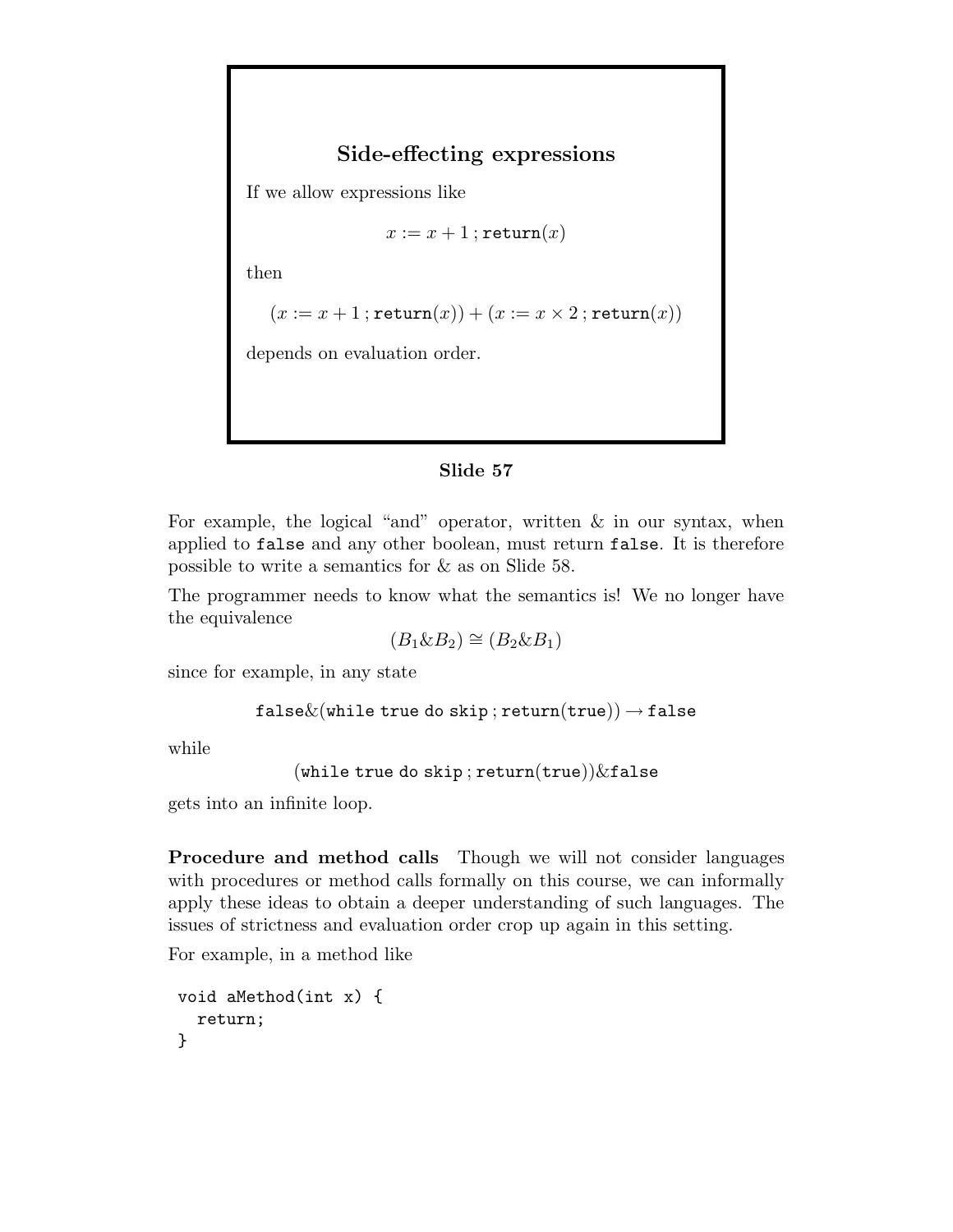

### Slide 58

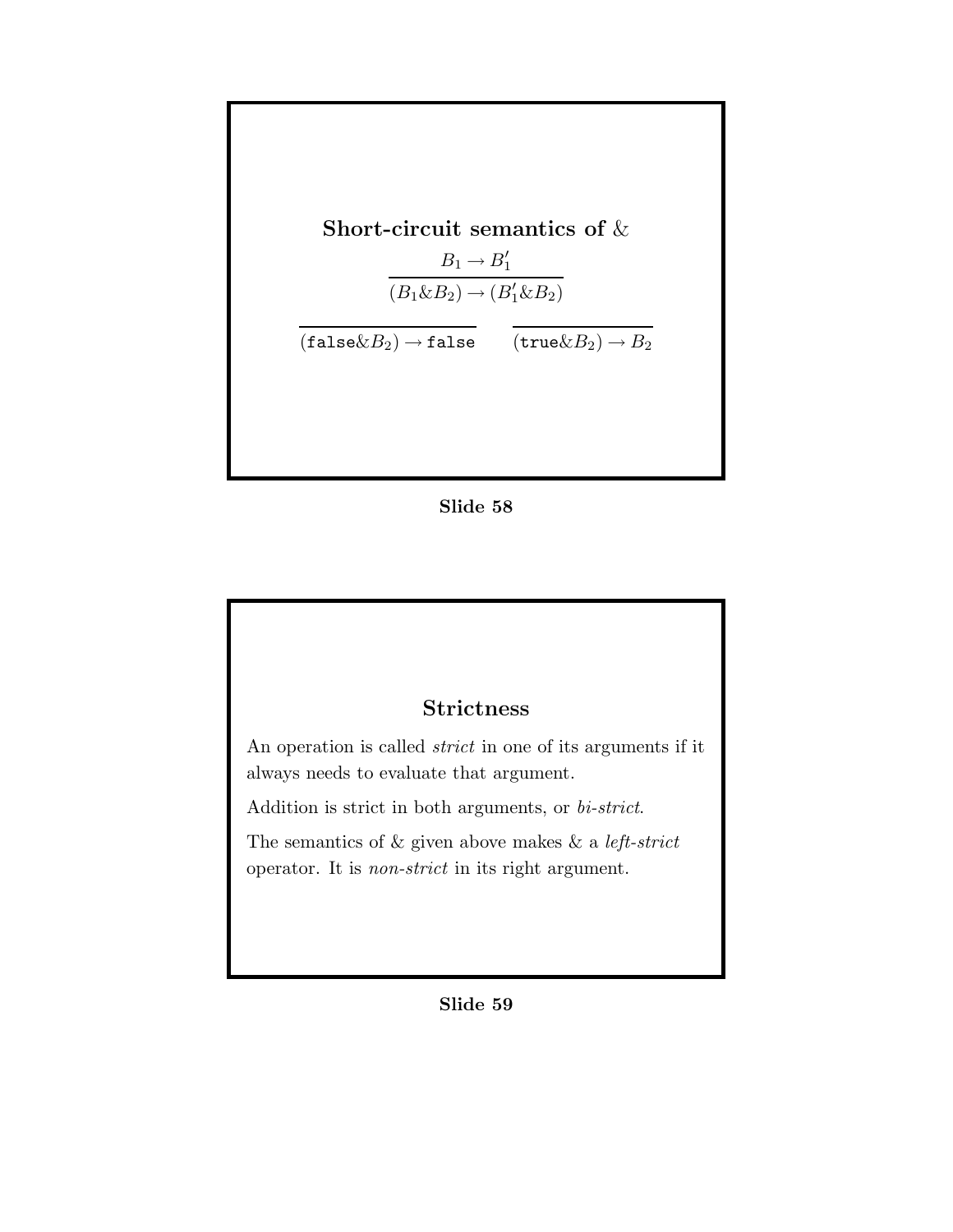the argument x is never used. So in a call such as

 $aMethod(y := y + 1; return y)$ 

do we need to evaluate the argument? Clearly, the outcome of a program containing a call like this will depend on the semantic decision we make here. In a method call such as

anotherMethod(exp1, exp2)

in what order should we evaluate the arguments, if they are used? If an argument is used twice in the body of the method, should it be evaluated twice? There are plenty of different semantic decisions to be made here. Some popular choices are:

- evaluate all arguments, left to right, and use the result of this evaluation each time the argument is used; this is called *call-by-value*, and is roughly what Java and ML do.
- replace each use of an argument in the method body by the text of the actual parameter the programmer has supplied, so that each time the argument is called, it is re-evaluated. This is call-by-name, and is what Algol 60 did (does?).
- evaluate an argument only when it is actually used in the body of the method, but then remember the result so that if the argument is used again, it is not re-evaluated. This is call-by-need, and is what a large number of functional languages like Haskell do.

Exercise Write the code of a method myMethod(exp1, exp2) and a particular call of this method, such that the three evaluation strategies above all give different results.

The purpose of this discussion is to alert you to the fact that there may be several reasonable but nonetheless crucially different choices to be made about the semantics of various language constructs. One role of a formal study of semantics is to help discover where such choices and ambiguities lie, and to resolve them in a fixed, clear and well-documented way.

## 4.2 Denotational Semantics

We shall now try to give a denotational semantics to the simple language of while-programs. The first step is to choose our *semantic domains*.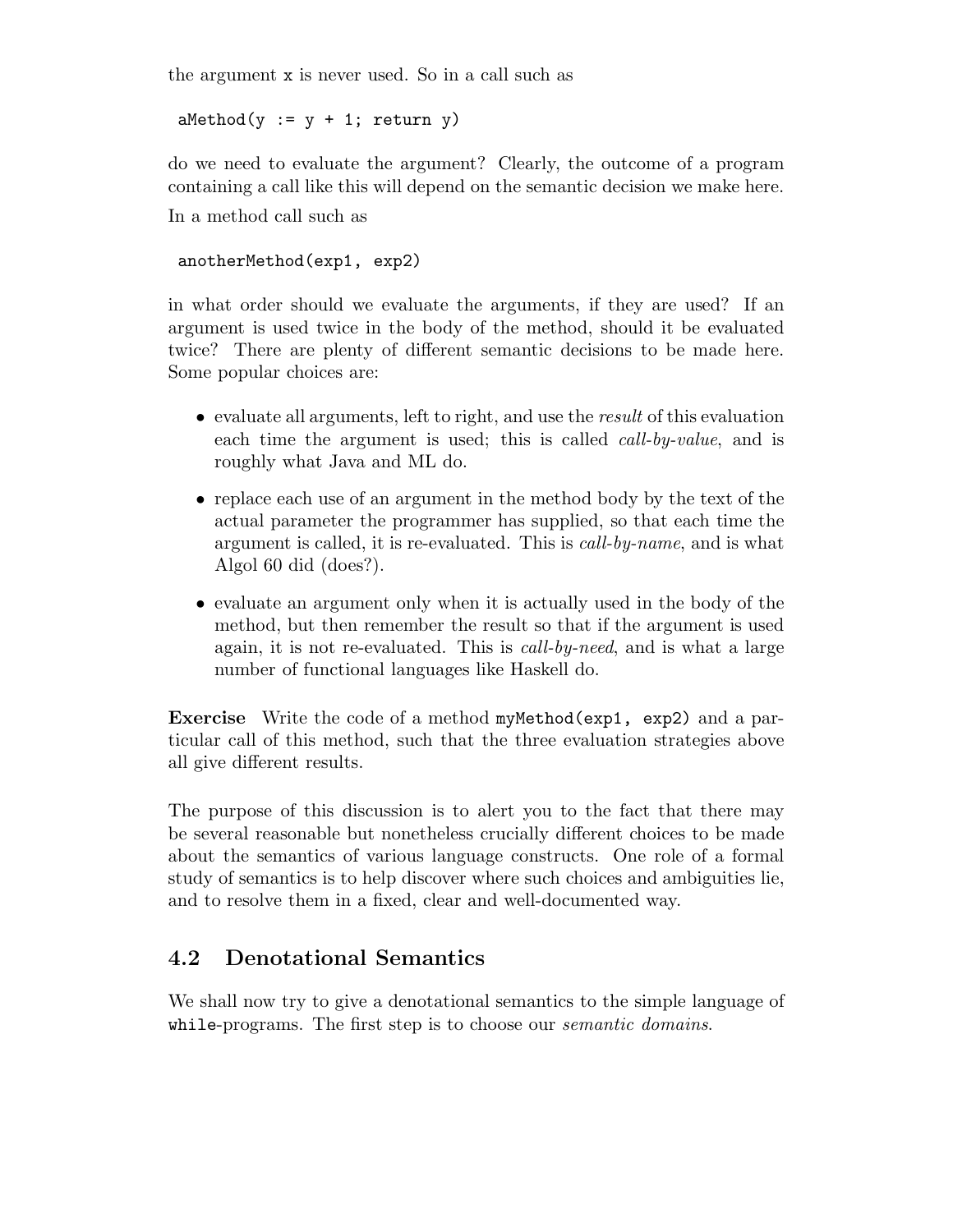### 4.2.1 Semantic Domain for Commands

Let us focus first of all on commands, which are the biggest difference between While and Exp. The small-step operational semantics gave us a partial function of the form

$$
\mathcal{O}_S[\![C]\!](s) = s'
$$

that is, given a command, we have a partial function  $\mathcal{O}_S[C]$  from states to states. This suggests that we might use the set of partial functions from states to states, or something like it, as our semantic domain for commands.

Let  $\Sigma$  be the set of all states. Define  $\Sigma_{\perp}$  to be the set  $\Sigma \cup {\{\perp\}}$ , that is, the set  $\Sigma$  together with an extra element  $\bot$ , called *undefined* or *bottom*, which represents a stuck computation or an infinite loop. Then the set of *state* transformers is defined on Slide 60.



The set ST will be our semantic domain for commands.

**A** note on notation The metavariable s, and variants of it like s' and so on, will be used to range over *proper states*, not including  $\bot$ . So, if we say that  $f(s) = s'$ , it is implicit that  $s' \neq \bot$ .

### 4.2.2 Other Semantic Domains

For booleans and expressions, note that our language allows a boolean or an expression to *depend upon* the store, but *not* to change it. Also, though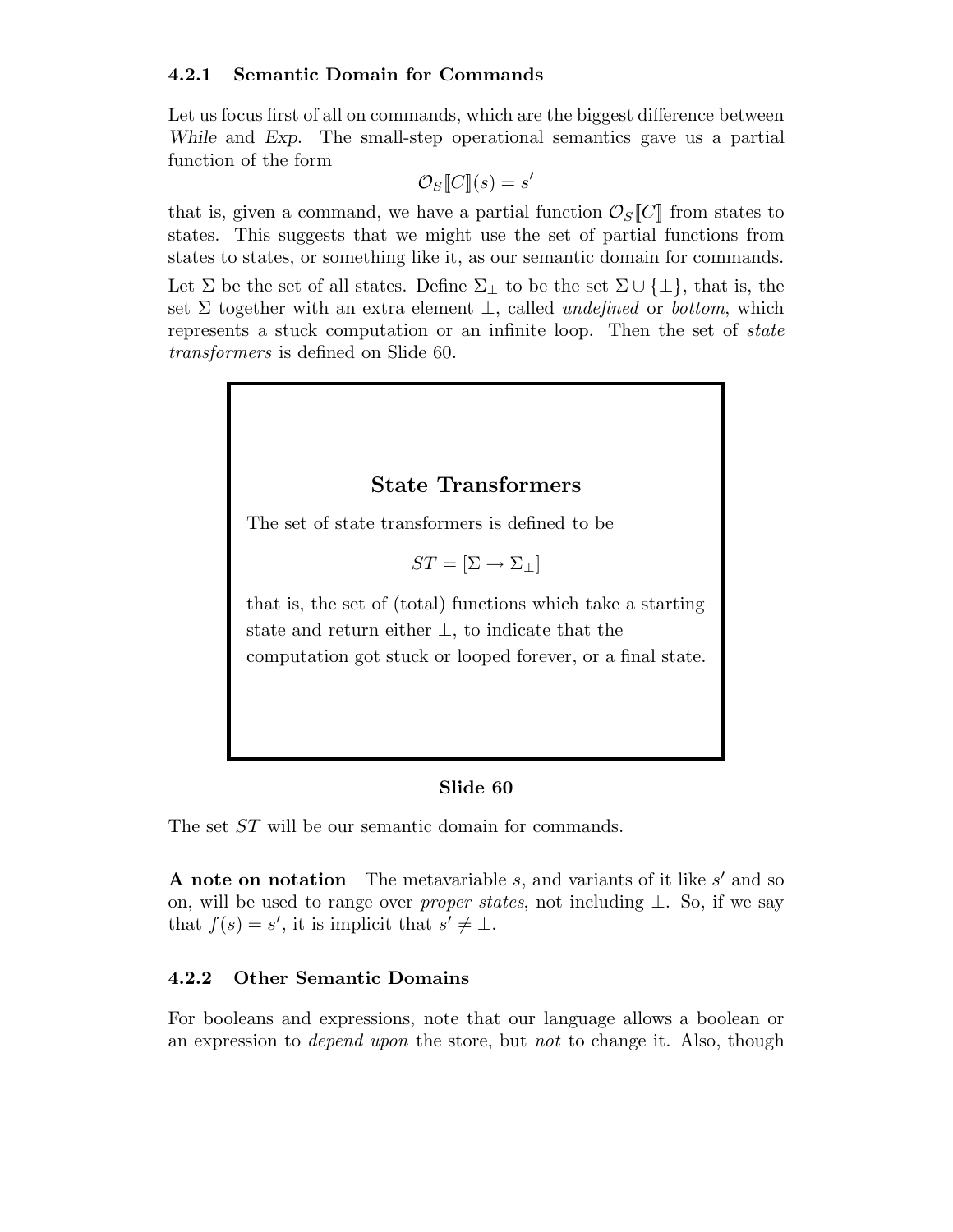expressions and booleans cannot get into infinite loops, they may become stuck, so we have to account for this in our choice of semantic domain.

We model booleans with the domain of  $predicates$   $P$  and expressions with the domain  $E$  given on Slide 61.

> Domains for expressions and booleans The domain of predicates is defined to be  $P = [\Sigma \rightarrow \mathbb{B}_+]$ where  $\mathbb{B} = \{\texttt{tt}, \texttt{ff}\}.$  The domain of expressions is  $E = [\Sigma \rightarrow \mathbb{N}_{\perp}].$

#### Slide 61

Remark As before, fixing the semantic domains tells us something about the language. For example, using ST for the commands acknowledges the possibility of non-termination, but makes clear that a command will yield at most one final state in any given starting state. Similarly, our choice of domain for the booleans automatically eliminates any possibility of sideeffects being caused by booleans.

### 4.2.3 Semantic Functions

We shall now attempt to define three semantic functions, one for each category in the grammar of While. See Slide 62.

Semantics of Expressions We shall give the semantics only for the new kind of expression, namely the variable. The others will be left as an exercise. The semantics of variable lookup is given on Slide 63.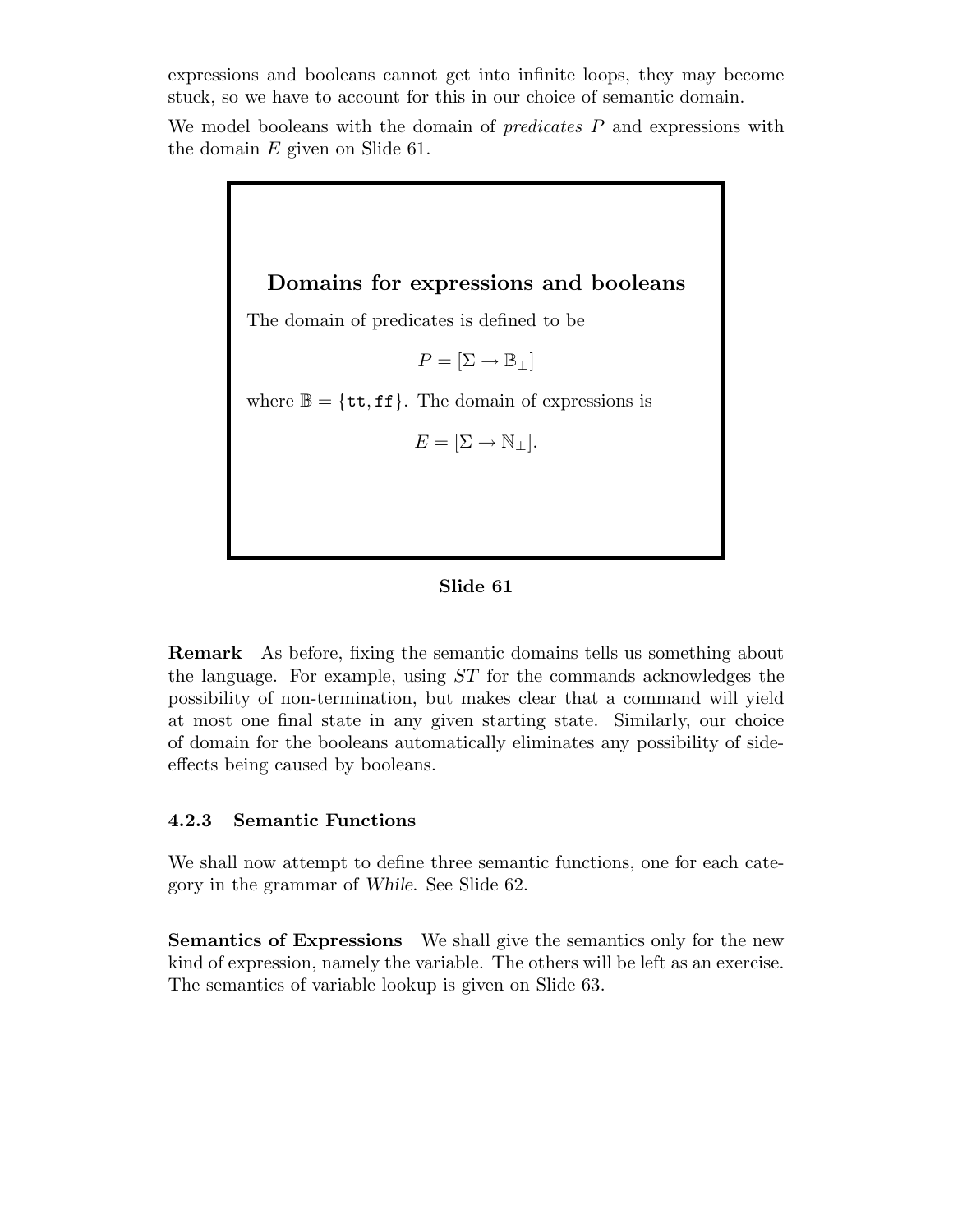## Semantic functions for While

 $\mathcal{C}[\![-\!] : \text{Com } \rightarrow \text{ST}$  $\mathcal{E}[-] : \quad Exp \quad \rightarrow \quad E$  $\mathcal{B}[-] : \quad \text{Bool} \rightarrow P$ 



## Variable Lookup

The semantics of a variable is simple: the store is examined to see if there is a value in the variable. If so, the value is returned, and if not, the expression is stuck so we return  $\bot$ .

> $\mathcal{E}[\![x]\!](s) =$  $\sqrt{ }$  $\left\{\right\}$  $\mathcal{L}$  $s(x)$  if  $s(x)$  defined ⊥ otherwise.

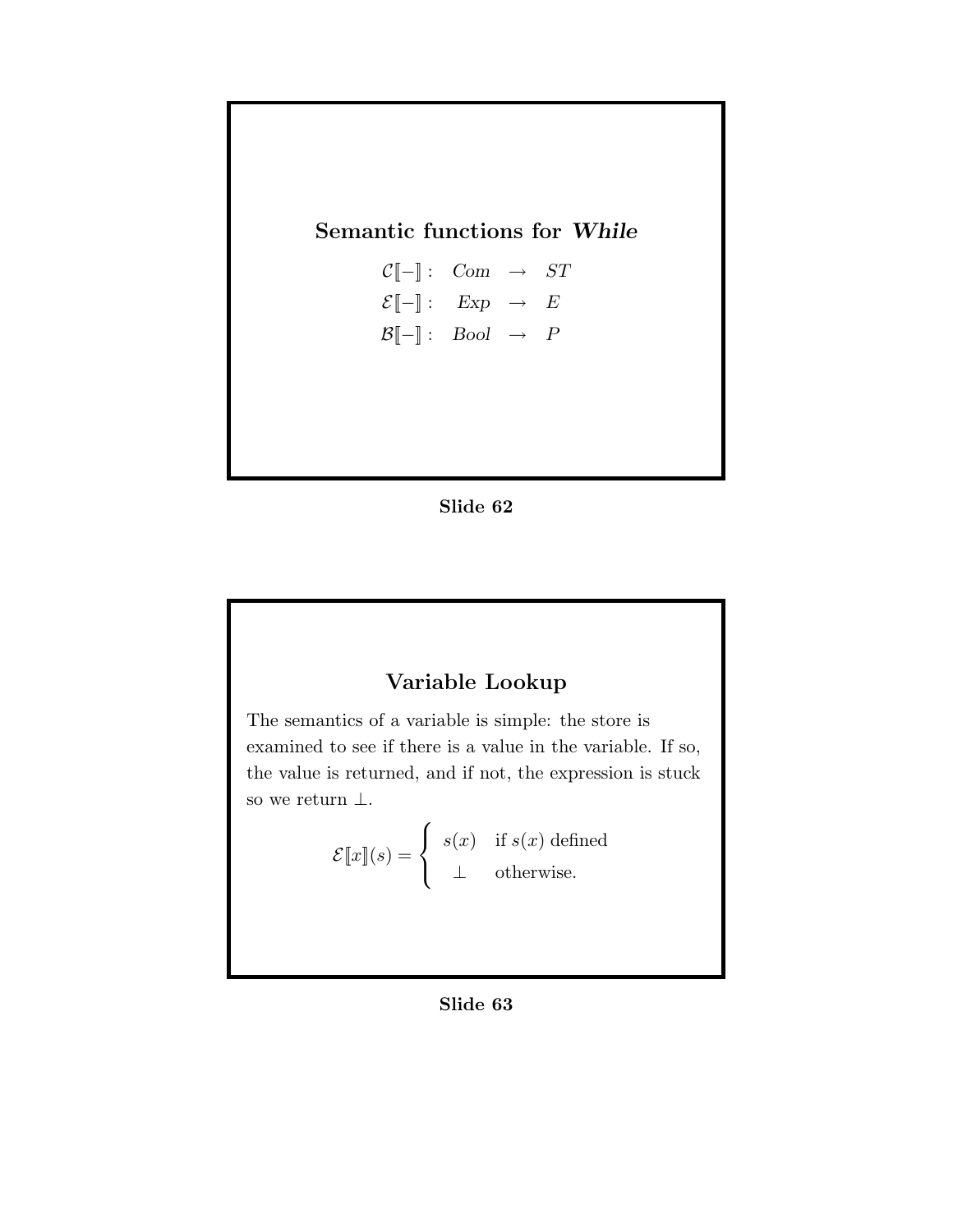Semantics of Commands To define the semantics of a command, we ask ourselves how the command transforms the state, and attempt to write down a function which captures our intuition. The next few slides give the definitions for assignment, the skip command, and sequential composition.

### Assignment

This is easy: an assignment  $x := E$  transforms store s by updating  $x$  to contain the value of  $E$ . We have to take account of the possibility of stuck expressions, however.

$$
\mathcal{C}[\![x := E]\!](s) = \begin{cases} s[x \mapsto \mathcal{E}[\![E]\!](s)) & \text{if } \mathcal{E}[\![E]\!](s) \neq \bot \\ \bot & \text{otherwise.} \end{cases}
$$

Note that in this definition,  $E$  is evaluated in store  $s$ .

### Slide 64

Exercise Give definitions of the semantics of all the remaining constructs apart from while.

Example We have now given enough definitions to allow us to calculate the meanings of a few commands. Consider for example

$$
C = x := 0 \; ; x := x + 1.
$$

We shall show that  $C\llbracket C \rrbracket(s) = s[x \mapsto 1].$ 

$$
\mathcal{C}[\![C]\!](s) = (C[\![x := 0]\!]; \mathcal{C}[\![x := x + 1]\!])(s) \n= C[\![x := x + 1]\!](C[\![x := 0]\!](s)) \n= C[\![x := x + 1]\!](s[x \mapsto 0]) \n= s[x \mapsto \mathcal{E}[\![x + 1]\!](s[x \mapsto 0])].
$$

Clearly,

 $\mathcal{E}[x+1](s[x \mapsto 0]) = 1$ 

so

$$
\mathcal{C}[\![C]\!](s) = s[x \mapsto 1]
$$

as we claimed.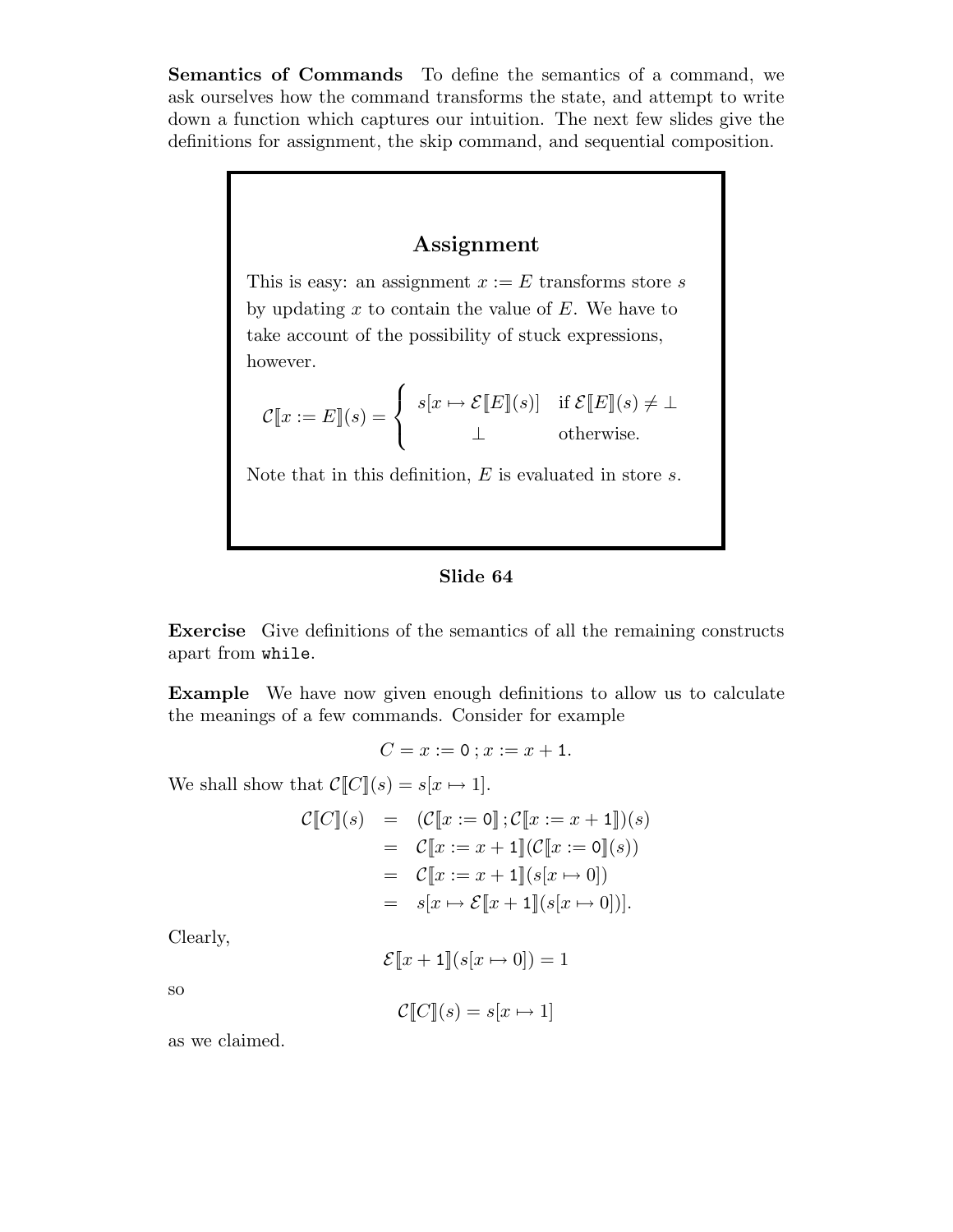skip

The easiest of all: skip leaves the store alone.

 $\mathcal{C}[\texttt{skip}](s) = s.$ 

Slide 65

# Sequential Composition

How does  $C_1$ ;  $C_2$  transform a store? Intuitively, first  $C_1$ transforms the original state s to some s', then  $C_2$ starts running in state  $s'$ , leaving some  $s''$ , which is the outcome of the whole command.

If  $C_1$  gets stuck or into an infinite loop, so does the whole command; similarly for  $C_2$ .

We shall define a state transformer for  ${\cal C}_1$  ;  ${\cal C}_2$  to reflect this intuition.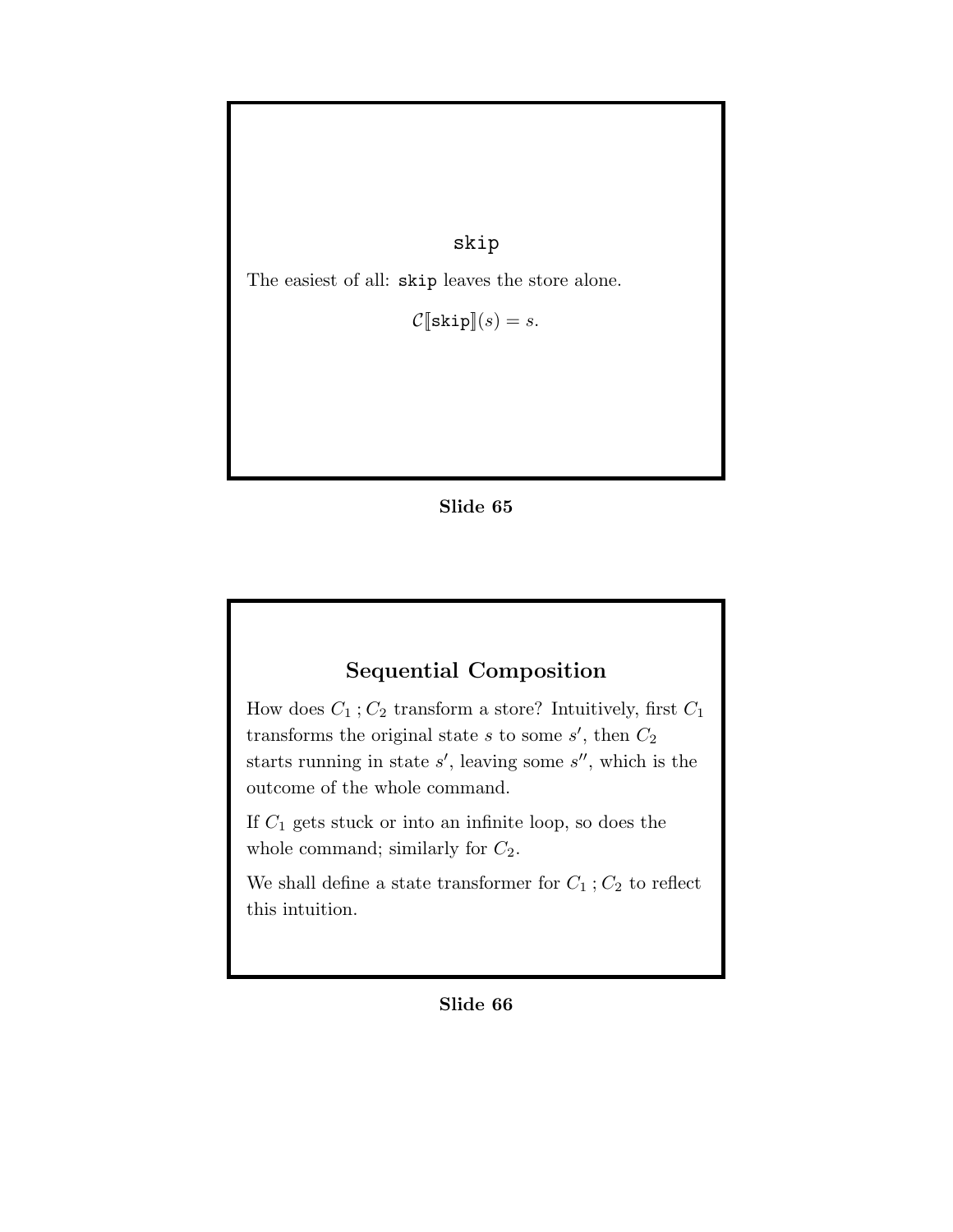## Semantics of Sequential Composition

The state transformer  $\mathcal{C}[\![C_1\,;C_2]\!]$  is defined by

$$
\mathcal{C}[\![C_1\,;C_2]\!](s) = \begin{cases} \qquad \perp & \text{if } \mathcal{C}[\![C_1]\!](s) = \perp \\ \qquad \qquad \mathcal{C}[\![C_2]\!](\mathcal{C}[\![C_1]\!](s)) & \text{otherwise.} \end{cases}
$$

Notice that the second line is "well-typed", because if  $\mathcal{C}[\![C_1]\!](s) \neq \bot$  then  $\mathcal{C}[\![C_1]\!](s) \in \Sigma$ , so we can indeed apply  $\mathcal{C}[\![C_2]\!]$  to it.

#### Slide 67



A command if  $B$  then  ${\cal C}_1$  else  ${\cal C}_2$  transforms a state  $s$ as follows:

- work out if  $B$  is true or false in state  $s$
- if true, transform the state s by running  $C_1$
- if false, transform the state s by running  $C_2$ .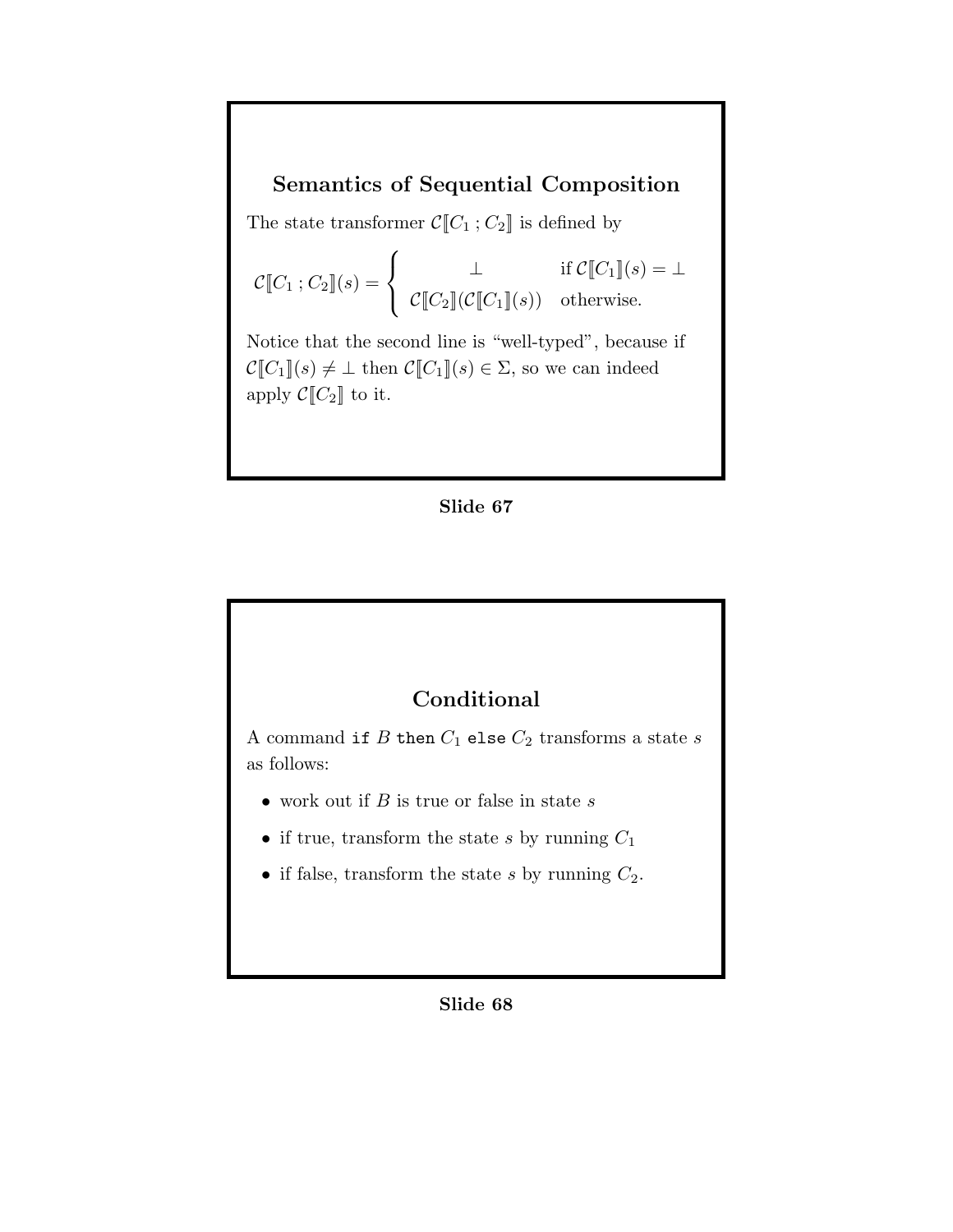

#### Slide 69

#### 4.2.4 Compositionality

As for the language of expressions, the denotational semantics is compositional, so the meaning of a program is built up out of the meanings of its subprograms. This means that each of the term forming operations in the language While has a denotational meaning.

For example, the term forming operation ; which takes two commands and gives back their sequential composition, has as its meaning the function seq, defined on Slide 70.

It is now reasonable to say that  $\|\cdot\| = \text{seq}$ .

This is really no more than rewriting the original definitions, but it makes the point that denotational semantics gives meaning to term-forming operations, not just individual programs.

#### 4.2.5 Semantics of while

Okay, what about while? How can we write down a "looping" state transformer?

Recall the trick that we used to give a small-step semantics to while:

 $\langle$  while  $B$  do  $C, s \rangle \rightarrow \langle$  if  $B$  then  $(C$  ; while  $B$  do  $C$ ) else skip,  $s \rangle$ .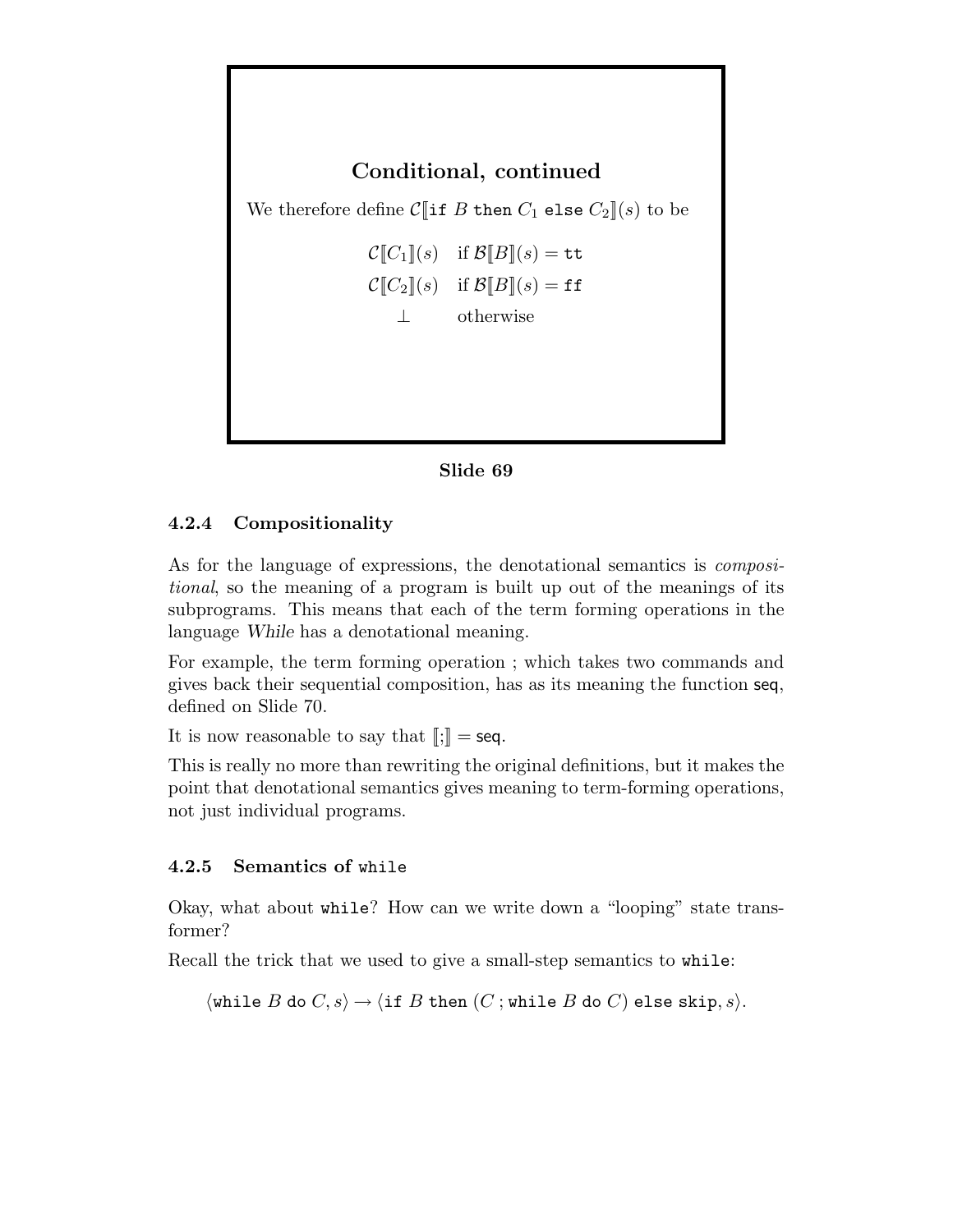# Semantics of the Sequential Composition Operator

We define the function

$$
\text{seq}: ST \times ST \to ST
$$

by

$$
\text{seq}(f,g)(s) = \begin{cases} \bot & \text{if } f(s) = \bot \\ g(f(s)) & \text{otherwise.} \end{cases}
$$





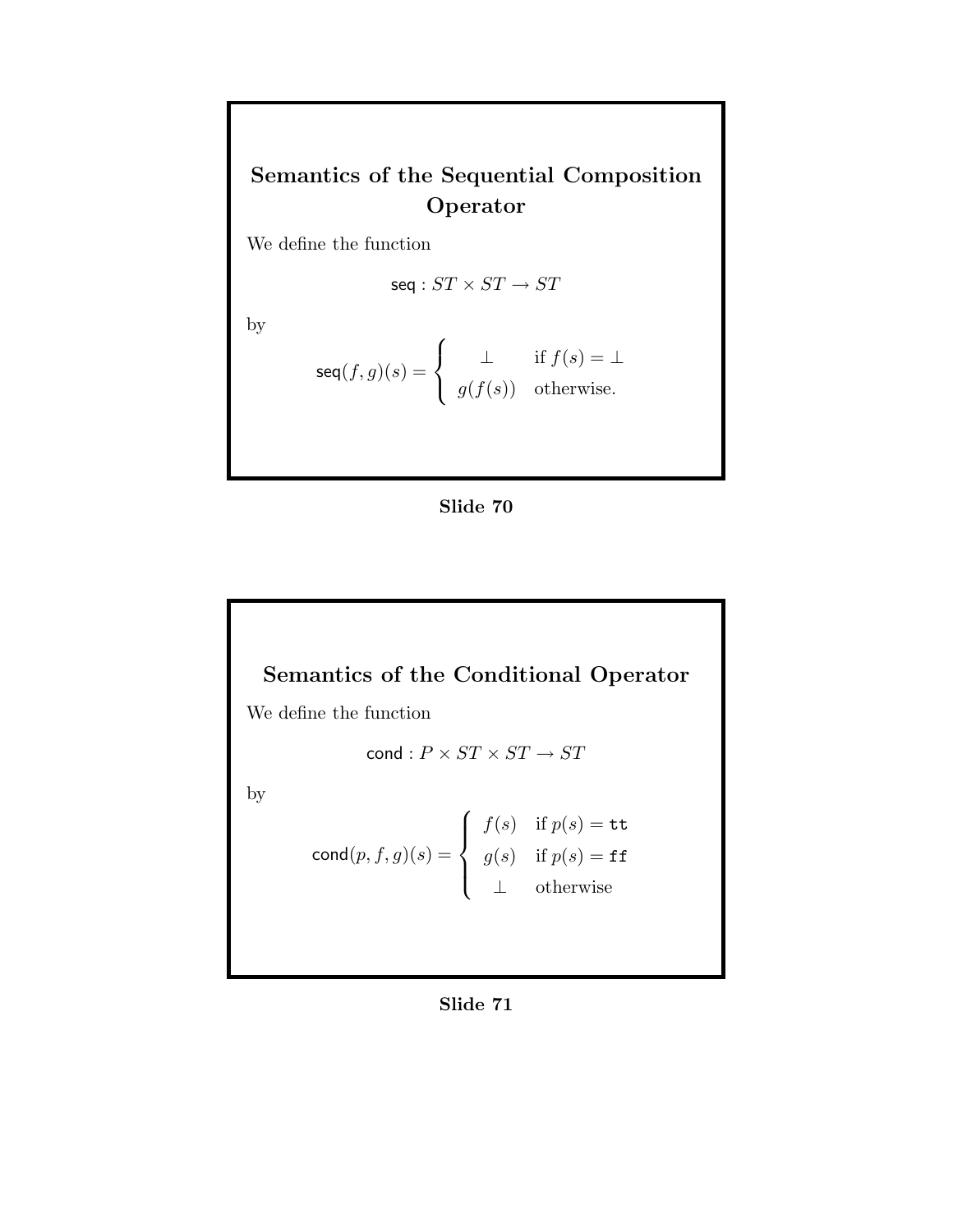This says that the way while  $B$  do  $C$  transforms the state is the same as the transformation given by

if  $B$  then  $(C$ ; while  $B$  do  $C$ ) else skip.

In denotational terms, this statement looks like the equation on Slide 72.



#### Slide 72

But can we use this equation as a definition?

We are trying to define the semantics of program phrases by induction on their structure. That means, as usual, that when we define the semantics of a compound phrase, we may assume that the semantics of each of its subphrases have already been defined. Bearing this in mind, it is clear that each of the definitions we have given so far is well-defined, i.e. the formula on the right-hand side denotes an element of the semantic domain.

The equation above is different. It contains, on the right, a reference to

```
\mathcal{C}[while B do C]
```
which we have *not* yet defined: it is not a sub-phrase of itself! So we have a circular definition, or to put it another way, we don't have a definition at all.

The approach we've used before guided us to good definitions of semantic functions, so let's try to answer the following question: how does while  $B$  do  $C$ transform a state  $s$ ?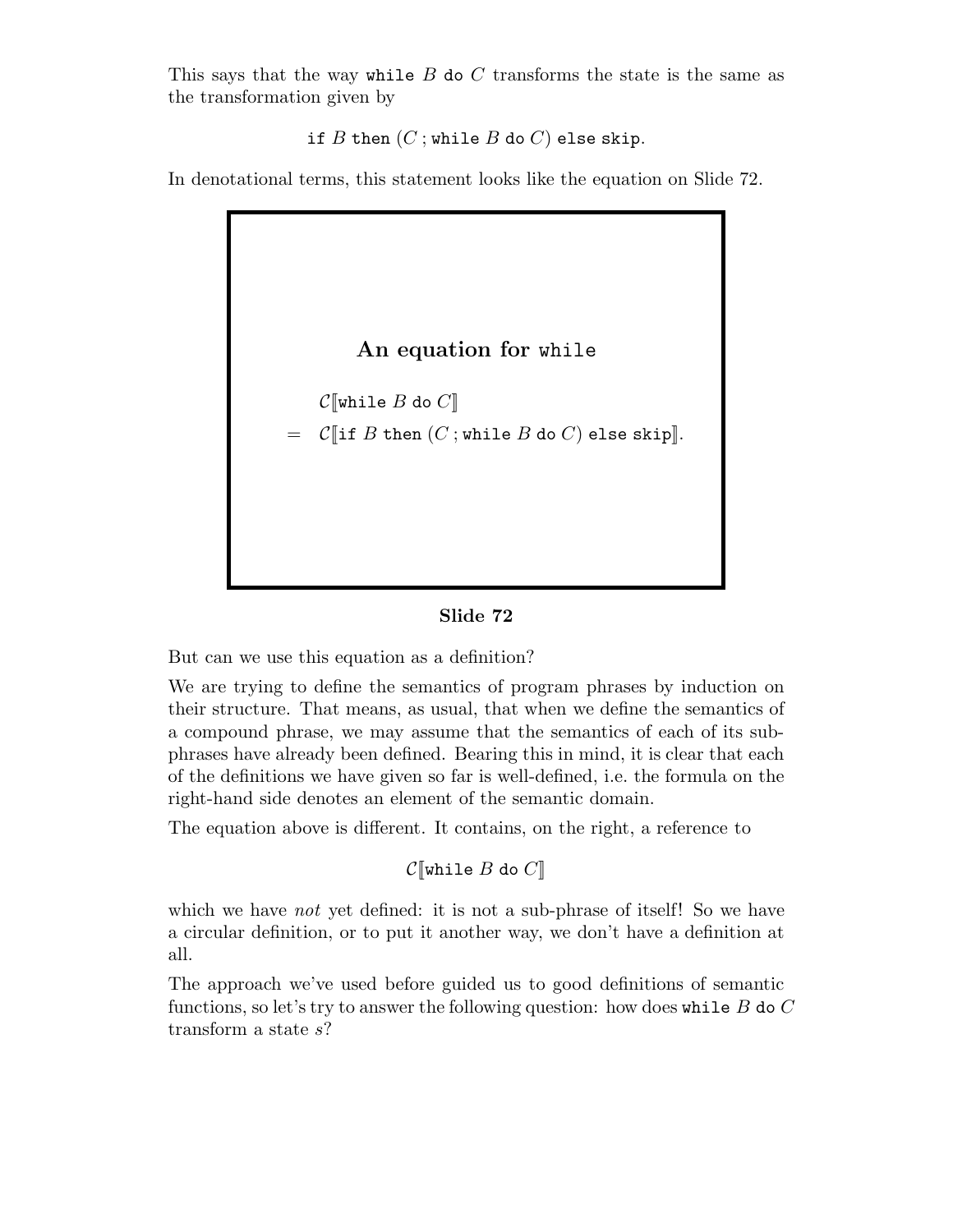## We need a fixed point

What we need to do is to find some  $f \in ST$  such that

 $f = \text{cond}(\mathcal{B}[\![B]\!],(\mathcal{C}[\![C]\!];f), \text{id})$ 

where id, the *identity function* is the semantics of skip we have already defined. We can then use  $f$  as the semantics of while  $B$  do  $C$ .





To put this another way, define a function  $F:ST\rightarrow ST$ by

 $F(f)=\mathsf{cond}(\mathcal{B}[\![B]\!],(\mathcal{C}[\![C]\!]\!];f),\mathsf{id}).$ 

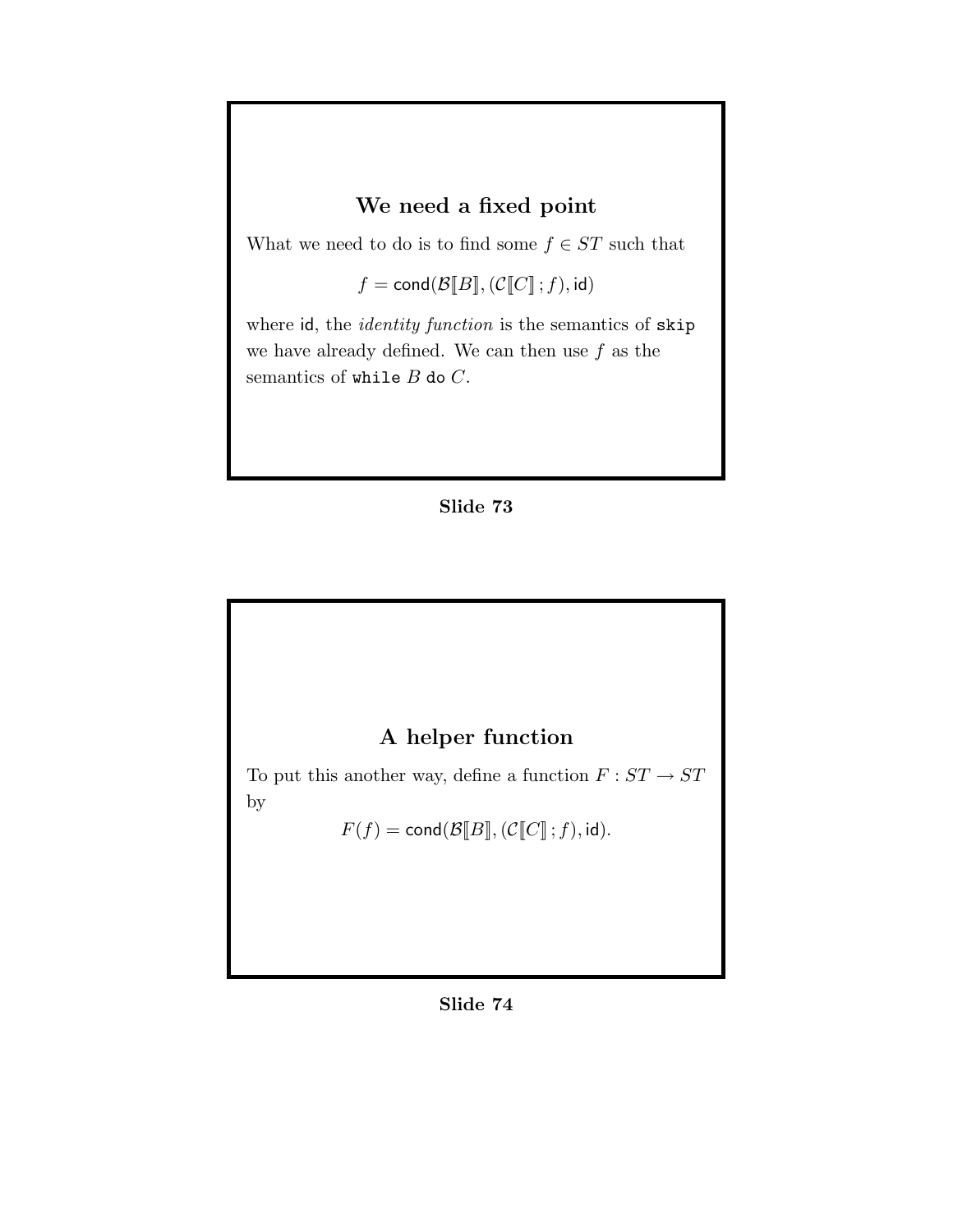# A first approximation of while

If  $B$  is false in state  $s$ , it does nothing, that is, it returns the state s. In this particular case, the transformation is the same as that given by

if  $B$  then anything else skip.

### Slide 75

## A sneaky step

Since the "anything" above could be anything (!!!), let us replace it with the phrase  $(C;$  anything). That gives us

if  $B$  then  $(C;$  anything) else skip.

The semantics of this is now  $F(\text{anything}).$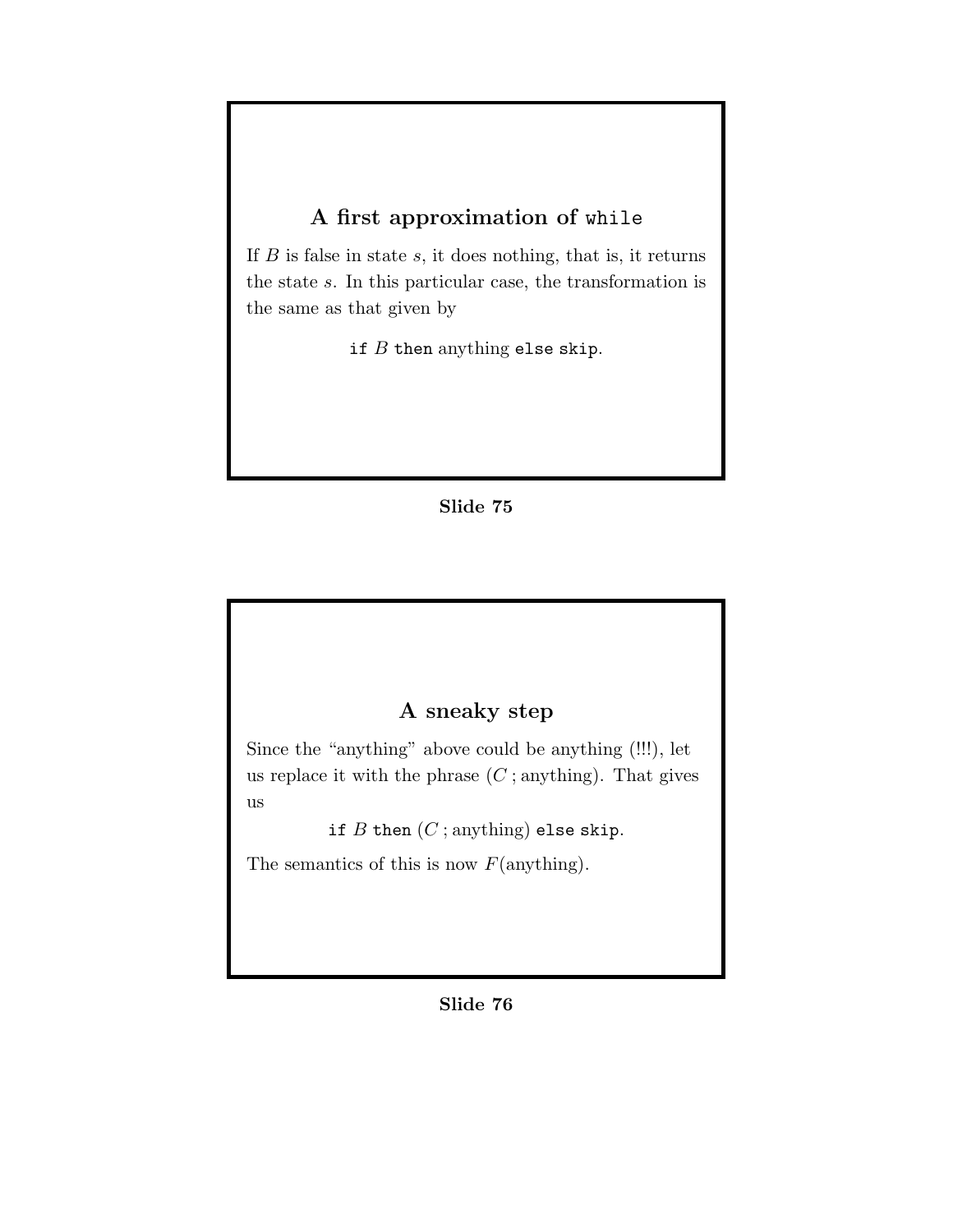### A second approximant

If  $B$  is true in state  $s$  but becomes false after running the loop body C once, then the loop transforms the state in the same way as

if  $B$  then  $C$ ; (if  $B$  then  $C$ ; anything else skip) else skip

The semantics of this is  $F(F(\text{anything})).$ 

### Slide 77

• If  $B$  is false in state  $s$ , it does nothing, that is, it returns the state  $s$ . In this particular case, the transformation is the same as that given by

if  $B$  then anything else skip.

Since the "anything" above could be anything (!!!), let us replace it with the phrase  $(C;$  anything). That gives us

if B then  $(C;$  anything) else skip.

We have done this for a sneaky reason: the semantics of the phrase above is now the same as  $F(f)$ , where F is the function we defined earlier and  $f$  is the semantics of "anything".

This phrase acts the same way as while  $B$  do  $C$  on those states which do not require entering the loop body at all. Of course, if the loop body is entered, it is very different.

The key point is that this is a phrase for which we already have a semantics, and it gives us the right answer some of the time. We shall now improve on this by finding a phrase which gives us the right answer more often.

• If  $B$  is true in state  $s$ , while  $B$  do  $C$  runs the command  $C$ , transforming the state to  $s'$ ; if B is now false, that is the end of the computation. In this case, therefore, the transformation is the same as that given by

if B then  $C$ ; (if B then anything else skip) else skip.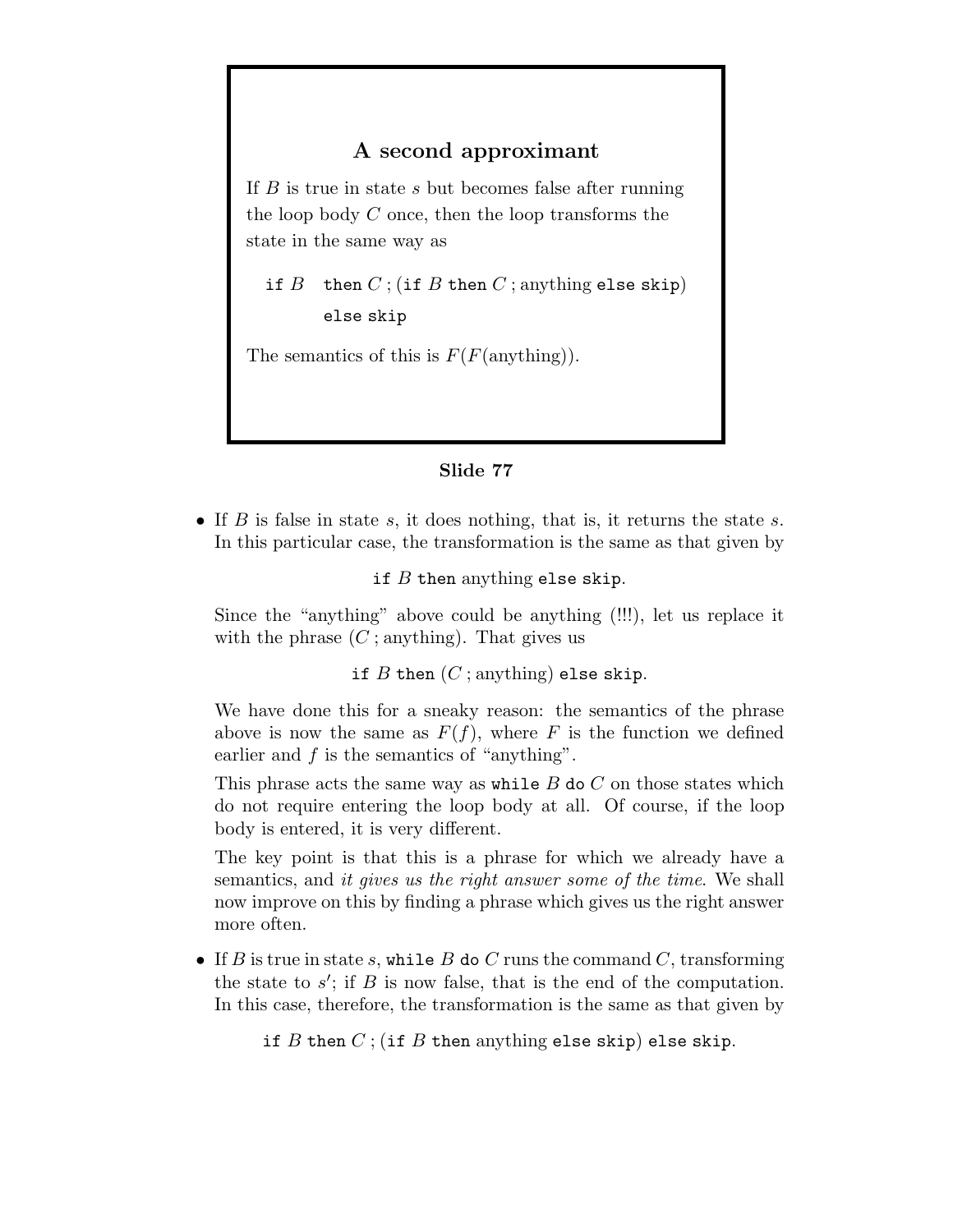Again replacing anything with  $(C;$  anything) gives

if B then  $C$ ; (if B then  $(C$ ; anything) else skip) else skip.

This semantics of this is  $F(F(f))$ , and gives the right state transformation in the case that the loop body is entered no times, or one time; but if the loop body needs to be entered more than once, it might not be correct. Still, we're getting closer.... Our new phrase works for all the states the previous one worked for, and some more.

• The phrase corresponding to  $F(F(F(f)))$  gives the correct transformation for states which require going round the loop no times, once or twice. If we write  $F^n(f)$  for the same phrase with n uses of F, we get the right state transformer for those states which require going round the loop  $n-1$  or fewer times.

## A sequence of approximants

Given a starting state  $s$ :

- if, starting in state  $s$ , the loop body would be executed less than  $n$  times, then for any state transformer f,  $F^n(f)(s)$  gives the same final state that the loop would give;
- $\bullet$  if more than *n* executions of the loop body would be required,  $F^n(f)(s)$  may give the wrong answer.

Note that as *n* gets bigger,  $F^n(f)$  is right on more and more starting states.

#### Slide 78

These ideas are enough to let us define a state transformer which gives the fixed point we require: see Slides 79 and 80.

Rather than going into the proof that the f we've just defined (on Slide 80) is really a state transformer and is really a fixed point of  $F$ , let's try to do the same tricks using the syntax of While.

Recall that diverge is a program which immediately goes into an infinite loop. Let's add diverge as a primitive to our language, just for now, and define

 $\mathcal{C}$ [diverge] $(s) = \perp$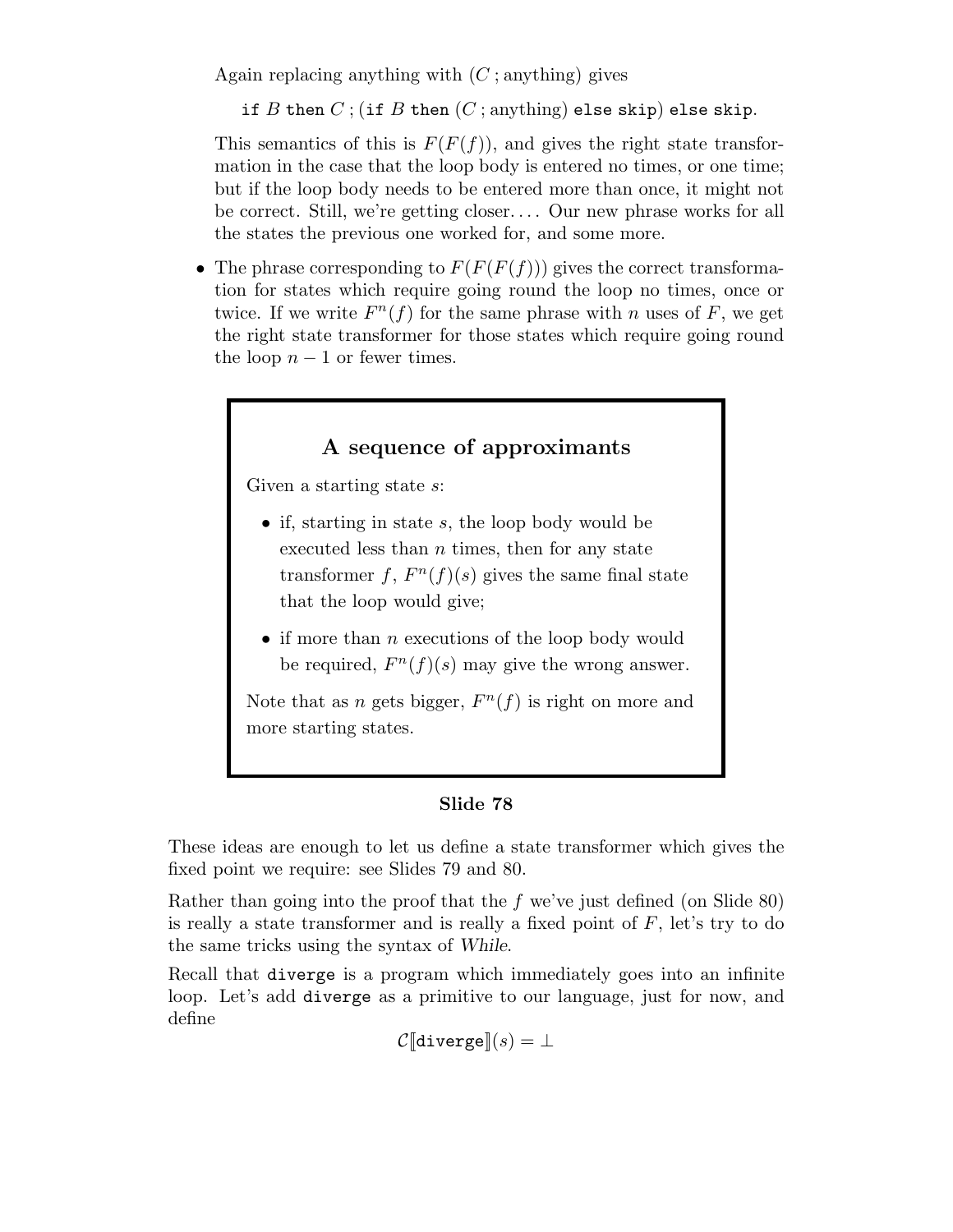## Better Approximants

In the above, set  $f$  to be the state transformer which gives  $\perp$  for any starting state s. Write this state transformer as  $\perp$  too! Then

- if, starting in state  $s$ , the loop body would be executed less than *n* times, then  $F<sup>n</sup>(\bot)(s)$  gives the same final state that the loop would give;
- $\bullet$  if more than *n* executions of the loop body would be required,  $F^{n}(f)(\perp)$  gives  $\perp$ , which may be incorrect.

Note that if  $F^n(\perp)(s) \neq \perp$ , we know it must be the right answer.

#### Slide 79

## We've got a fixed point

Define a state transformer  $f$  as follows.

$$
f(s) = \begin{cases} F^n(s) & \text{if } F^n(s) \neq \bot \text{ for some } n \\ \bot & \text{otherwise.} \end{cases}
$$

This is well-defined and is a fixed point of F.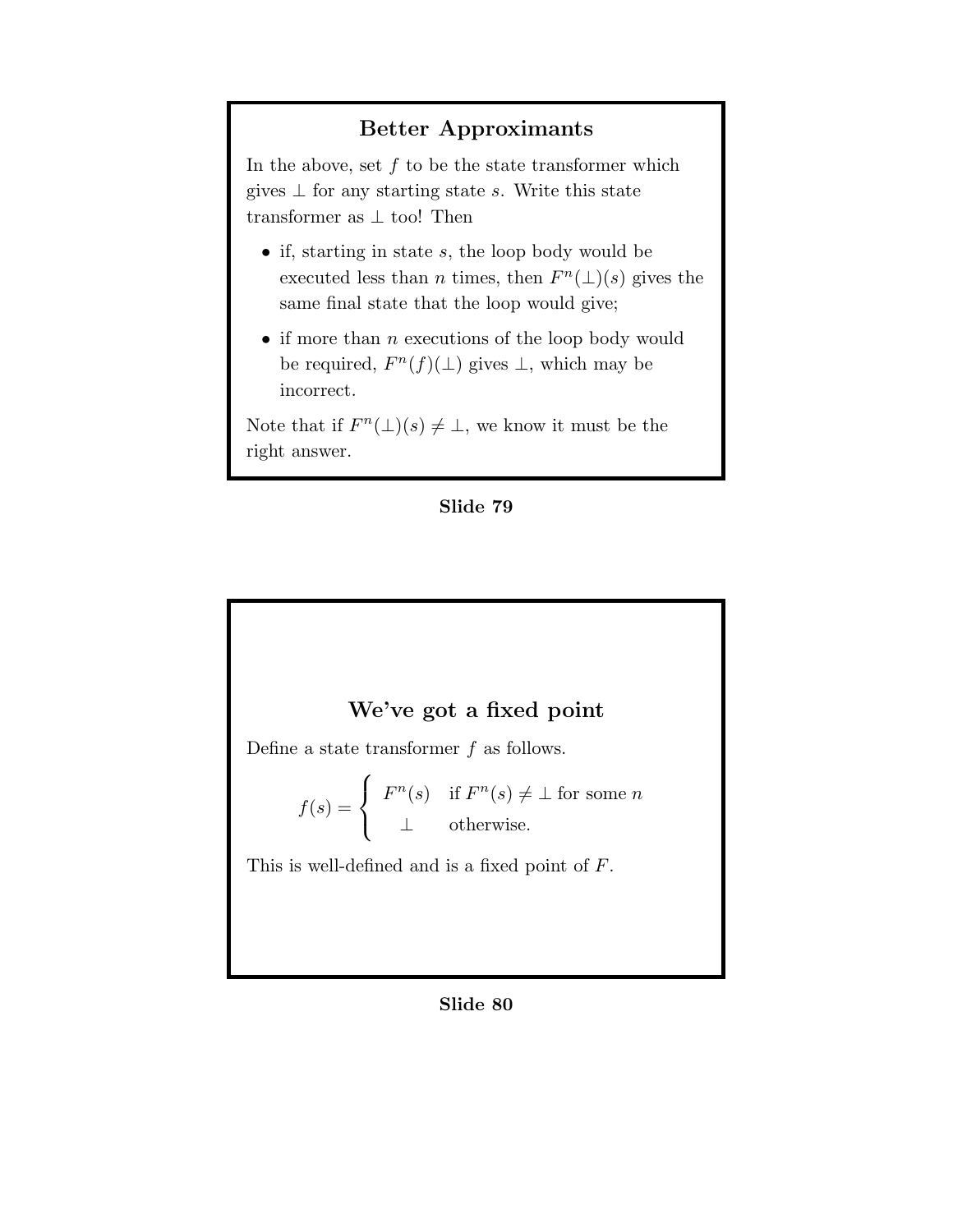for all states s.

Then we can define a sequence of *syntactic approximants* to the loop while B do C as shown on Slide 81.

> Approximating a while-loop We define the approximants of while  $B$  do  $C$  as follows.  $C_0$  = diverge  $C_1$  = if B then C; diverge else skip . . .  $C_{n+1}$  = if B then  $C$ ;  $C_n$  else skip This is an inductive definition (mathematical induction on the subscript i of the  $C_i$ ).

#### Slide 81

We have argued before that the command  $C_n$  has the same effect as while B do C in those states which require going fewer than  $n$  times round the loop to terminate. Let us now prove that this sequence of approximations really does get better as you go on.

**Theorem 14** For any natural number n and any state s, if  $\mathcal{C}[[C_n]](s) \neq \perp$ then  $C\llbracket C_{n+1} \rrbracket(s) = C\llbracket C_n \rrbracket(s)$ .

**Proof** By induction on  $n$ .

**Base case:** In the case  $n = 0$ ,  $C_n =$  **diverge** so it is never the case that  $\mathcal{C}[\![C_n]\!](s) \neq \bot$ . There is therefore nothing to prove.

**Inductive step:** Consider the case  $n = k + 1$ . By definition,

$$
\begin{array}{lcl} \mathcal{C}[\![C_{k+1}]\!] & = & \mathcal{C}[\![\texttt{if }B\texttt{ then }(C\,;C_k)\texttt{ else skip}]\!] \\ & = & \texttt{cond}(\mathcal{B}[\![B]\!], (\mathcal{C}[\![C]\!]\,; \mathcal{C}[\![C_k]\!]), \texttt{id}). \end{array}
$$

Since we are assuming that  $\mathcal{C}[[C_{k+1}](s) \neq \bot$ , it cannot be that  $\mathcal{B}[[B](s) =$ ⊥. It There are therefore two subcases to consider.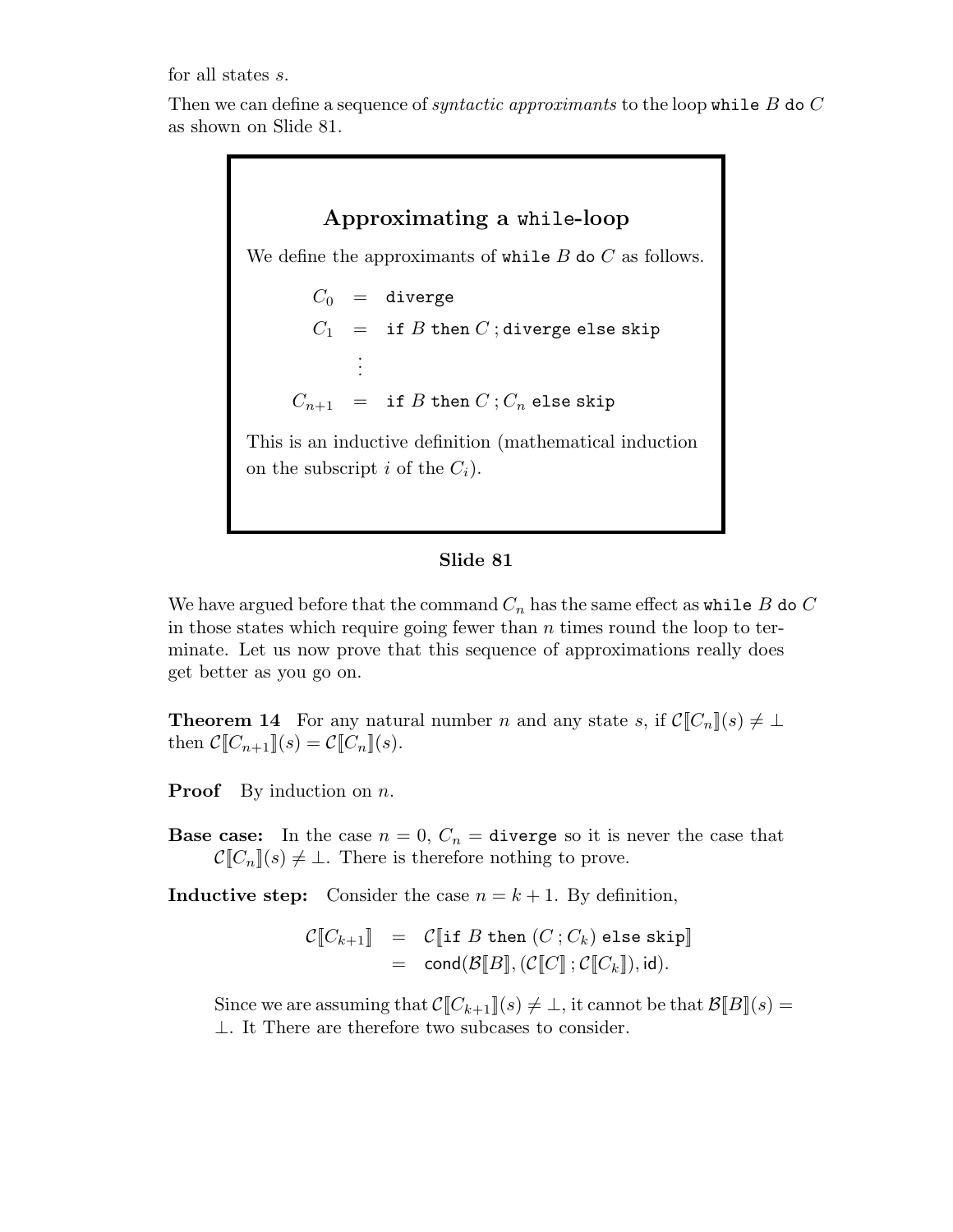- If  $\mathcal{B}[B](s) = \text{false}$ , then clearly  $\mathcal{C}[C_{k+1}](s) = s$ , and similarly  $\mathcal{C}[[C_{k+2}](s) = s$ , which gives the desired conclusion.
- If  $\mathcal{B}[B](s) =$  true, then  $\mathcal{C}[C_{k+1}](s) = (\mathcal{C}[C], \mathcal{C}[C_k])(s)$ . Since we know this is not  $\bot$ , it must be the case that  $\mathcal{C}[[C]](s) \neq \bot$ , so,

$$
\mathcal{C}[\![C_{k+1}]\!](s) = \mathcal{C}[\![C_k]\!](\mathcal{C}[\![C]\!](s)).
$$

By the inductive hypothesis,

$$
\mathcal{C}[\![C_{k+1}]\!](\mathcal{C}[\![C]\!](s)) = \mathcal{C}[\![C_k]\!](\mathcal{C}[\![C]\!](s)).
$$

Putting these two together, we get

$$
\mathcal{C}[[C_{k+1}]](s) = \mathcal{C}[[C_{k+1}]](\mathcal{C}[[C]](s)) = \mathcal{C}[[C_{k+2}]](s)
$$

**.** 

which is what we needed to prove.

We therefore have an improving sequence of approximations to our whileloop. We can now define the semantics of while  $B$  do  $C$  as follows.



#### Slide 82

It should be reasonably obvious that this is the same state transformer we previously claimed was a fixed point of F; see Slide 80.

The preceding theorem tells us that this does indeed define a function. Let us now make use of our semantics of while to prove a simple fact. Here we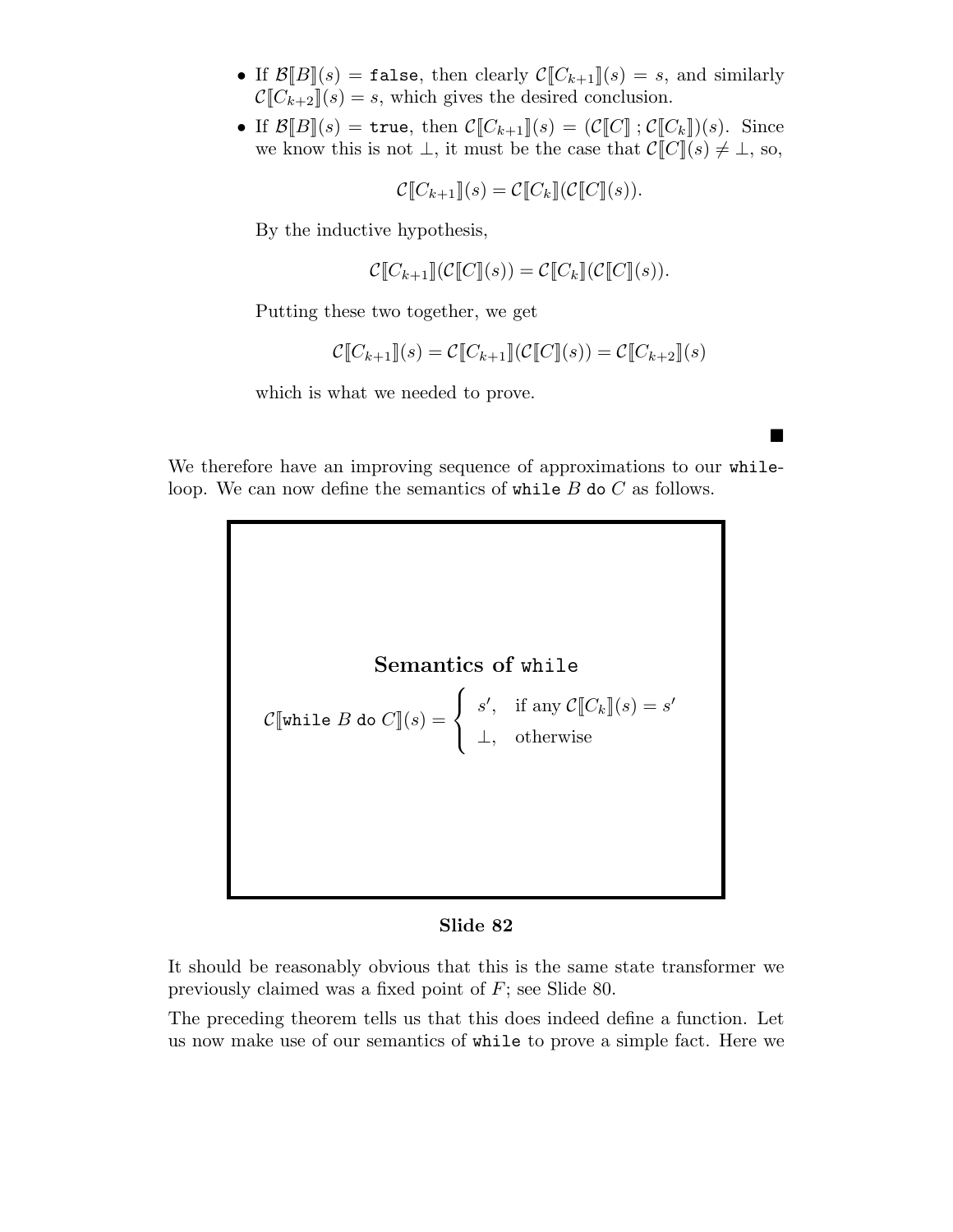will prove that the state left after the execution of a loop always makes the boolean guard  $B$  is false.

We prove this by first showing an appropriate fact about the syntactic approximants to the loop.

**Lemma 15** For any natural number *n* and any state *s*, if  $\mathcal{C}[[C_n]](s) = s'$ then  $\mathcal{B}[\![B]\!](s') = \mathtt{false}.$ 

**Proof** By induction on  $n$ .

**Base case:** In the case  $n = 0$ ,  $C_0 =$  diverge so it never holds that  $\mathcal{C}[[C_n]](s) = s'.$  There is therefore nothing to prove.

**Inductive step:** Consider the case  $n = k + 1$ . By definition,

$$
\begin{array}{lcl} \mathcal{C}[\![C_{k+1}]\!] & = & \mathcal{C}[\![\texttt{if }B\texttt{ then }C\,;C_k\texttt{ else skip}]\!] \\ & = & \texttt{cond}(\mathcal{B}[\![B]\!],\mathcal{C}[\![C]\!]\,;\mathcal{C}[\![C_k]\!],\texttt{id}). \end{array}
$$

So, if  $\mathcal{C}[[C_{k+1}]](s) = s'$ , there are two cases:

- either  $\mathcal{B}[B](s) = \texttt{false}$  and  $s = s'$ , in which case  $\mathcal{B}[B](s') =$ false as required, or
- $\mathcal{B}[[B]](s) = \text{true}$ , and then

$$
s' = (\mathcal{C}[\![C]\!]; \mathcal{C}[\![C_k]\!])(s)
$$

In this case, it is clear that

$$
s' = \mathcal{C}[\![C_k]\!](s'')
$$

where  $s'' = \mathcal{C}[[C]](s)$ . But the inductive hypothesis tells us that any state coming from  $C[\![C_k]\!]$  makes  $\mathcal{B}[\![B]\!]$  false, that is

$$
\mathcal{B}\llbracket B\rrbracket(s') = \mathtt{false}
$$

**.** 

as required.

**Theorem 16** If  $\mathcal{C}[\![\text{while }B \text{ do } C]\!](s) = s'$  then  $\mathcal{B}[\![B]\!](s') = \texttt{false}.$ 

**Proof** By the definition of the semantics of while, if  $C[\text{while } B \text{ do } C](s) =$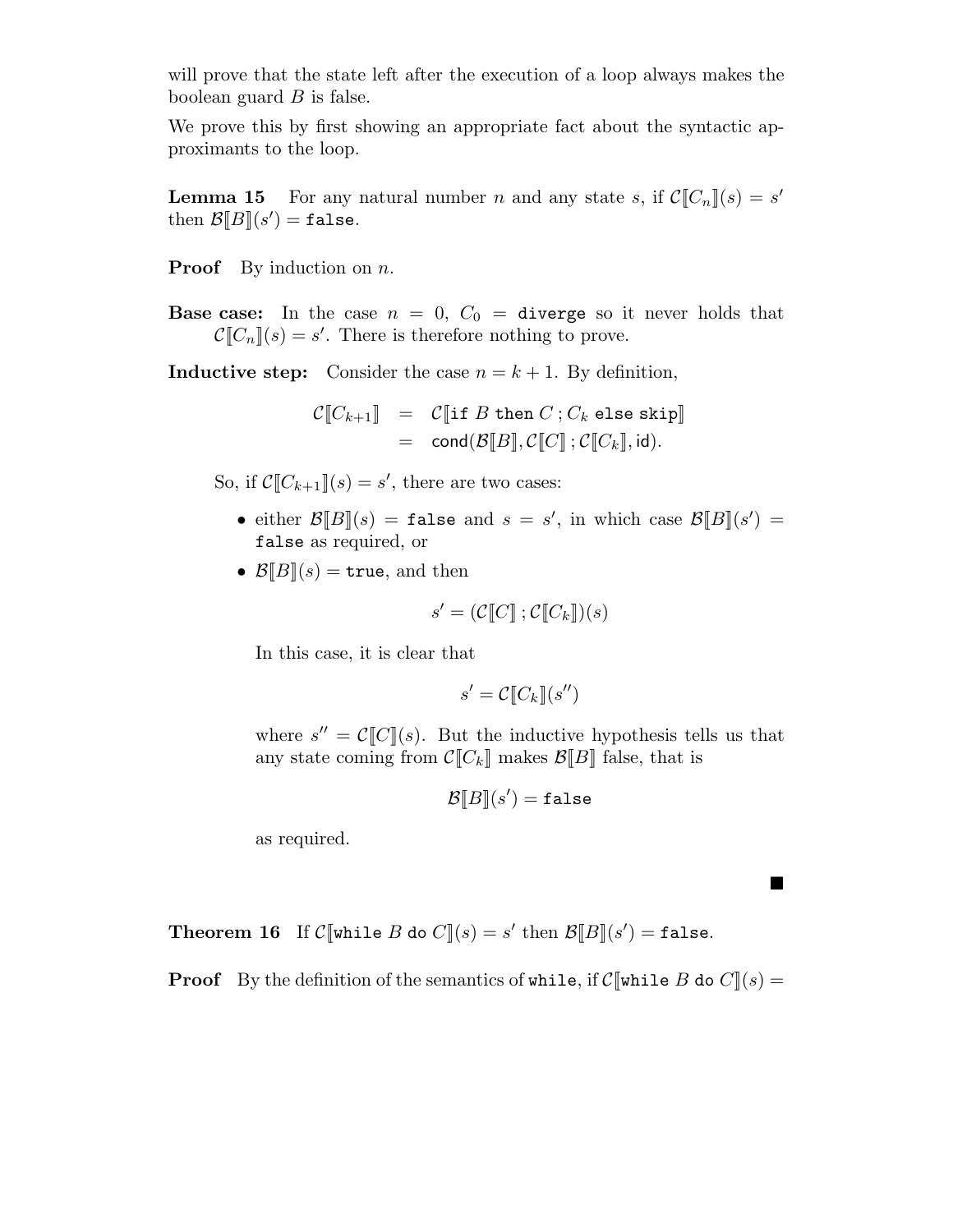s' then  $s' = \mathcal{C}[\![C_n]\!](s)$  for some n. By the previous lemma,  $\mathcal{B}[\![B]\!](s') = \mathtt{false}$ as required.

Exercise Prove that

- $C[x := y : y := x] = C[x := y]$ .
- $\mathcal{C}[[x := z : y := z]] = \mathcal{C}[[y := z : x := z]].$
- $\mathcal{C}[[C_1; (C_2; C_3)]] = \mathcal{C}[[(C_1; C_2); C_3]].$

Is it the case that  $\mathcal{C}[x := x] = \mathcal{C}[\text{skip}]$  in this language? If so, give a proof; if not, give a counterexample.

## 4.3 Axiomatic Semantics

We have so far seen two distinct approaches to semantics.

operational: explains how to evaluate programs.

denotational: gives meaning to a program by identifying an element of a mathematical structure which "is" the program's meaning.

Using either of these styles of semantics we can prove various facts about programs, verify correctness of programs with respect to their specification, and so on. We have seen a few examples of this.

The final form of semantics that we shall consider is aimed directly at supporting such reasoning and verification.

axiomatic: gives a proof system for verifying program properties.

The axiomatic semantics we shall study is called *Hoare logic*, after its inventor, Tony Hoare. It is sometimes called Floyd-Hoare logic in recognition of an earlier contribution by Floyd.

### 4.3.1 Partial Correctness

Hoare logic is a system for demonstrating that certain partial correctness assertions hold of programs. A partial correctness assertion takes the form shown on Slide 83.

This is called a partial correctness assertion because it says nothing about what happens if  $C$  fails to terminate, and it says nothing about whether  $C$ terminates or not.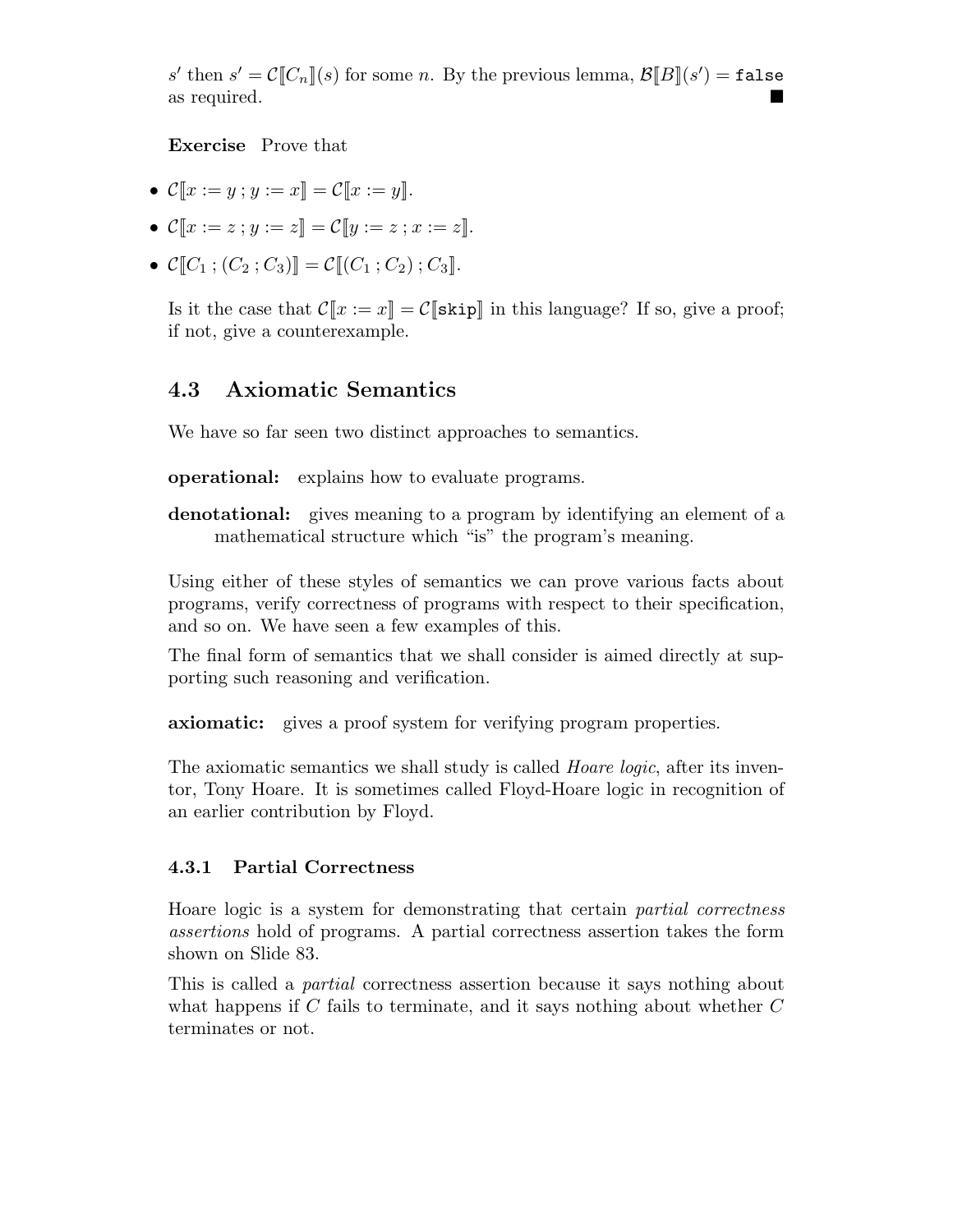### Partial correctness assertions

if we run command  $C$  in a starting state which satisfies property  $P$ , then if  $C$  terminates, the final state satisfies Q.

We use the notation

### ${P}C{Q}$

for this situation.  $P$  is called the *precondition*, and  $Q$  is the postcondition.

#### Slide 83

Exercise What do you think total correctness assertions would be? Can you see why total correctness might be harder to work with than partial correctness? Think about while loops. . .

A question arises immediately: what are we allowed to put in the conditions P and Q? That is, what is the syntax of these predicates? We shall not be too precise about this on this course, but let us ask that at least every Boolean expression from our language While may be used. That gives us at the very least things like equality tests, logical "and", "or" and "not", and so on. Sophisticated versions of axiomatic semantics may include ∀, ∃ and many other kinds of logical operation; let's not worry about that.

Slide 84 gives some examples of simple partial correctness assertions which hold in our language.

The first of these says that assignment really does change the value in a variable; the second says that assignment to x leaves  $y$  unchanged. The third says that skip changes nothing. The last one is quite interesting. It says

If you start the program while true do skip in any state (more accurately, any state which satisfies true, which is any state at all), if it terminates, the final state satisfies false.

Since no state satisfies false, this is tantamount to saying that the program while true do skip never terminates.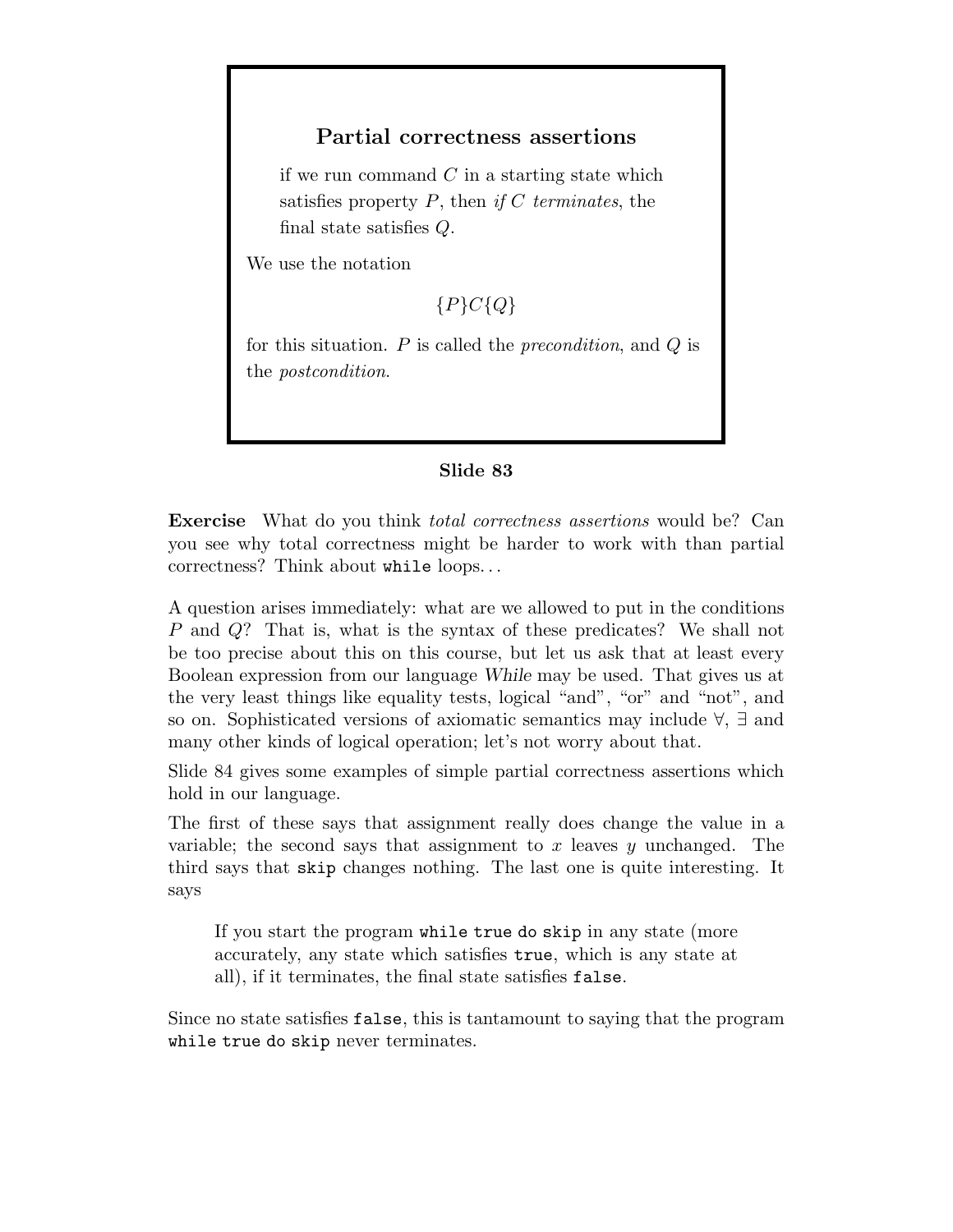### Some example assertions

- $\{x=3\}x:=4\{x=4\}.$
- $\{y=3\}x:=4\{y=3\}.$
- $\bullet$   $\{P\}$ skip $\{P\}.$
- {true}while true do skip{false}.



#### 4.3.2 The formal system

We shall now give a collection of axioms and rules for deriving partial correctness assertions. Each construct of the programming language is associated with one axiom or rule; additionally there are some purely logical rules which allow us to manipulate the pre- and postconditions in certain ways.

The best we can say of skip is that it never changes anything. We would like to say that it always terminates, but partial correctness does not let us do so. Slide 85 gives the axiom for skip, which is the same "do nothing" assertion we saw before.

For sequential composition  $C_1$ ;  $C_2$ , the obvious rule is that if  $C_1$  takes a state satisfying  $P$  to one satisfying  $Q$ , and  $C_2$  takes such an intermediate state to one satisfying R, then  $C_1$ ;  $C_2$  takes a state satisfying P to one satisfying R. Slide 86 makes this into a rule of our system.

For conditional statements, if we are to guarantee that  $Q$  holds after

```
if B then C_1 else C_2
```
terminates, then we need it to be the case that, if B is true,  $C_1$  makes  $Q$ true, and if B is false,  $C_2$  makes Q true. The rule for conditionals is therefore that on Slide 87.

Let us now consider assignment statements of the form  $x := E$ . Again, let us think backwards. Suppose we want to say that a predicate  $Q$  is satisfied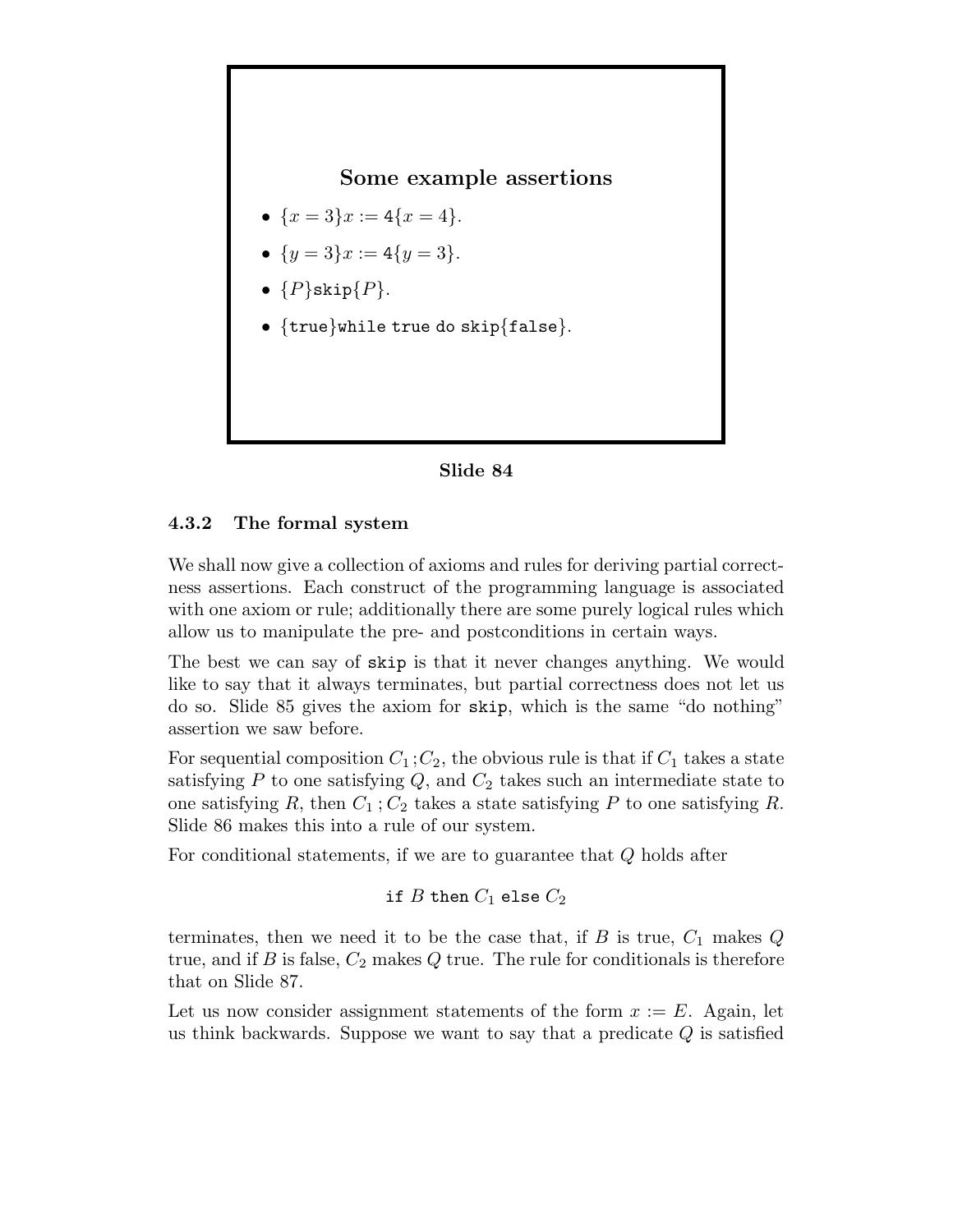

Slide 85



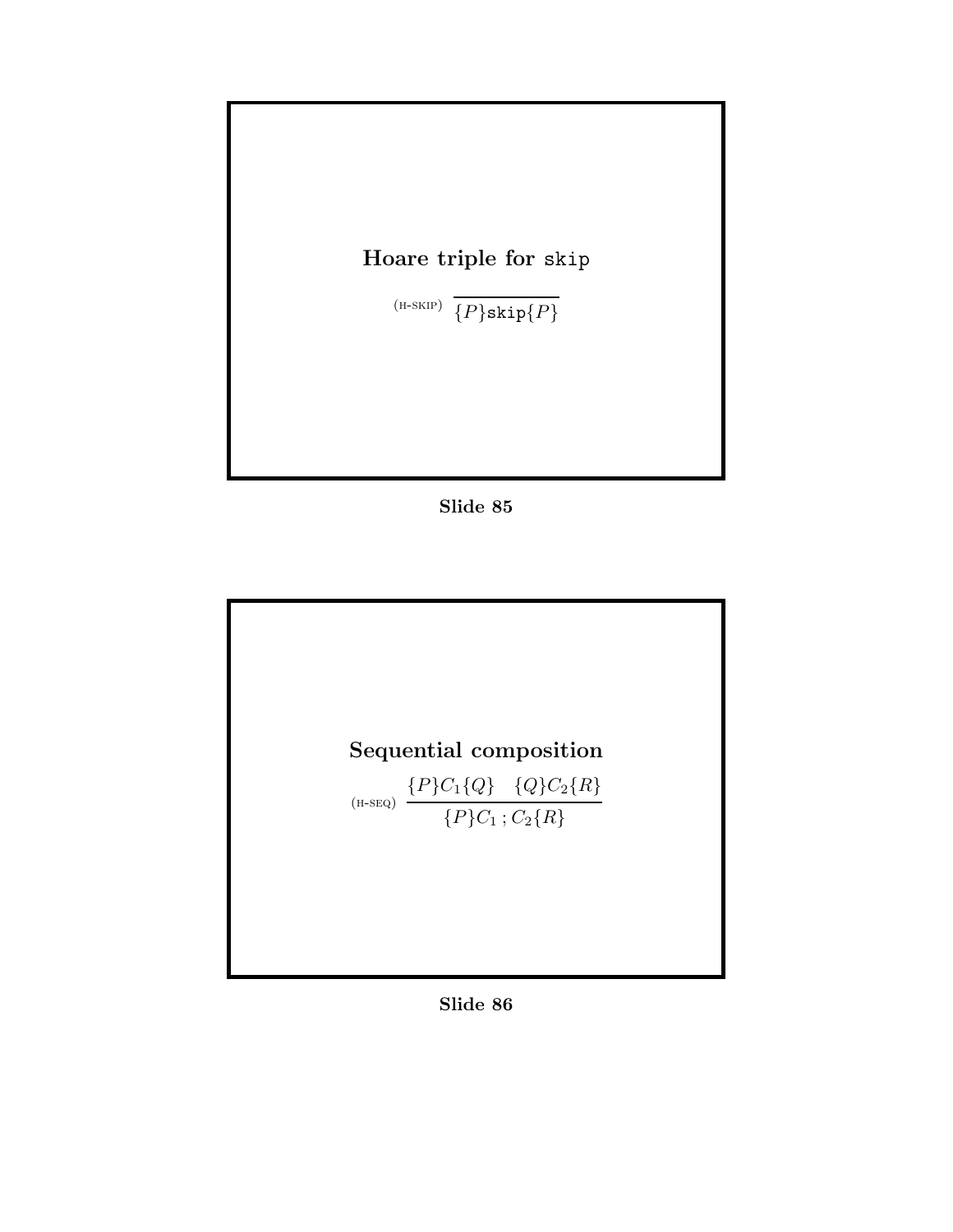

#### Slide 87

after executing  $x := E$ . Q is a predicate which talks about the new value of x (among other things). What we need as our precondition is a predicate which says the same thing in terms of the old value of  $x$ . For example, if we have an assignment like

$$
x := (x + x)
$$

and we want to ensure that the predicate  $x = 4$  holds afterwards, it is enough to ensure that  $x + x = 4$  held beforehand. That is, if we replace x by  $x + x$ , we get the appropriate predicate.

Let us write  $Q[E/x]$  for the predicate Q with each occurrence of x replaced by E. In the above example,  $(x = 4)[x + x/x]$  is  $(x + x) = 4$ . Thus  $Q[E/x]$ is the "same" predicate as  $Q$  but written "in terms of the old value of  $x$ ".

This idea gives us the axiom for assignment, which is shown in Slide 88.

Some simple examples of this axiom:

- $\{y+y=4\}x:=y+y\{x=4\}.$
- $\{y=3\}x:=4\{y=3\}.$

Exercise Can we yet show that

$$
\{x=3\}x:=4\{x=4\}
$$

holds?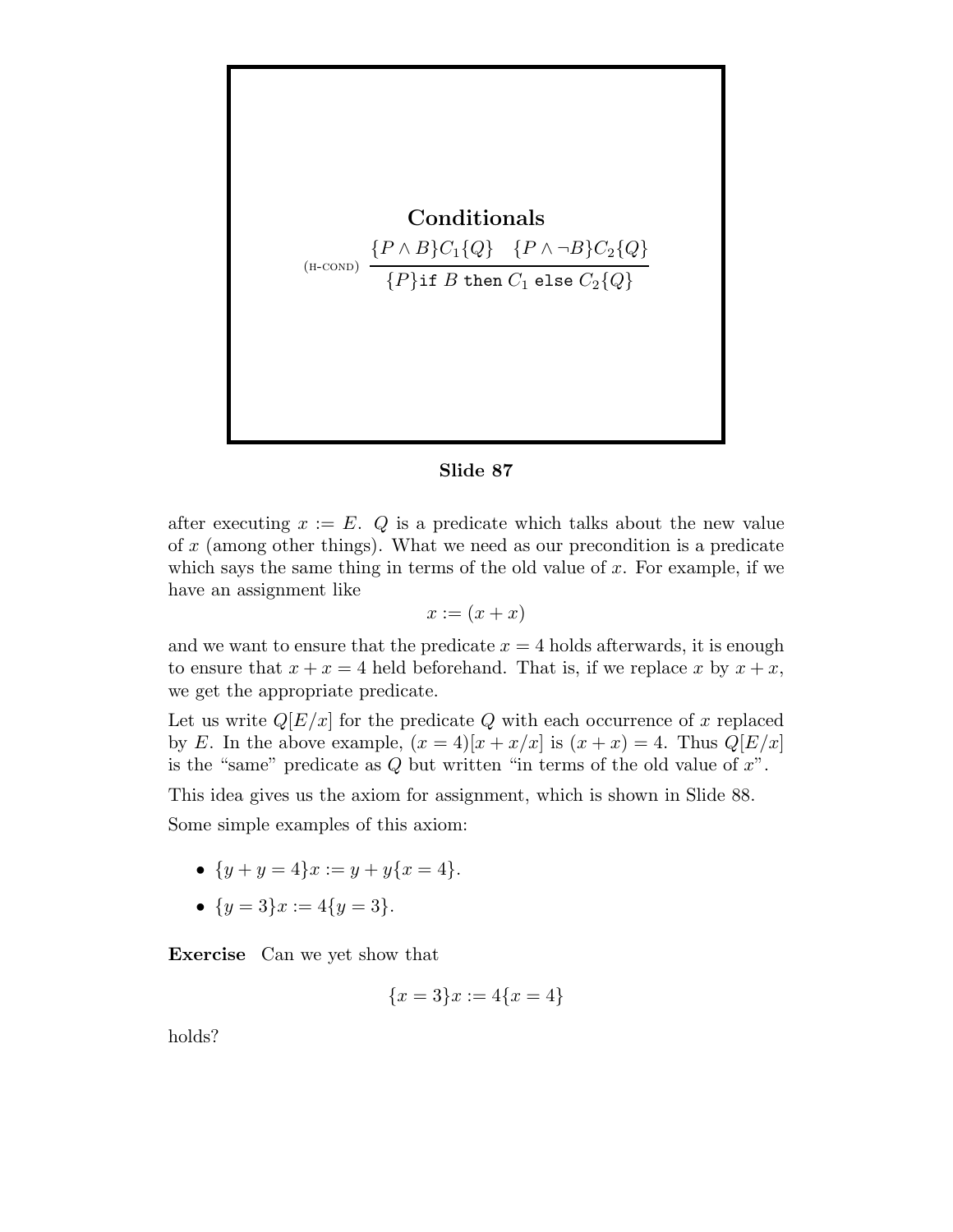$$
\begin{aligned} \textbf{Assignment} \\\\ (\text{\tiny{H-ASS}}) \ \overline{\{Q[E/x]\}x} := E\{Q\} \end{aligned}
$$

#### Slide 88

Let us now consider while  $B$  do  $C$ . One thing that we know about this command is that if it terminates, the boolean guard  $B$  is false. So here's a valid assertion:

 $\{true\}$ while  $B$  do  $C\{\neg B\}$ 

This doesn't tell us much of interest. To say more, we need a new idea. Roughly speaking, if we want some predicate P to be true after while B do C terminates, it must be true no matter how many times the loop body is run: since the loop body could be run no times, it must be true at the beginning; and since it could be run once, it must be true after going once round the loop; or twice; or three times; and so on.

This is the idea of a *loop invariant*. A loop invariant is a predicate  $P$  which is preserved by going round the loop. That is to say, if P holds at the start of a trip round the loop, it should hold afterwards too. As a first guess, we might say  $P$  is a loop invariant if

$$
\{P\}C\{P\}
$$

holds.

This is indeed enough to guarantee that  $P$  is a good loop invariant, but we can do better: because the loop body is only executed when  $B$  is true, the command  $C$  only needs to maintain the truth of  $P$  in the case when  $B$  holds initially: see Slide 89.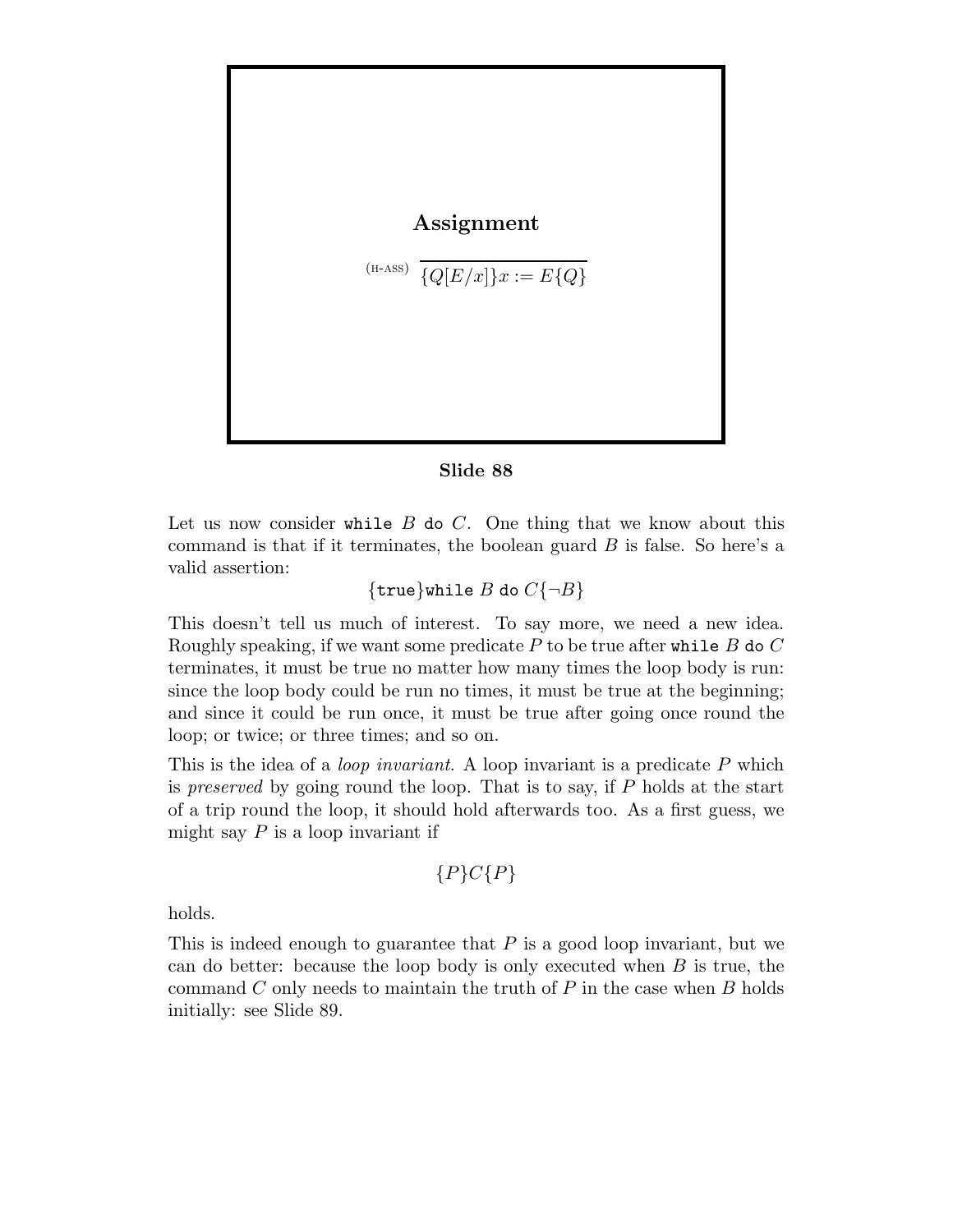## Loop invariant

The predicate  $P$  is a loop invariant for the loop while  $B$  do  $C$  iff

 ${P \wedge B}C{P}$ 

### Slide 89

In this situation, we know that if we start while  $B$  do  $C$  in a state satisfying  $P$ , then  $P$  will be true every time we finish the loop body. Therefore, if the loop terminates, we will know two things:

- $P$  is true, since  $P$  is an invariant
- $B$  is false, since that's the only way the loop can stop.

We therefore have the rule for while-loops shown on Slide

Exercise Why does the rule not have the conclusion

 ${P \land B}$ while B do  $C{P \land \neg B}$ ?

Example: while true do skip Instantiating the above rule with while true do skip, and letting  $P$  be true too, gives us the following.

> {true ∧ true}skip{true} {true}while true do skip{true ∧ ¬true}

This allows us to deduce that

{true}while true do skip{false}

which says that, in any starting state, if the program while true do skip terminates, false holds. Since false never holds, we can conclude that this loop does not terminate, which is a good thing!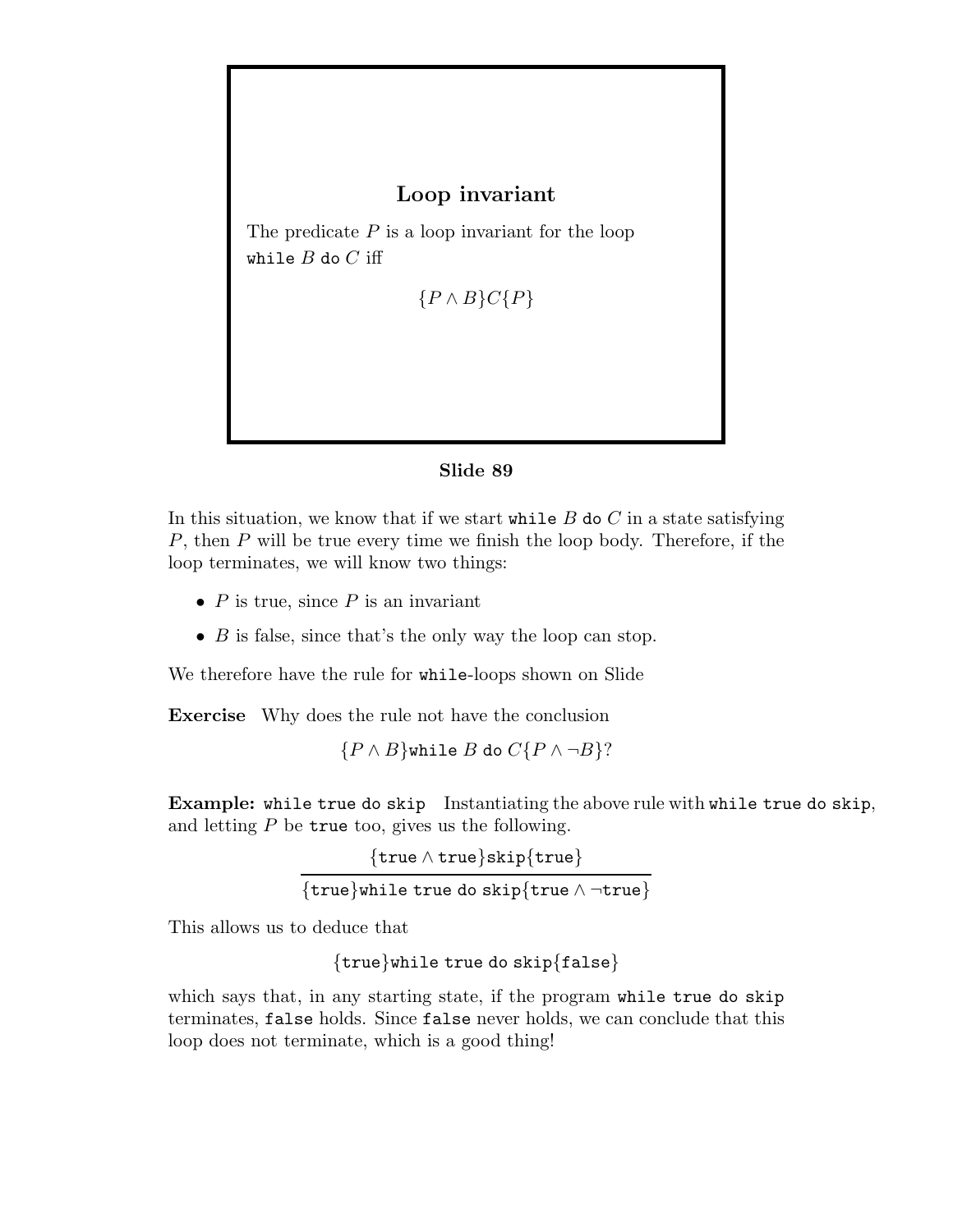

### Slide 90

Some purely logical rules The rules that we have so far make good sense, but it turns out that as they stand they are not quite good enough to let us prove some of the assertions we expect to hold. By adding a few purely logical rules, we can obtain greater manipulative power.

The rule of consequence, on Slide 91, says that we can use logical implication to alter the precondition and postcondition of an assertion in the expected way.

The first rule on Slide 92 says that if the same postcondition can be established from a number of preconditions, then taking the disjunction of the preconditions (the "or" of them all) also establishes the postcondition. The second rule is a nullary case of this: the precondition false is never satisfied, so the assertion in this rule is rather meaningless.

The rules on Slide 93 are similar to those on the previous slide. These say that if several postconditions follow from the same precondition, then the conjunction or "and" of them all also follows. The nullary case of this is that the postcondition true may always be concluded: since we are interested in partial correctness only, this rule tells us nothing. However, it might sometimes come in handy when using the rules given above as a purely formal system.

Example: factorial again! Slide 94 shows yet another program for computing factorials.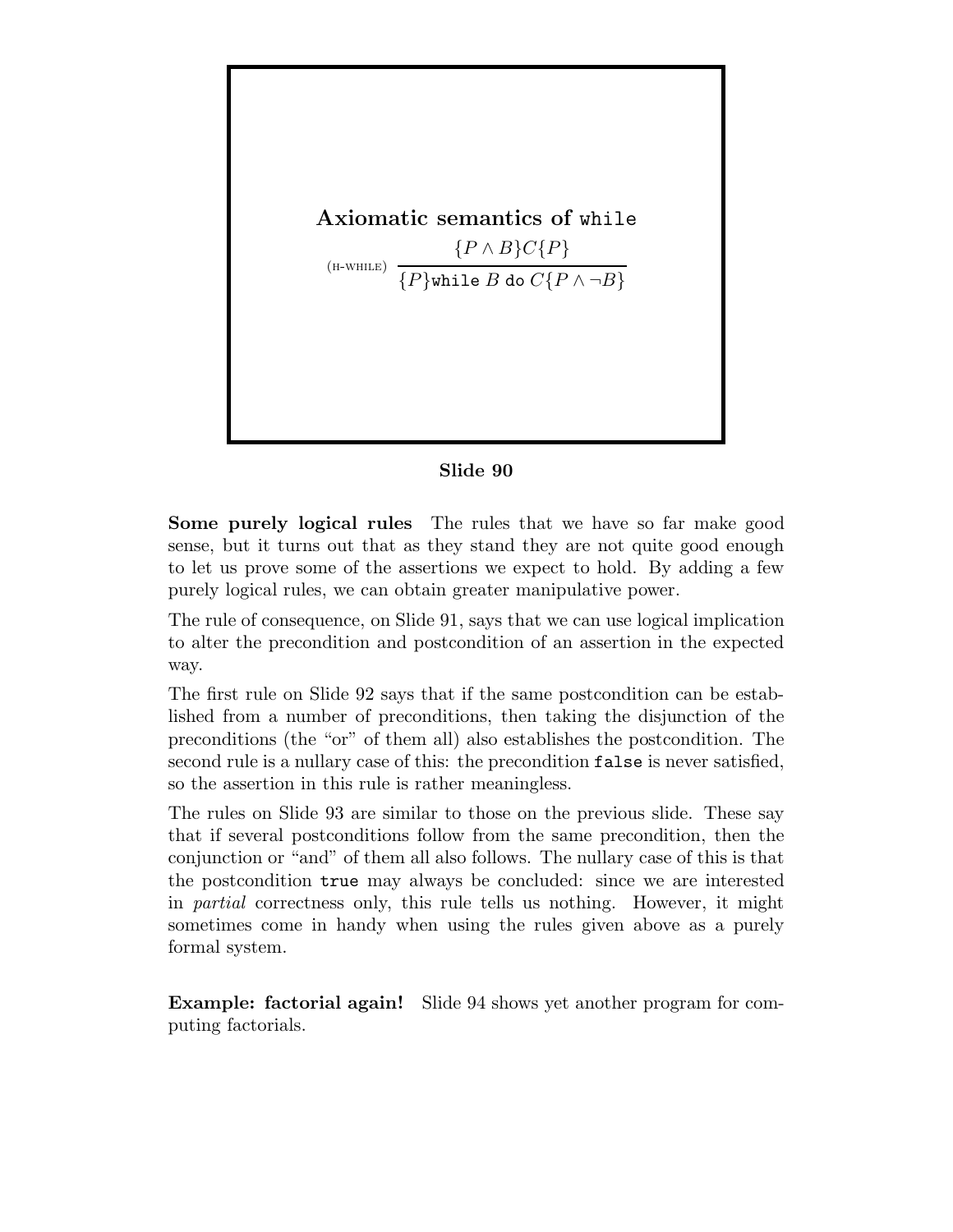

Slide 91



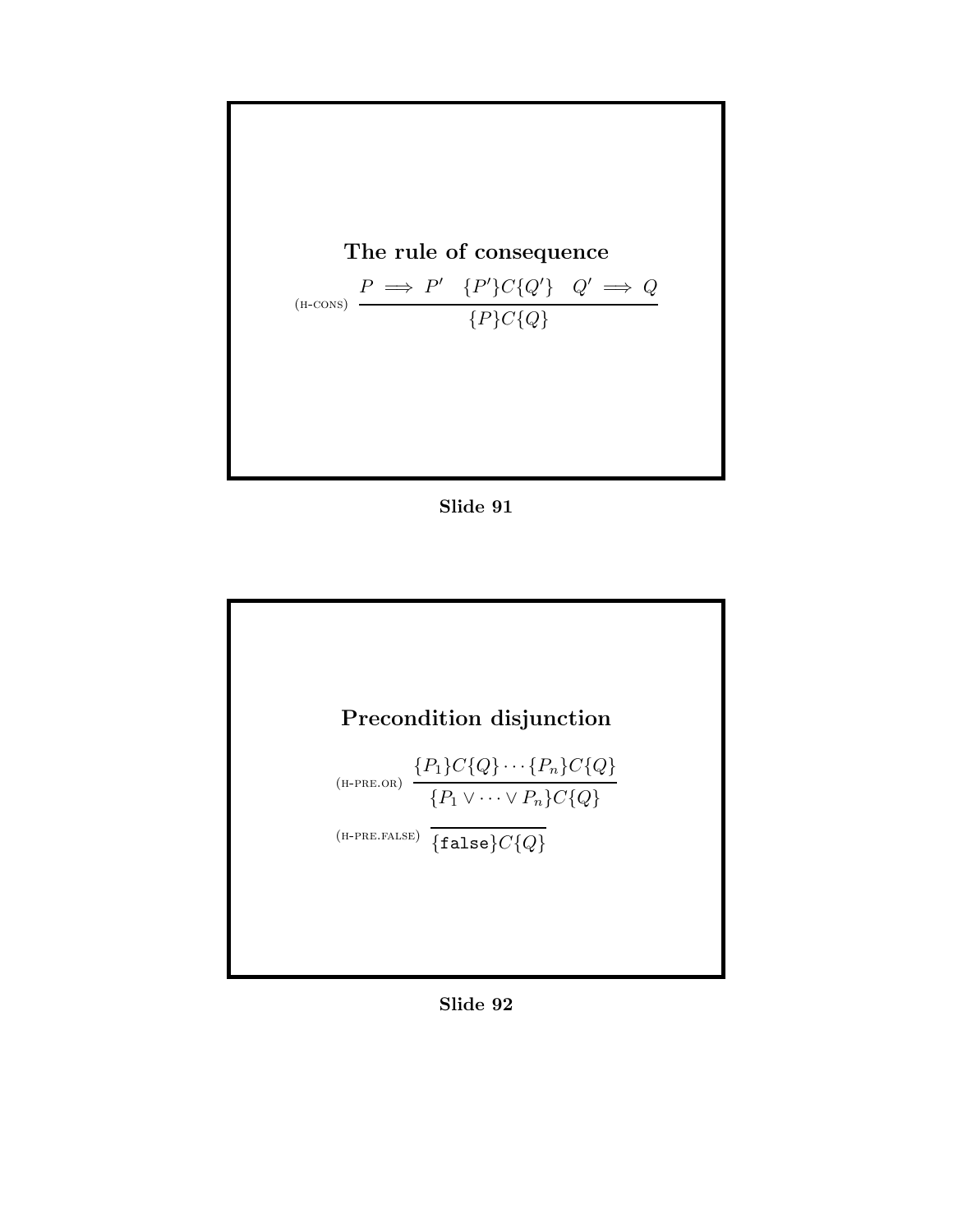

Slide 93



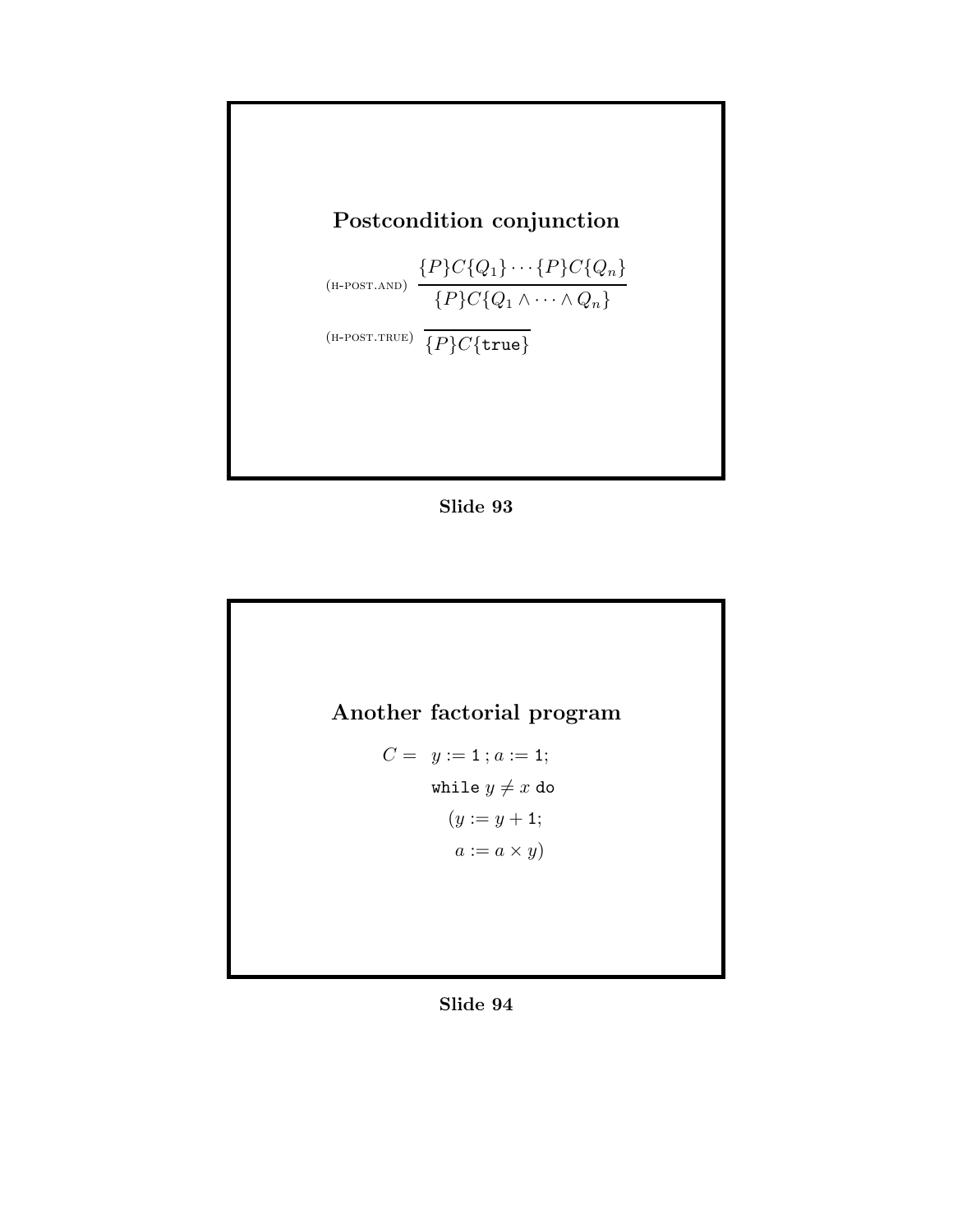We are going to show, using the rules given above (but leaving out some of the details), that this program computes the value of  $x!$ , leaving the result in the variable a.

The partial correctness assertion we want to establish is

$$
{\tt true}C{a = x!}.
$$

The interesting part here is the loop invariant. The idea of the loop is that  $a$ holds a "running product" of all the numbers between 1 and  $y$ , so that when y reaches  $x, a$  holds  $x!$ .

We might therefore guess that the loop invariant should be

$$
a=1\times\cdots\times y.
$$

Therefore our first task is to show that

$$
\{(a=1\times\cdots\times y)\wedge(y\neq x)\}y:=y+1\,; a:=a\times y\{a=1\times\cdots\times y\}
$$

is a valid assertion. Let us call the precondition above  $P$ , and the postcondition Q.

We shall show this assertion is valid by applying the rules for assignment and sequential composition. The assignment rule works right-to-left, so we work backwards through the assignments as shown on Slide 95.

# Working backwards through assignments

The assertion

$$
\{a \times y = 1 \times \cdots \times y\}a := a \times y\{a = 1 \times \cdots \times y\}
$$

is an instance of the axiom for assignments: the precondition has been calculated by substituting  $a \times y$ for a in the postcondition.

Similarly we can obtain

$$
{a \times (y+1) = 1 \times \cdots \times (y+1)} y := y+1{a \times y = 1 \times \cdots \times y}
$$

#### Slide 95

Notice that in doing this calculation, we work from right to left: starting from the postcondition we need to establish, we calculate a precondition for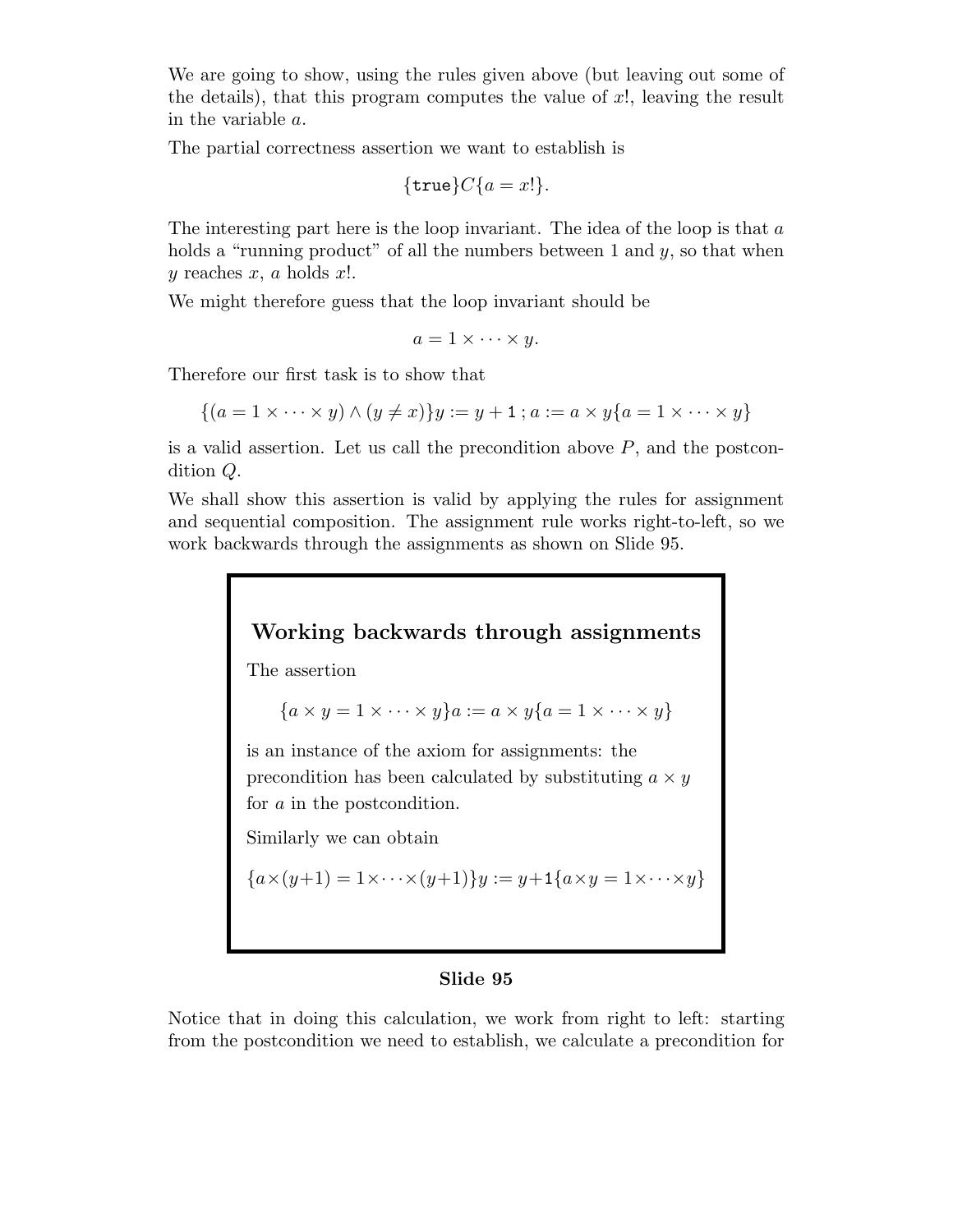the last command in the sequential composition. This precondition is then used as a postcondition for the previous command, and we calculate its own precondition.

We can now use the rule for sequential composition. First let us define the abbreviations

$$
P_1 \quad \text{for} \quad (a \times (y+1) = 1 \times \dots \times (y+1))
$$
  

$$
P_2 \quad \text{for} \quad (a \times y = 1 \times \dots \times y)
$$

Our application of the rule for sequential composition is that shown on Slide 96.



$$
{P_1}y := y + 1{P_2} \quad {P_2}a := a \times y{Q}
$$

 ${P_1}y := y + 1$ ;  $a := a \times y{Q}$ 

#### Slide 96

This is *almost* what we need. The postcondition, Q, is the right thing. But the precondition  $P_1$  is not the same as the P we need. Our desired precondition  $P$  is

$$
(a = 1 \times \cdots \times y) \wedge (x \neq y)
$$

which certainly implies that

$$
a=1\times\cdots\times y.
$$

By multiplying both sides by  $y + 1$ , we see that this implies

$$
a \times (y+1) = 1 \times \cdots \times (y+1)
$$

We therefore use the rule of consequence as shown on Slide 97.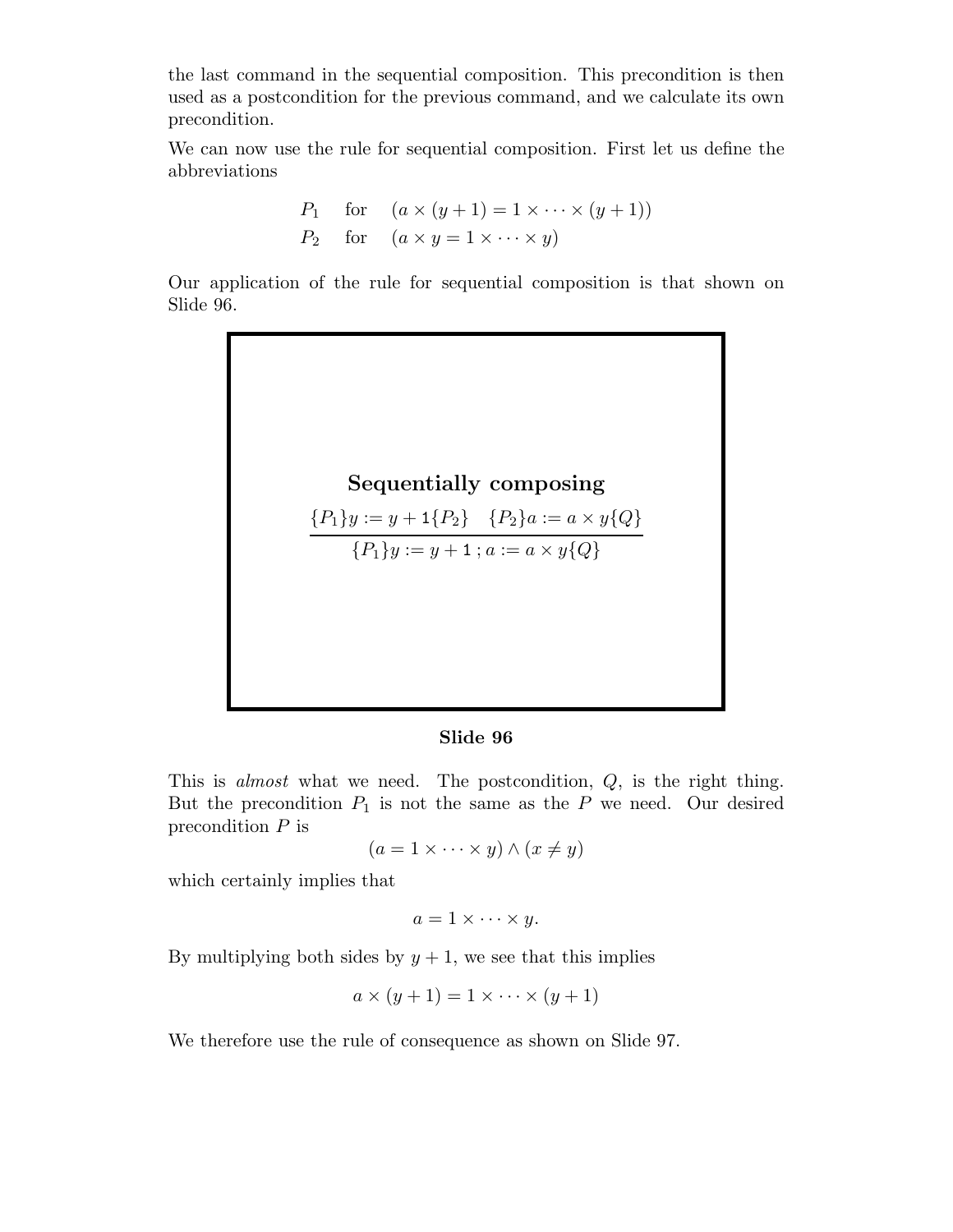Using the rule of consequence  $P \implies P_1 \{P_1\} y := y + 1 \; ; a := a \times y\{Q\}$  ${P}y := y + 1$ ;  $a := a \times y{Q}$ 



The loop invariant has therefore been established, so we can use the rule for while as shown on Slide 98. Note that P is the same as  $Q \wedge (x \neq y)$ .

Exercise Show that

$$
{\tt true} \} y := 1 \, ; a := 1\{Q\}
$$

is valid.

Once we have also shown that

$$
{\tt true} \} y := 1 \, ; a := 1 \{Q\}
$$

is valid, we can then use the rule of sequential composition again to conclude that

$$
{\tt true}C{Q \wedge (x = y)}.
$$

Finally, it is clear that

$$
(Q \land (x = y)) \implies (a = x!)
$$

so by the rule of consequence we conclude that

$$
{\tt true}C{a = x!}
$$

as required.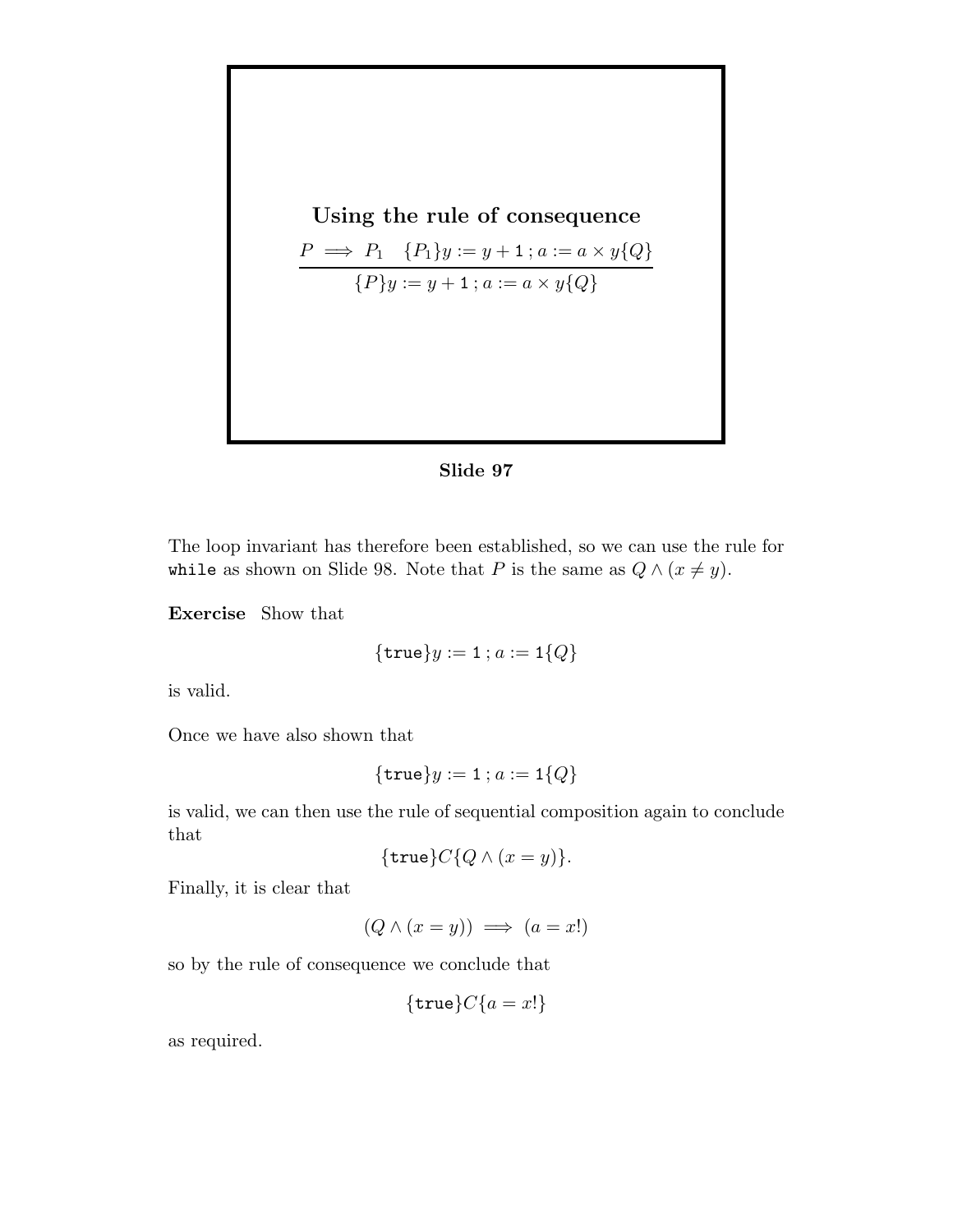Using the rule for while  $\{Q \wedge (x \neq y)\}y := y + 1$ ;  $a := a \times y\{Q\}$  $\{Q\}$ while  $y \neq x$  do  $(y := y + 1; \quad \{Q \wedge (x = y)\}\)$  $a := a \times y$ 

#### Slide 98

**Exercise** There are clearly many commands  $C$  which satisfy the assertion

$$
{\tt true}C{a = x!}
$$

since any program which computes the factorial of  $x$  and stores the result in a will do. But here is another program which also satisfies the above assertion.

$$
x:=\mathtt{0}\,; a:=\mathtt{1}
$$

- Prove that this program also satisfies the assertion above using the rules of Hoare logic.
- What additional assertion do we need to say that a program really does compute the factorial of the value initially stored in  $x$ ?

## 5 Relating the semantics

We have now given three ways of describing and reasoning about programs in the simple language While. Our intuition tells us that everything we have done corresponds to the same underlying ideas. It ought to be the case, therefore, that the three different semantics are related in some way.

For the purposes of this course, we will take the view that the denotational semantics is primary: the denotational semantics says what a program "really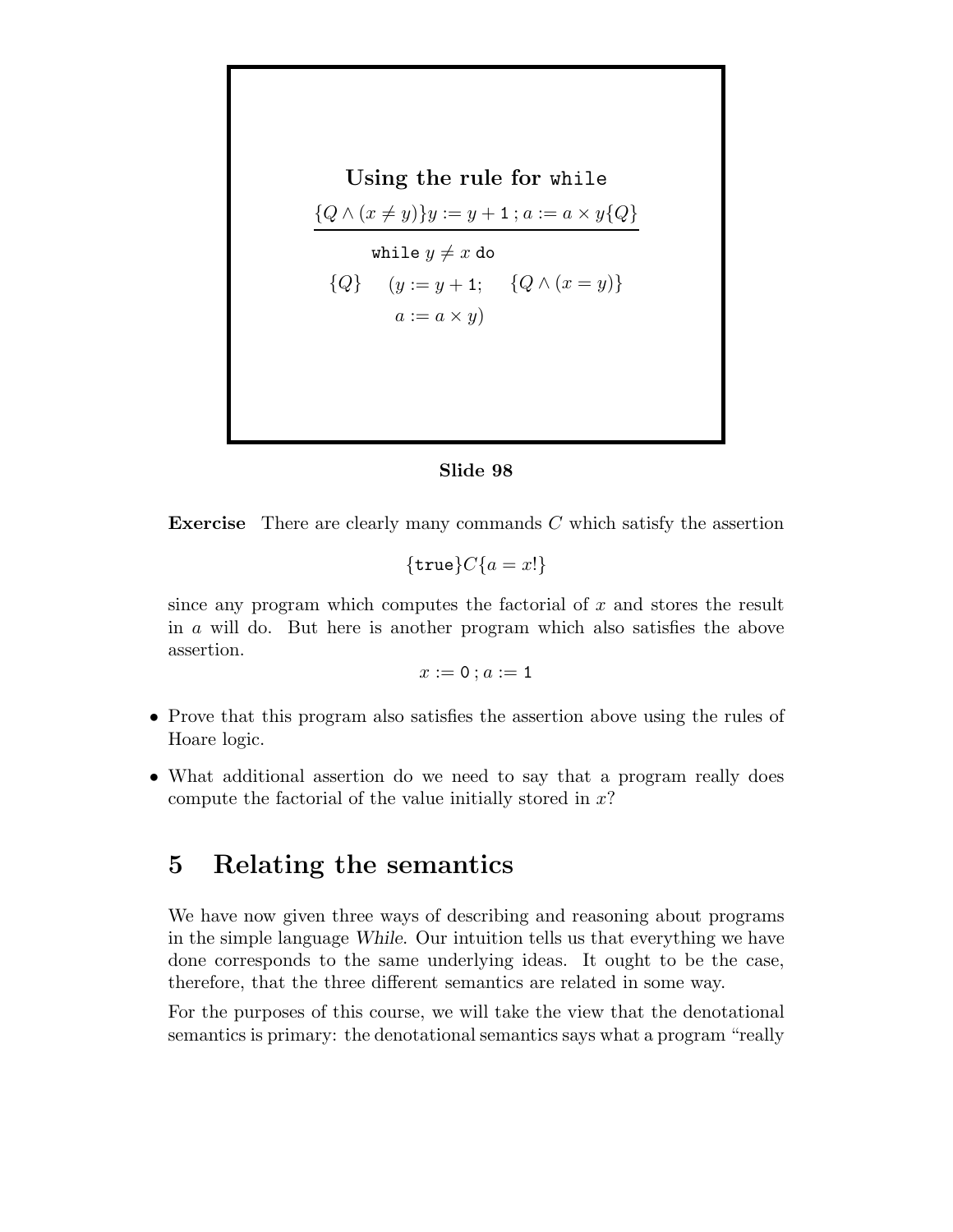means". In this case, a program "really means" a partial function from states to states.

We shall prove two *soundness* results.

## Soundness for small-step semantics

Given a command  $C$  and a state  $s$ , if

$$
\langle C, s \rangle \rightarrow^* \langle \texttt{skip}, s' \rangle
$$

then

$$
\mathcal{C}[[C]](s) = s'.
$$

#### Slide 99

We might also be interested in *completeness* statements like these:

- for the small-step operational semantics, if  $\mathcal{C}[[C]](s) = s'$  then  $\langle C, s \rangle \rightarrow^*$  $\langle$ skip, s' $\rangle$ .
- for the axiomatic semantics, given predicates  $P$  and  $Q$  and a command C, if it is the case that for any state s satisfying P, either  $\mathcal{C}[[C]](s) = \perp$ or  $\mathcal{C}[[C]](s) = s'$  for some s' which satisfies Q, then  $\{P\}C\{Q\}$  can be proved using Hoare logic.

The first of these certainly holds, although we will (probably) not prove that it does in this course. The second statement, and things like it, are rather trickier, and certainly beyond the scope of this course.

### 5.1 Soundness for small-step semantics

The soundness theorem for small-step semantics talks about what happens over many steps of evaluation. To prove it, we will work with single steps of evaluation, by induction on their derivation, as usual.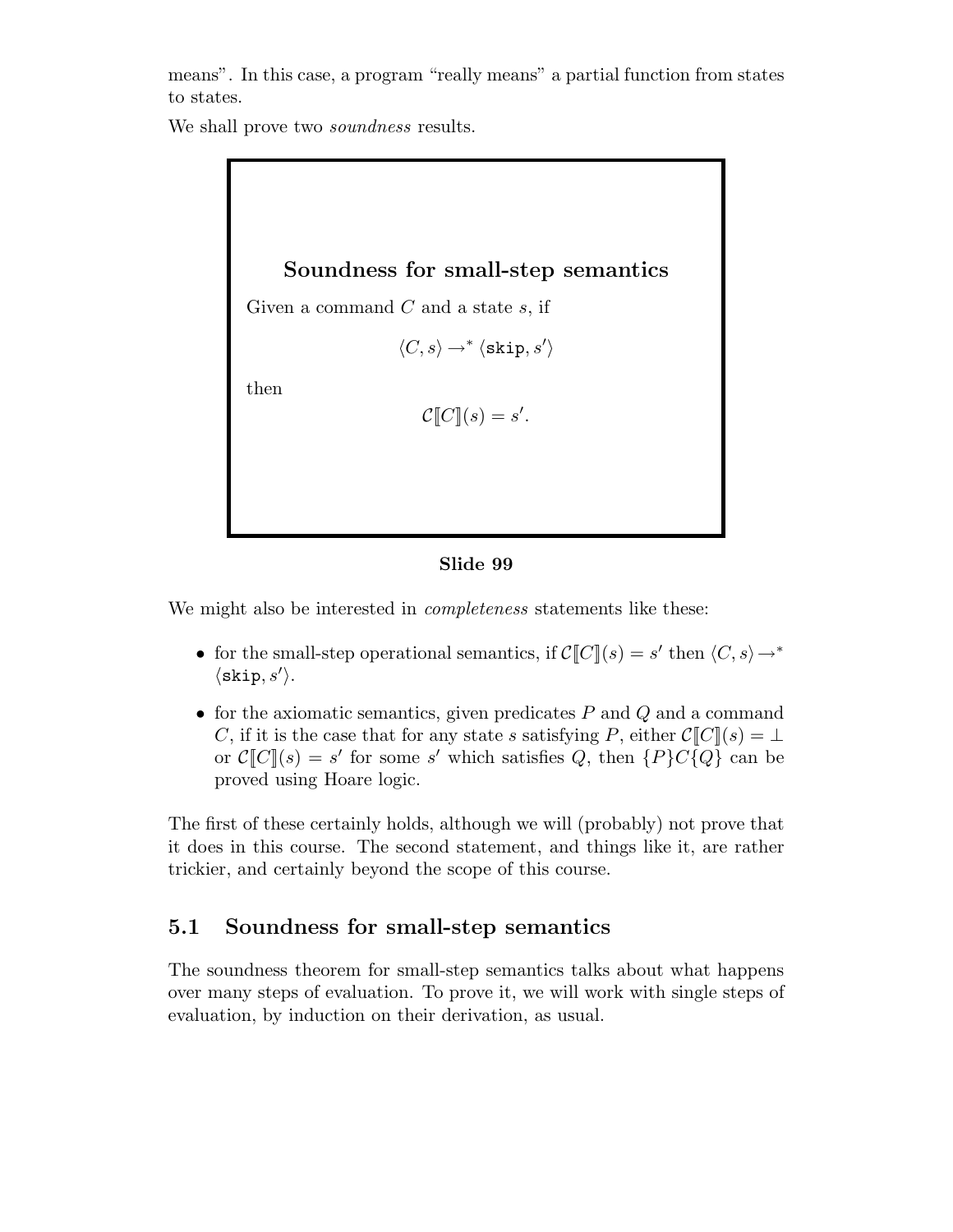

#### Slide 100

First of all, since our denotational semantics does not take account of any state-changes caused by evaluating expressions or booleans, we need to show that there are in fact no state changes in the small-step semantics.

**Lemma 17** For any expression E and state s, if  $\langle E, s \rangle \rightarrow \langle E', s' \rangle$  then  $s = s'$ . A similar statement holds for booleans.

Exercise Prove this lemma.

We now show that doing a step of the small-step semantics does not change the denotational "final answer". See Slide 101.

We shall prove this lemma by induction on the derivation of the step  $\langle C, s \rangle \rightarrow$  $\langle C', s' \rangle$ . Our proof technique is the usual one: for each rule (or axiom), assume that the steps above the line satisfy this condition, and prove that the step below the line does too. We will not organise this proof into base cases and inductive steps, since it is better organised by considering the semantics of each operation of the language in turn.

Assignment For assignment, there is one axiom and one rule. The axiom is

$$
\langle x:=\mathtt{n},s\rangle\rightarrow\langle\mathtt{skip},s[x\mapsto n]\rangle
$$

so we must prove that

$$
\mathcal{C}[\![x := n]\!](s) = \mathcal{C}[\![\text{skip}]\!](s[x \mapsto n]).
$$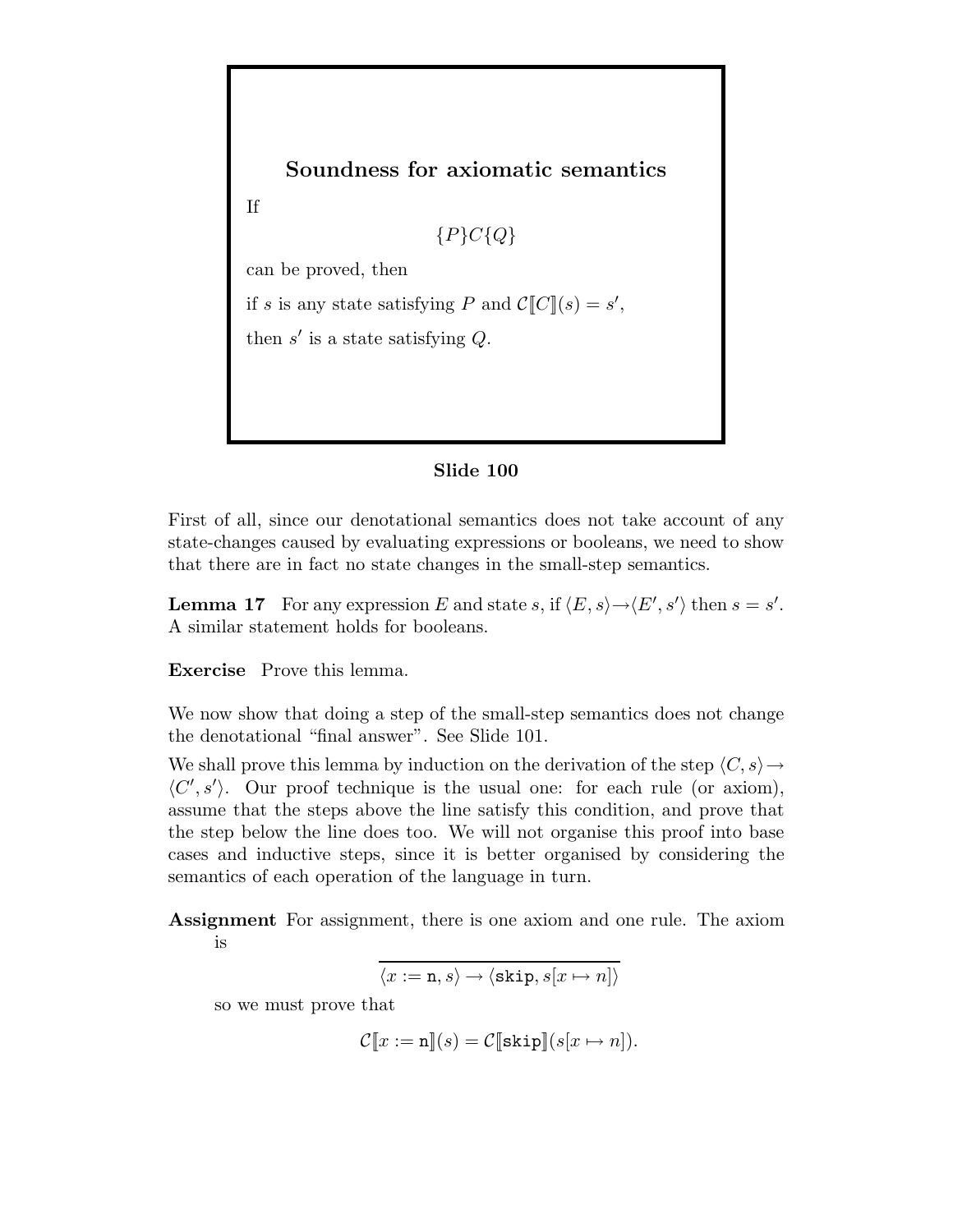### Single step soundness

**Lemma 18** For any command  $C$  and state  $s$ , if  $\langle C, s \rangle \rightarrow \langle C', s' \rangle$ , then  $\mathcal{C}[[C]](s) = \mathcal{C}[[C']](s')$ . Similar statements hold for the expressions and booleans.

#### Slide 101

But by definition,  $C[\![skip]$  skip $]\!] = id$ , so

$$
\mathcal{C}[\texttt{skip}](s[x \mapsto n]) = s[x \mapsto n]
$$

and by definition of the semantics of assignment,

$$
\mathcal{C}[\![x := \mathbf{n}]\!](s) = s[x \mapsto n]
$$

as required.

The rule is

$$
\langle E, s \rangle \rightarrow \langle E', s' \rangle
$$
  

$$
\langle x := E, s \rangle \rightarrow \langle x := E', s' \rangle
$$

We must prove that

$$
\mathcal{C}[\![x := E]\!](s) = \mathcal{C}[\![x := E']\!](s')
$$

using the assumption that

$$
\mathcal{E}[\![E]\!](s) = \mathcal{E}[\![E']\!](s').
$$

By the previous lemma,  $s = s'$ . By definition of the semantics of assignment,

$$
\mathcal{C}[\![x := E]\!](s) = s[x \mapsto \mathcal{E}[\![E]\!](s)]
$$
  

$$
= s'[x \mapsto \mathcal{E}[\![E']\!](s')]
$$
  

$$
= \mathcal{C}[\![x := E']\!](s')
$$

as required.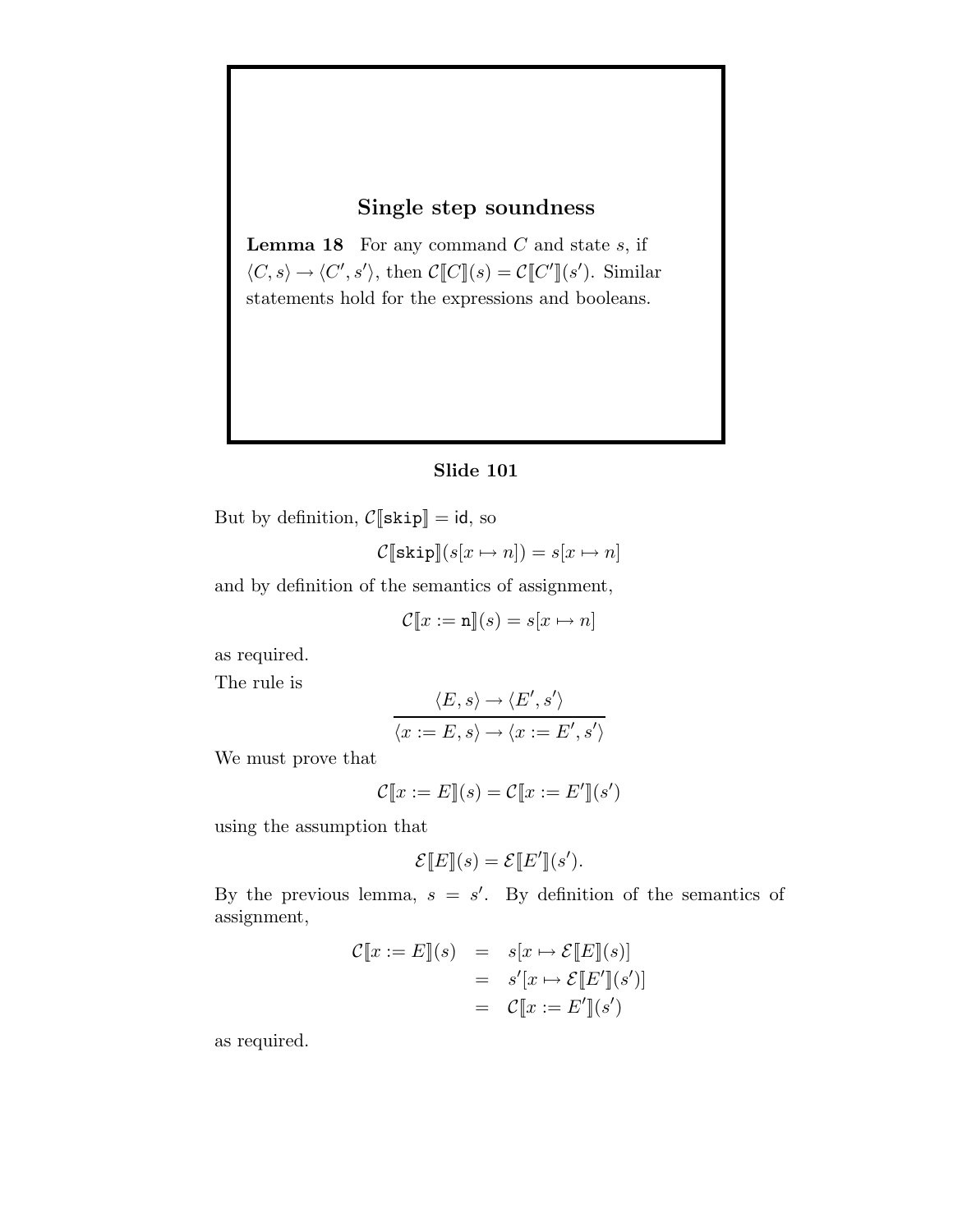Sequential Composition Again we have one axiom and one rule to consider. The axiom is

$$
\overline{\langle \mathtt{skip} \, ; C, s \rangle \rightarrow \langle C, s \rangle}
$$

so we must prove that

$$
\mathcal{C}[\![\texttt{skip};C]\!](s) = \mathcal{C}[\![C]\!](s).
$$

By definition,

$$
\mathcal{C}[\texttt{skip}; C](s) = (\mathcal{C}[\texttt{skip}]; \mathcal{C}[C])(s) \n= \mathcal{C}[C](\texttt{id}(s)) \n= \mathcal{C}[C](s)
$$

as required.

The rule is

$$
\frac{\langle C_1, s \rangle \to \langle C_1', s' \rangle}{\langle C_1; C_2, s \rangle \to \langle C_1'; C_2, s' \rangle}
$$

so we must prove that

$$
\mathcal{C}[\![C_1\,;C_2]\!](s) = \mathcal{C}[\![C_1'\,;C_2]\!](s')
$$

using the assumption that

$$
\mathcal{C}[\![C_1]\!](s) = \mathcal{C}[\![C'_1]\!](s').
$$

There are two cases: either  $\mathcal{C}[[C_1](s) = \bot$ , in which case  $\mathcal{C}[[C_1; C_2](s) = \bot$  $\mathcal{C}[[C_1':C_2]](s') = \bot$ , or  $\mathcal{C}[[C_1]](s) \neq \bot$ . In this case,

$$
\mathcal{C}[\![C_1\,;C_2]\!](s) = \mathcal{C}[\![C_2]\!](\mathcal{C}[\![C_1]\!](s)) \n= \mathcal{C}[\![C_2]\!](\mathcal{C}[\![C'_1]\!](s')) \n= \mathcal{C}[\![C'_1\,;C_2]\!](s').
$$

The result therefore follows.

- Skip There is no rule for skip since it makes no steps, so there is nothing to prove.
- Conditional The cases for the conditional follow in a similar way to those for sequential composition and assignment, so we omit them.

While The rule for while is

 $\langle \text{while } B \text{ do } C, s \rangle \rightarrow$  $\langle$  if  $B$  then  $(C$ ; while  $B$  do  $C$ ) else skip,  $s\rangle$ .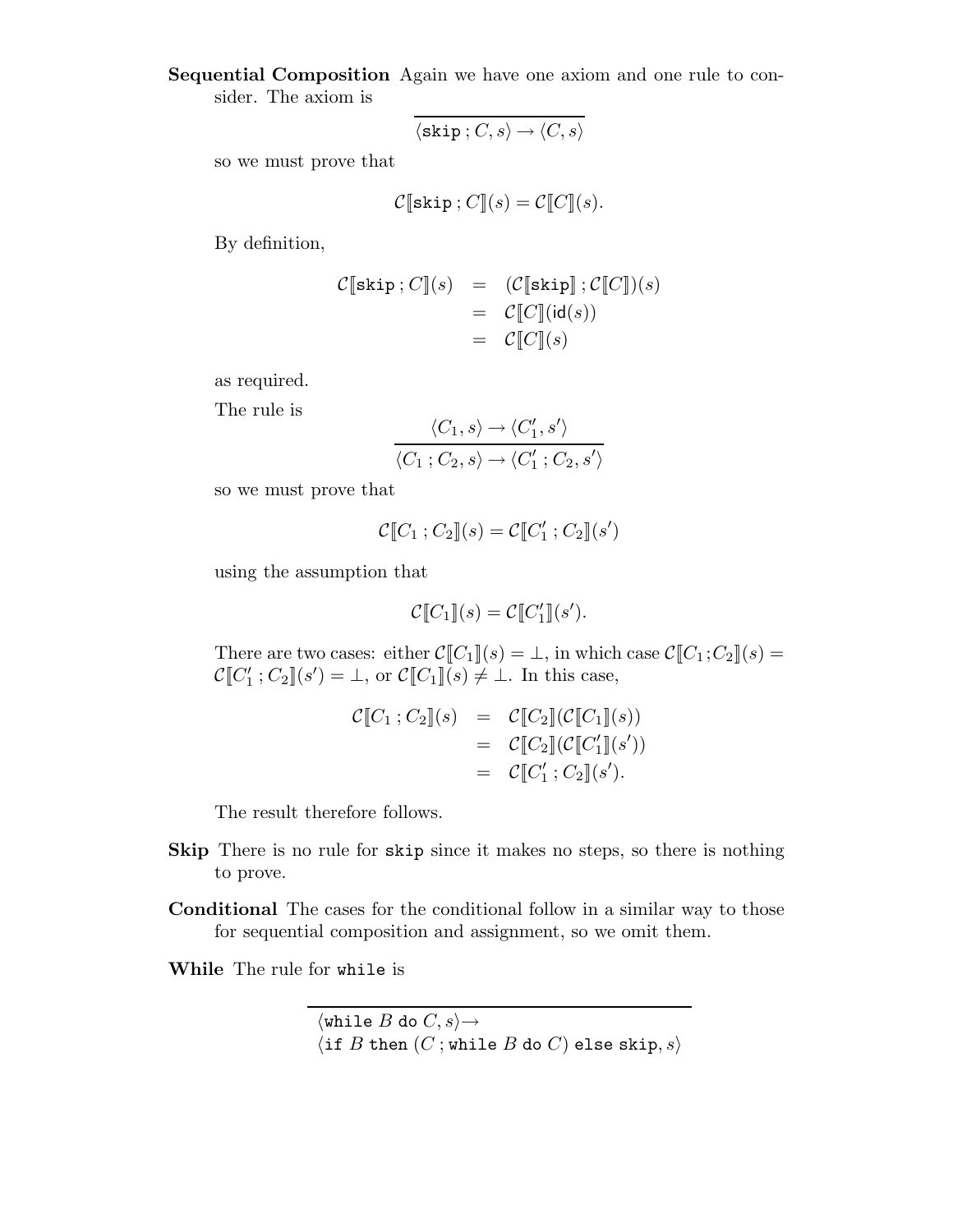so we must prove that

 $\mathcal{C}[\![\text{while }B\text{ do }C]\!](s) = \mathcal{C}[\![\text{if }B\text{ then }(C\,;\text{while }B\text{ do }C)\text{ else }\text{skip}]\!](s)$ 

This is exactly the equation that we originally set out to solve when defining the denotational semantics of while. We didn't quite give the proof that it is satisfied, but. . .

## 5.2 Soundness for Axiomatic Semantics

Our final task in this course is to prove that the axiomatic soundness only lets us derive partial correctness assertions that are true with respect to the operational semantics.

First of all, we need to say what that means.

### 5.2.1 Semantics of Predicates

We first need to say what the denotational semantics of a predicate is. Since we have not been specific about what predicates we allow, this is a bit tricky! Slide 102 shows a slightly informal approach.

## Semantics of Predicates

If a predicate is part of the language of boolean expressions, then it is given semantics using the function  $\mathcal{B}$ [-] from the denotational semantics of While:

 $\llbracket P \rrbracket = \mathcal{B} \llbracket P \rrbracket$ .

For other predicates, we need to use common sense. . .

### Slide 102

There is a lot of room for extra precision.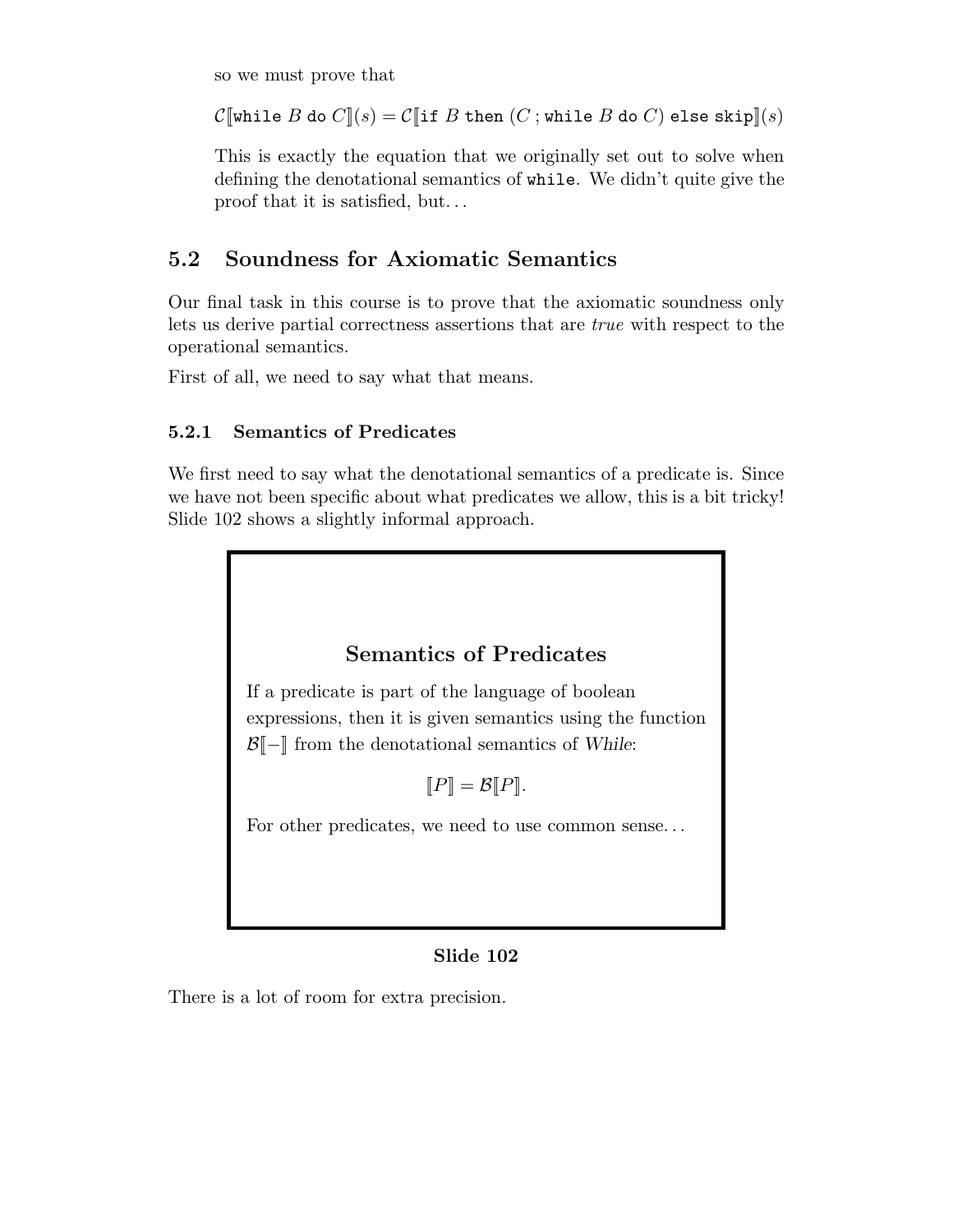

- $[x = 3](s) =$  true iff  $s(x) = 3$ .
- $[x = y](s) =$  true iff  $s(x) = s(y) \neq \bot$ .



#### 5.2.2 Semantics of assertions

We can now say what the semantics of a partial correctness assertion  ${P}C{Q}$ is. Slide 104 contains the definition.

We can now state our soundness theorem, as follows.

**Theorem 19** If a partial correctness assertion  $\{P\}C\{Q\}$  can be derived using the axioms and rules of Hoare logic, then  $\llbracket \{P\} C \{Q\} \rrbracket = \texttt{true}.$ 

To prove this, we again use the method of induction over the derivation of the assertion  $\{P\}C\{Q\}.$ 

**Skip** The axiom for skip gives us the assertion  $\{P\}$ skip $\{P\}$ . By definition,  $\mathcal{C}[\text{skip}](s) = s$  for any state s. So it is clear that if  $[ P](s) = \text{true}$ then  $[ P ] (s) = \text{true}!$ 

Sequential Composition The rule for sequential composition is

$$
\frac{\{P\}C_1\{Q\} \quad \{Q\}C_2\{R\}}{\{P\}C_1; C_2\{R\}}
$$

Suppose that  $[P](s) = \text{true}$  and  $C[C_1; C_2](s) = s'$ . By definition of the denotational semantics, there must be some  $s''$  such that

$$
\mathcal{C}[\![C_1]\!](s) = s''
$$
  

$$
\mathcal{C}[\![C_2]\!](s'') = s'.
$$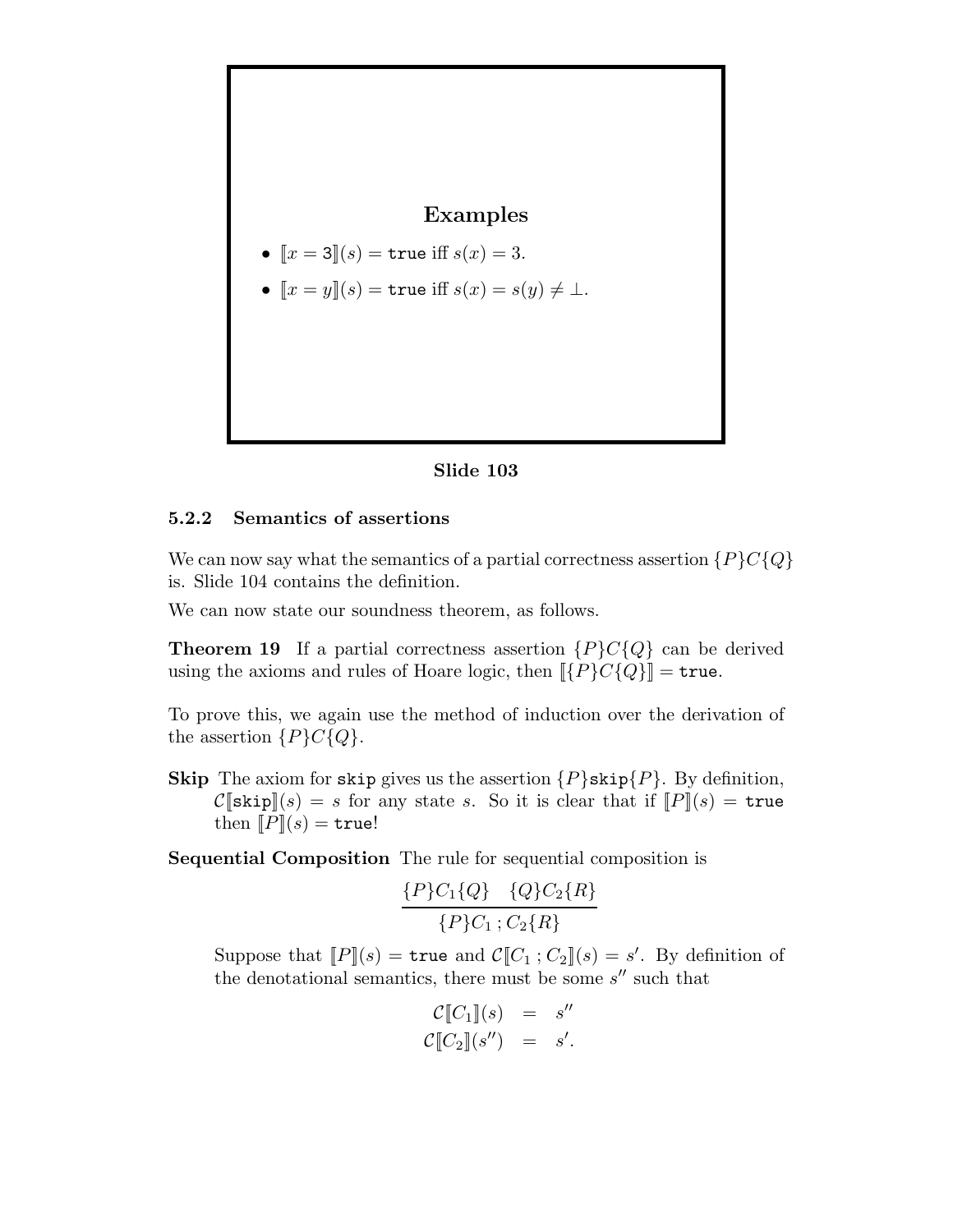## Semantics of Assertions

We define  $[\![\{P\}C\{Q\}]\!] = \mathtt{true}$  if and only if

for all states s and s', if  $[P](s) = \text{true}$  and  $\mathcal{C}[[C]](s) = s'$ , then  $[[Q]](s') = \mathtt{true}.$ 

In any other case,  $\lbrack\!\lbrack \{P\} C \{Q\}\rbrack\!\rbrack = \mathtt{false}.$ 



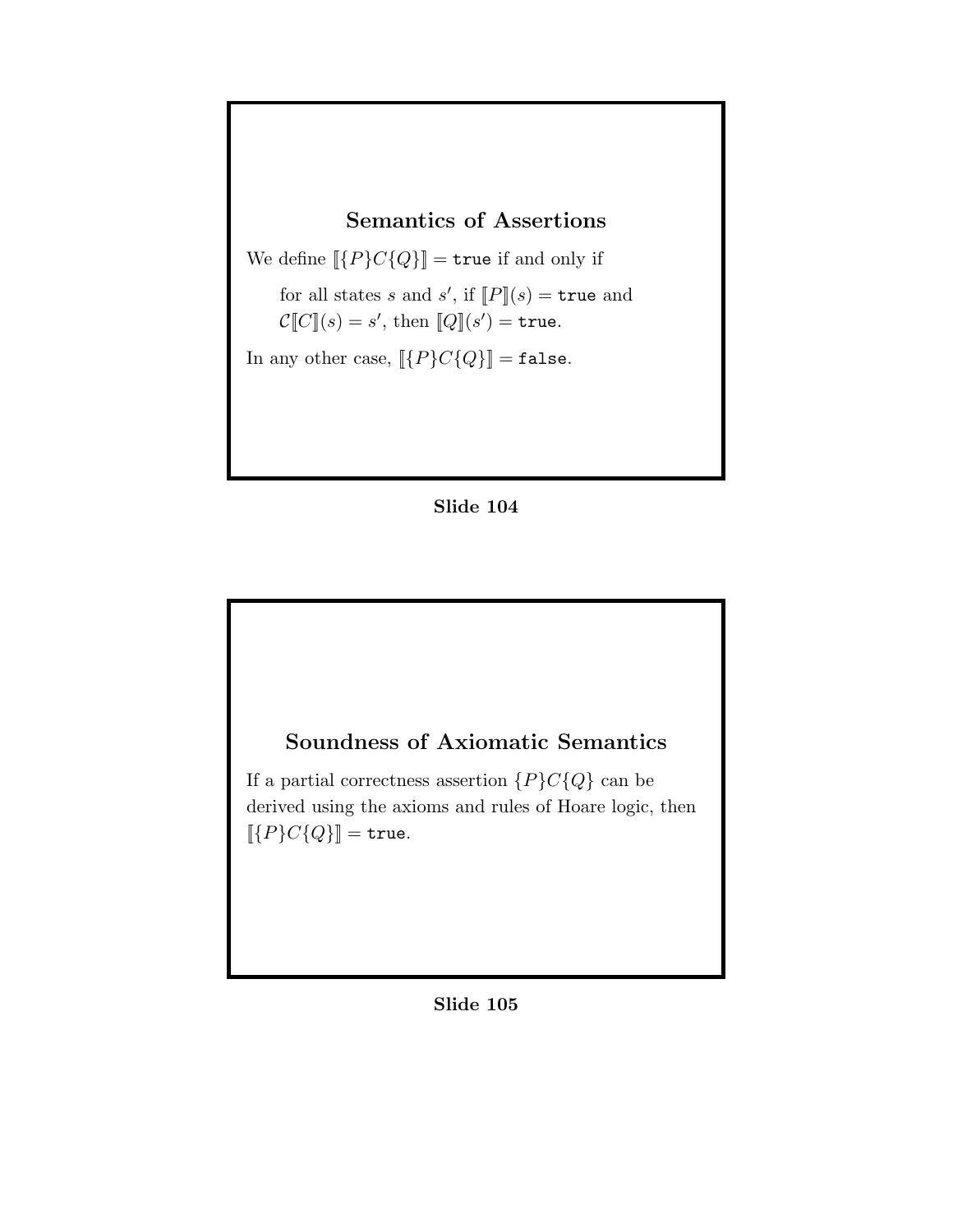Using the inductive hypothesis, we know that  $\llbracket \{P\} C_1 \{Q\} \rrbracket = \texttt{true}$  and  $[[{Q}C_2{R}]$  = true. This means that  $[Q](s'')$  = true, and therefore that  $\overline{[R]}(s')$  = true as required.

Conditional The rule for the conditional is

$$
\frac{\{P \wedge B\}C_1\{Q\} \quad \{P \wedge \neg B\}C_2\{Q\}}{\{P\} \text{if } B \text{ then } C_1 \text{ else } C_2\{Q\}}.
$$

Suppose that  $[P](s) =$  true and  $C$  if B then  $C_1$  else  $C_2$   $(s) = s'$ for some states s and s'. There are two cases: either  $\mathcal{B}[B](s) =$  true or  $\mathcal{B}[[B]](s) = \texttt{false}$ . (The only other possibility is that  $\mathcal{B}[[B]](s) = \perp$ , but then C[if B then  $C_1$  else  $C_2$ ](s) =  $\perp$  too, and we've assumed that is not the case.)

- If  $\mathcal{B}\llbracket B\rrbracket(s) = \text{true}$  then we know that  $\llbracket P \wedge B\rrbracket(s) = \text{true}$ , so applying the inductive hypothesis to the first assertion above the line tells us that if  $\mathcal{C}[[C_1]](s) = s''$  then  $[Q](s'') = \text{true}$ . But in this case, we also know that  $C[\![\text{if }B\!]$  then  $C_1$  else  $C_2\|(s)=$  $\mathcal{C}[\![C_1]\!](s) = s',$  so it follows that  $[\![\dot{Q}]\!](s') = \mathtt{true}$  as required.
- The case of  $\mathcal{B}[[B]](s) = \texttt{false}$  is similar.

Assignment The axiom for assignment is

$$
\overline{\{Q[E/x]\}x} := E\overline{\{Q\}}.
$$

To prove that this is sound, we must prove that if  $\llbracket Q[E/x] \rrbracket(s) = \texttt{true}$ then

$$
[\![Q]\!](s[x \mapsto \mathcal{E}[\![E]\!](s)]) = \mathtt{true},
$$

for every predicate  $Q$ , variable x, expression  $E$  and state s. To do this properly we would use induction on the structure of the predicate. We have not made the syntax of predicates precise, so we can't do that formally. We therefore omit a proof of this case, leaving it to your intuition.

While The rule for while is

$$
\frac{\{P \land B\}C\{P\}}{\{P\} \text{while } B \text{ do } C\{P \land \neg B\}}
$$

Let us suppose that  $[ P ] (s) = \texttt{true}$  and that  $C [ \texttt{while } B \texttt{ do } C ] (s) = s'.$ We must show that  $[ P \wedge \neg B ] (s) = \text{true}$ , using the assumption that  $\llbracket \{P \wedge B\} C \{P\} \rrbracket = \mathtt{true}.$ 

By definition of the semantics of while,  $s' = \mathcal{C}[[C_i]](s)$  for one of the approximants  $C_n$ . It is therefore enough for us to show that the assertion

$$
\{P\}C_n\{P\wedge\neg B\}
$$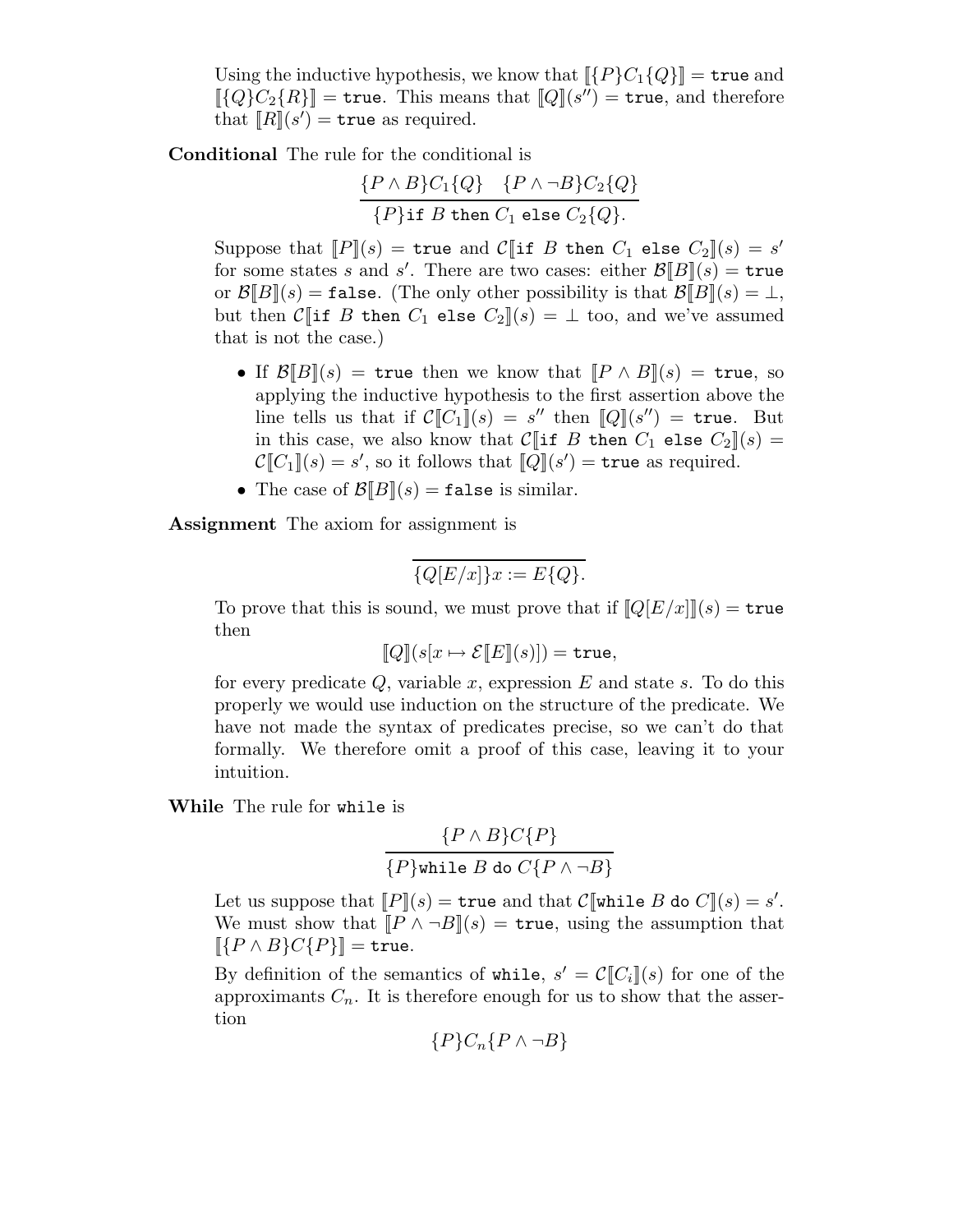is semantically valid for each  $n$ . This we do by induction on  $n$ .

For the base case, since  $\mathcal{C}[[C_0]](s) = \perp$  always, there is nothing to prove. For the inductive step, suppose that  $\{P\}C_k\{P \wedge \neg B\}$  is valid. By definition,  $C_{k+1}$  is the command

#### if  $B$  then  $C$ ;  $C_k$  else skip

and we need to show that  $\{P\}C_{k+1}\{P \wedge \neg B\}$  is semantically valid. Since we have already argued that the rules for skip, sequential composition and conditional preserve semantic validity, we can use these rules to help us. The rule for conditional tells us that it will be enough to show that both

$$
\{P \wedge B\}C \, ; C_k\{P \wedge \neg B\}
$$

and

$$
\{P \land \neg B\} \text{skip} \{P \land \neg B\}
$$

are valid. The second of these obviously holds: it is an instance of the rule for skip. For the first, the rule for sequential composition tells us that it will be enough to find some predicate Q such that both

$$
\{P \wedge B\} C \{Q\}
$$

$$
\quad\text{and}\quad
$$

 ${Q}C_k{P \wedge \neg B}$ 

are valid.

But by the inductive hypothesis for this inner induction,

$$
\{P\}C_k\{P \wedge \neg B\}
$$

is valid, and by the inductive hypothesis for the outer induction, so is

$$
\{P \wedge B\} C \{P\}.
$$

So letting Q be P completes the inner induction, and hence the proof for this case.

Logical rules The purely logical rules are very straightforward to verify, so we omit their proofs.

So, both the operational and axiomatic semantics are correct with respect to the denotational semantics. We have therefore given an account of the meaning of simple programs in terms of state transformers which can be used to show that a simple kind of interpreter (the small-step semantics) works properly, and that certain reasoning principles (Hoare logic) are valid. Thus we have a reasonably complete semantic theory for these very simple programs.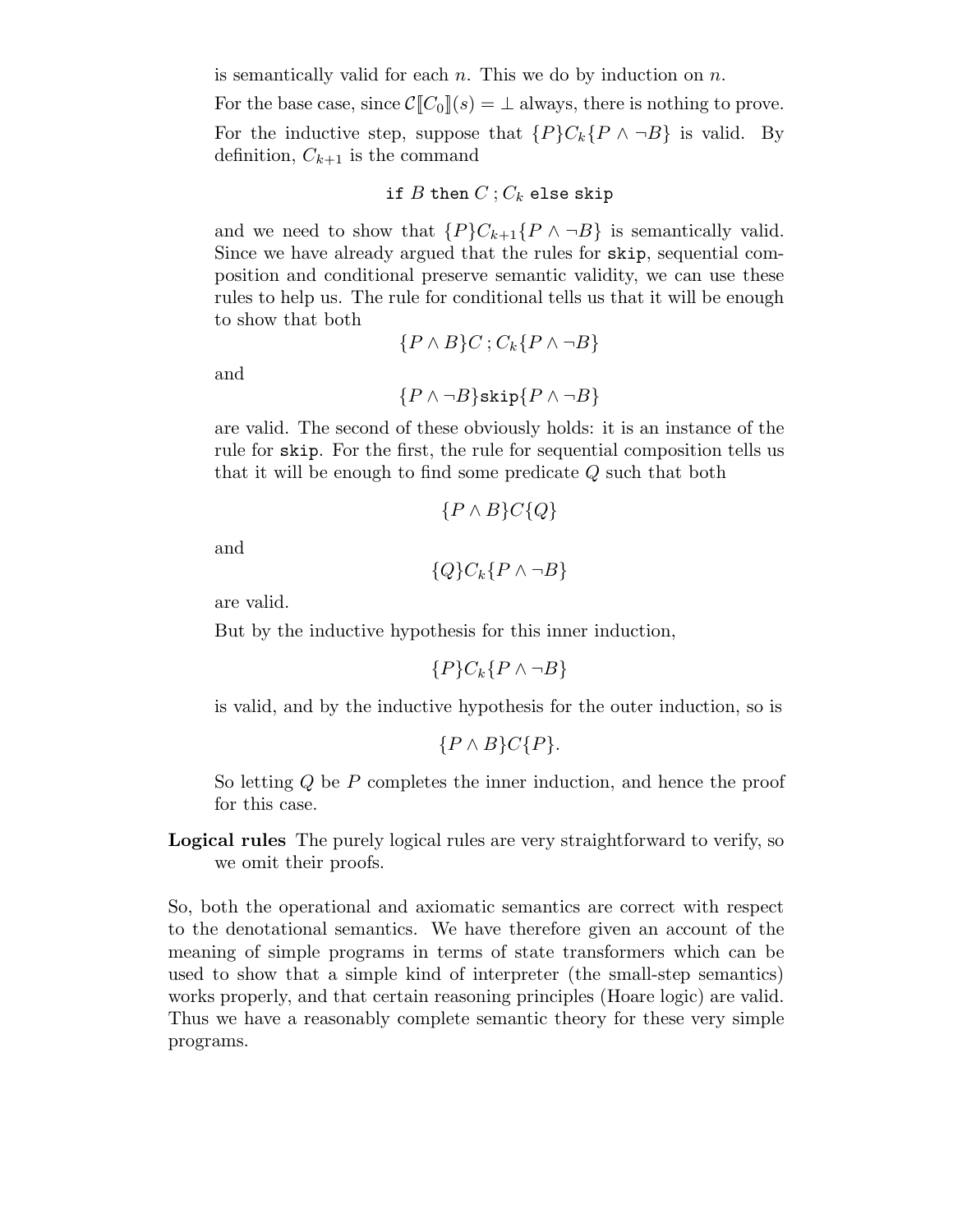# 6 The end

And, er, that's it. Just for fun, why not think about how you might give a small-step semantics to an extension of our language While with commands like

 $C_1||C_2$ 

which runs the commands  $C_1$  and  $C_2$  "in parallel". The idea is to simulate concurrent execution by interleaved execution, which is to say that at any given time, a computation step of  $C_1||C_2|$  may be a step of  $C_1$  or of  $C_2$ . What happens to the property of determinacy? And can you give a corresponding denotational semantics?

## 6.1 Why Semantics Matters

This course has been about a formal, mathematical approach to semantics. The greatest advantage of formality is that if you don't take anything for granted, you won't miss any subtle points. Of course, many of the really useful discoveries one can make by studying semantics formally can also be made by thinking hard about programs without the aid of a formalism.

Here are another couple of examples of places where real programming languages have semantic quirks which can trip you up if you're not careful.

We all know that

 $(x + (y + z)) = ((x + y) + z).$ 

But in Java, the expressions

```
(x + (y + z))
```
and

 $((x + y) + z)$ 

are not equivalent.

To see why, consider the following code:

```
int x = 3;
int y = 7;
String z = "";System.out.println((x + y) + z); // prints out 10
System.out.println(x + (y + z)); // prints out 37
```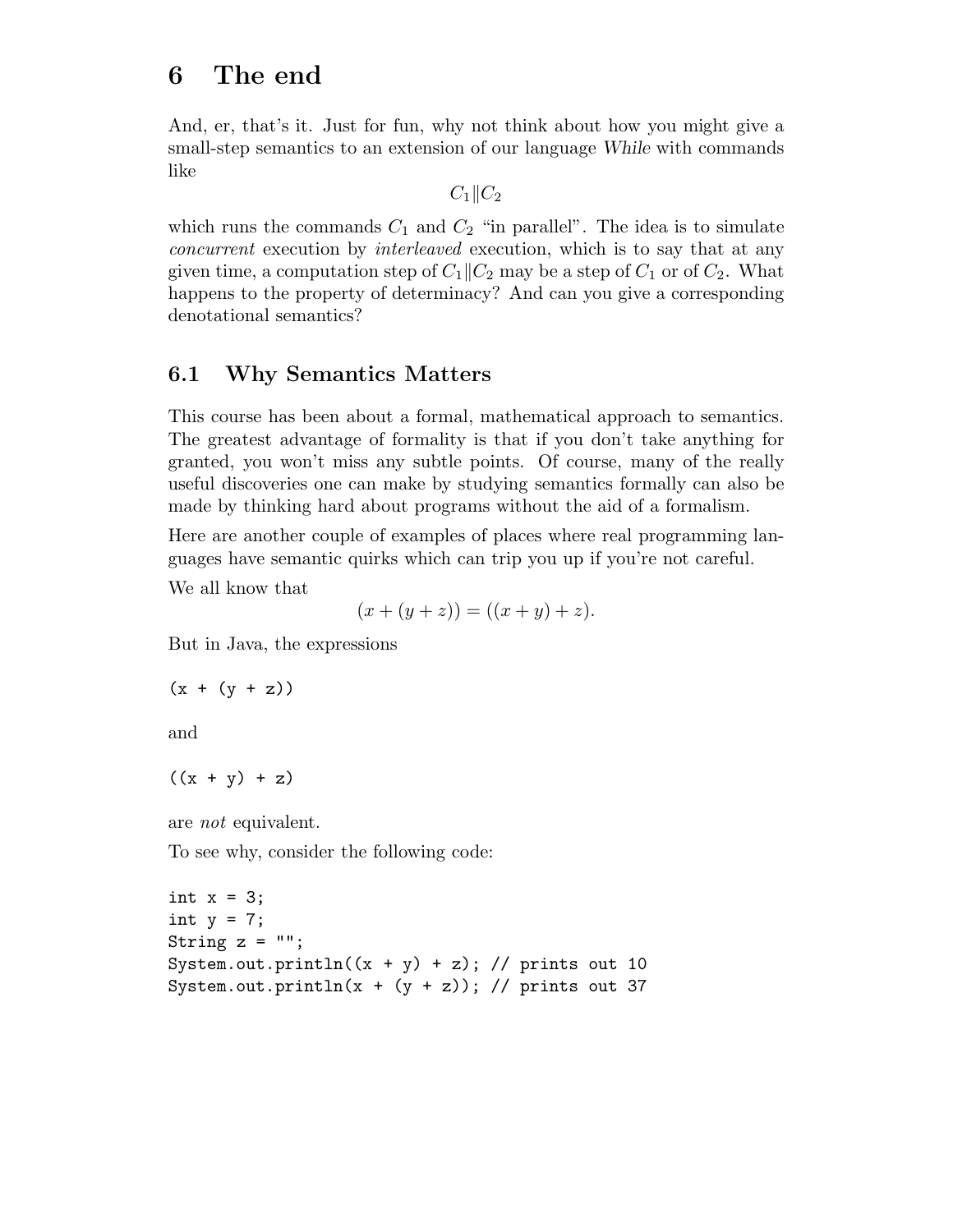Is this cheating? Not really: the semantics of  $+$  in Java is complicated because it is an overloaded operator. As a programmer, you probably knew this already. But if we gave a formal semantics to Java, we would have to make the distinction between the numeric  $+$  and the string  $+$  explicit, so that there was no confusion.

The second example illustrates the need to understand evaluation order, strictness and so on when programming.

Java's && operator, for logical "and", is a left-to-right, short-circuit operator. That is, in an expression

x && y

if x evaluates to false, Java does not evaluate y. However, method parameters are passed by value, which means they are always evaluated. Therefore, a method like

```
boolean logicalAnd(boolean x, boolean y) {
 return (x && y);
}
```
is not equivalent to &&. Can you come up with an example context to distinguish them?